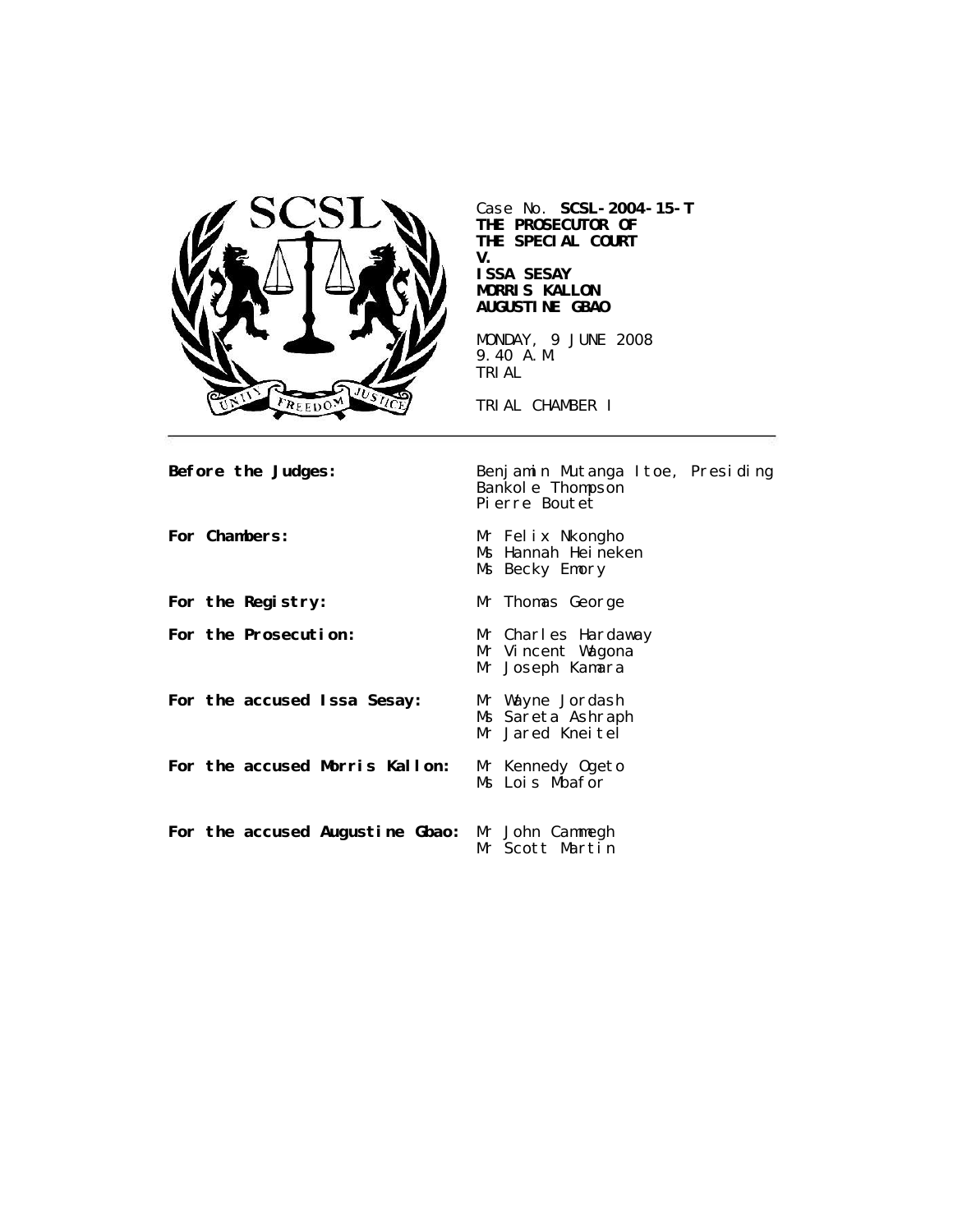1 2 3 4 5 6 7 8 9 10 11 12 13 14 15 16 17 18 19 20 21 22 23 24 25 26 27 28 29 [RUF09JUNE08A-BP] Monday, 9 June 2008 [Open session] [The accused present] [Upon commencing at 9.40 a.m.] [The witness entered Court] WITNESS: DAG-080 [Continued] PRESIDING JUDGE: Learned counsel, good morning. We're resuming the session and Mr Cammegh. MR CAMMEGH: Yes, Your Honour. PRESIDING JUDGE: This is one of your witnesses, isn't he? MR CAMMEGH: That's right, and he is being cross-examined by Mr Jordash at the moment. PRESIDING JUDGE: I see. Okay. All right. Sorry, I lost track of where we are. I'm sorry. I thought it was looking new to me this morning, so -- yes. JUDGE BOUTET: So, Mr Jordash, you'd said you were -- that if you were granted some time it may shorten your cross-examination; have we been successful? MR JORDASH: Absolutely. PRESIDING JUDGE: And there mightn't even be any? MR JORDASH: One thing; slightly successful. JUDGE BOUTET: We would have been surprised, indeed. MR JORDASH: I've only got about ten minutes though, so fairly successful. JUDGE BOUTET: Mr Jordash, 10 minutes or real? MR JORDASH: I think it's [indiscernible] Mr Hardaway 10 minutes. CROSS-EXAMINED BY MR JORDASH:

Page 2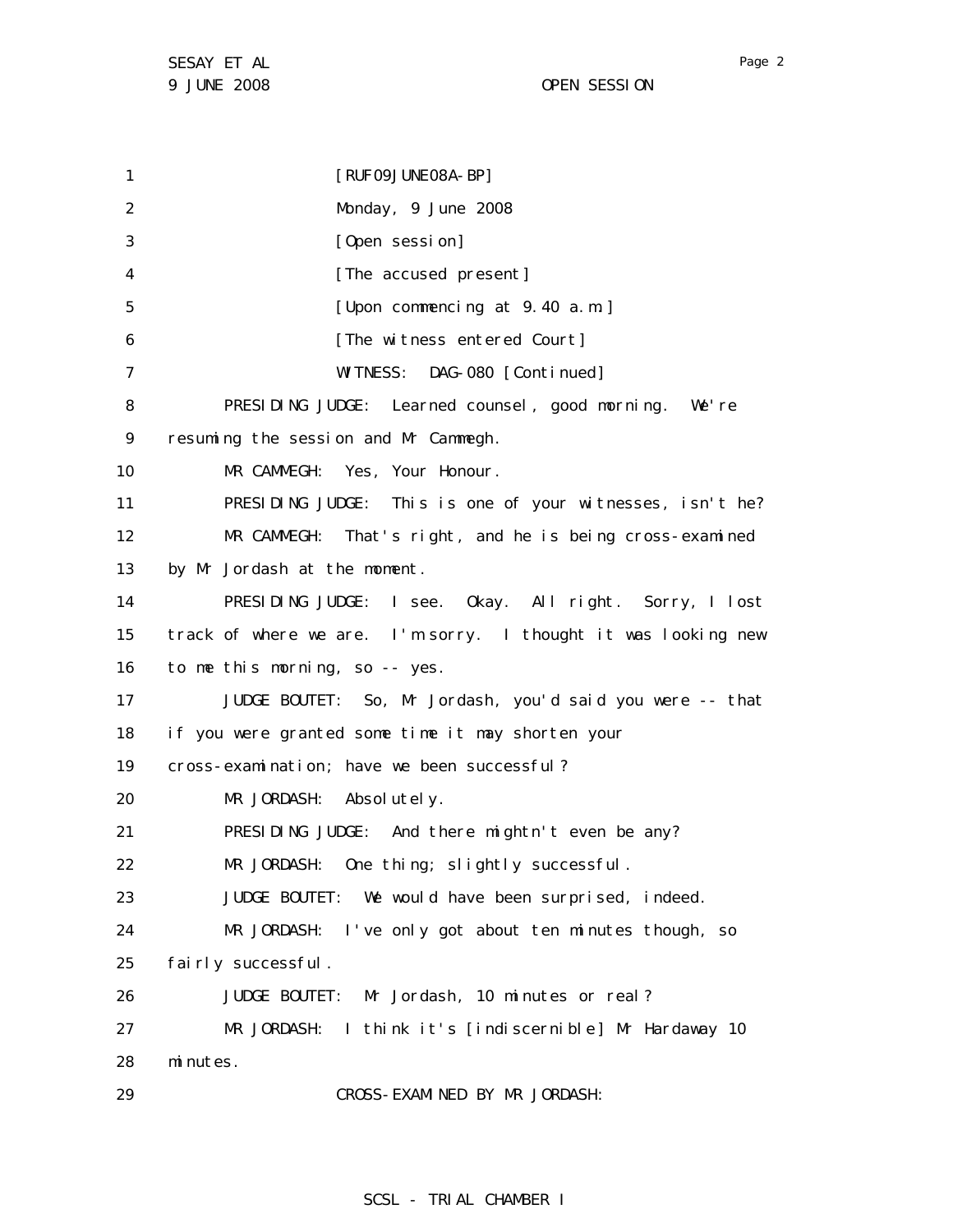1 MR JORDASH:

2 Q. Good morning, Mr Witness.

3 A. Good morning.

4 5 6 7 8 9 10 11 12 13 Q. I ask questions on behalf of Mr Sesay, and I don't have many. I want to ask you really about the High Command first, then about area commanders, and finally about -- something about child soldiers. So the first subject then is the issue of High Command. Now, I've read the transcript of your evidence from Friday, and it appears to me that you used the phrase "High Command" in two different ways. Is it right that you first described High Command as including the leader, battlefield commander, the battle group commander, and the military adviser? A. Yes.

14 15 Q. And then later on in your testimony you used the phrase "High Command" referring to a person, the leader?

16 A. Yes.

17 18 19 20 Q. Would I be right that the theory was how it should have worked in the RUF was that there was a High Command consisting of a number of people, including battlefield, battle group and adviser; that was how it should work?

21 A. Yes.

22 23 24 25 Q. But in Kailahun, for example, in 1998 and 1999, well, I should say perhaps the RUF when Sam Bockarie was a leader after Sankoh had been imprisoned in Nigeria, Sam Bockarie assumed such powers that he became the High Command?

26 A. Yes.

27 28 29 Q. And it was his autocratic exercise of his power as the leader which effectively made him the High Command pushing everyone, battlefield, battle group, military adviser, if you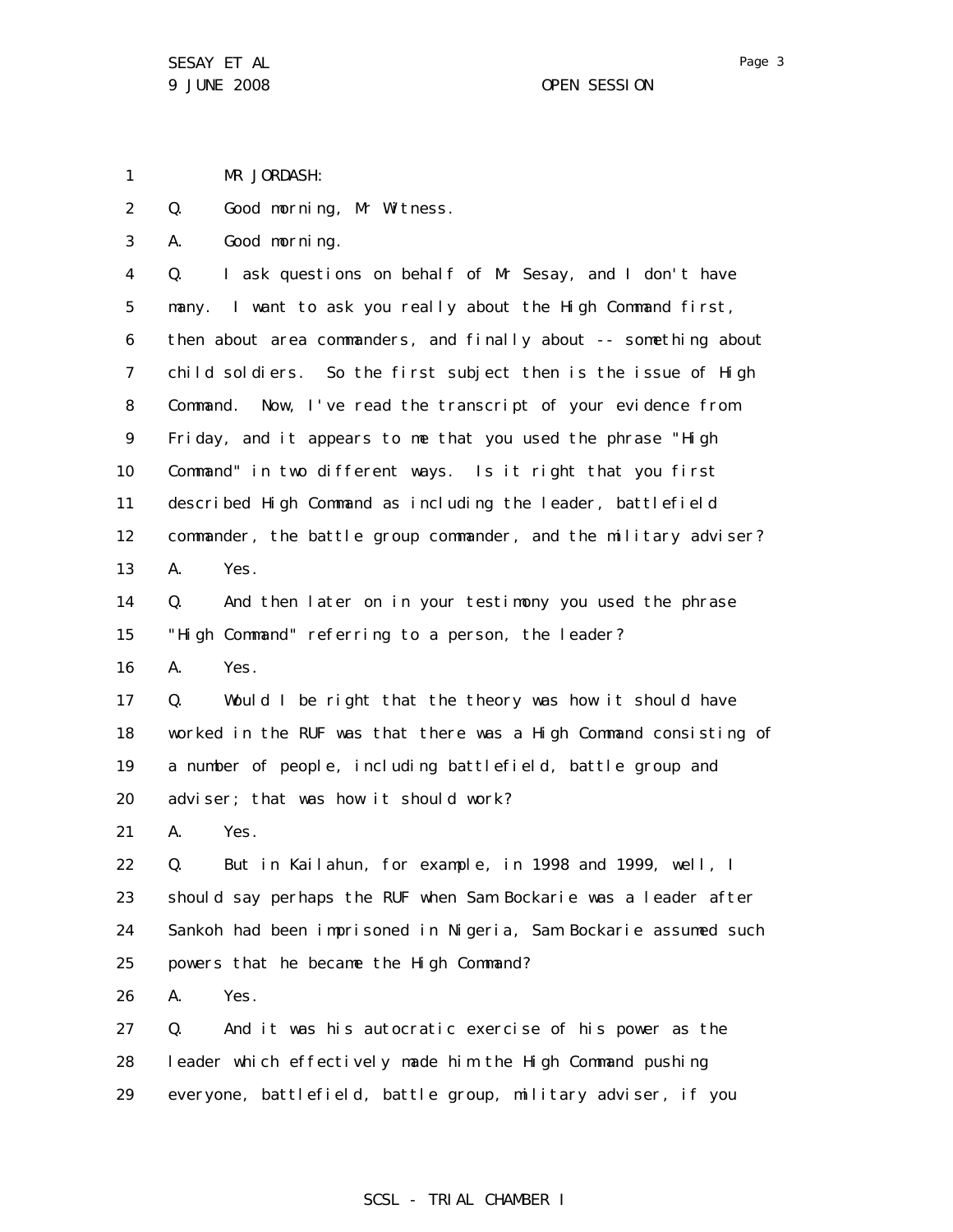Page 4

1 2 3 4 5 6 7 8 9 10 11 12 13 14 15 16 17 18 19 20 21 22 23 24 25 26 27 28 29 like, away from the centre of power; does that make sense? A. Yes. Q. So, for example, Gbao, for example, should have reported to battle group and battlefield and military adviser as well as the leader Bockarie, but Gbao reported only to Bockarie? A. Yes. Q. Similarly, Superman based in Kono in 1998, battle group commander reporting directly to Bockarie, the leader? A. Yes. JUDGE BOUTET: Sorry, Mr Jordash, did you say Superman in '98? MR JORDASH: '90 -- JUDGE BOUTET: It was '98? MR JORDASH: Yes, Your Honour, yes, from Kono. Q. And Bockarie insisted on direct report -- he insisted on this power; was that your experience of Bockarie? A. That -- pardon? Q. That he would insist on receiving the reports even if the reports were bypassing what should have happened? A. Yes, he insist. Q. Would you also agree with this, that Superman reporting directly to Bockarie in 1998 from Kono, Gbao reporting to Bockarie in Kailahun, would it have made any sense to you -- no, let me try this a different way. Am I correct that Prince Taylor the overall G5 also reported directly to Bockarie? A. Yes. Q. And Jabbati the overall S4 also reported directly to Bockarie? A. Yes.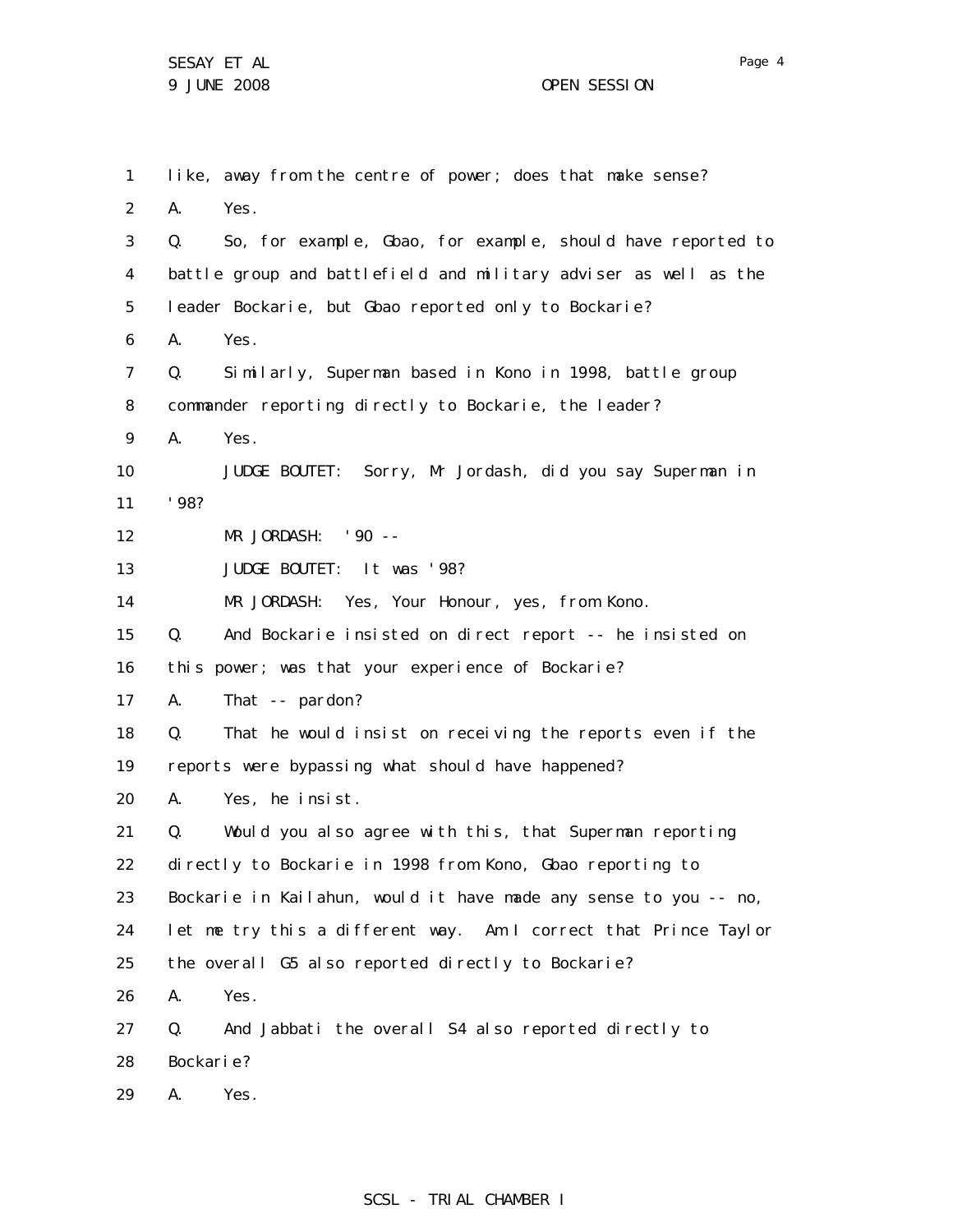SESAY ET AL 9 JUNE 2008 OPEN SESSION

| 1  | Q.                                                             | Did you observe whether these overall unit commanders       |  |
|----|----------------------------------------------------------------|-------------------------------------------------------------|--|
| 2  | reported directly to Bockarie because also it made the system  |                                                             |  |
| 3  | more efficient? Does that make sense? Let me put it like this: |                                                             |  |
| 4  | Prince Taylor was in Buedu wasn't he?                          |                                                             |  |
| 5  | А.                                                             | Yes.                                                        |  |
| 6  | Q.                                                             | In 1998?                                                    |  |
| 7  | А.                                                             | Yes.                                                        |  |
| 8  | Q.                                                             | Would it have made sense for him to report to Sesay in      |  |
| 9  | Pendembu?                                                      |                                                             |  |
| 10 | А.                                                             | No.                                                         |  |
| 11 | Q.                                                             | Or did Prince ever report to the battle group commander,    |  |
| 12 | Superman, in Kono?                                             |                                                             |  |
| 13 | А.                                                             | No.                                                         |  |
| 14 | Q.                                                             | No. So Prince Taylor reported to Sam Bockarie because       |  |
| 15 | Sam Bockarie was the top man?                                  |                                                             |  |
| 16 | А.                                                             | Yes.                                                        |  |
| 17 | Q.                                                             | But also because Prince Taylor was there near Sam Bockarie? |  |
| 18 | А.                                                             | Yes.                                                        |  |
| 19 | Q.                                                             | And similarly with the role of an area commander, am I      |  |
| 20 | correct that the IDU would report to the area commander. This  |                                                             |  |
| 21 | was the theory?                                                |                                                             |  |
| 22 |                                                                | A. The?                                                     |  |
| 23 | Q.                                                             | IDU?                                                        |  |
| 24 | А.                                                             | Overal I?                                                   |  |
| 25 | Q.                                                             | No, the IDU unit commanders or agents -- sorry, the IDU     |  |
| 26 |                                                                | agents would they report to their area commander?           |  |
| 27 | А.                                                             | Well they just give him report -- they -- they -- they --   |  |
| 28 | copy him.                                                      |                                                             |  |
| 29 | Q.                                                             | They copy the area commander?                               |  |

# SCSL - TRIAL CHAMBER I

Page 5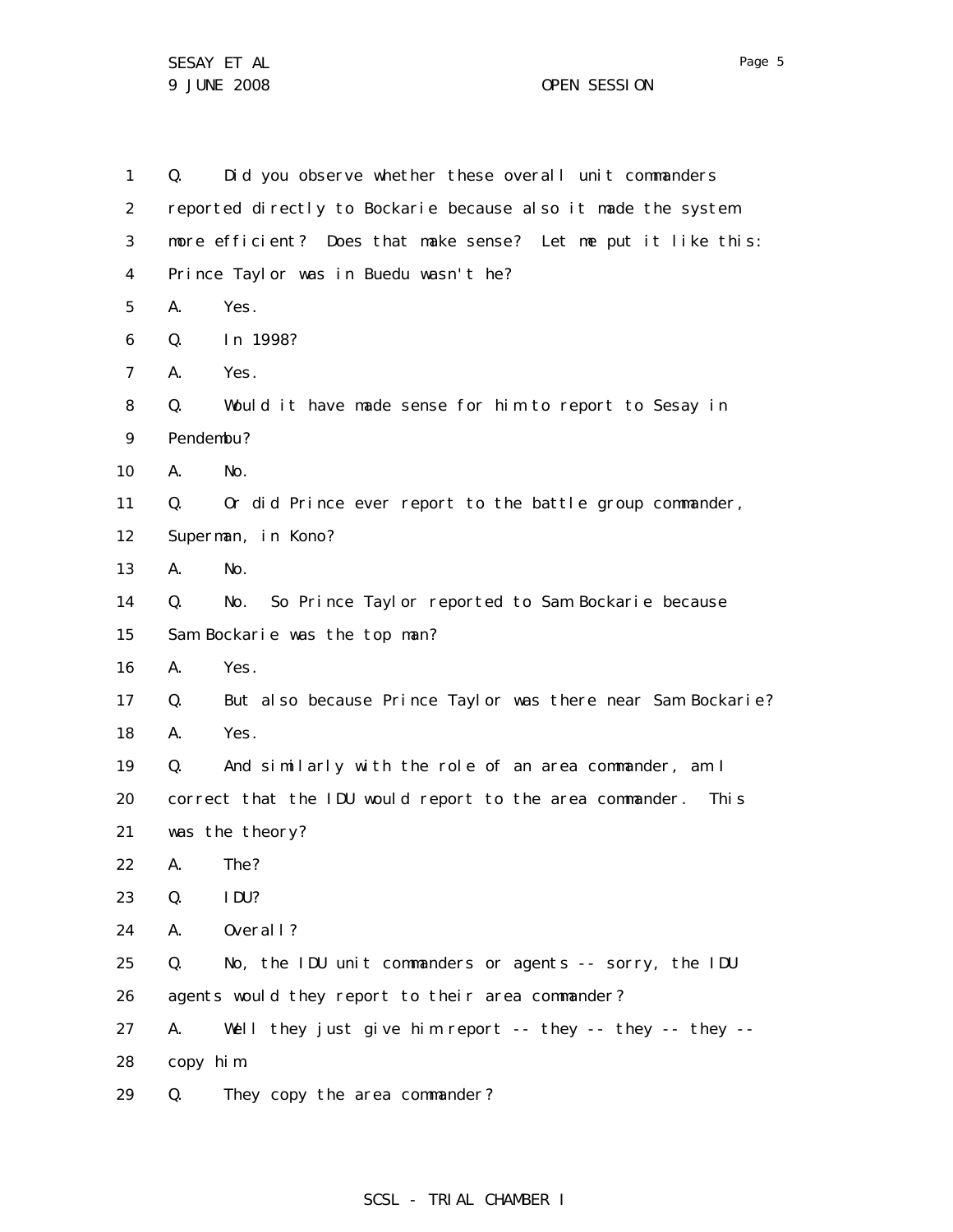1 2 3 4 5 6 7 8 9 10 11 12 13 14 15 16 17 18 19 20 21 22 23 24 25 26 27 28 29 A. Yes. Q. And then the agents would send the reports up their chain to the? A. High Command to the overall. Q. To the overall? A. Yeah, by chain. Q. Let me just make sure I understand that. If you're in a unit, an IDU agent? A. Um-hmm. Q. In Kailahun? A. Um-hmm. Q. You would pass your report to your immediate superior in the IDU unit? A. Um-hmm. Q. Until eventually the report reached the IDU overall? A. Yes. Q. And then IDU overall in Kailahun, Gbao, reporting to Bockarie? A. Bockarie, yes. JUDGE BOUTET: Mr Jordash, before you go any further, when you say agent because the witness has talked about IDU -- IDU company commander, IDU battalion commander, IDU of all sorts, so when you say agent, what do you mean. MR JORDASH: Right. JUDGE BOUTET: So I can understand his evidence properly given his evidence-in-chief. MR JORDASH: Certainly. Q. I was using IDU agent to mean those IDU personnel in the various military formations. So for example, an IDU agent could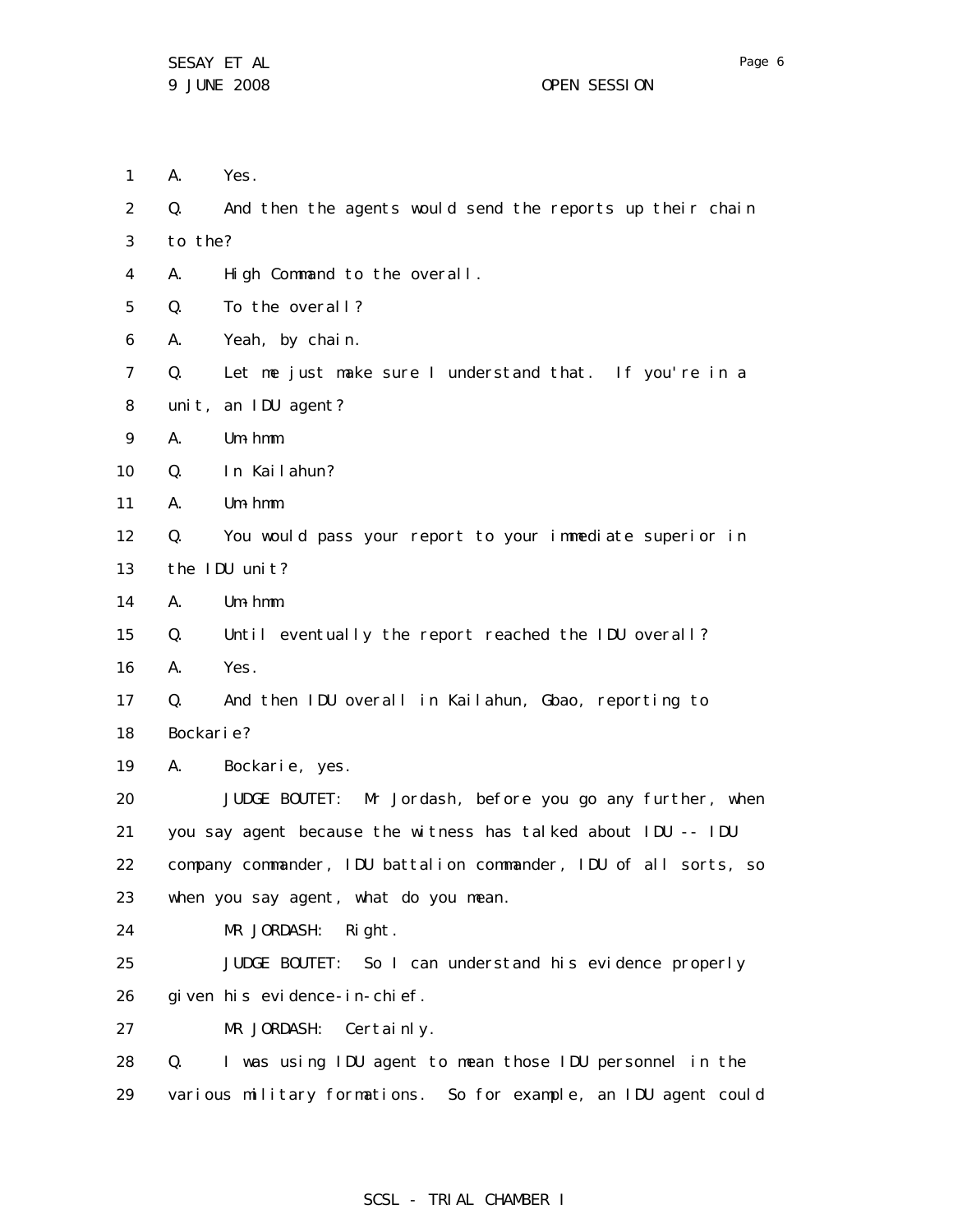1 2 3 4 5 6 7 8 9 10 11 12 13 14 15 16 17 18 19 20 21 22 23 24 25 26 27 28 29 be a company IDU officer? A. Yes. Q. An IDU agent could be a battalion IDU officer? A. Um-hmm. Q. Is that how you understand the term IDU agent. That they are members of the various military groupings? A. When we say IDU agent, the company IDU agent, in the company there were four IDUs. Four IDUs. In each company. Q. Yes. A. And among the four IDUs they were having the IDU company commander. So the others were agents to the IDU company commander. They reported directly to him. Q. Okay. So would you still refer to the IDU company commander as an agent -- an agent of the -- A. Of the battalion. Q. Got you. A. Battalion IDU commander. Q. So agents are subordinate? A. Subordinate exactly so. Q. In the various companies and? A. Battalions, exactly. Q. And brigades? A. And brigades, yes, exactly. Q. So the system then of IDU and the effectiveness of the IDU operation in a particular area depends on ultimately the person in the position of area commander, the top man in the area? A. Yes. Q. And if the top man in the area like Bockarie chooses not to act on reports, the system comes it a halt at that point?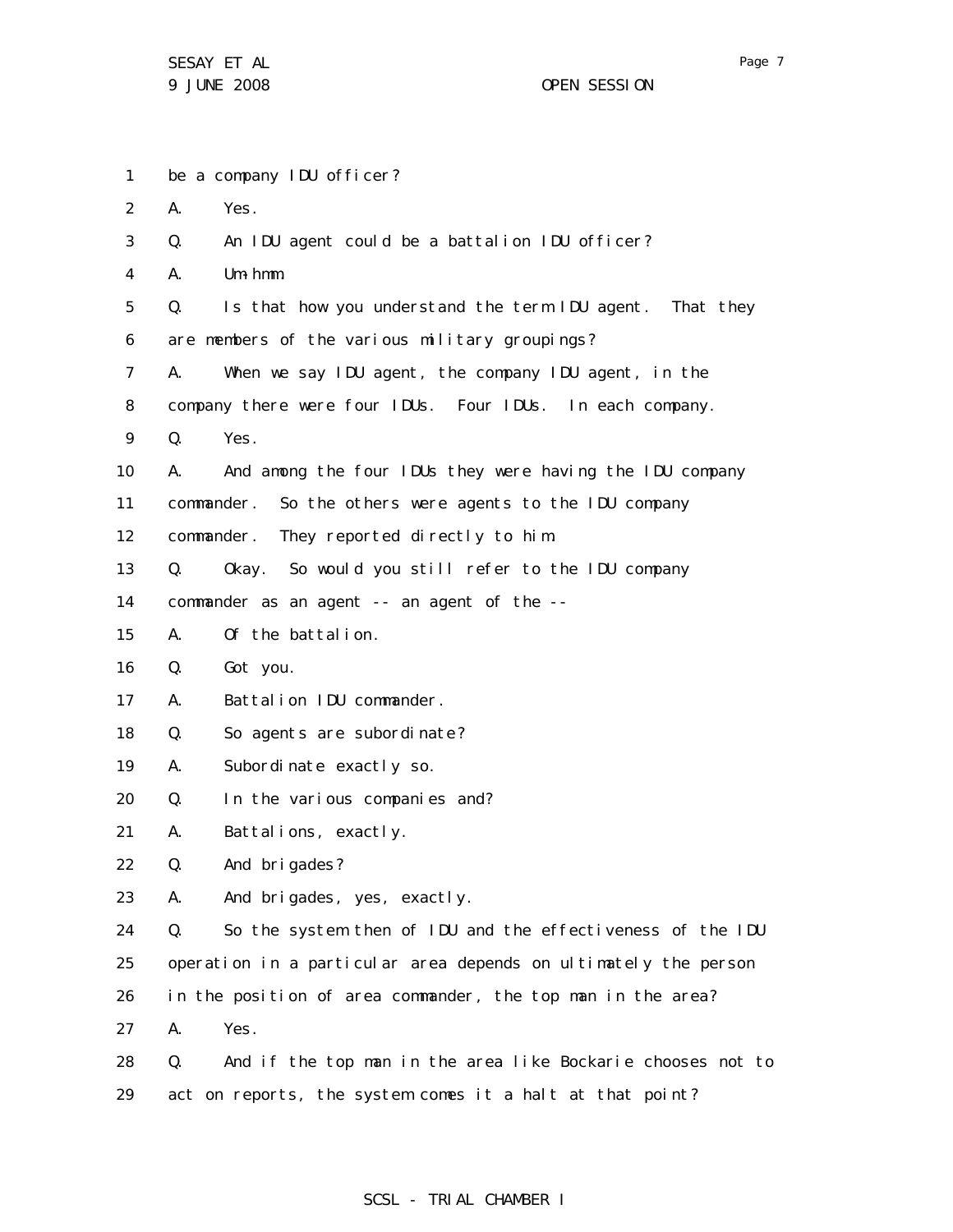1 A. Exactly so.

2 3 4 5 6 7 8 9 10 11 12 13 14 15 16 17 18 19 20 21 22 23 24 25 26 27 28 29 Q. And whatever -- and however effective the detection and reporting of crimes, if the top man chooses to ignore it, crimes remain unpunished? A. Exactly so. Q. And is that the way it worked in Kono as well in 1998 from what you observed? A. Well, I was not in Kono actually. Q. Okay. Fair enough. But from what you understood the system was the same. The reporting from IDU and IO and --A. Of course. Q. -- so on went up the chain to the area commander or the de facto area commander which would have been Superman? A. Of course. In Kono. Q. If Superman, like Bockarie, refused to do anything, the system came to a halt? A. Of course. MR JORDASH: Could I just take a moment, please. Sorry. Q. Let me just ask this if I can. Sesay was, is this right, for a large part of 1998, the majority of 1998, in Pendembu? JUDGE BOUTET: Sesay was what. MR JORDASH: In Pendembu. Q. This is after the intervention Sesay ends up in Pendembu and stays there through the year until he goes to Kono in December 1998? JUDGE BOUTET: You're asking him the question or you're - is this a question. MR JORDASH: Well, it's a question. JUDGE BOUTET: I don't know if the witness may not know at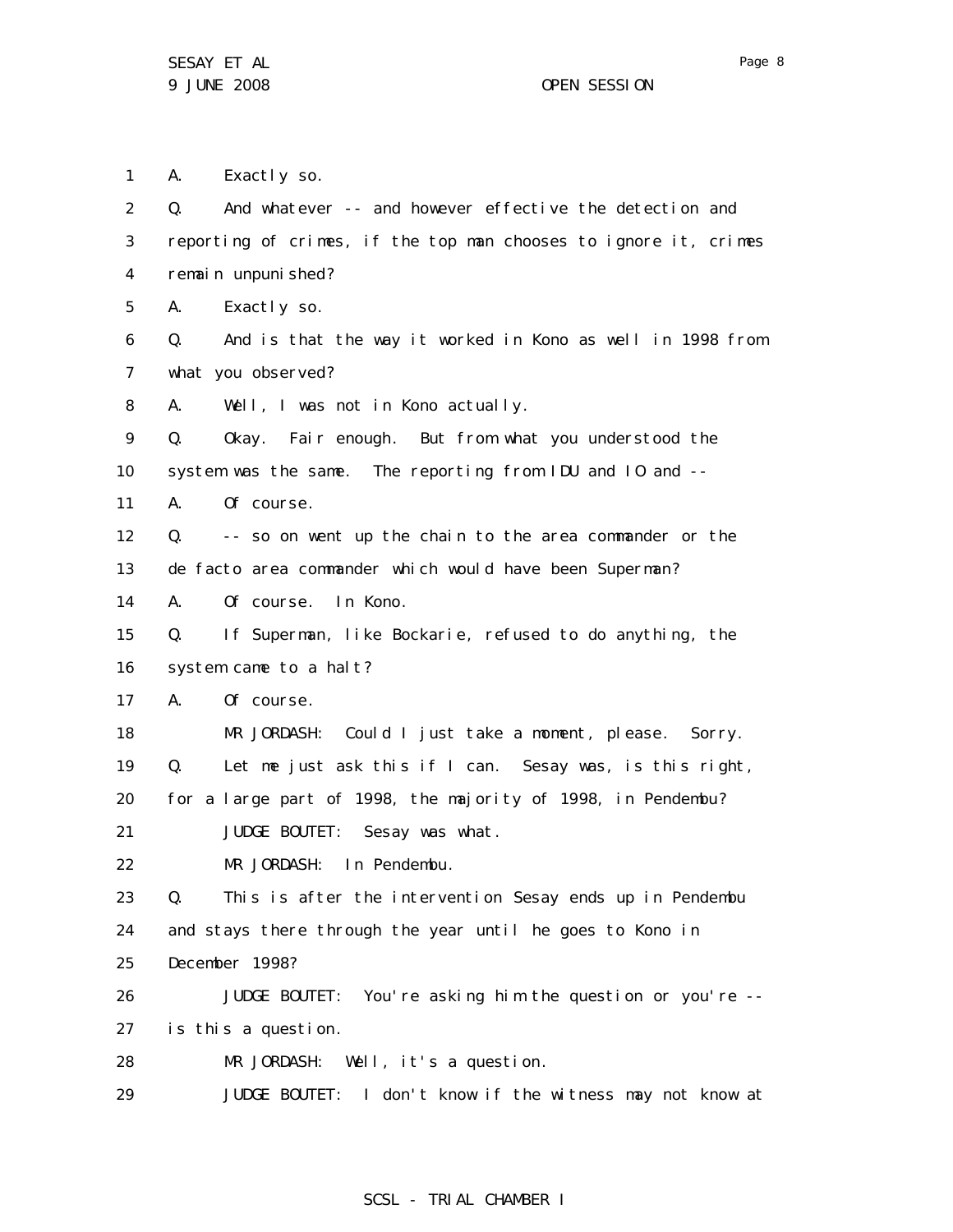1 2 3 4 5 6 7 8 9 10 11 12 13 14 15 16 17 18 19 20 21 22 23 24 25 26 27 28 29 all. I'm not sure what it is you're trying to achieve here Mr Jordash. MR JORDASH: Well it's a statement in a question form. JUDGE BOUTET: All right. I'm just trying to understand what you are trying to do. MR JORDASH: Q. Let me ask it in a more interrogative fashion. Mr Sesay was in Kailahun in 1998 after the intervention, was he not? A. Kailahun? Q. Yes. Not Kailahun Town, the district? A. Okay, the district yes. Q. Did he go to Pendembu at some point? A. Yes. Q. And from there was he looking after the front lines at Kuiva and Mobai and Baima? A. Yes. Q. And was he reporting to Bockarie. A. Yes. Q. Was he on punishment in Pendembu? A. Yes. Q. Do you know if he Sesay travelled to the front lines or did he remain stationed in Pendembu? A. Well, he remained stationed in Pendembu as far as I know. Q. As far as you know he relied upon reports coming from? A. The front lines. Q. From the front lines? A. Yes. Q. Would you agree that Pendembu was stable and a relatively peaceful place?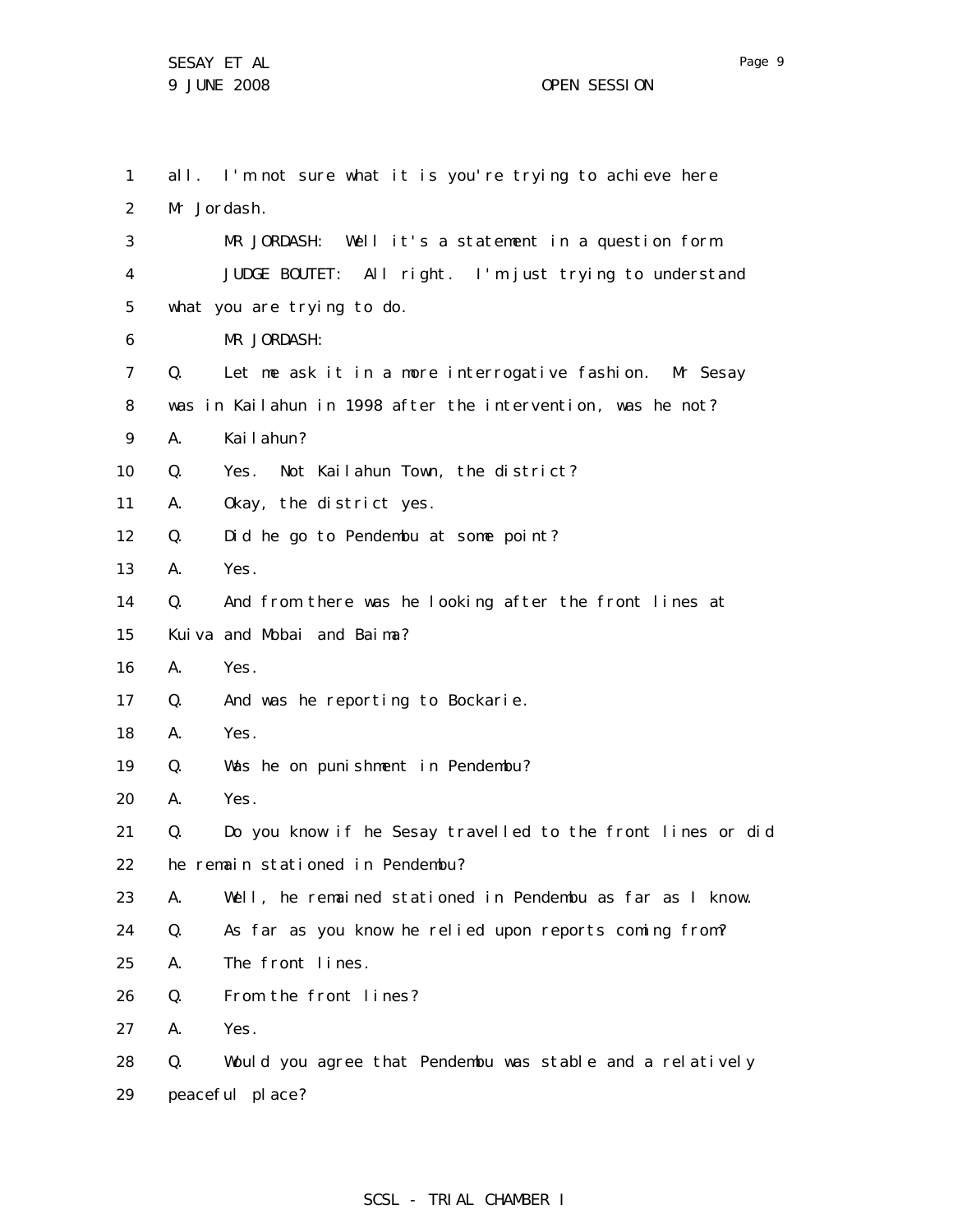1 A. Yes.

2 3 4 5 6 7 8 9 10 11 12 13 14 15 16 17 18 19 20 21 22 23 24 25 26 27 28 29 Q. And would you agree that Bockarie would travel around Kailahun District in 1998 checking on various -- A. Yes. Q. -- front lines and so on? A. Yes, yes. Q. And would you agree that Bockarie had bodyguards some of whom looked a little young? A. He was having bodyguards, yes. Q. Would you agree that there was a general prohibition against child soldiers in Kailahun? PRESIDING JUDGE: Mr Jordash, does that answer your question? You did ask him whether he had bodyguards who looked a little bit young. He said he had bodyguards. But. MR JORDASH: We didn't get that but I was going to approach it in a different way. PRESIDING JUDGE: Okay. All right. MR JORDASH: Q. Would you agree that there was a prohibition on the use of child soldiers in Kailahun, a general prohibition? A. Yes. Q. It was known amongst the rank and file in Kailahun you should not use child soldiers? A. The rank and file of Kailahun? Q. Yes. A. Should not use child soldiers? Q. Should not use child soldiers. A. Yes. Q. Bockarie did sometimes?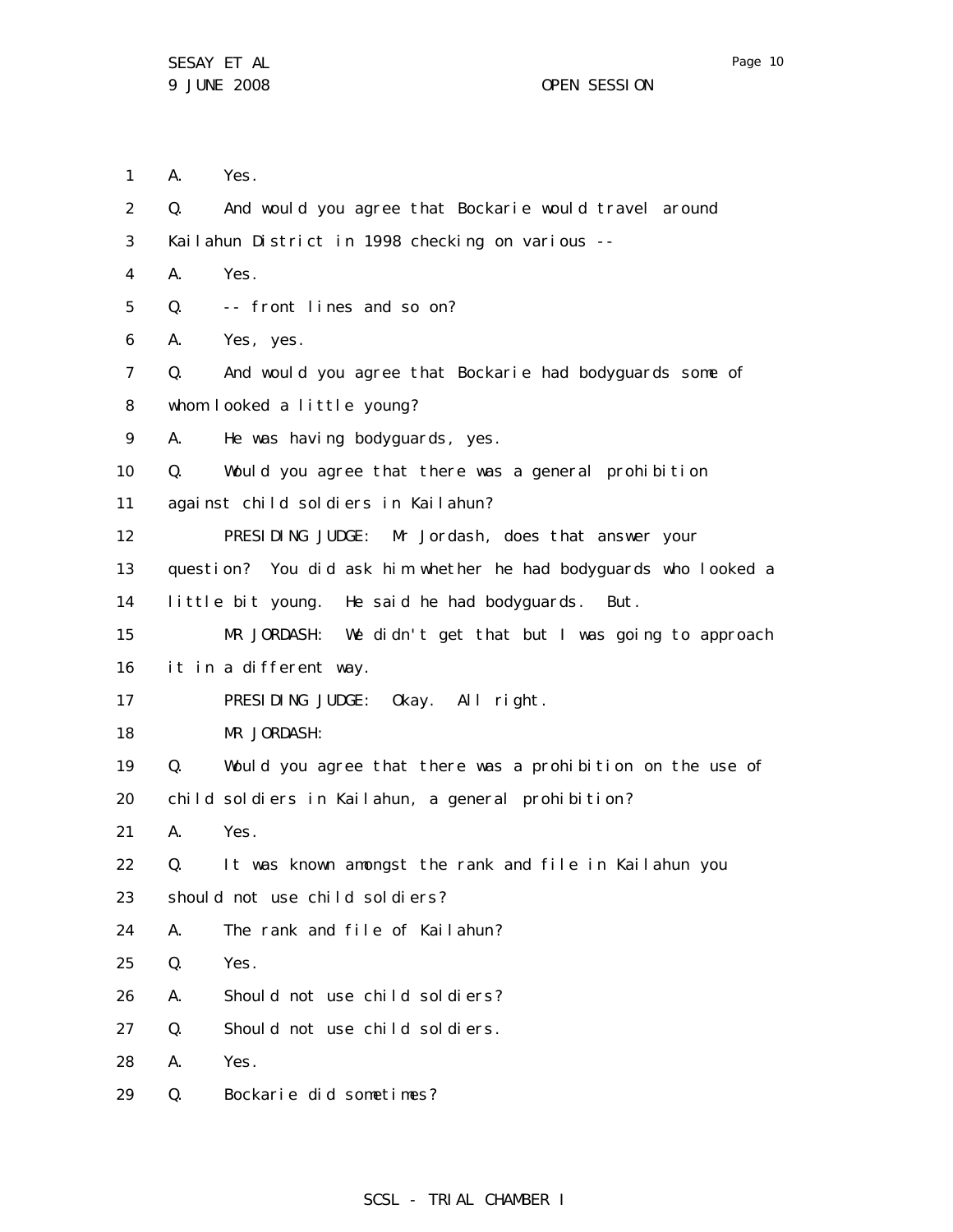SESAY ET AL 9 JUNE 2008 OPEN SESSION

1

2

3

4

5

6

7

8

9

10

11

12

13

14

15

16

17

18

19

20

21

22

23

24

25

26

27

28

29

Page 11

A. He did. He was having them. Q. But others did not? A. Others did not, yes. Q. And of course, Bockarie using soldiers who were children was out of the authority of everyone else? A. Yes. Q. And it wasn't that Bockarie sent them to the front line; it's that he had them around him? A. Yes. Sometimes they stay with their wives. Q. Yes. And it wasn't that he used them every day. It was that they would be around him as children doing domestic chores who would sometimes be asked to carry his gun? MR KAMARA: My Lord, I'm sorry to interject at this point but I want to reiterate the comment of Justice Boutet that the commentary like cross-examination I'm getting confused. Learned counsel is making commentary on the evidence and then posing it as a question and the witness is just saying yes yes yes without even knowing what the question is. I'm trying to figure out what the question is and my objection is in the line of cross-examination being the form of commentary on the evidence. [Indiscernible] my learned friend be specific and pose, as he suggested at the point, interrogatory type of questions to the witness but making a comment on the evidence and then clearly suggesting by way of the tonation of a voice it's a question I'm a bit confused. MR JORDASH: Equally I'm confused by the objection which appears to be saying that I cannot draw an inference from the evidence and put the inference to the witness and ask him if he

agrees or disagrees. It's an objection which is based on an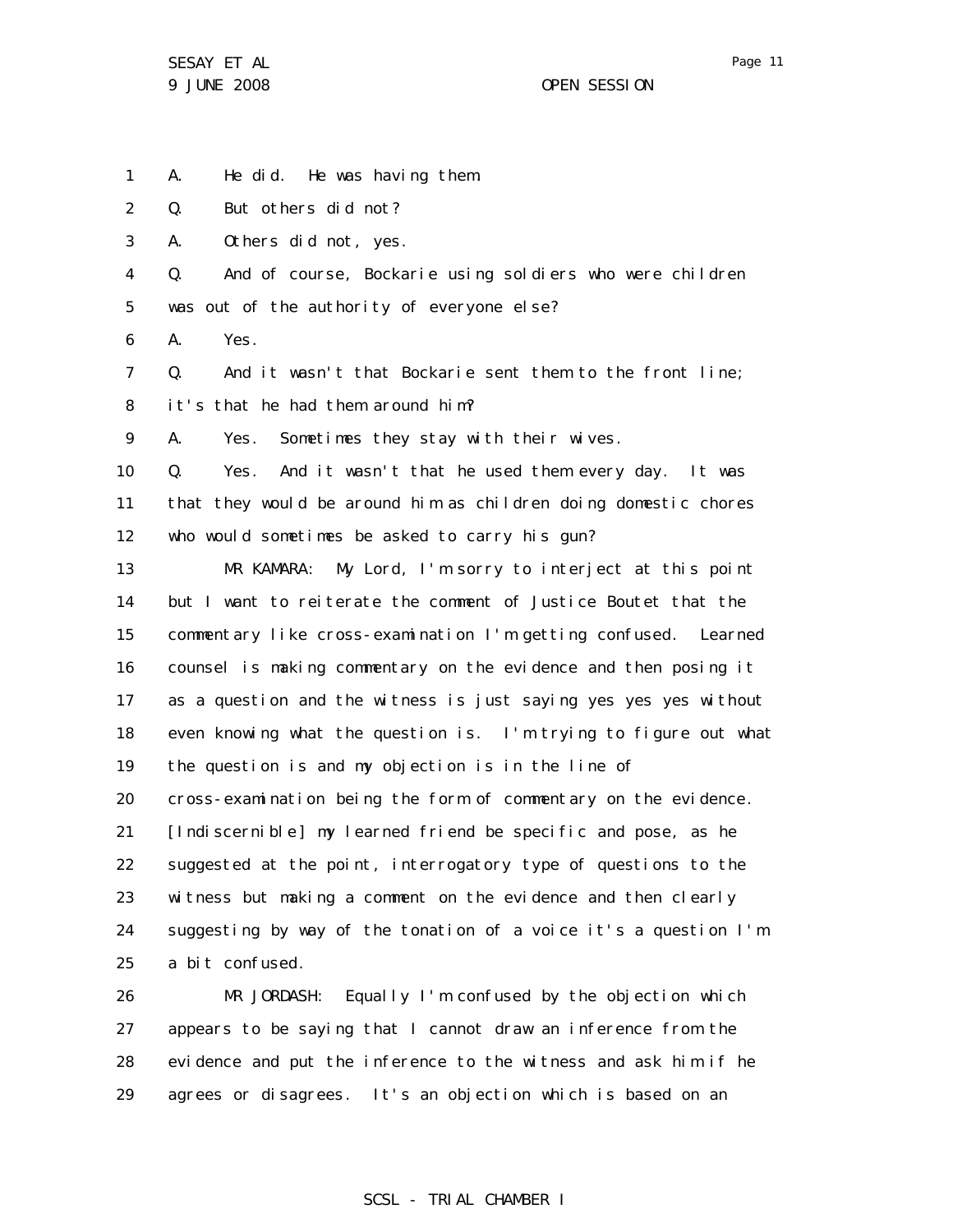1 2 3 4 5 6 7 objectionable premise which is that the witness is lying and looking to me for cues to know how to answer. The witness is an intelligent man. He can dispute or accept my suggestions and there's no limit on the cross-examination. I can use whatever internation I choose and the witness can dispute or reject that comment and that intonation if he chooses. I've never heard such an objection to cross-examination.

8 9 10 11 12 13 14 JUDGE THOMPSON: I myself do not think that the methodology is necessarily flawed; it's just that because, clearly, you are trying to elicit from the witness certain inferences of fact which you think can be drawn, and which I believe are within the competence of the witness. It's just that the -- when it comes out like that it comes out like a thesis and then the answer to the -- comes like a thesis too.

15 16 17 18 19 20 It's a question of how you are phrasing it, not the subject matter. I have no difficulty with the subject matter that you are testing the witness's credibility or knowledge of. It's just somehow that one gets the impression here that theses, or propositions, are being put to him and they are slightly suggestive; I think that's the impression.

21 22 23 24 25 26 27 28 In other words mit's open to two possible interpretations, that they are slightly suggestive, but in terms of, clearly, your right to examine him and put propositions to him, particularly the propositions of fact as you're trying to get him to draw inferences of fact, which he can do, you know, I don't have the difficulty with that. My difficulty is that whether the propositions themselves are suggestive of the answer. I think we're at the borderline here.

29 MR JORDASH: Well, they are supposed to be suggestive of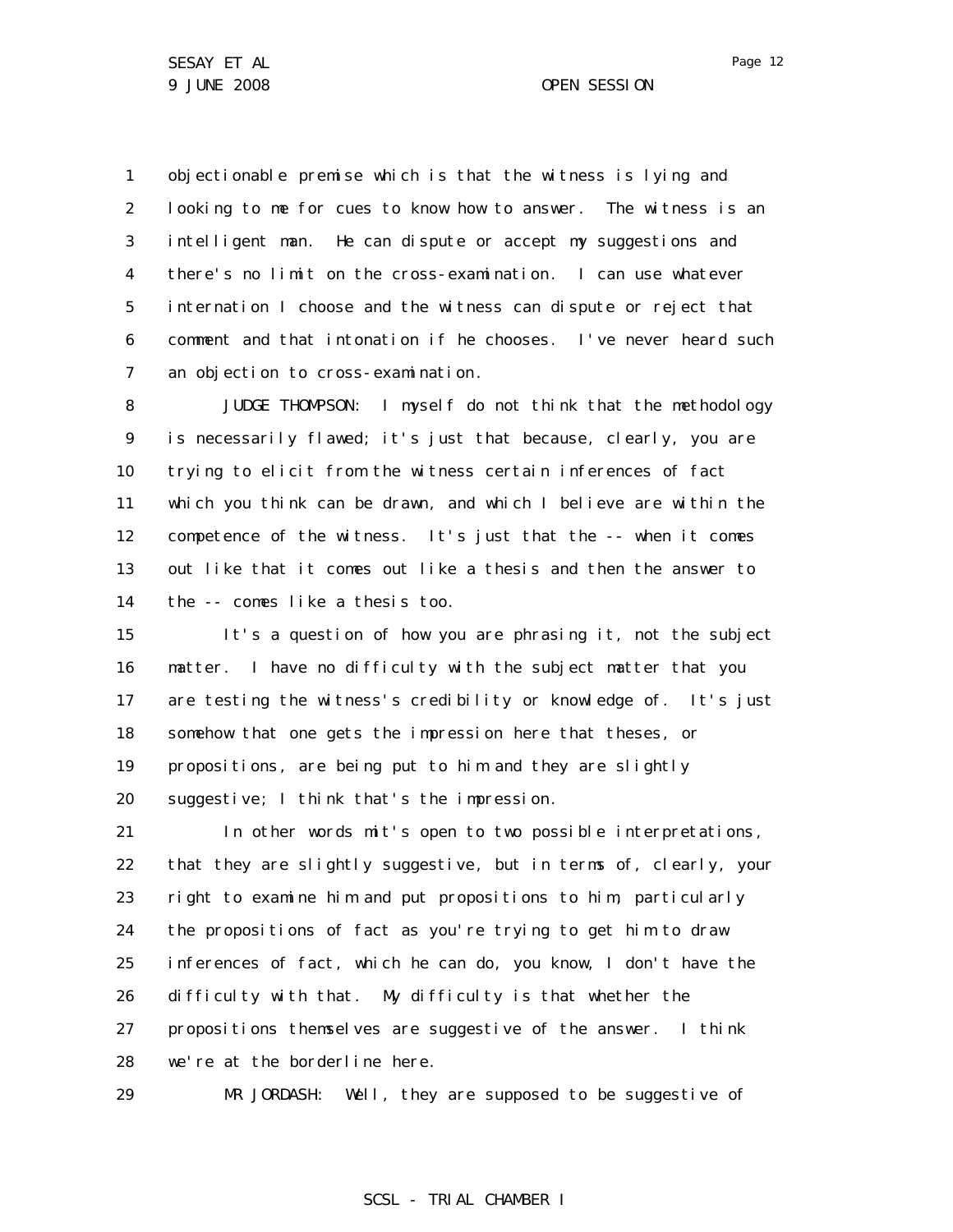SESAY ET AL 9 JUNE 2008 OPEN SESSION

1 2 3 4 5 6 7 8 9 10 11 12 13 14 15 16 17 18 19 20 21 22 23 24 25 26 27 28 29 the answer -- JUDGE THOMPSON: Well, if they are subjective, how do you draw the line between the rule against impermissibility of suggestive questions to witnesses and also -- well, perhaps I should revise that, and you're in cross-examination. MR JORDASH: Yes. They are supposed to be extremely suggestive. JUDGE THOMPSON: Yes. MR JORDASH: I've never met this witness. JUDGE THOMPSON: Yes. MR JORDASH: I don't know what is he going to say. JUDGE THOMPSON: Yes. MR JORDASH: He is perfectly able to say "I don't accept that." JUDGE BOUTET: Maybe. JUDGE THOMPSON: I revise my position. I revise my position. This is cross-examination and -- no, I don't think I find this objectionable, speaking for myself. MR JORDASH: Thank you. JUDGE BOUTET: Because the objection was based on my comment. My comment has to do with my understanding of what's happening, as such. Are you reciting the evidence and is the witness asked to comment or is he asked to answer a question? So that was my comment, as such, but at the time, whether or not it still applies, I won't say but it's --JUDGE THOMPSON: And that's the -- JUDGE BOUTET: I am sorry, so we are able to understand what's going on because if at some given time we have to appreciate the evidence, give it weight and so on, so that was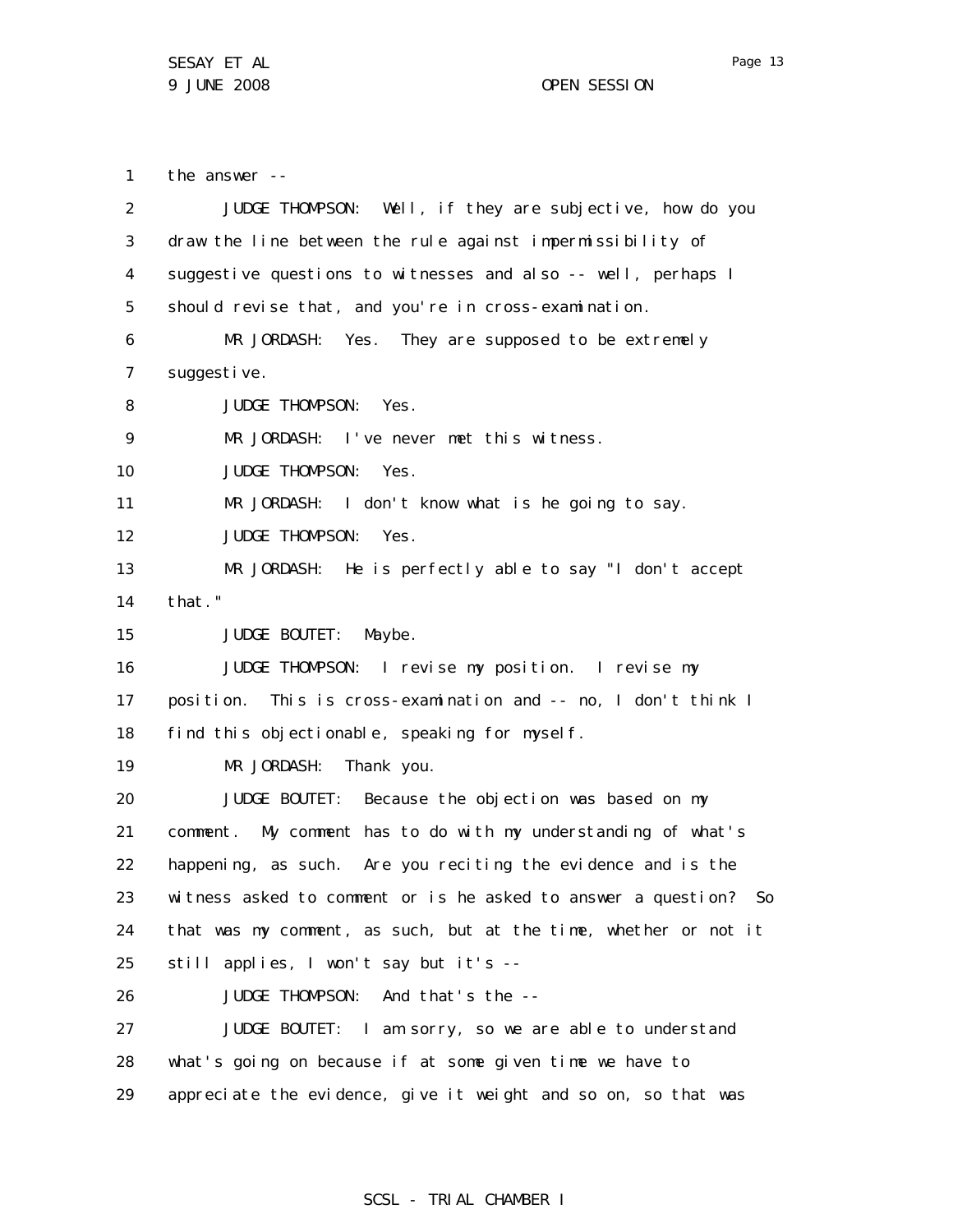1 2 3 4 5 6 7 the purpose of my observation so -- and I understand you're in cross-examination. You may be successful, maybe you won't, but you know as well that the weight to be attached may defer depending as who how, so that's basically what I'm trying -- but the most important aspect I need to understand what it is is this a question and the witness is just asked to observe or is he asked to comment? I mean, that was my comment.

8 9 10 11 12 13 JUDGE THOMPSON: And from that perspective I think my approach clearly is that I was under the impression that you were in fact examining in chief and, if you were, it would be clearly objectionable from my own perspective, that those propositions that you are putting to him, to draw inferences of fact from, are clearly suggestive.

14 MR JORDASH: Yes.

15 JUDGE THOMPSON: But I backtrack.

16 17 18 19 20 21 22 23 24 25 MR JORDASH: Yes. Thank you. And I think we've moved on from, the point of Justice Boutet's query, which I understand related to whether I was taking the witness through his own testimony and asking him to then go further with inferences, and I understood Your Honour's objection, query, to be that and I had no issue with that query at all. But I do have an issue with the last series -- the objection to the last series of questions which were not based on anything the witness had said insofar as there had been no facts elicited about Bockarie and his use of child soldiers.

26 27 28 29 The witness had said on Friday that the leadership had approved of child combatants, and I was dealing with that proposition, and I was taking him through what we say was the case, that Bockarie had, the witness has confirmed this, I'm not

Page 14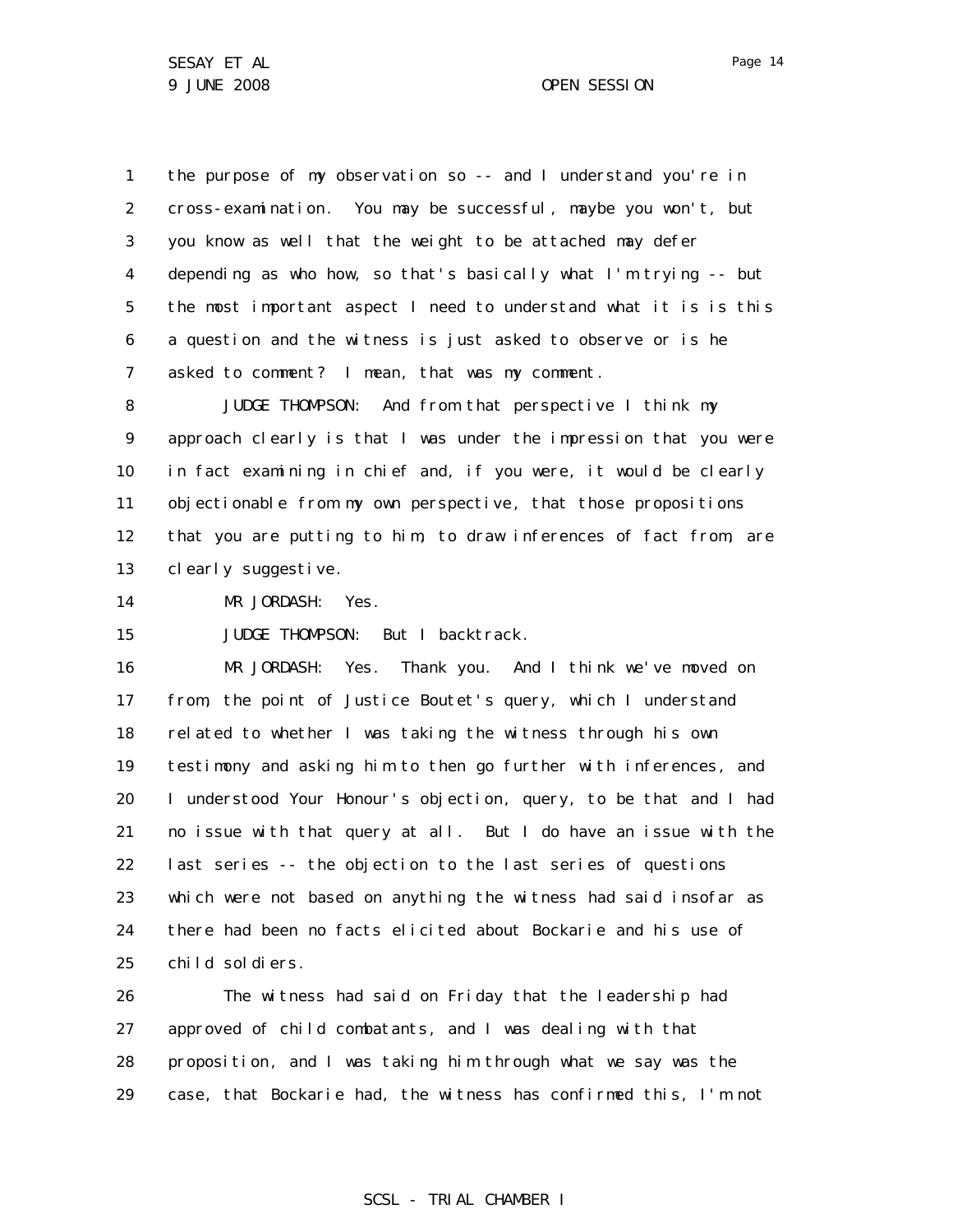1 2 3 4 5 giving anything away, that Bockarie had children around him and sometimes he would give them his gun to carry and the witness said "yes, yes, yes." We were not surprised by the answers. The Prosecution didn't like them but they nevertheless were proper questions and proper answers.

6 7 8 9 JUDGE THOMPSON: It's just that the Prosecution slightly shifted ground away from concurring in what the Honourable Justice Boutet said and introduced a little -- a new element that triggered my response.

10 MR JORDASH: Yes.

11 12 13 14 15 JUDGE THOMPSON: But I certainly backtrack on that. MR JORDASH: Yes. Well, I'll leave it at that, but I understand from my learned friend's objection that he doesn't like the answers, but we haven't liked some of their answers either, so we're in the same position.

16 17 18 19 PRESIDING JUDGE: I think what we're saying in fact is that you're in cross-examination, yes. But what we want to make sure does not happen is that questions which are put, you know, are proceeded by something like a lecture, you know.

20 MR JORDASH: Yes, I understand.

21 22 23 24 PRESIDING JUDGE: Like a lecture, which places us in an irregular position even if you are in cross-examination, you know, we should not get to that. This is -- I think this is what I would have to say in this debate.

25 MR JORDASH: No, I understand.

26 PRESIDING JUDGE: This is what I perceive as the

27 irregularity; that's all. I think we may proceed.

28 MR JORDASH: Okay.

29 Q. I've only got two or three questions left, Mr Witness. And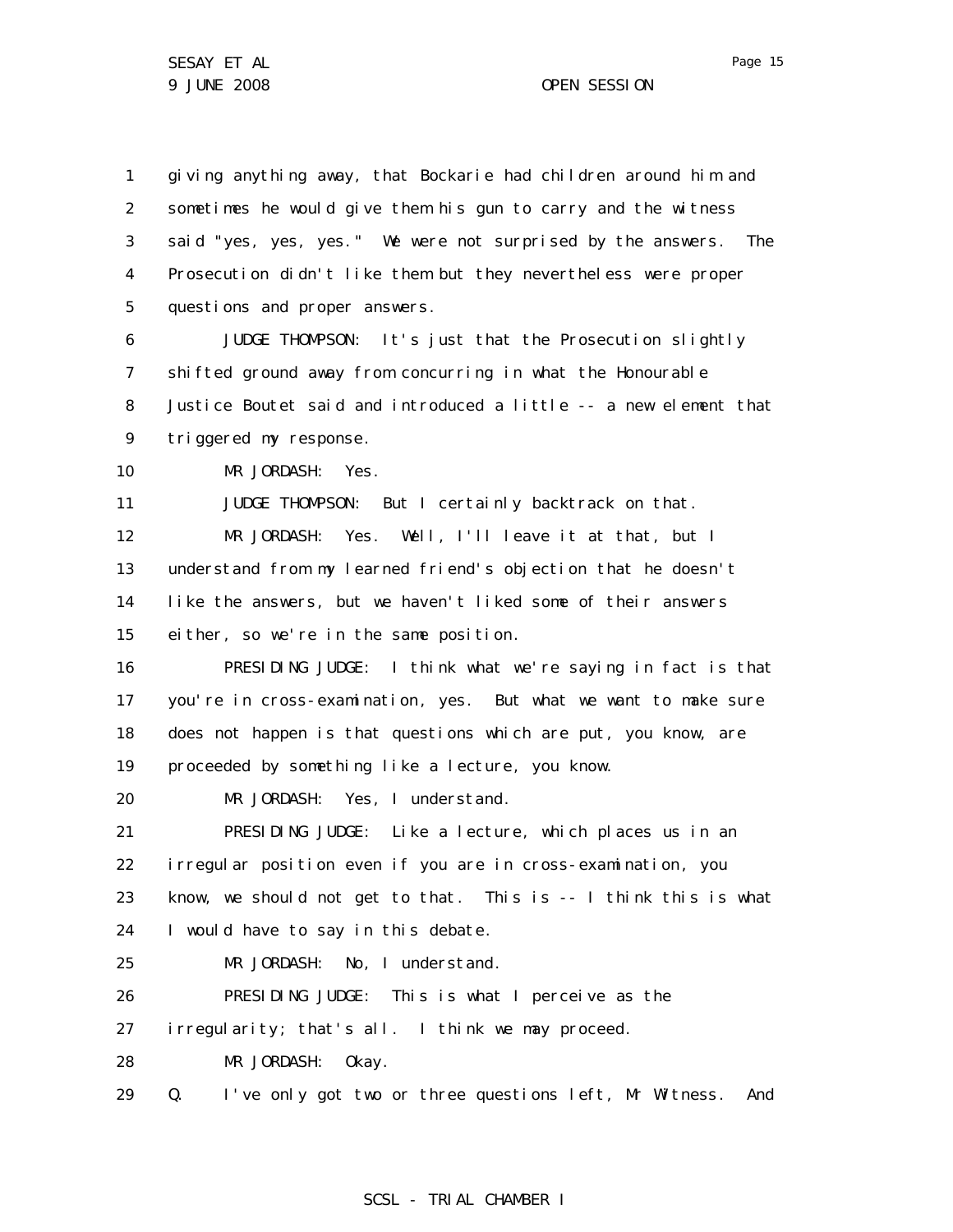1 2 3 4 5 6 7 8 9 10 11 12 13 14 15 16 17 18 19 20 21 22 23 24 25 26 27 28 29 simply this: That the term "SBU" was a term generally applied to children in the RUF territory; is that correct? A. Well, not all children. Q. No. A. It refers to children who were trained as -- well, who went to the base for training, because we are having children within the RUF, but they were not called SBUs. It was only those who were attached to the military side, they were called SBUs. Q. Which year are we talking about? A. 1996, when Sam Bockarie was in control. Q. And which base then operated in 1996? A. Pardon? Q. Which was the base in 1996? A. We were having Baima, we are having Bunumbu. Q. Well, Bunumbu started in 1997, didn't it? Sorry, 1998? A. 1998, yes, we were having them. Q. Did you ever go to the base? A. Myself? Q. Yes. A. 1998? Q. Yes. A. No. Q. Did you know someone called Foday Bockarie? A. Foday? Q. Bockarie, in 1998? If you didn't, just say you didn't. A. I don't know. Q. Did you know of a school in Bunumbu? A. Yes. Q. Teaching children --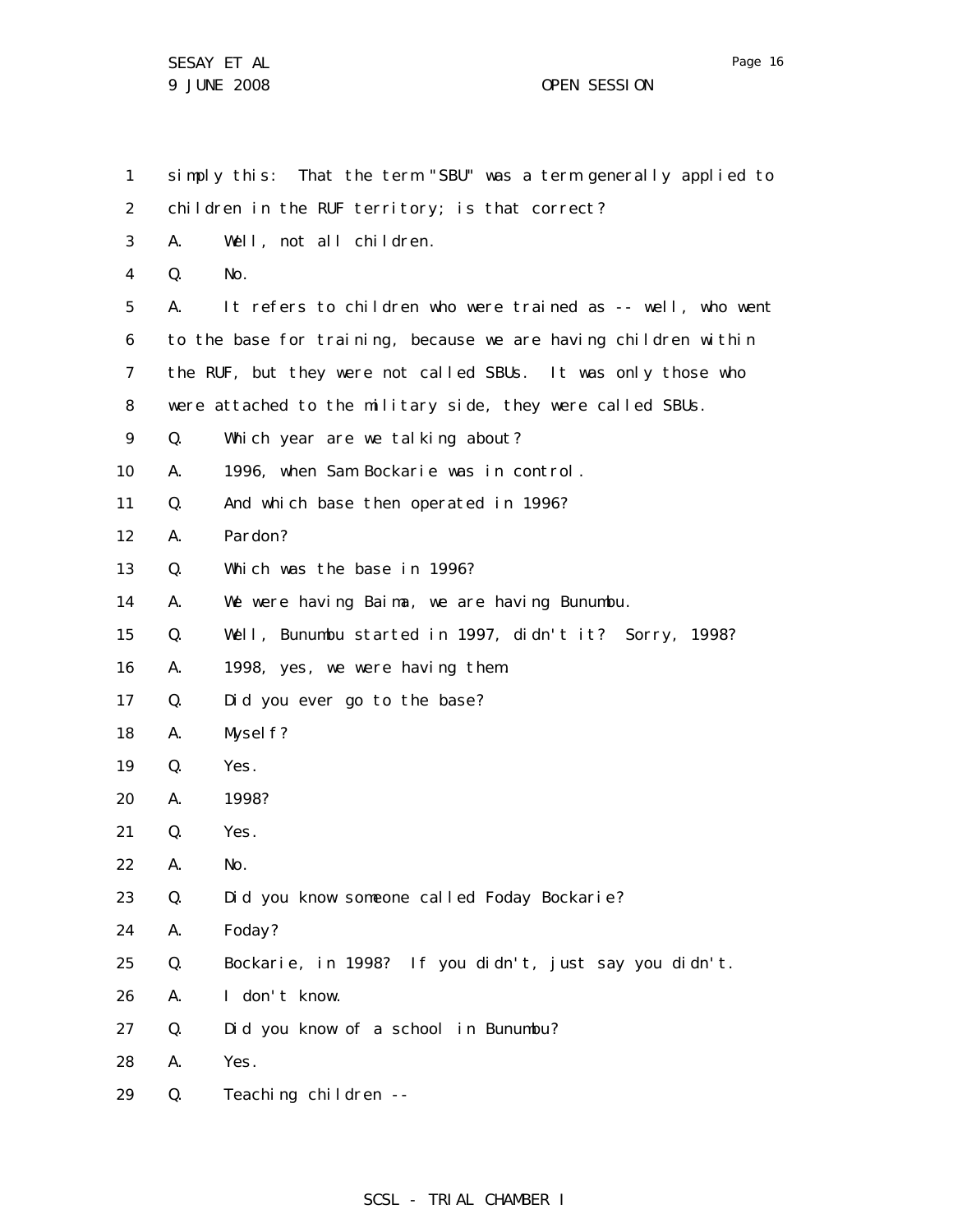- 1 A. Yes.
- 2 Q. -- ordinary schooling subjects?
- 3 A. Yes.

4 5 Q. Could I suggest that whatever happened at Baima, there were not children at Bunumbu being trained militarily?

- 6 A. At all.
- 7 Q. You agree with that?
- 8 A. Yes.
- 9 10 Q. Was it your information that children were being trained at Baima in 1996?
- 11 A. I was trained?
- 12 Q. No, no, not you. You mentioned about children being
- 13 trained at a base. Was the training you were referring to
- 14 training at Baima, in 1996?
- 15 A. Baima?
- 16 17 Q. Yes. Just listen to my question. You just mentioned that SBUs was a term given to children who had been trained?
- 18 A. Yes.
- 19 20 Q. And then I asked you at which base and you said Baima and Bunumbu?
- 21 A. Yes.
- 22 23 24 Q. You just confirmed that there were no children trained at Bunumbu, so I'm asking you were there children trained at Baima in 1996?
- 25 A. Yes.
- 26 Q. Right. Okay. So, that's the distinction you draw?
- 27 A. Yes.
- 28 Q. 1996, children had been trained at Baima base?
- 29 A. Yes.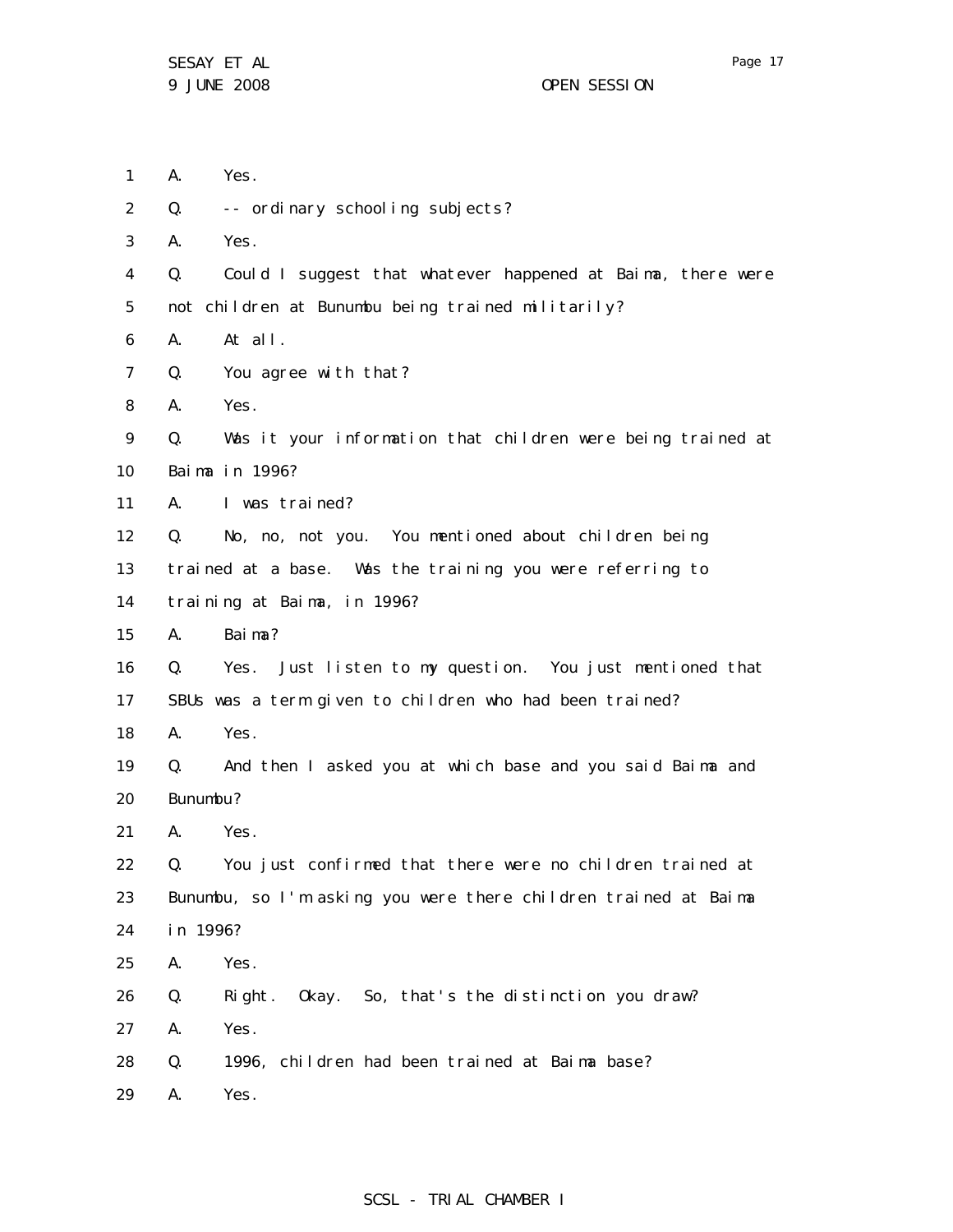1 Q. And then they stopped in 1997 onwards?

2 A. Yes.

3 4 5 6 7 8 9 10 11 12 13 14 15 16 17 18 19 20 21 22 23 24 25 26 27 28 29 Q. But those children who had been trained at Baima, and before that, remained with their title as SBU? MR KAMARA: My Lord, I'm sorry to get up again. It doesn't appear as if it is the evidence that the training stopped in 1997. I do not get that from the evidence but if my learned friend is suggesting that it stopped in 1997, then let that be clear, but it is not what the witness said. MR JORDASH: If my learned friend knew the evidence he would know that there wasn't a training base in 1997, and that's the evidence I'm dealing with, and I don't need to go further than that with this witness because I've got other evidence which I'll rely upon in due course. Baima was the base in 1996, and I'm just establishing what I want to establish, not what my learned friend wants me to establish. But let me clarify that so we can keep my learned friend Mr Kamara happy. Q. You mentioned Baima and you mentioned 1996? A. Um-hmm. Q. Would you answer this: Did the training of children stop in 1996? A. In 1996, yes. Q. And -- PRESIDING JUDGE: In Baima? MR JORDASH: Yes. Q. And then, of course, by the end of 1996, early 1997, through 1997, is it your understanding that there was no training of children? A. No training in 1997.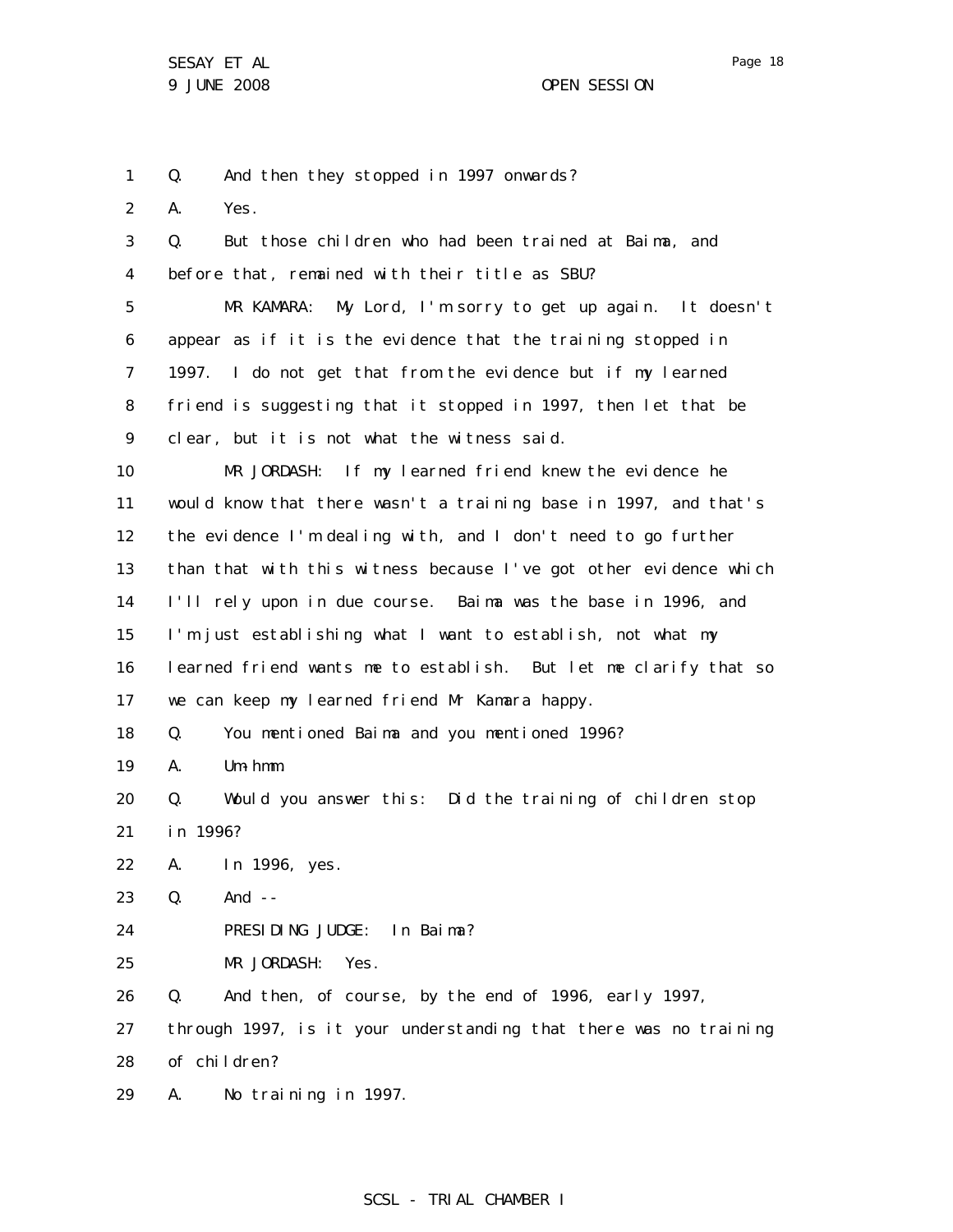1 2 3 4 5 6 7 8 9 10 11 12 13 14 15 16 17 18 19 20 21 22 23 24 25 26 27 28 29 Q. And, in fact, of course, from May 1997 military activities practically stopped as everyone tried to work towards peace? A. Yes. Q. Because of the -- A. Overthrow. Q. The AFRC overthrow. A. The AFRC, yes. Q. And then we had -- do you know when Baima closed the base? A. Well, just after 1996, the training was on until 1996. 1997 it was closed. Q. Right. Do you know when in 1997? A. The early days of 1997, before the overthrow. Q. Okay. And then there was no base in RUF occupied territory until the opening of Bunumbu sometime around? A. 1998. Q. Yeah, after the intervention? A. Yes. Q. And at that point a school is opened next to the Bunumbu training base? A. Yes. Q. And just returning to how I started this topic, despite the prohibition on the use of child soldiers, Bockarie would use his home help, if you like, to carry weapons for him at times? A. Yes, at times, yes. MR JORDASH: Thank you. No further questions. PRESIDING JUDGE: Thank you, Mr Jordash. Mr Ogeto, any questions? MR OGETO: No questions, My Lord. PRESIDING JUDGE: Thank you.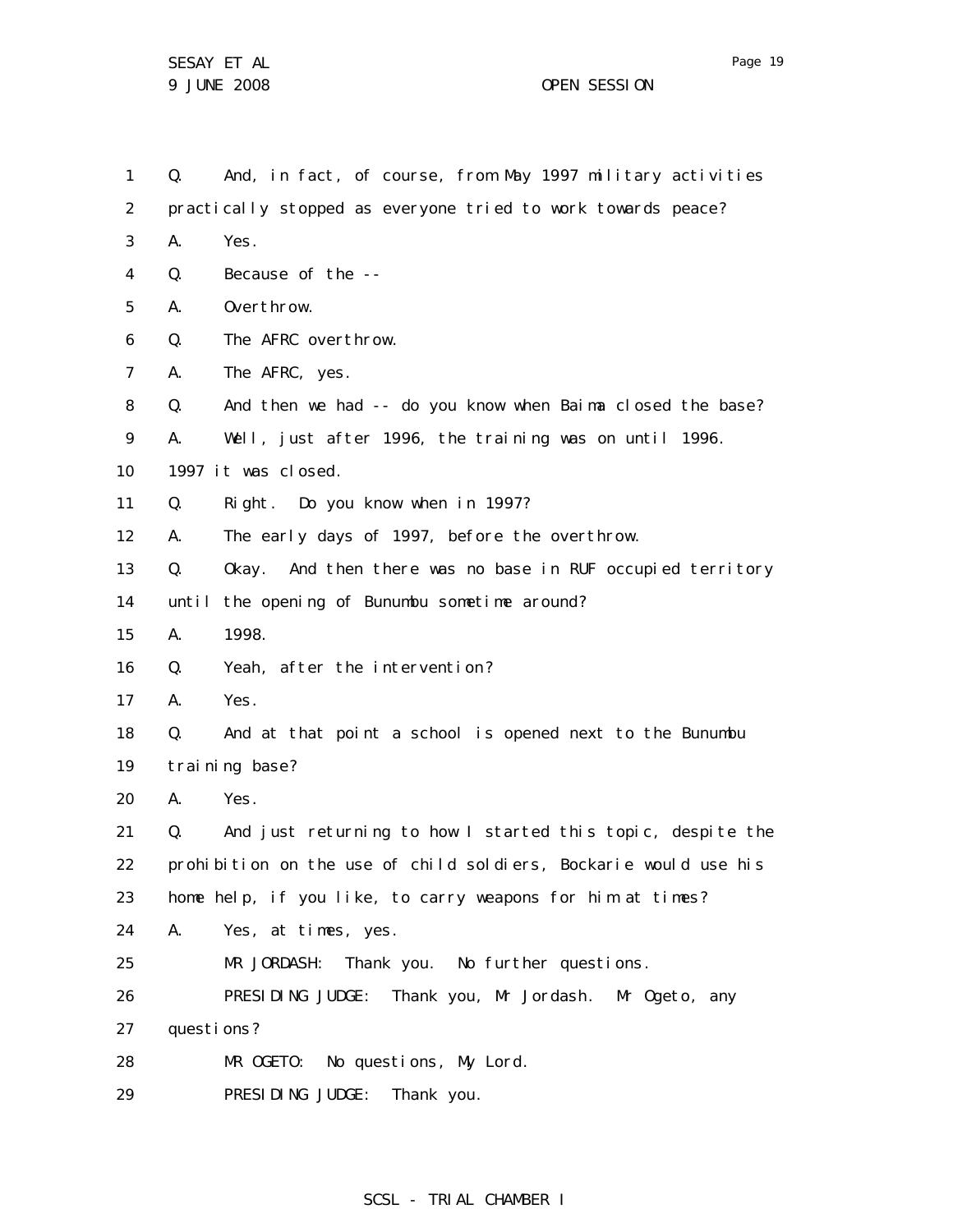1

2 3 4 5 6 7 8 9 10 11 12 13 14 15 16 17 18 19 20 21 22 23 24 25 26 27 PRESIDING JUDGE: Yes, Mr Wagona, you may proceed, please. MR WAGONA: Thank you. Q. Good morning, Mr Witness. A. Good morning. Q. So the school that opened at Bunumbu, that was for training SBUs; not so? A. Not at all. Q. Whom was it training? A. They were training the other little boys who were not part of the military training; there were other children who were not SBUs. Q. So it was meant for military training for other children who were not SBUs? A. No, not military training; they were going to normal school ing. Q. So why was this school in the training base? A. It was not in the training base; it was at Bunumbu. Bunumbu Town. It was a town. The training base was at a separate area. Then, we were having the school within the town. It was in the town. Q. But you know that the school was next to the training base? A. It was not next to the training base. The school was far away from the training base but living in the same township. Q. But you know that the same staff who worked in the school also worked in the training base? A. It was never possible. The training instructors were

CROSS-EXAMINED BY MR WAGONA:

28 different than the teachers.

29 Q. But you know that they were receiving training -- they were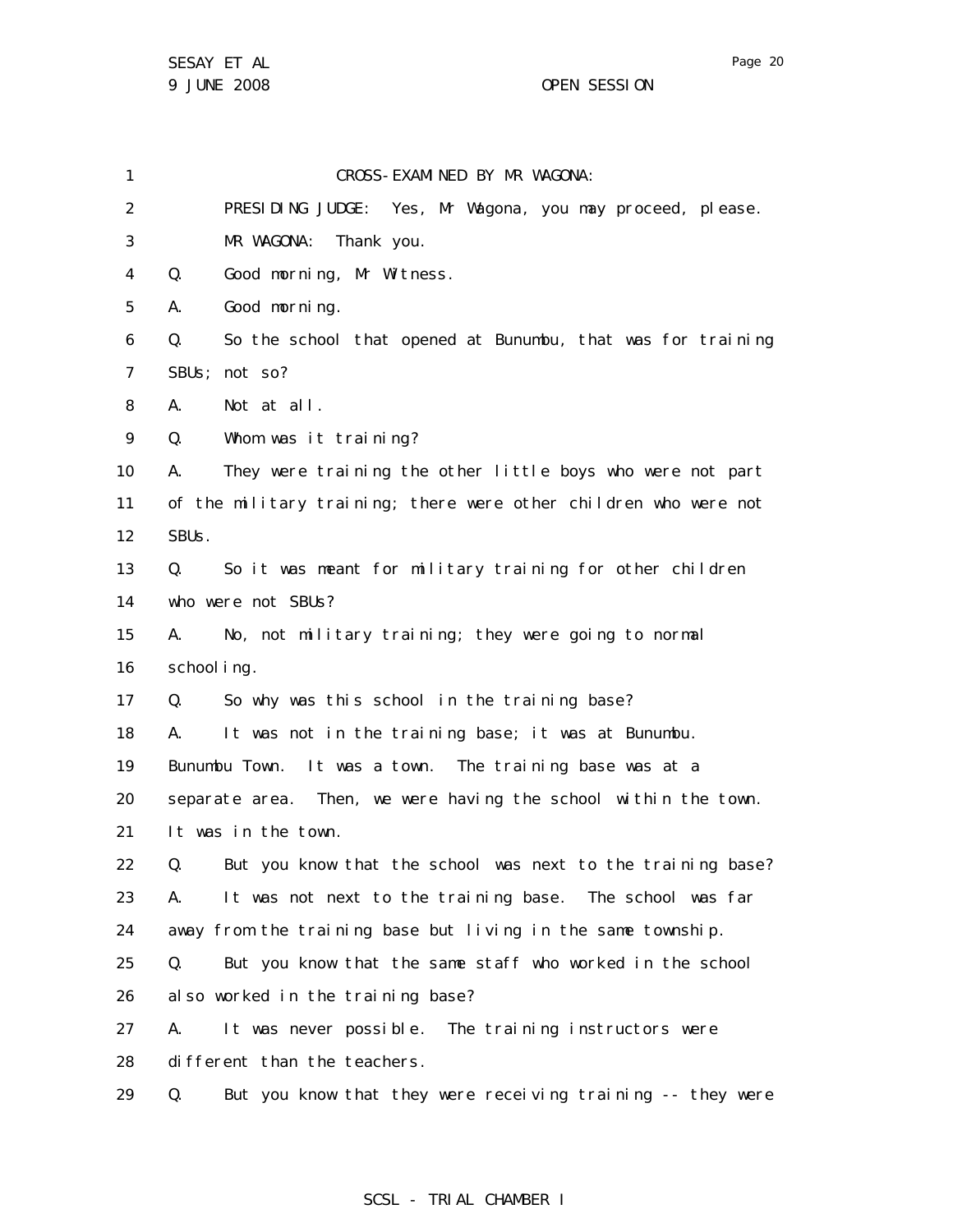SESAY ET AL 9 JUNE 2008 OPEN SESSION

1 2 3 4 5 6 7 8 9 10 11 12 13 14 15 16 17 18 19 20 21 22 23 24 25 26 27 28 29 receiving training in RUF ideology? A. They were never receiving training in RUF ideology. They were purely receiving training in education. Q. But you know that they were also doing exercises? A. They were not doing exercises. They were schoolboys and school girls. Q. But you know that that school closed at the same time as the -- as the training base closed? A. It never closed at the same time when the training base closed. It closed when the AFRC took over the government and everybody rushed to come because it was peace time. Q. Now, when Issa Sesay was in Pendembu in 1998, he was in charge of front-line operations in Pendembu, not so? A. Yes, he oversees front-line operations in Pendembu, under punishment. Q. And he was overseeing all the front-line operations in Kailahun District at that time? A. Not in Kailahun District; just in Pendembu. Q. Yes, but that was where the front line was? A. There were other front lines beyond Pendembu, within the same Kailahun District, but he was not overseeing them; he was only responsible for the one in Pendembu. Q. And you know that Pendembu is near Kono? A. Pendembu is not near Kono. It's far away from Kono. It's a far distance from Kono. Q. But you know that he was also overseeing front-line operations in Kono? A. He was not overseeing front-line operations in Kono. Superman was overseeing front-line operations in Kono.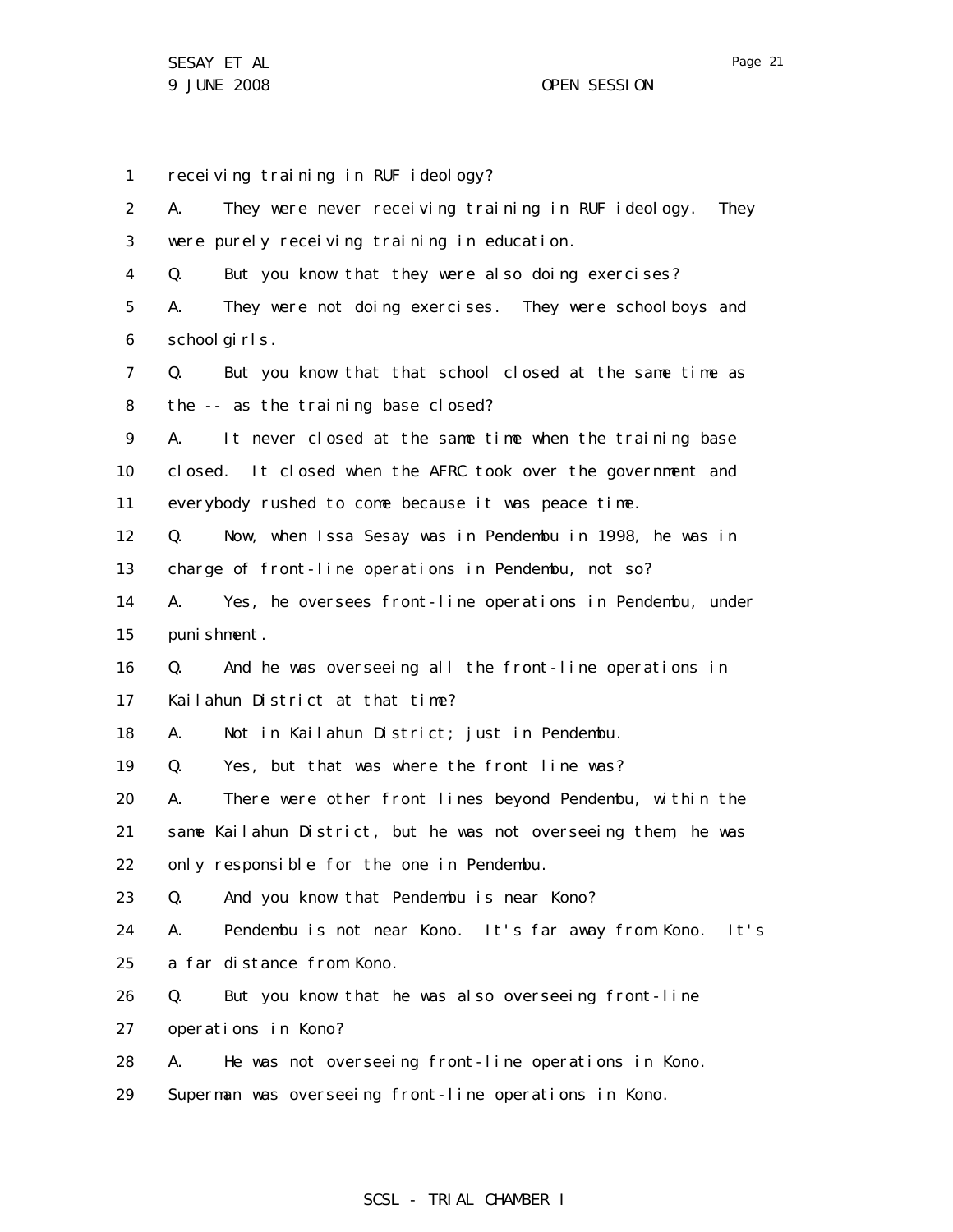1 2 3 4 5 6 7 8 9 10 11 12 13 14 15 16 17 18 19 20 21 22 23 24 25 26 27 28 29 Q. Now, you know that Augustine Gbao was a Vanguard; not so? A. Of course. Q. And what you understood was that Vanguards were trained to come to Sierra Leone and fight for RUF; not so? A. According to my understanding, yes. Q. And so you would have observed that some Vanguards played an important role in RUF battles; not so? A. Yes. Q. And while other Vanguards served in important units like G5, IO, MP, IDU; not so? A. Yes. Q. And you say that from 1994 to 1996 Augustine Gbao was the border patrol commander; do you remember? A. I didn't say from 1994 to 1996. I said he became a border patrol commander in 1994. Q. And served up to when? A. And then later, in 1995, some part of late 1995, he became assistant secretary to Foday Sankoh, the CIC, and within the same 1995, as I told you, he went to the Baima training base. He was sent there as an instructor in preaching the RUF ideology and, thereafter, I told you, in 1996, he was called upon at Zogoda, where I was also called upon, and it was that time he was appointed IDU overall commander. Q. And for him to assume those positions, he would have been a person who was loyal to Foday Sankoh; not so? A. Of course. We were all loyal to him. Q. And what was Augustine Gbao's job as border patrol commander? A. His job as border patrol commander was to check at the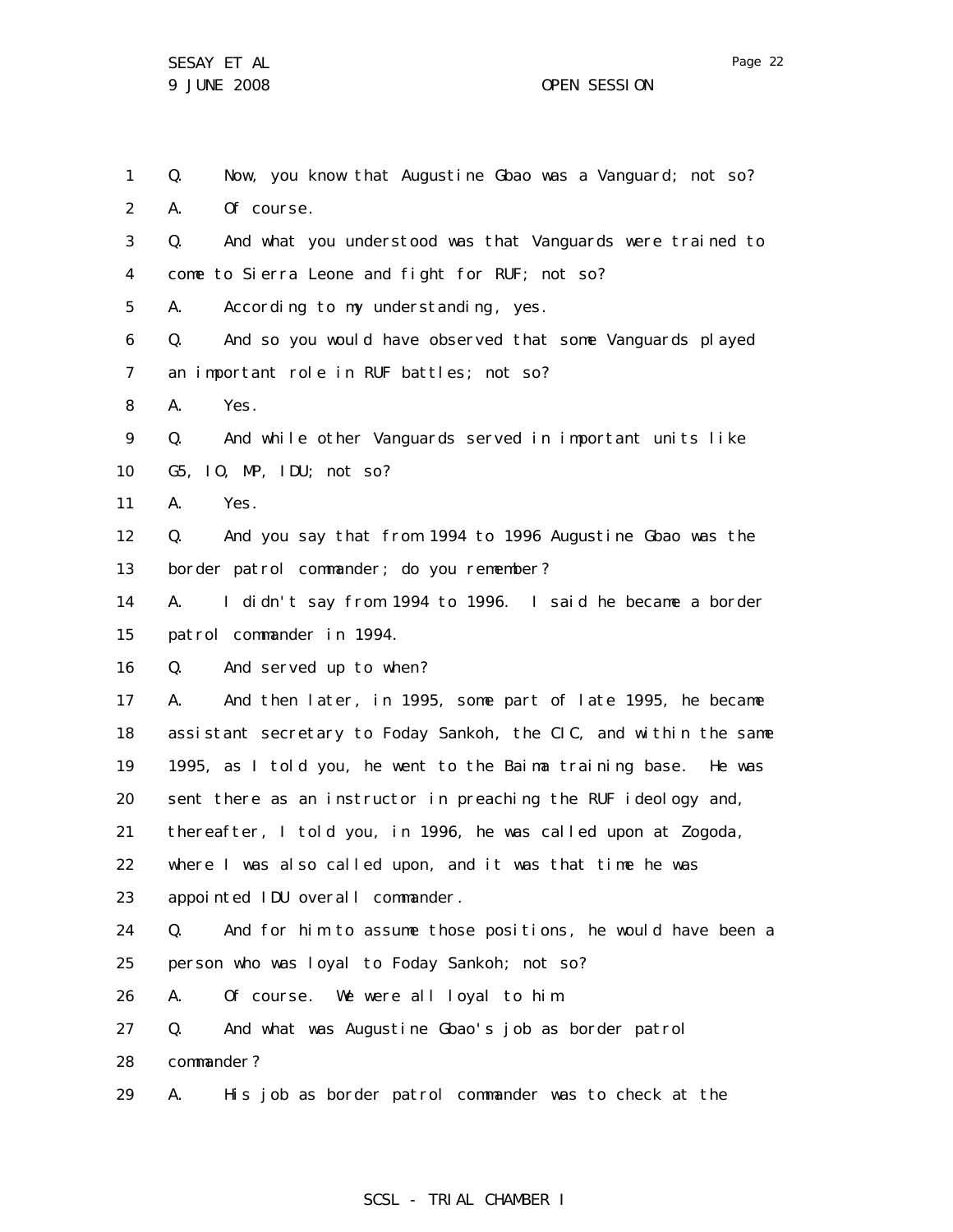1 borderline for the infiltration of enemies.

2 Q. And he would have had RUF combatants working with him on

- 3 that assignment; not so?
- 4 A. Yes, he was having commanders, boys.
- 5 Q. He was having what?
- 6 7 A. He was having boys under his assignment. There were RUF soldiers working with him.
- 8 Q. Who were under his command; not so?
- 9 A. Yes.

10 Q. Now, even before 1996, units like IO, MP, IDU, G5 existed

- 11 in the RUF; not so?
- 12 A. Yes.
- 13 14 Q. And throughout the war these units were very important for the RUF war effort; not so?
- 15 A. Yes.
- 16 Q. So it was not only the fighting forces at the front line,
- 17 18 but also these units that contributed greatly to the RUF war; not so?
- 19 A. Yes, in line of security, yes.
- 20 21 Q. And these units worked closely with each other; not so? A. Yes.
- 22 23 Q. And, in fact, the Joint Security Board of Investigation included all these units; G5, IO, IDU, MP; not so?
- 24 A. Yes.
- 25 26 27 Q. And it would have happened at times that a person who was working, for example, in the IO could be redeployed in the MP or IDU?
- 28 A. It was not possible.
- 29 Q. Didn't you yourself actually work in the IDU at one time?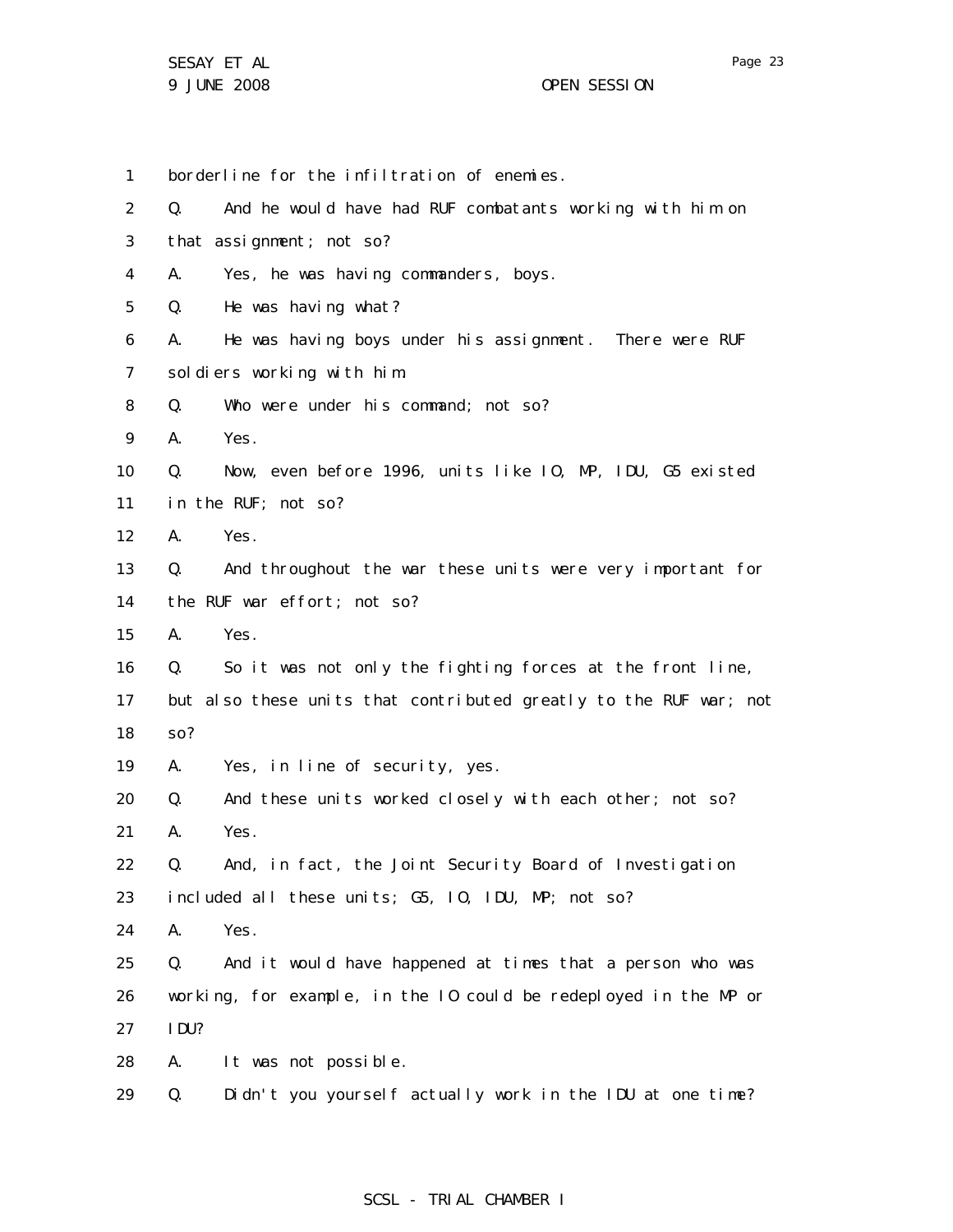1 A. Not at all.

| $\overline{2}$ | Q.                                                  | But you would accept that the work of these units G5, 10,        |
|----------------|-----------------------------------------------------|------------------------------------------------------------------|
| 3              |                                                     | IDU, MP involved recording information and writing reports?      |
|                |                                                     |                                                                  |
| 4              | А.                                                  | Of course.                                                       |
| 5              | Q.                                                  | And these security units were led by people who were             |
| 6              | educated; not so?                                   |                                                                  |
| 7              | А.                                                  | Yes.                                                             |
| 8              | Q.                                                  | So, for example, you yourself was an educated person?            |
| 9              | А.                                                  | Yes.                                                             |
| 10             | Q.                                                  | Mohamed Jalloh of the MP unit was educated?                      |
| 11             | А.                                                  | No, Major Jalloh was not in charge of the MP unit.               |
| 12             | Q.                                                  | He worked in the MP unit?                                        |
| 13             | А.                                                  | He worked in the MP but he was not an overall.                   |
| 14             | Q.                                                  | And he was an educated person?                                   |
| 15             | А.                                                  | He was, of course.                                               |
| 16             | Q.                                                  | And Augustine Gbao in the IDU was an educated person?            |
| 17             | А.                                                  | Yes.                                                             |
| 18             | Q.                                                  | So there was a tendency in the RUF to deploy the educated        |
| 19             | members of the RUF in these security units; not so? |                                                                  |
| 20             | А.                                                  | As heads.                                                        |
| 21             | Q.                                                  | Well, even personnel, because they had to go to the field,       |
| 22             | record the information and write reports?           |                                                                  |
| 23             | А.                                                  | Yes, we are having some local personnel. People -- we are        |
| 24             |                                                     | having some people who cannot write, but we use them; especially |
| 25             |                                                     | within the 10 unit we use them. They cannot write but they were  |
| 26             |                                                     | very useful. They will go, they observe, they come, they tell    |
| 27             | US.                                                 |                                                                  |
| 28             | Q.                                                  | But you had said the RUF combatants referred to people who       |
| 29             |                                                     | worked in these units as the people of books and pens?           |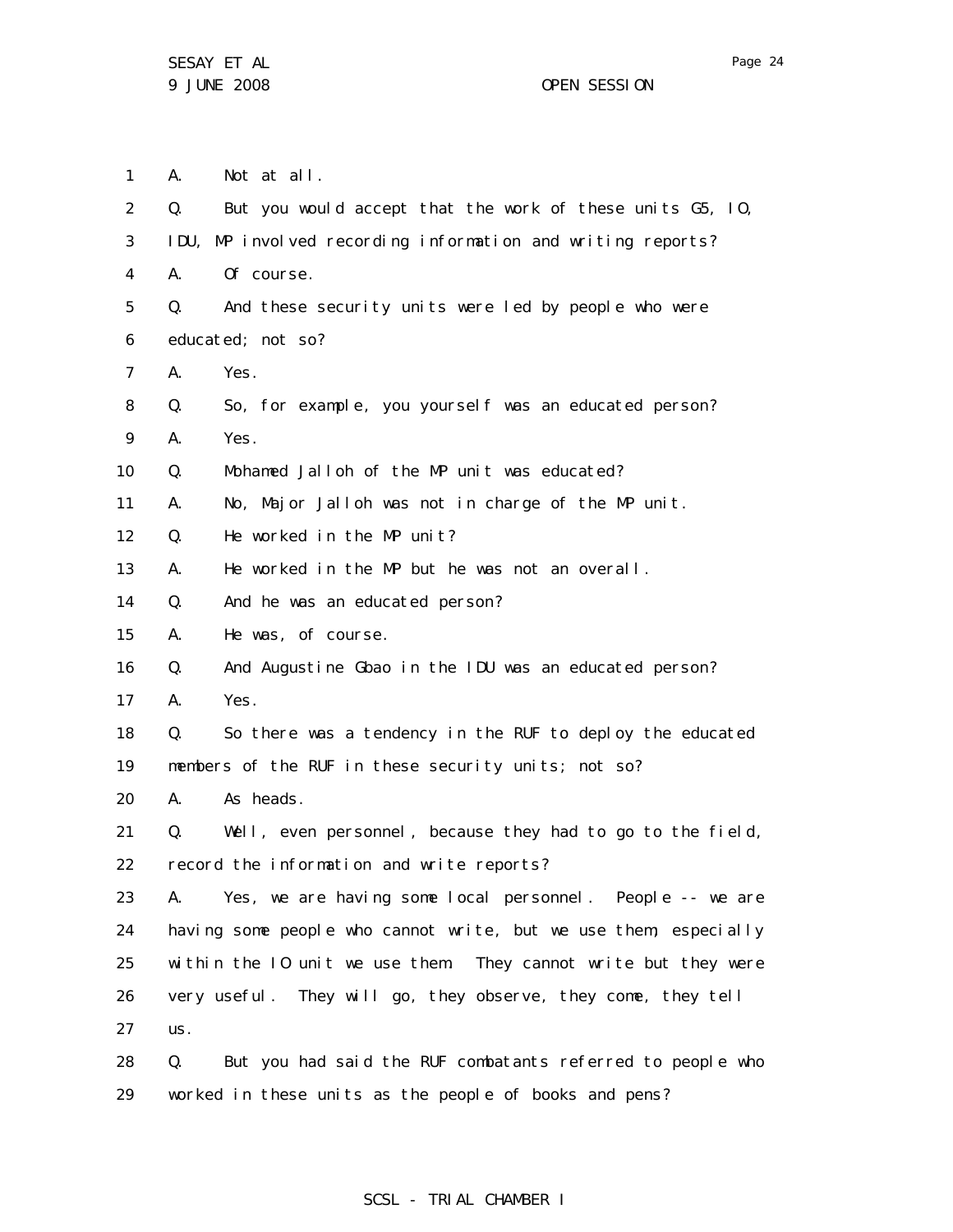SESAY ET AL 9 JUNE 2008 OPEN SESSION

1 2 3 4 5 6 7 8 9 10 11 12 13 14 15 16 17 18 19 20 21 22 23 24 25 26 27 28 29 A. I said the heads. The heads. Some agents were not people with book and pen. Some agents. Q. But you would accept that throughout the war, in these units, they regularly submitted reports to their commanders? A. Yes. Q. And they also regularly submitted reports to the overall unit commanders? A. Who? Q. The respective units? A. The respective units sent their reports to their overall commanders. Q. Yes, and this is what I'm saying. And this was done on a regular basis? A. Monthly basis. Q. And these reports would either be in writing or communicated through radio? A. In writing. Only on the urgent, during urgent matters, then they can communicate through radio, when it needs urgent - to be addressed urgently. When the matter needs urgent address then they will report through radio. Q. And throughout the war in these units they took orders from their commanders; not so? A. They took? Q. Orders from their respective commanders? A. The units? Q. Yes. A. Yes. Q. And even before 1996, each of the units G5, IO, IDU, MP, had an overall unit commander, even before 1996?

# SCSL - TRIAL CHAMBER I

Page 25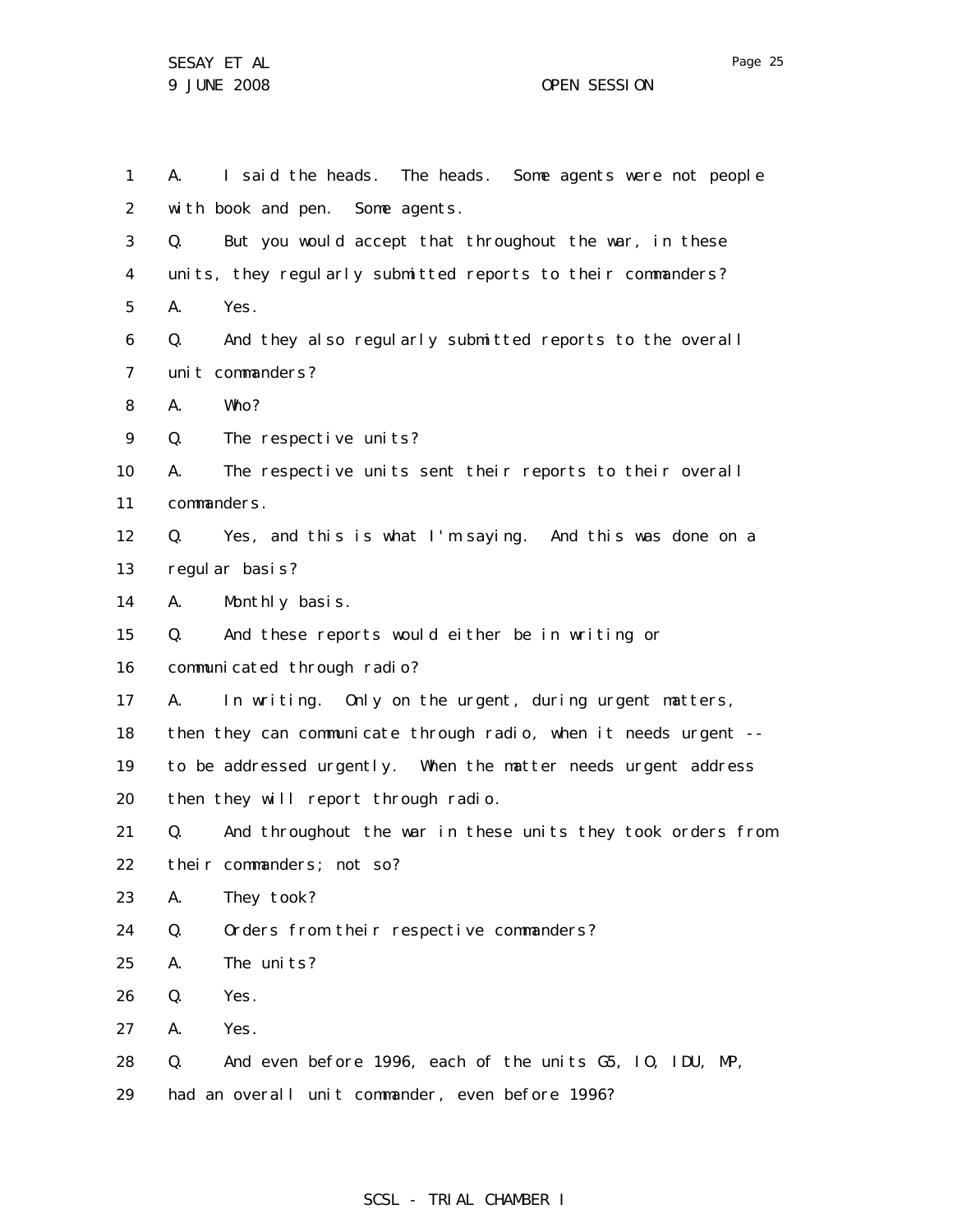1 2 3 4 5 6 7 8 9 10 11 12 13 14 15 16 17 18 19 20 21 22 23 24 25 26 27 28 29 A. No, no. It was in 1996 that the idea of overall came in. Q. But you would accept that each of the overall unit commanders had command over people working under him within the uni t? A. Yes. Q. And each overall unit commander would issue orders to subordinates under him in that unit? A. They were giving instructions. They issue instructions. The overall unit commanders give instructions. They don't give orders; they give instructions. There's a difference between order and instruction. JUDGE BOUTET: What is the difference? THE WITNESS: Instructions -- orders are always given by the High Command, Mosquito. He gives orders. PRESIDING JUDGE: In ordinary English; I mean, are we interpreting that within the context of the RUF or in the -- THE WITNESS: The context of the RUF. PRESIDING JUDGE: -- ordinary English. You should not then be categorical to say there is a difference, you know, between orders and instructions. JUDGE BOUTET: So are you saying that only Bockarie could give orders? THE WITNESS: Yes. JUDGE BOUTET: So an area commander could not give orders. THE WITNESS: He gives instructions. JUDGE BOUTET: So anybody below the CIC, as you call it, would not give orders and could not give orders? THE WITNESS: At all. JUDGE BOUTET: He could only give instructions?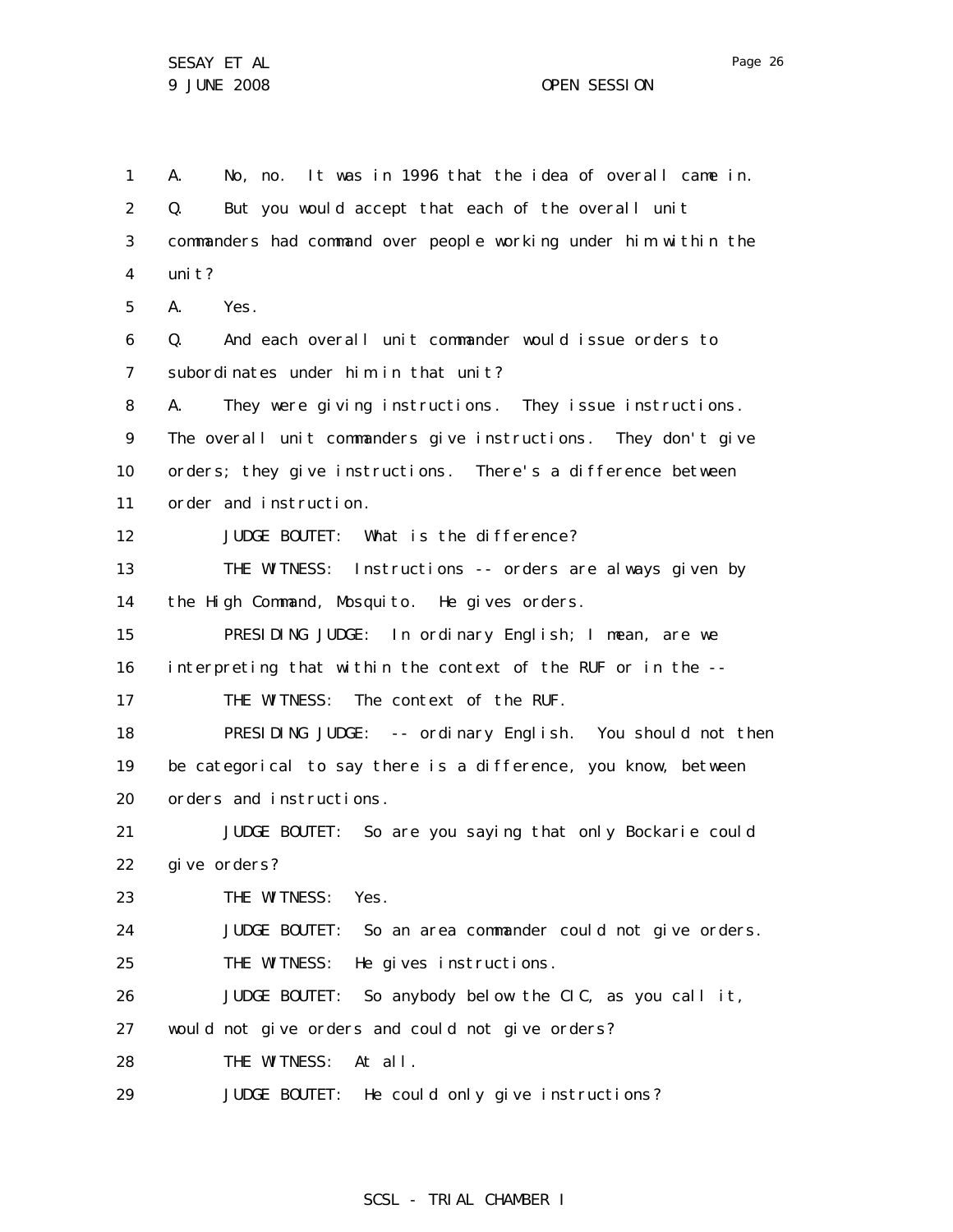1 THE WITNESS: Yes.

2 MR WAGONA; .

3 4 Q. So, according to you, if instructions were coming from the leader they were called orders?

5 A. Orders.

6 Q. Now, before Augustine Gbao became overall security

7 8 commander, that position did not exist before; is that correct? A. Correct.

9 10 Q. Now, do you accept that overall IDU commander, and overall security commander, were two assignments?

11 12 A. They were not two -- they were of course, yes, they were two assignments; two titles.

13 Q. And do you accept that, as overall security commander,

14 15 Augustine Gbao had additional responsibilities more than the other unit commanders?

16 17 A. He hadn't additional responsibility. It was just a title given to him by the CIC, Foday Sankoh.

18 19 20 Q. And you say that as overall security commander, he was meant to oversee the operations of the other -- of the security uni t?

21 A. Yeah, to make sure that they are functioning.

22 Q. And I would suggest to you that that was the added

23 responsibility; what do you say about that?

24 A. Okay.

25 Q. What do you say about that?

26 27 28 A. Well, as far as I'm concerned, it was -- it was not an added responsibility; he was appointed. It was a title given to him by the CIC.

29 Q. In order for him to oversee the operations of all the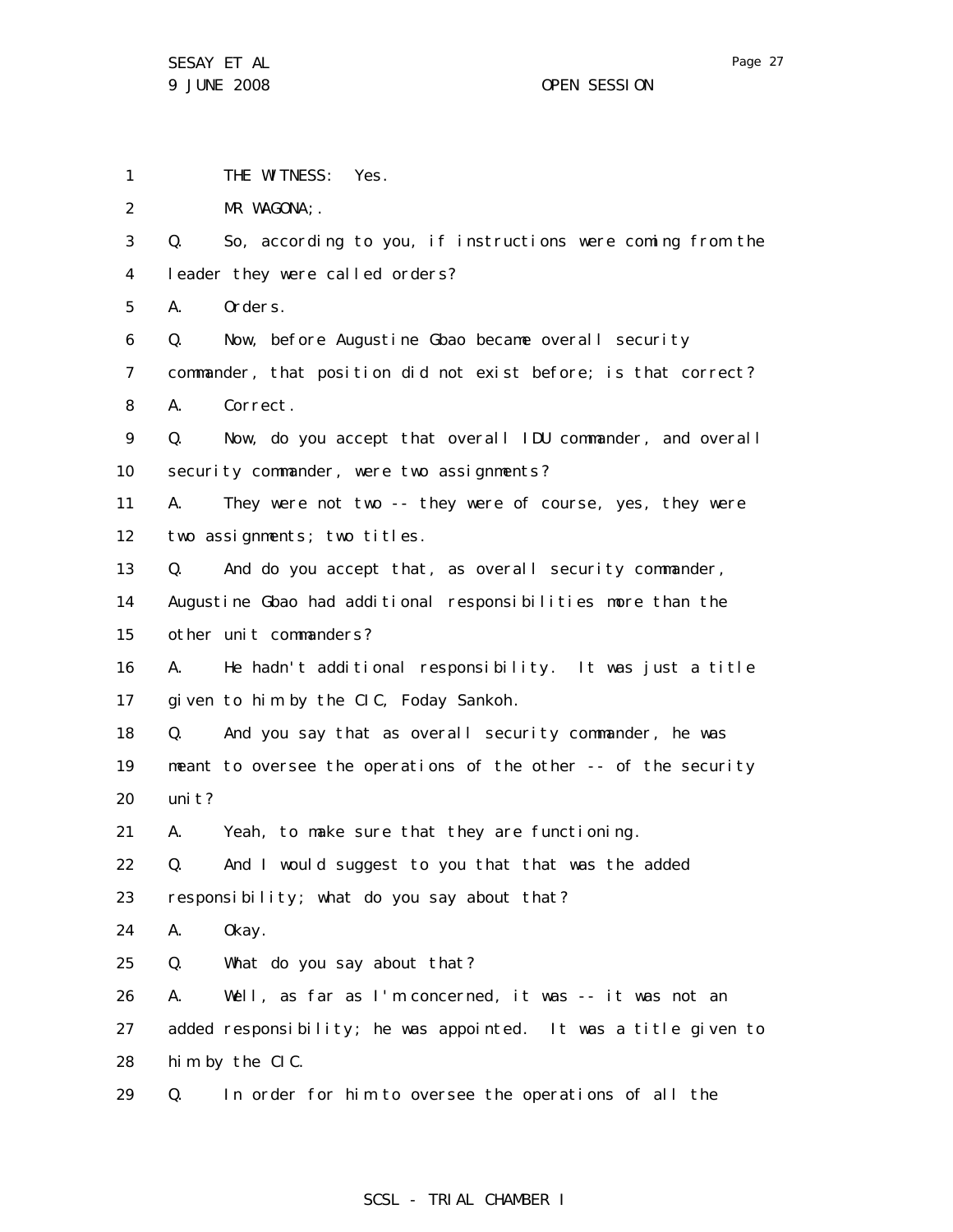1 security units?

2 A. Yes.

3 4 5 6 7 8 9 10 11 12 13 14 15 16 17 18 19 20 21 22 23 24 25 26 27 28 29 Q. And is it your evidence that, when Augustine Gbao went to Makeni in 1999, he exercised his authority as overall security commander and ensured law and order? A. Yes. Q. And Augustine Gbao would have been able to succeed in this, in maintaining law and order in Makeni, by ensuring that the security units performed their duties well; not so? A. Yes. Q. And I would put it to you that, as overall security commander, Augustine Gbao was entitled to receive reports from the G5, IO and MP units; do you accept that? A. I cannot accept it; that was not what was happening. Q. But do you accept that all the units, the security units, had a duty to submit reports to Augustine Gbao, as overall security commander? A. I cannot accept it. Q. But do you accept that, indeed, these units were submitting reports to Augustine Gbao, as overall security commander? A. I will not accept it. They were never -- they never -- we never reported to Augustine Gbao. Q. So is it your evidence that it was throughout the period, when Augustine Gbao served as overall security commander, no reports were submitted to him from the G5, IO or MP? A. At all. Q. And this would have been the case from 1996 through 2001? A. 2000, yes. Q. But you know that during 1999 and 2000 Augustine Gbao was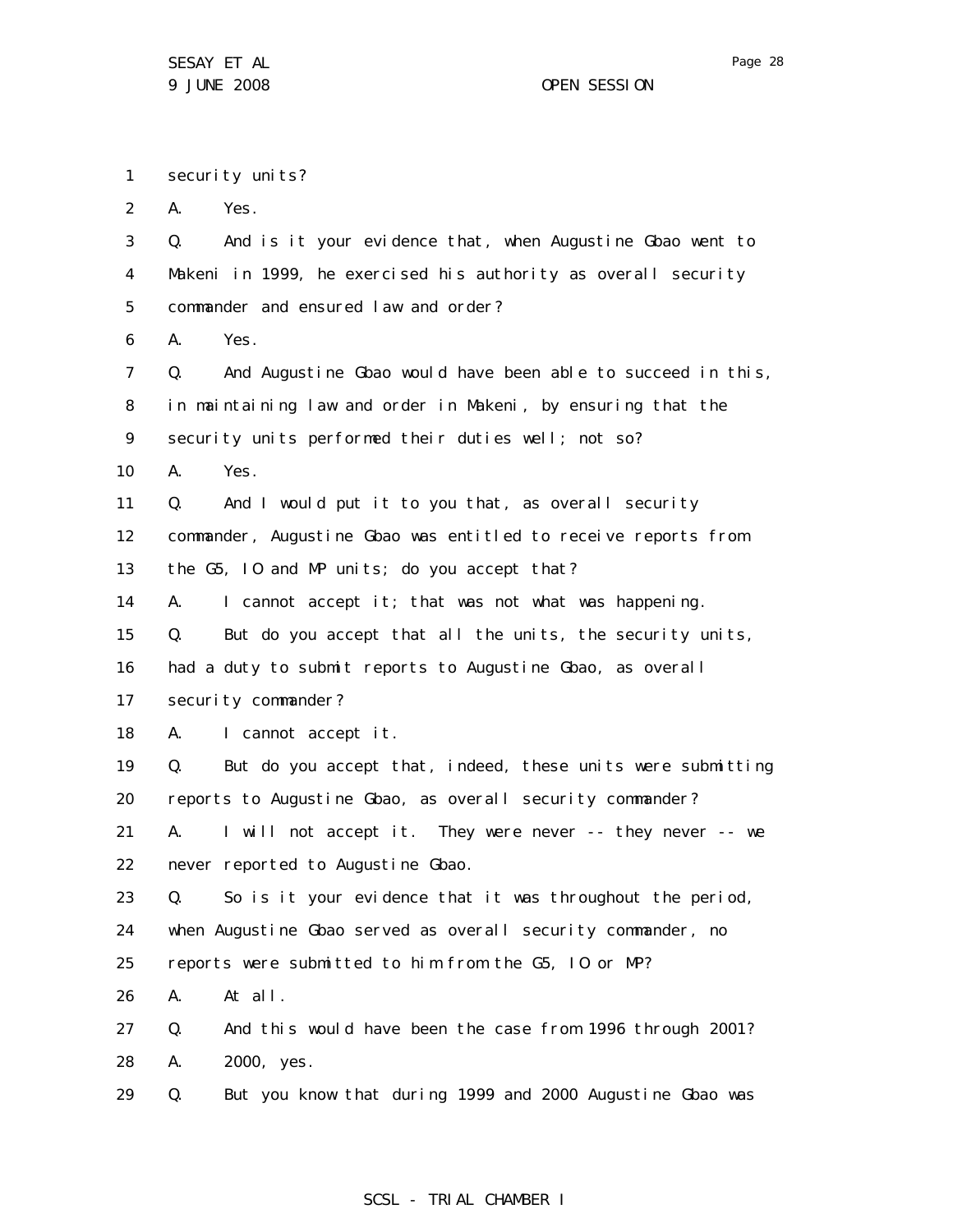1 based in Makeni?

2 A. He was there. He was in Makeni.

- 3 Q. And he was still the RUF overall security commander?
- 4 A. Yes.

5 6 MR WAGONA: My Lords, with leave of the Court I will show the witness Exhibit 378 and I have copies.

7 Q. Witness, have you seen the document?

8 A. I have seen it.

9 10 Q. Do you see that it is addressed to the overall security commander in Makeni?

11 A. Yes.

12 Q. And it is from the Military Police office, Makeni?

- 13 A. Yes.
- 14 15 Q. And it is a report of fraudulent conversion against somebody?
- 16 A. Yes.
- 17 18 Q. And you will see there's a date where the stamp is of 30 March 1999?
- 19 A. Yes.

20 21 22 23 24 25 26 27 28 Q. And you will see that it has brief facts, then summary of the fact, then it has findings, and it has a recommendation which says, "Mr Ibrahim M Sesay is guilty of the offence of fraudulent conversion. In view of this, I therefore recommend that suspect be released after concrete argument between Mr Dixon and Mr Ibrahim M Sesay is met. Report submitted for your view and advice." Do you see that it is signed and under the signature there is MP investigator. Do you see that? A. Yeah.

29 Q. And at the bottom where it says approved there is HQMP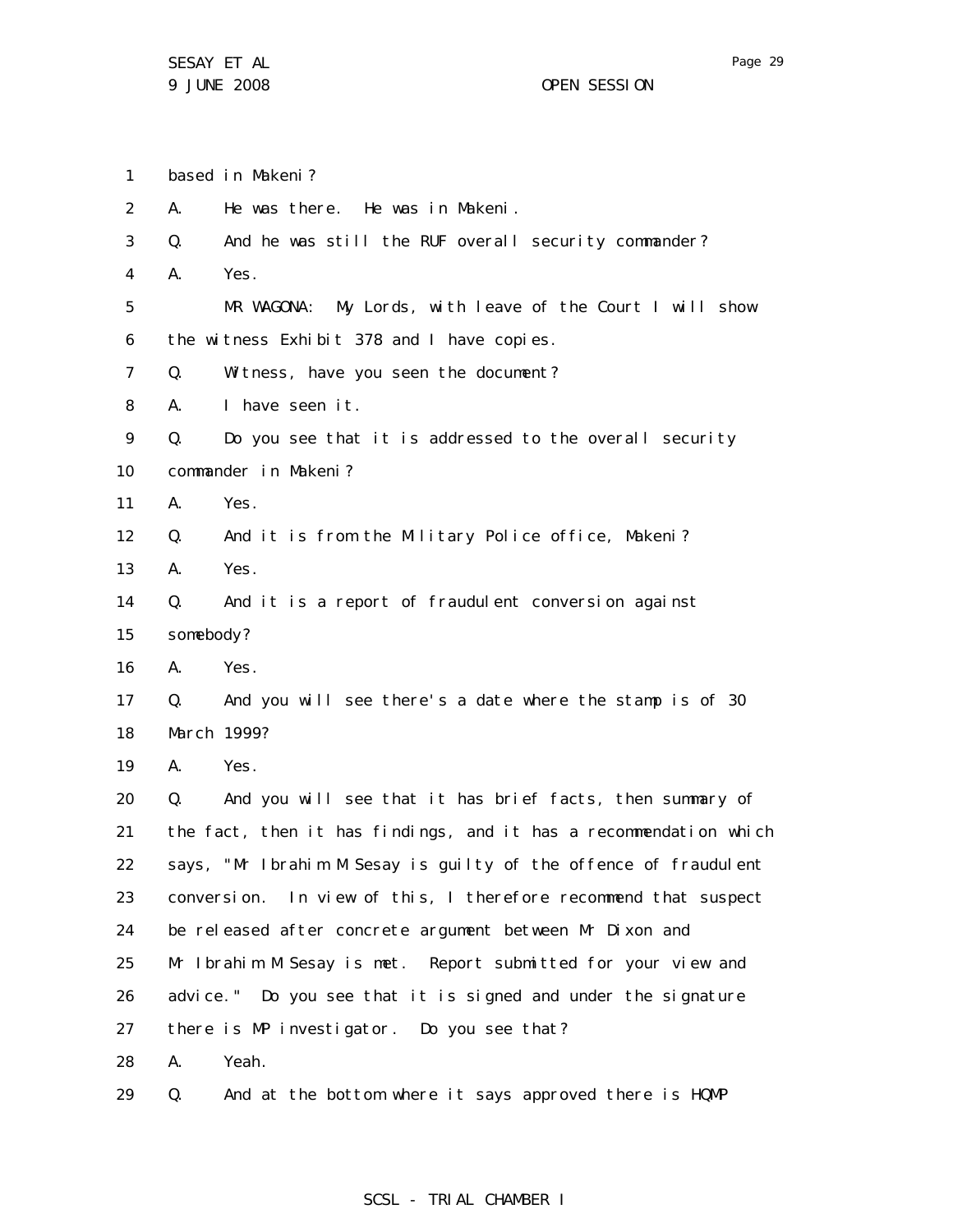commander?

1

- 2 3 4 5 6 7 8 9 10 11 12 13 14 15 16 17 18 19 20 21 22 23 24 25 26 A. Yes. Q. And it is copied to BFC. Do you know what that stands for? A. Yes. Q. What does it stand for? A. Battle front commander. Q. And battle what? A. Battle front commander. Q. Not battlefield? A. It's the same, the same word: Battlefield/battle front. PRESIDING JUDGE: We are used to battlefield. THE WITNESS: Okay. PRESIDING JUDGE: Maybe that's why counsel is confused. THE WITNESS: Okay. PRESIDING JUDGE: And I too. THE WITNESS: Okay. MR WAGONA: Q. And it also copied to BGC. What does that stand for? A. Battle group. Q. It is also copied to BF -- BFI. Do you know what that stands for? A. I don't know that BFI. I don't know. I don't know what that means. Q. But do you accept that? MR CAMMEGH: Excuse me, it actually says BF1. PRESIDING JUDGE: Yes, it looked like 1. BF1.
- 27 MR WAGONA: Okay.
- 28 Q. Now, do you accept that this was --
- 29 PRESIDING JUDGE: Mr Witness, BF1. It's not BFI this time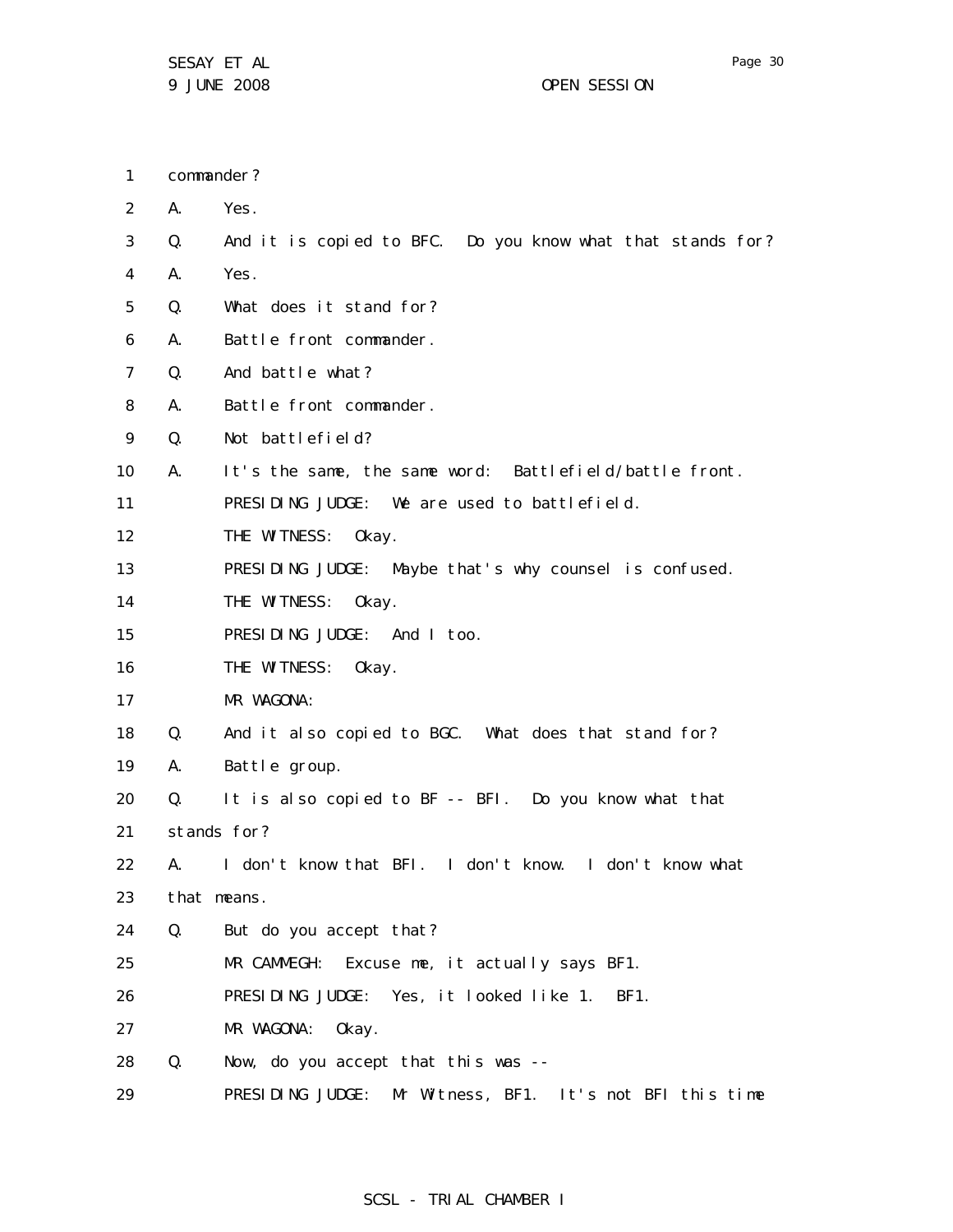1 2 3 4 5 6 7 8 9 10 11 12 13 14 15 16 17 18 19 20 21 22 23 24 25 26 27 28 29 it's BF1. Are you familiar with. THE WITNESS: I'm not familiar with BF1. I don't know what the person means by BF1, I don't know. PRESIDING JUDGE: You are not familiar with BFI. THE WITNESS: Not at all. Only familiar with BFC and not BFI. I don't know. PRESIDING JUDGE: That's okay. That's all right. MR WAGONA: Q. Okay. Do you accept that this document shows that it was coming from the MP to the overall security commander? A. As I'm -- as I'm seeing it in present of me. MR CAMMEGH: Can I just refer my learned friend to one thing. PRESIDING JUDGE: Mr Wagona, may you sit down, please. MR CAMMEGH: There is a list of people alongside the letters cc. One notices that there is a tick alongside the top most acronym BFC. None of the other names have ticks. Whatever the relevance of that I think it's only right that that should be on the record. PRESIDING JUDGE: Well, I don't know. But normally -- I don't know whether this was the case but in administrative practice this copy was destined I suppose to the BFC. And I'm sure this is a copy which they must have obtained. The one which went to the BGC must have had the tick on it, you know, [indiscernible] the BGC. MR CAMMEGH: Perhaps -- PRESIDING JUDGE: I'm just imagining. MR CAMMEGH: I just wonder whether -- Your Honour may well be right. Your Honour may well be right in that this is a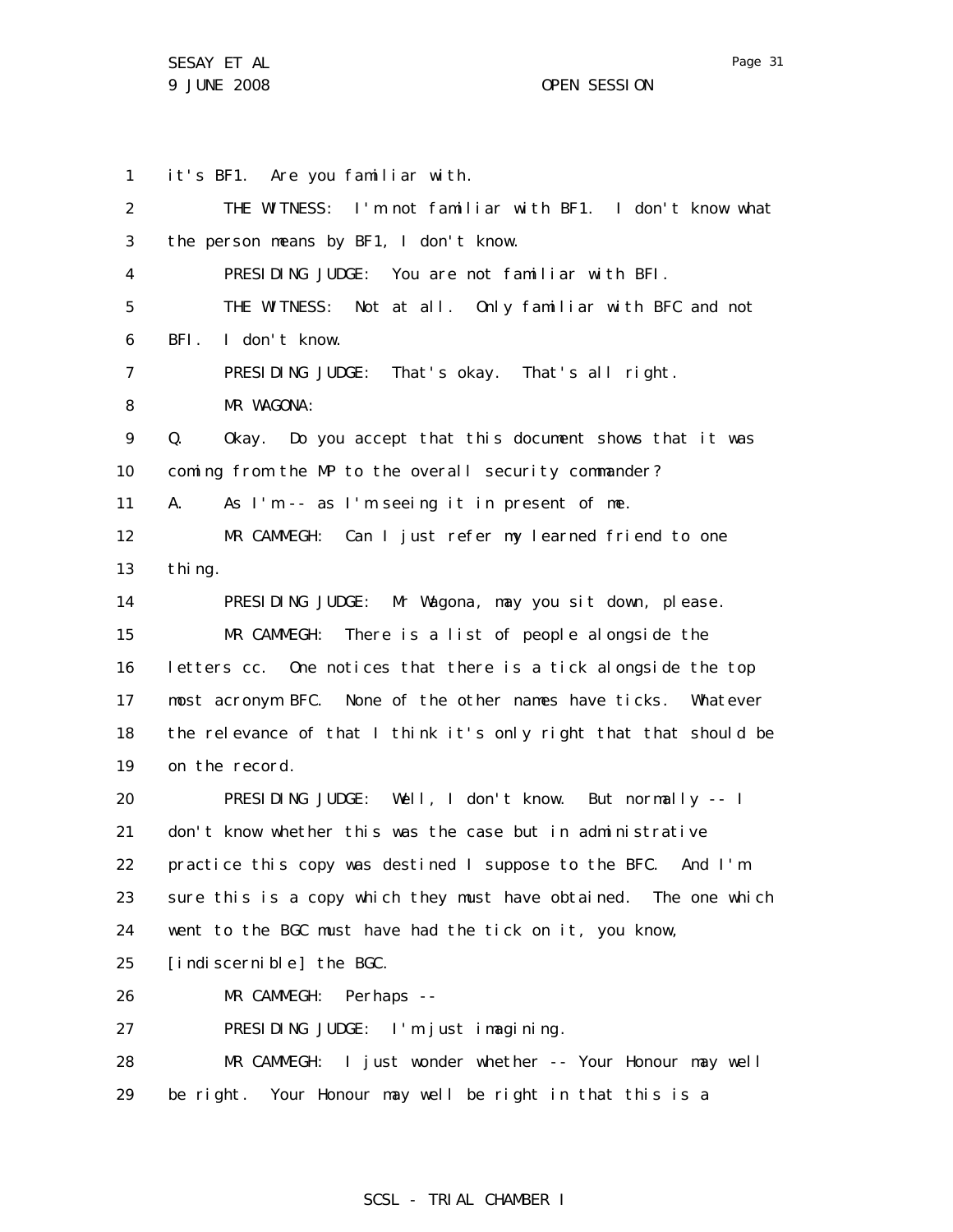1 2 3 4 5 6 7 8 9 10 11 12 13 14 15 16 17 18 19 20 21 22 23 24 25 26 27 28 29 document that was in effect lifted from the BFC's personal records. That may well be right. JUDGE BOUTET: But I don't know why you say for the record this is a document that is in evidence. It's an exhibit. MR CAMMEGH: Well, Your Honour, on the record my learned friend has just listed a number of people cc'ed. He hadn't asked the witness the relevance of the tick next to BFC. It may well be that this is a document taken from the BFC. It might also be that this is a proforma. JUDGE BOUTET: He is in cross-examination. Certainly in re-examination if it is a matter that is important you can clarify that issue. I don't see why you are raising that as an objection at this particular moment. MR CAMMEGH: Well I think context is very important, with respect. JUDGE BOUTET: Yeah, well, as I say if it is important you can put it to the witness in re-examination if appropriate. MR CAMMEGH: Well, very well. MR WAGONA: My Lords, with leave of Court I would like to show the witness Exhibit 379. Q. Witness, have you seen the document? A. I have seen it. Q. Do you see that it has an address, 2nd Brigade headquarter. Agriculture Road, Makeni? A. Yes. Q. Do you see that it's from the intelligence security branch? A. Yes. Q. And it is to overall security commander? A. Yes.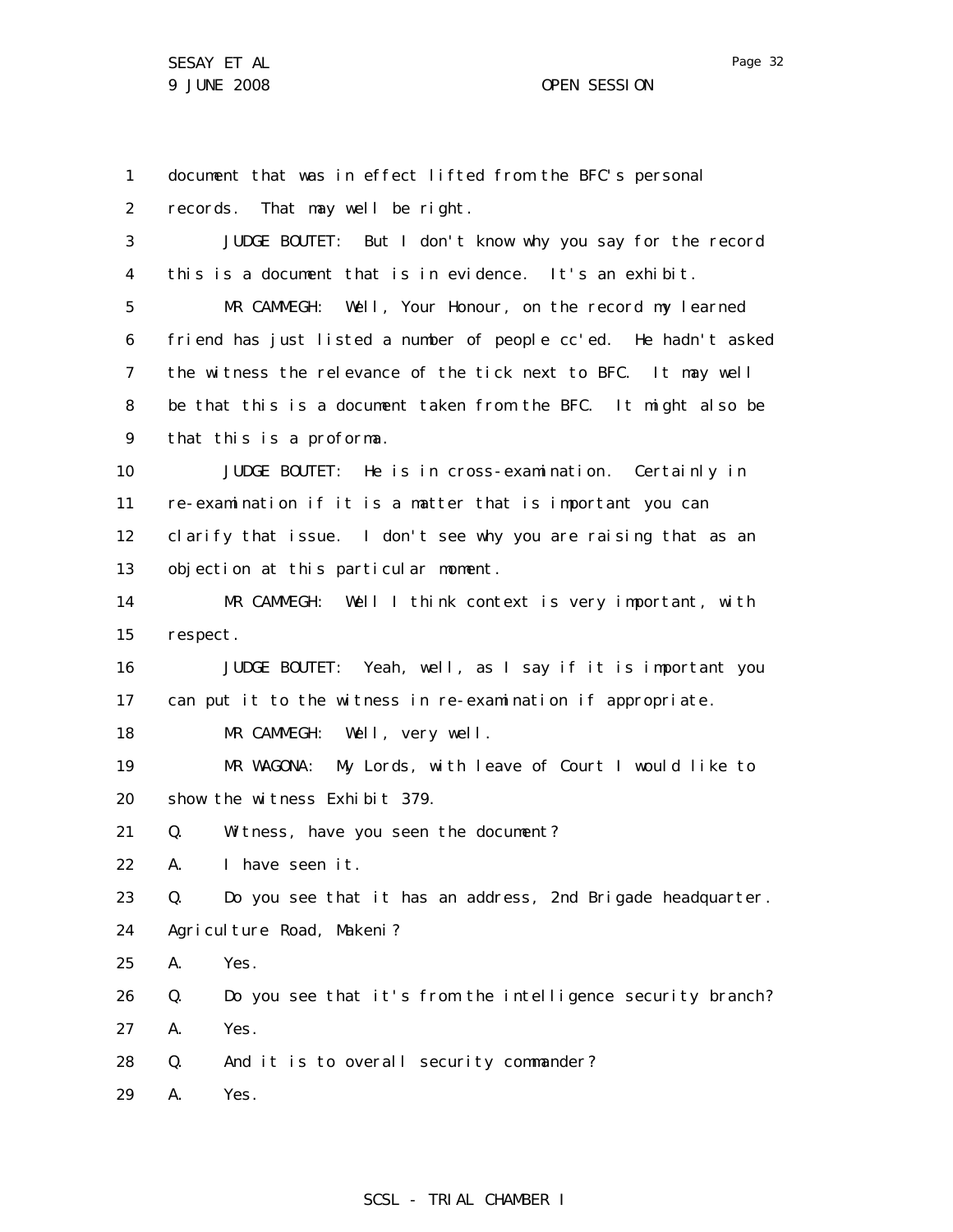1 2 3 4 5 6 7 8 9 10 11 12 13 14 15 16 17 18 19 20 21 22 23 24 25 26 27 28 Q. Subject, information malpractices still prevail among personnels. Do you see that? A. Yes. Q. And it has a date 20 February 1999; do you see that? A. Yes. Q. Do you see that it ends with a suggestion which says, "The office is therefore suggesting that these personnels that do take the chance to abandon the camp are to be dealt with and redeployed at the same ground. In this case, this will actually give cause to the other personnel to desert the ground also. In the case of the raping, the said soldier, Black, is to call upon for investigation." Do you see that? A. Yes. Q. And you see that it ends by saying, "Faithfully submitted" and under that it has "approved by" and there's a signature and under that there is "overall IO, signed for." Do you see that? A. Yes. Q. And do you see that it's on the next page it is again copied to BFC, BFI and BGC? A. Yes. Q. Among others; do you see that? A. Yes. Q. It is also copied to the HQ commander and also to the IDU unit; do you see that? A. Yes. Q. Now, do you accept that this document shows that it was coming from the IO unit to the overall security commander? A. I want to deny this document.

29 Q. Could you first answer the question please?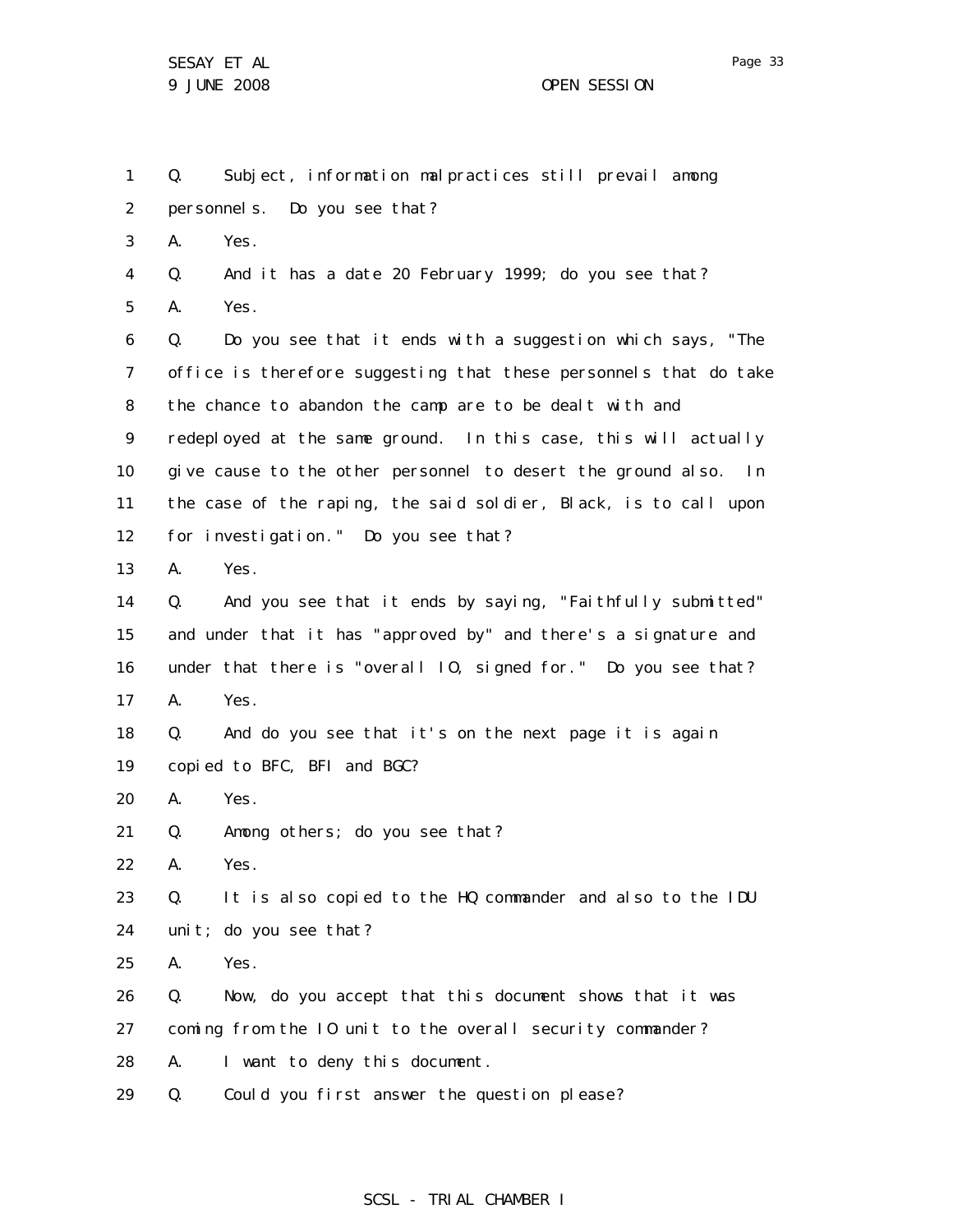1 2 3 4 5 6 7 8 9 10 11 12 13 14 15 16 17 18 19 20 21 22 23 24 25 26 27 28 29 A. No, I will not accept this document the IO -- from the IO. Q. Well, you are saying it did not come from the IO? A. Well I'm not saying it is not coming from the IO. According to the document here they said IO unit. What I'm saying here is I should be - I should be aware of any IO document as far as RUF is concerned. But to -- for this particular document it was never to my knowledge, so I don't know. I cannot comment much on this because as long as it was not to my knowledge, then I think it was not a proper document really. Q. Witness, I would put it to you that as overall security commander, Augustine Gbao was in command of the G5, the IO, IDU and MP units; what do you say about that? A. I will never accept it. I will never. Q. I would also put it to you that as overall security commander, Augustine Gbao could issue orders to the other overall unit commanders? A. It was never possible. Q. But do you accept that in the position of overall security commander, within the RUF hierarchy, Augustine Gbao was subordinate only to the leader, the battlefield commander and the battle group commander? A. No. He was even subordinate to even the other officers like the area commander. He was subordinate to the area commander. The area commander had command over Augustine Gbao as far as the RUF structure was concerned. Q. So as far as you are concerned, he was subordinate to the leader, battlefield commander, battle group commander, and the area commander? A. Military adviser likewise.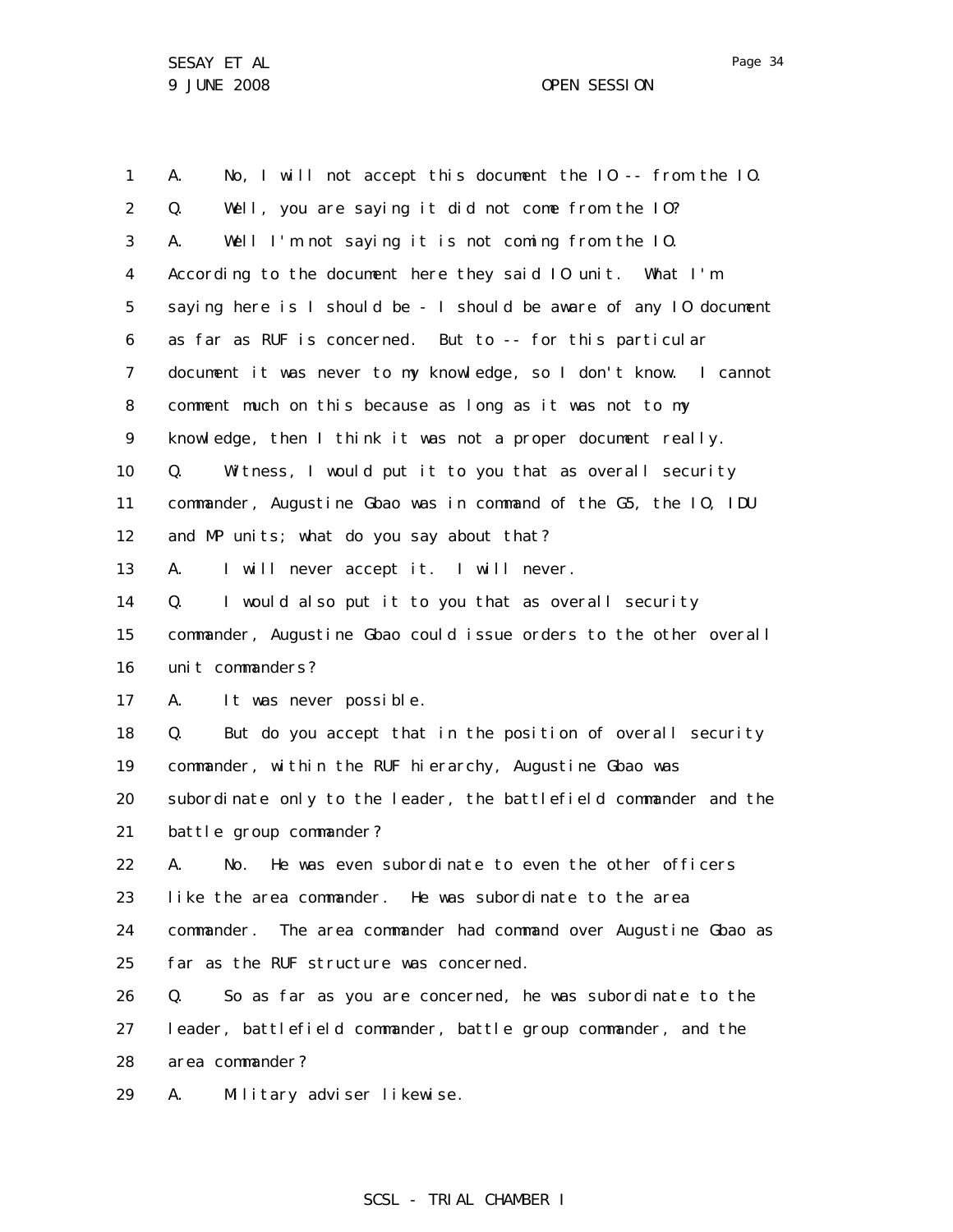1 2 3 4 5 6 7 8 9 10 11 12 13 14 15 16 17 18 19 20 21 22 23 24 25 26 27 28 29 Q. But you know that in 1997 and 1998 Augustine Gbao was based in Kailahun Town? A. 1997, yes. Q. And at that time he would have been the highest RUF officer present in Kailahun Town? A. No, no, no, he was not the highest ranking officer. We were having the area commander there. The area commander was the highest ranking officer. Q. But you know that Augustine Gbao was the chairman of the Joint Security Board? A. I do. Q. Of investigations?  $A.$   $I$  do. Q. And you had said that the joint security panel of investigations handled serious cases like rape, innocent killing and looting; you remember that? A. I do. Q. But when you were listing, when you were listing categories of serious and minor cases, you remember you included forced I abour among the serious cases; you remember that? A. Yes. Q. So do I take it that a case of using forced labour was one that qualified to go to the joint security panel? A. Yes. Q. Now, in the position that you held, did you ever become aware of any joint security panel of investigations being set up for cases of forced labour? A. Yes. Q. Where was that?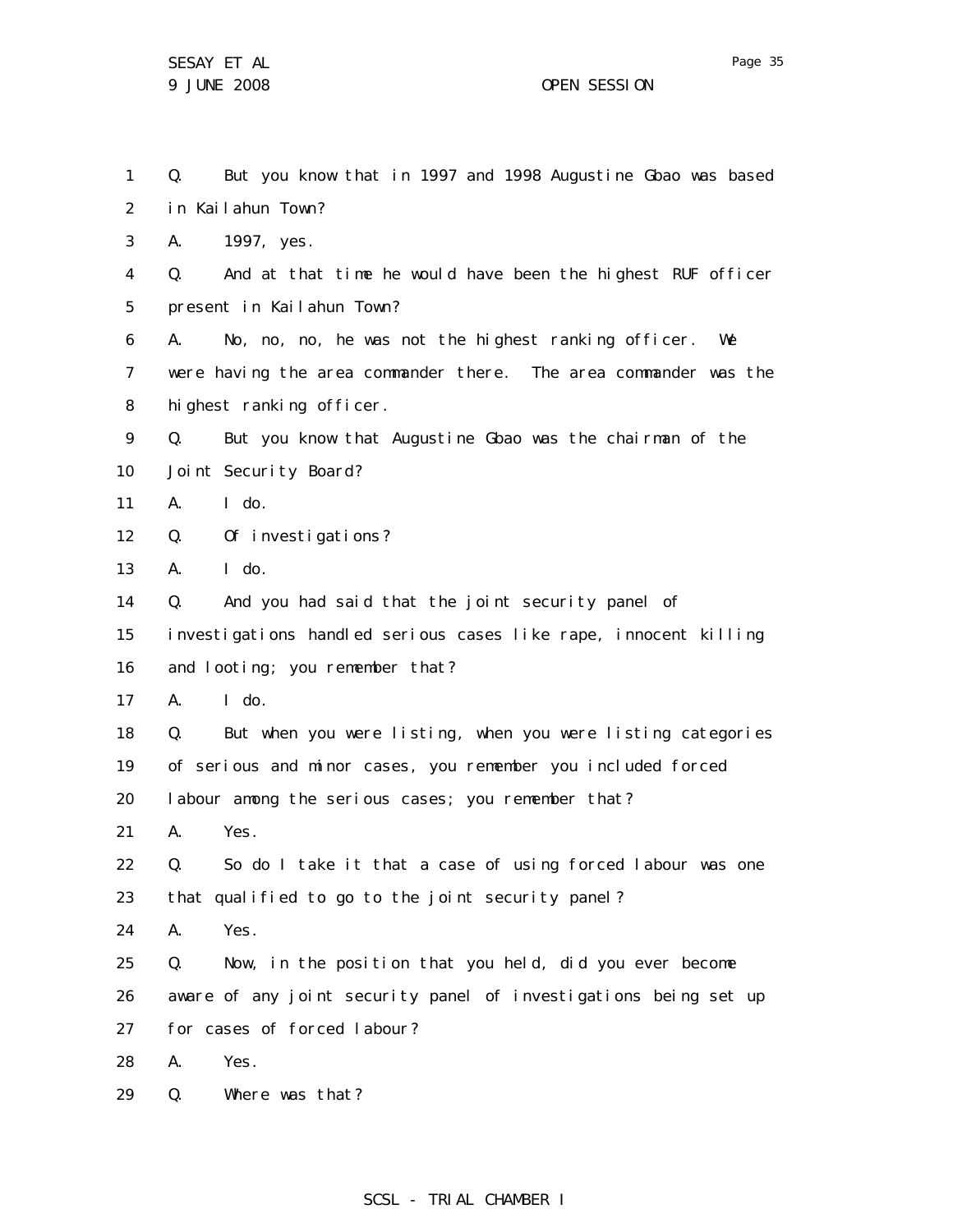- 1 A. Giema. Giema.
- 2 Q. When was that?
- 3 A. Mmm?
- 4 Q. When? When was that?
- 5 A. That was in 1996.
- 6 Q. And the complaint -- what was the complaint?
- 7 A. That a soldier used some civilians to work on his farm.
- 8 Q. So do you accept that, in Kailahun, soldiers were using
- 9 civilians to work on their farms?
- 10 11 A. Well, some renegades were doing that, and they were put under punishment.
- 12 13 14 Q. And do you accept that this practice of using civilians to work on farms is something that went on right from '96 up to even '99 it was going on?
- 15 A. No, no, no.
- 16 17 Q. Now, was forcing women to be wives of RUF combatants and commanders also regarded as an offence?
- 18 19 A. If you are caught, yes. But nobody was forcing. But if you were caught forcing.
- 20 Q. So nobody was ever caught?
- 21 A. Forcing human.

22 23 24 PRESIDING JUDGE: That's not the question. The question is -- put the question to him again. Let him answer the question. MR WAGONA:

- 25 26 Q. Was forcing of women to become wives of RUF commanders or combatants regarded as an offence?
- 27 A. Yes, it was regarded as an offence if you were caught.
- 28 Q. And you are saying that nobody was ever caught?
- 29 A. At all.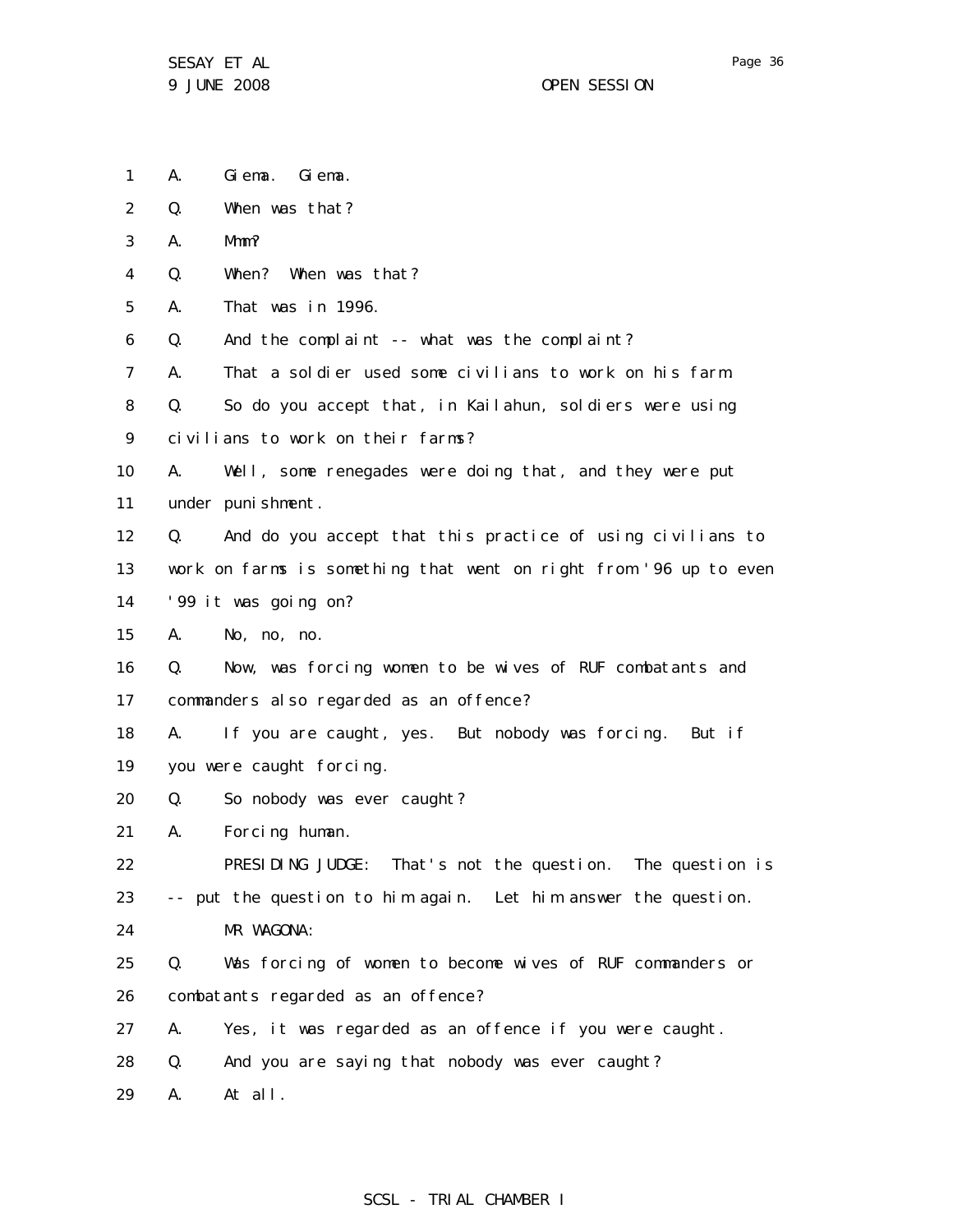SESAY ET AL 9 JUNE 2008 OPEN SESSION

Page 37

1 2 3 4 5 6 7 8 9 10 11 12 13 14 15 16 17 18 19 20 21 22 23 24 25 26 27 28 29 Q. And why was that? A. Why was? Q. Why was it that nobody was ever caught? A. Because nobody was brought to the joint security for such a crime. PRESIDING JUDGE: Is that a fair question to the witness, Mr Wagona? MR WAGONA: I was using it as a basis for -- PRESIDING JUDGE: Nobody was caught. Nobody was caught. MR WAGONA: I was using it as a basis for asking another question. PRESIDING JUDGE: If they were smart, and they alluded his vigilance, what would you expect him to do? MR WAGONA: Q. So you would, however, confirm that you are not aware of any joint security panel of investigations ever dealing with cases of this nature? A. At all. Q. But if at all it happened, was that a type of case which qualified to go to the joint security panel of investigations? A. If the order is being given. If it happens and the order being given by the High Command Mosquito, then it will go to the joint security panel. Q. Now -- PRESIDING JUDGE: Is it Mosquito who determined where it should go? THE WITNESS: Yes, sir. MR WAGONA: Q. Now, you had said that the case --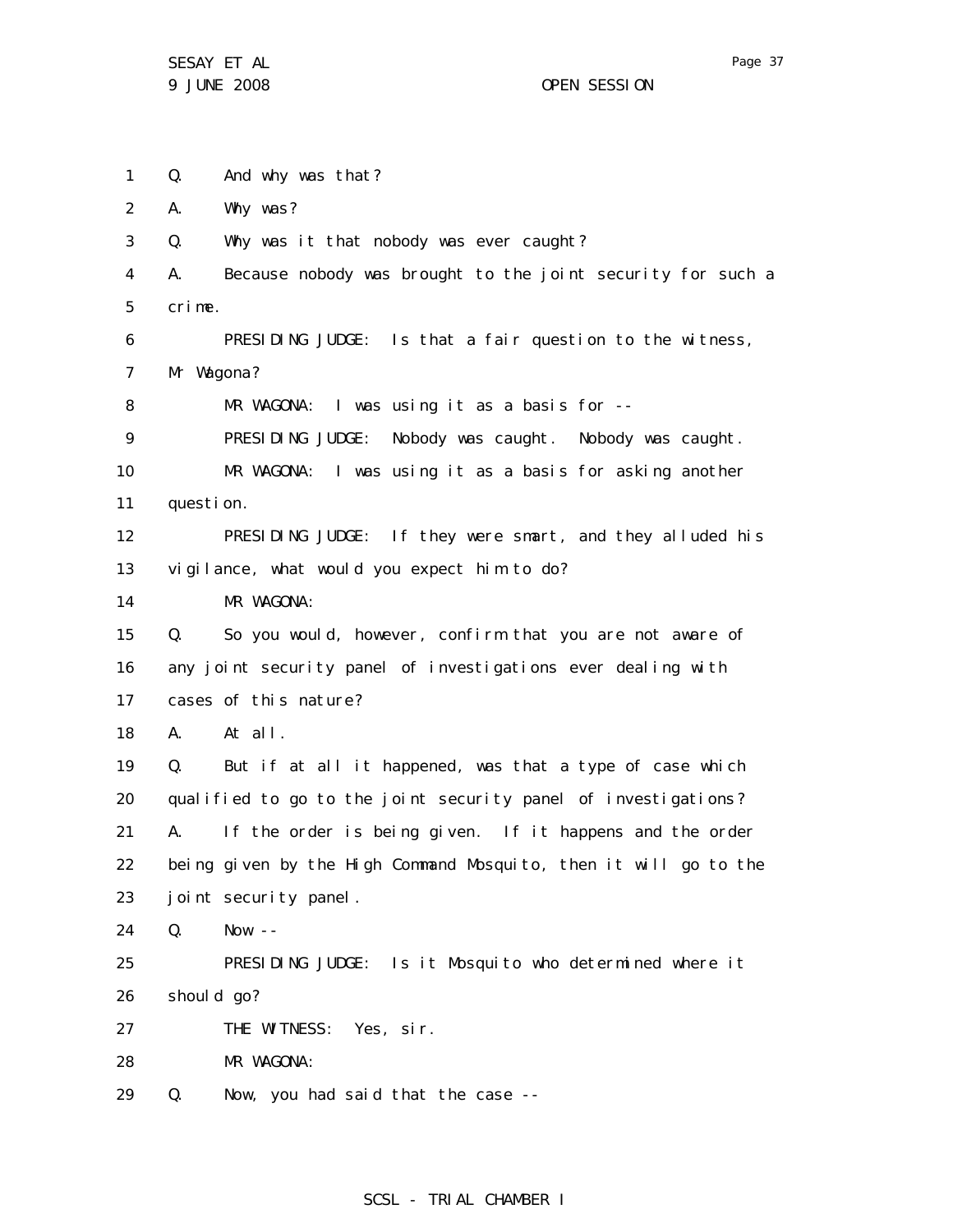SESAY ET AL 9 JUNE 2008 OPEN SESSION

1 2 3 4 5 6 7 8 9 10 11 12 13 14 15 16 17 18 19 20 21 22 23 24 25 26 27 28 29 PRESIDING JUDGE: So just let me get this clear. An offence is committed. Is it Mosquito -- is the report made to Mosquito and then he sets up the machinery of the JSBI? THE WITNESS: Yes, sir. MR WAGONA: Q. Now, you had said that the case of forced labour that you were aware of, that happened in 1996? A. Yes. Q. And it was dealt with by the joint security? A. Security, yes. Q. Are you aware of any other cases after -- A. No.  $0. - - 1996?$ A. No. No. Q. So would I be right to say that, after 1996, there was no incident of a joint security panel of investigations ever handling cases of forced labour? A. Yes. Q. But would you have -- sorry. A. Um-hmm. PRESIDING JUDGE: Mr Witness, are you sure you're ready? THE WITNESS: Yes. PRESIDING JUDGE: Are you all right? THE WITNESS: Yes, sir. MR WAGONA: Q. But in the case -- in the cases of forced labour, forcing women to be wives were happening, you would have expected those to be included in IDU reports? A. My own report.

# SCSL - TRIAL CHAMBER I

Page 38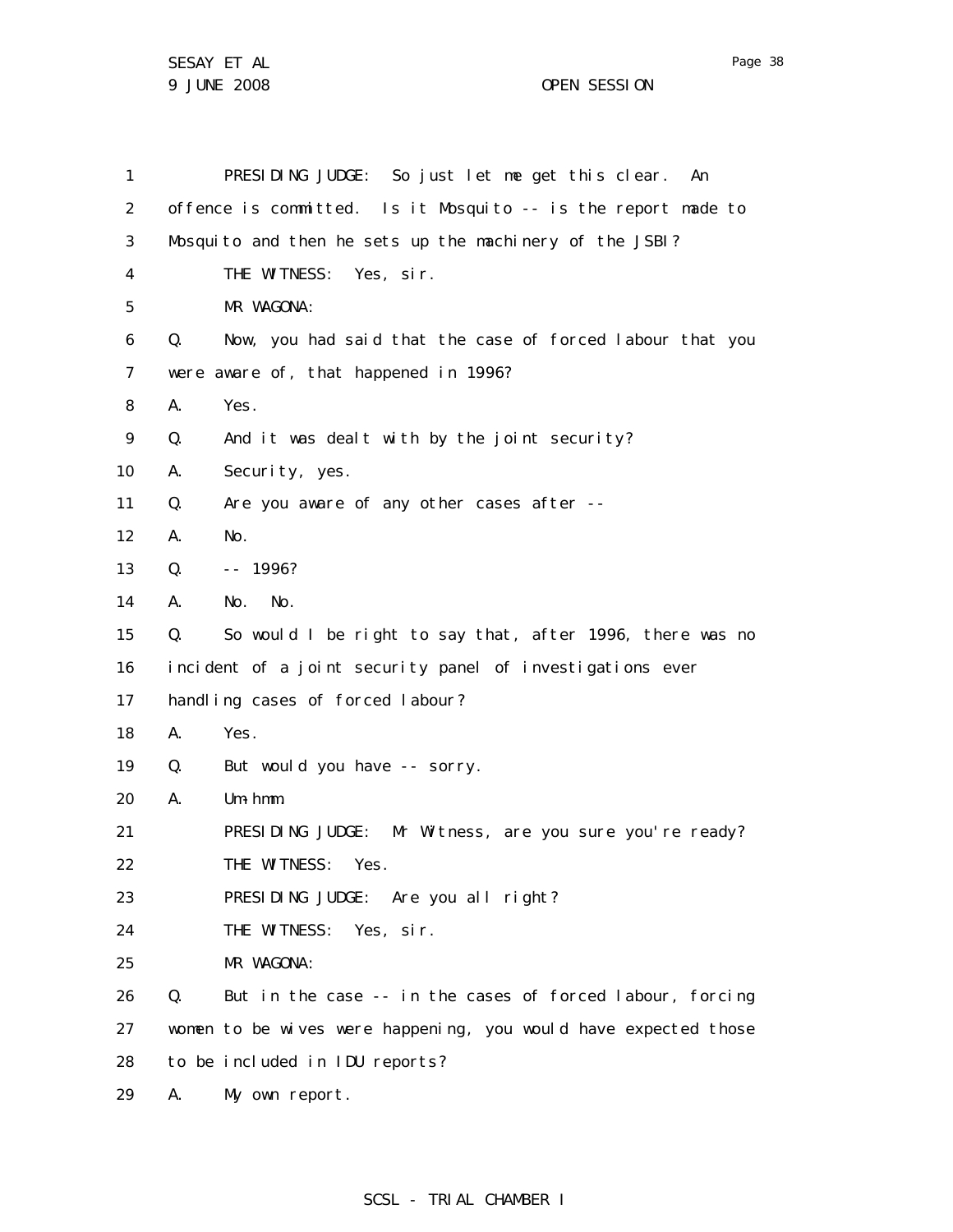1 2 3 4 5 6 7 8 9 10 11 12 13 14 15 16 17 18 19 20 21 22 23 24 25 26 27 28 29 Q. I was asking about IDU? A. Well, I don't know. I was dealing with IO. Q. But you would have expected them also to be included in IO reports? A. IO reports. Q. Yes. A. Yes, IO. I was dealing with IO. I don't want to comment much on IDU. Q. Okay. Can you answer the question then for I0. In case such things were happening, would you have expected them to be included in IO reports? A. Of course. Q. But, of course, the RUF High Command did not consider it an offence to use child soldiers; is that correct? A. The? Q. High Command. A. Mosquito? Q. Yes. A. Yes. Q. So you would not have expected him to punish anybody in the RUF for using child soldiers; is that correct? A. He was -- well, not everybody was using child soldiers. He was using the child soldiers. He was the user of the child soldiers, not everybody. He was using. Q. You said he was using? A. Yes, he was using. Q. Would I be correct to say that you would not have expected him to punish anybody else, even if that person were to use child sol di ers?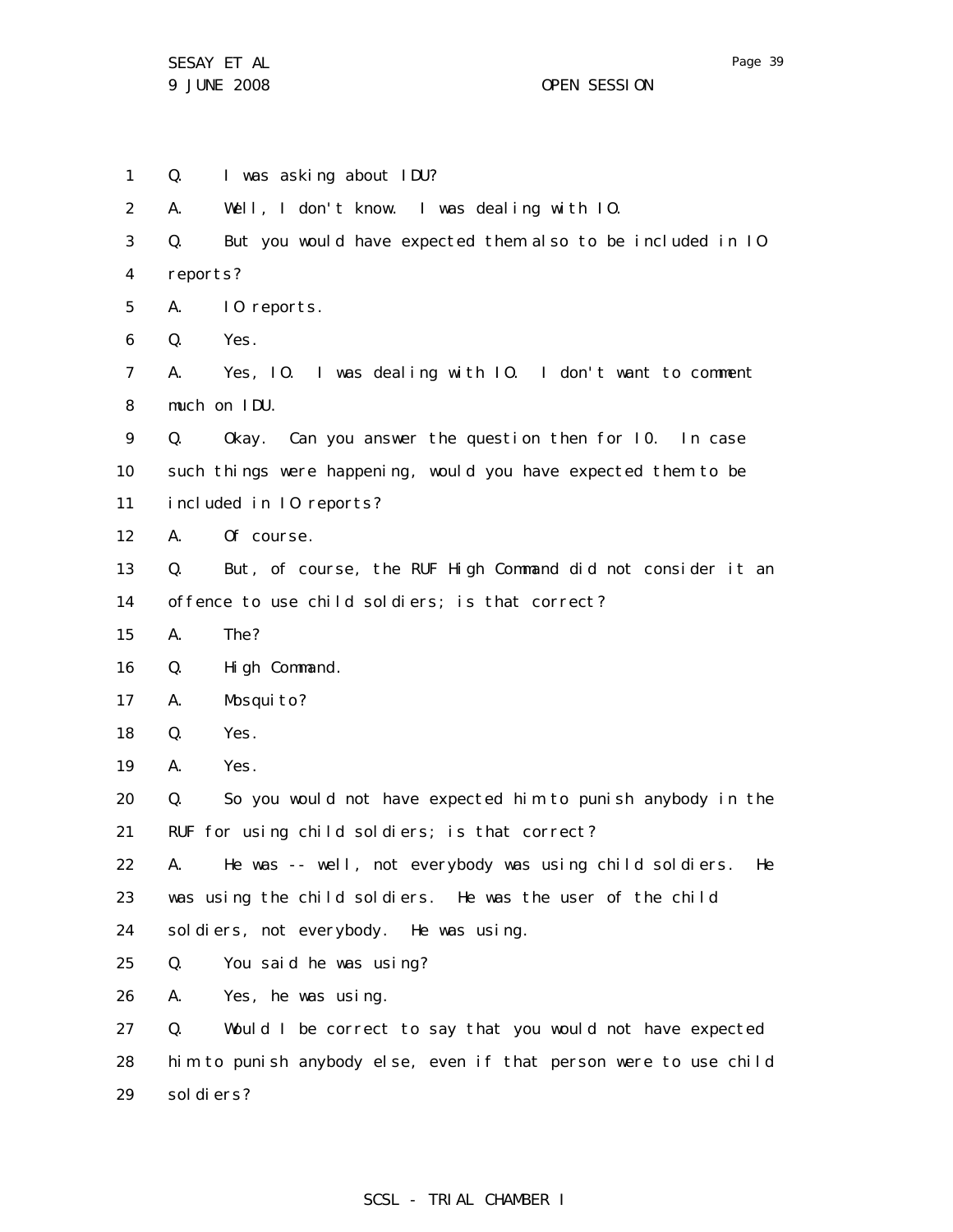1 2 3 4 5 6 7 8 9 10 11 12 13 14 15 16 17 18 19 20 21 22 23 24 25 26 27 28 29 A. If there was somebody using child soldiers? Q. Yes, would you have expected Sam Bockarie to punish them? A. No. Q. And so you would not be aware of anybody in the RUF who was ever punished for allegedly using child soldiers? A. At all, because it was just the High Command, Sam Bockarie, who was in use of the child soldiers, so how could somebody be punished or alleged for that? Not at all. Q. Now, is it correct that serious cases handled by the Joint Security Board of Investigations were referred to Augustine Gbao, in his capacity as the chairman? A. Pardon? Q. Is it correct that serious cases handled by the Joint Security Board of Investigations were always referred to Augustine Gbao, in his capacity as chairman? A. Yes, from the High Command, Mosquito. Q. How about from the joint security investigation panel? A. He can only be -- he can only be issued the report after the whole investigation. He received the final report, then he send it to the High Command. Q. So he would receive the report from the panel? A. From the panel, yes. Q. And I would suggest to you that when he received the report from the panel, then he would be the one to advise and instruct on the type of punishment to be given? A. He doesn't. He doesn't advise, neither instruct, on the type of punishment. The joint security recommends punishment. They send it to the -- to him. Then he send it to the High Command, which is the High Command Mosquito, who would say: Yes,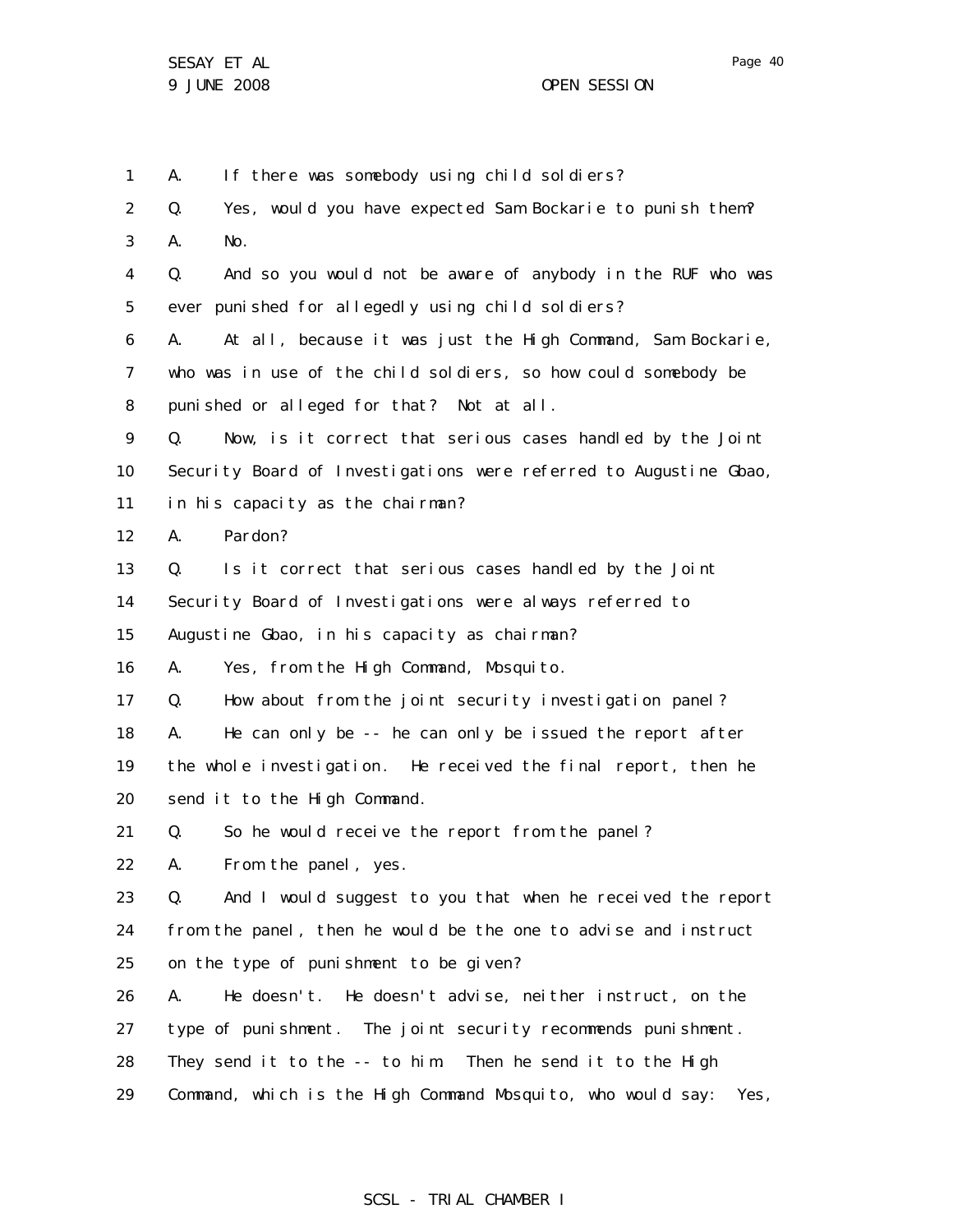1 2 3 4 5 6 7 8 9 10 11 12 13 14 15 16 17 18 19 20 21 22 23 24 25 26 27 28 29 this punishment that has been given or recommended by the Joint Security Board should be implemented or not. That one was left with Mosquito, but he doesn't. And whatever the -- the joint security panel says is final. He doesn't have to say no to it. He has no right. Q. So what comes from the joint security -- PRESIDING JUDGE: And he made no comment on the report? THE WITNESS: And he made no comment. MR WAGONA: Q. So you would not have expected Augustine Gbao to make any writing at all of his own, concerning cases handled by the joint security panel? A. All he does was to go through. After going through, he sign, finish, because all other joint security we sign. The MP we sign; the IDU overall we sign; the G5 overall we sign; the IO overall we sign. Then, he, as the chairman, will give the final signature. Then he send it to the High Command, Mosquito, for his own orders. Q. And was that how it operated throughout, as far as you are concerned? A. Throughout. Q. My Lords, with leave of Court, I wish to show the witness Exhibit 380. Witness, have you seen the document? A. Yes. Q. Do you see that it's a handwritten document? A. Yes. Q. And do you see that it's from Colonel Augustine Gbao? A. Yes. Q. Overall security commander?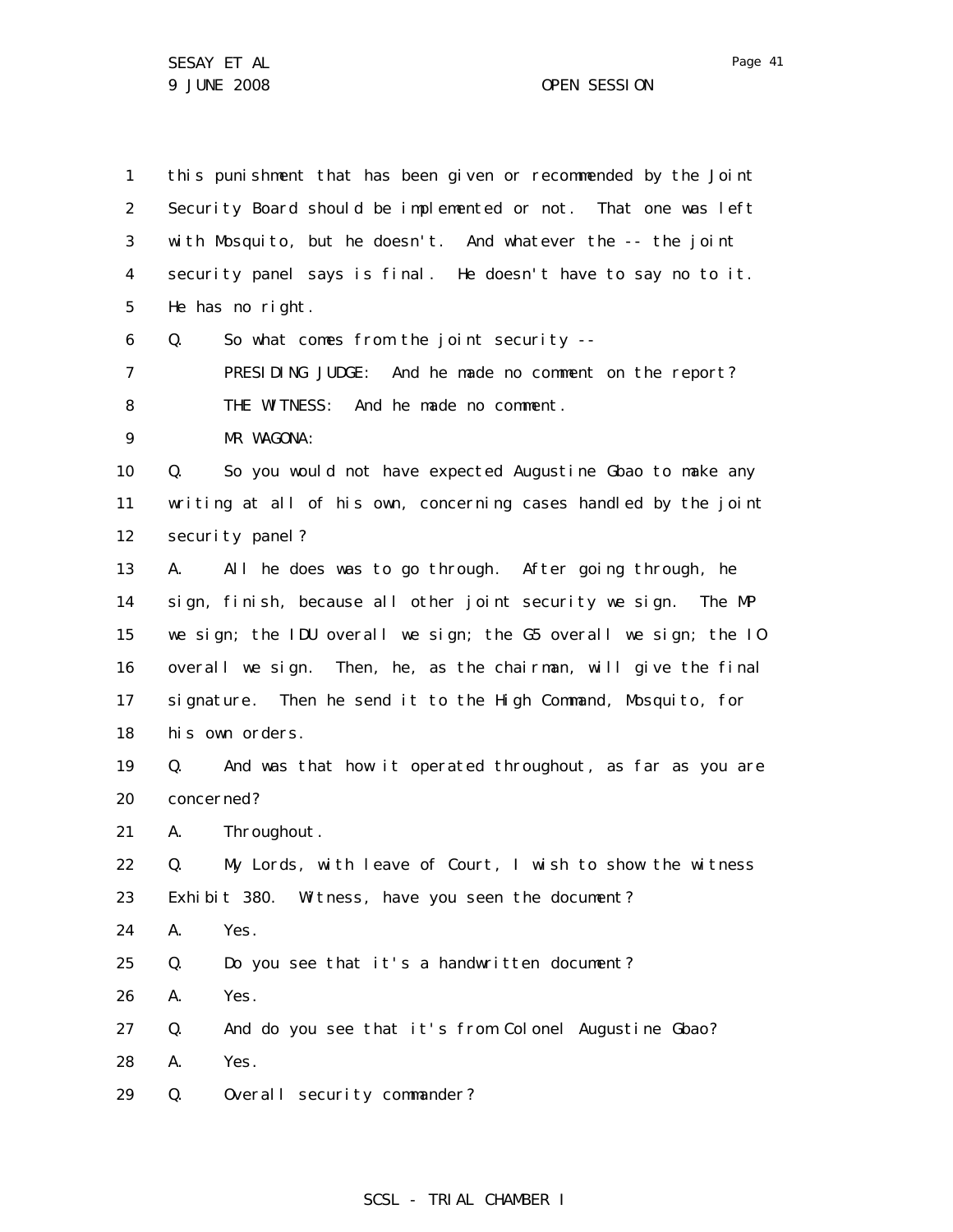- 1 A. Yes.
- 2 Q. To the joint security investigation panel?
- 3 A. Yes.
- 4 Q. And it is dated 13 January 2000?
- 5 A. Yes.
- 6 Q. And the subject is "death warrant"?
- 7 A. Yes.

8 9 10 11 12 13 14 15 16 17 18 19 20 Q. And it says, "Alusine Kamara who through comfortable lie caused the unnecessary death of one Madam Aminata Bangura at Sewafe. According to him Alusine Kamara alleged to have given four-and-a-half carat diamonds to Aminata Bangura for safekeeping." And it says, "After careful and thorough investigation into the alleged diamond case, the panel is able to understand that he Alusine Kamara gave the said 4-and-a-half carats to one Alhaji Musa Maraka of Bamba Karayema. In this regard suspect Alusine Kamara is found guilty of killing his own wife Aminata Bangura and therefore he, Alusine Kamara, is hereby sentenced to death by firing squad. No bail after this sentence." And it is signed Colonel Augustine Gbao, overall security commander. Do you see that?

21 A. Yes, I do.

22 23 24 Q. Do you see that this was a document showing that it was from Augustine Gbao to the joint security panel of investigations regarding what type of punishment to be given?

25 26 27 28 29 A. Yes, but again I want us to look at this area: There is an error here I want us to look at. That is where it says: After careful and thorough investigation into the alleged diamond case, the panel, that is the joint security panel don't forget, is able to understand that he, Alusine Kamara, gave the said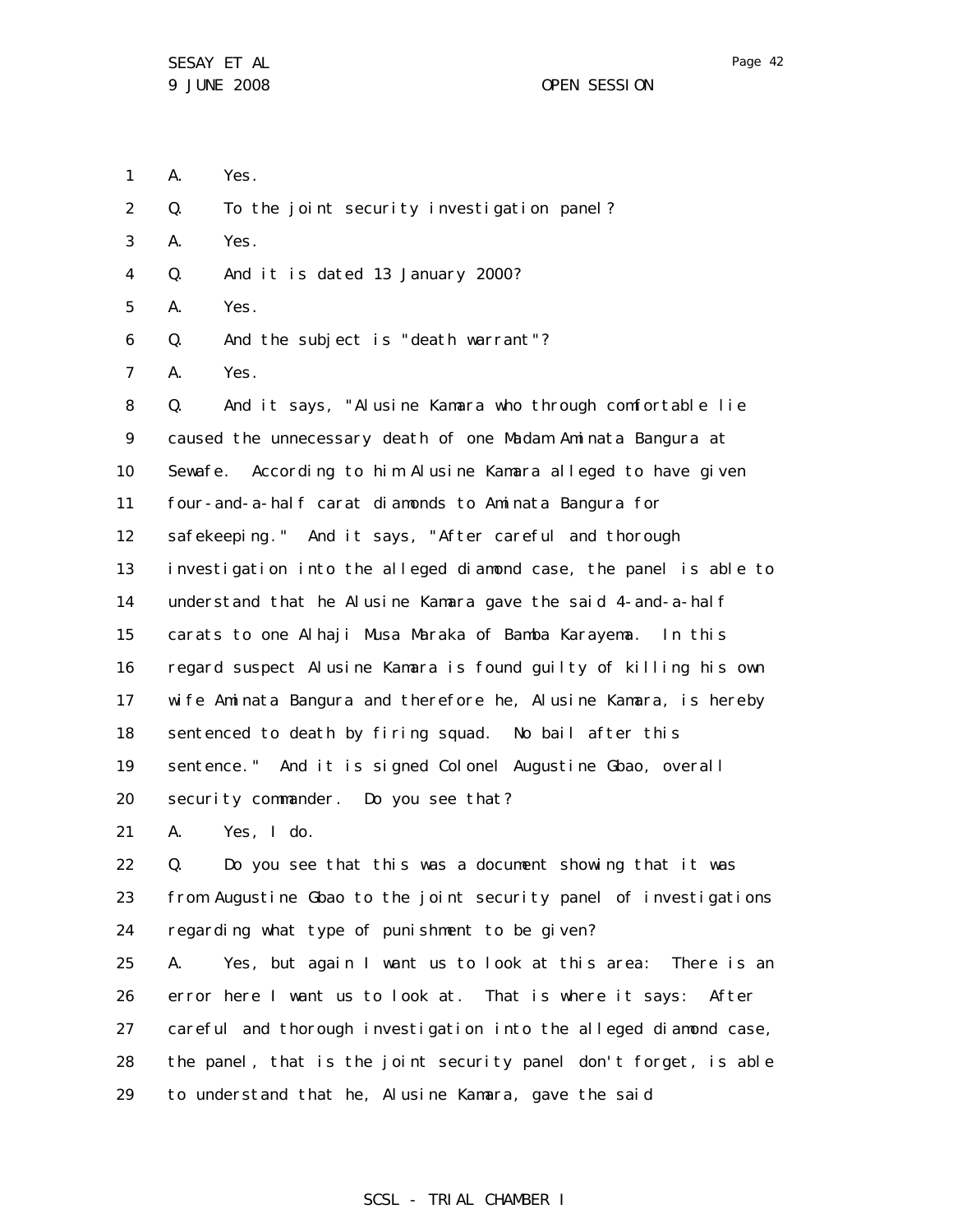1 2 3 4 5 6 7 8 9 10 11 12 13 14 15 16 17 18 19 20 21 22 23 24 25 26 27 28 29 four-and-a-half carat to one Alhaji Musa of Bamba. In this regard suspect Alusine Kamara is found guilty of killing his own wife and I want you to understand that this may not only be - this may not only be from Augustine Gbao, or Augustine Gbao alone did not pass this order. This death warrant. I was not there but I want to believe if ever he did it, it must have been done by the recommendation of the joint security. That is one. And as I told you earlier on, within the RUF when you are found guilty of killing either a civilian, RUF soldier, your punishment is death warrant. You have to be executed openly by firing squad. As long as you have been found guilty through thorough -thorough investigation. If you are found guilty, they just have to -- to -- to implement that particular punishment on you. If I were, in fact, in that particular -- or within that particular panel of investigation, that would have been the order or the - the recommendation I would have given. If even I were to write this type of document, I would have written almost the same because Alusine Kamara went against the -- the ideology of the - one of the serious ideology of the RUF. That is innocent killing. And here according to the document he killed his own wife and he was not having that right. So the punishment was just death -- death by firing squad and I want to believe this document was from Augustine Gbao through the joint investigation. What he received from the panel. That is what it said the joint investigation panel. What he received from the joint security panel is what he has also recommended, that it should happen. So that's what I want the Court to believe, that even myself sitting here if I were there I would have given the same recommendation because that was what was going on. When you kill, they will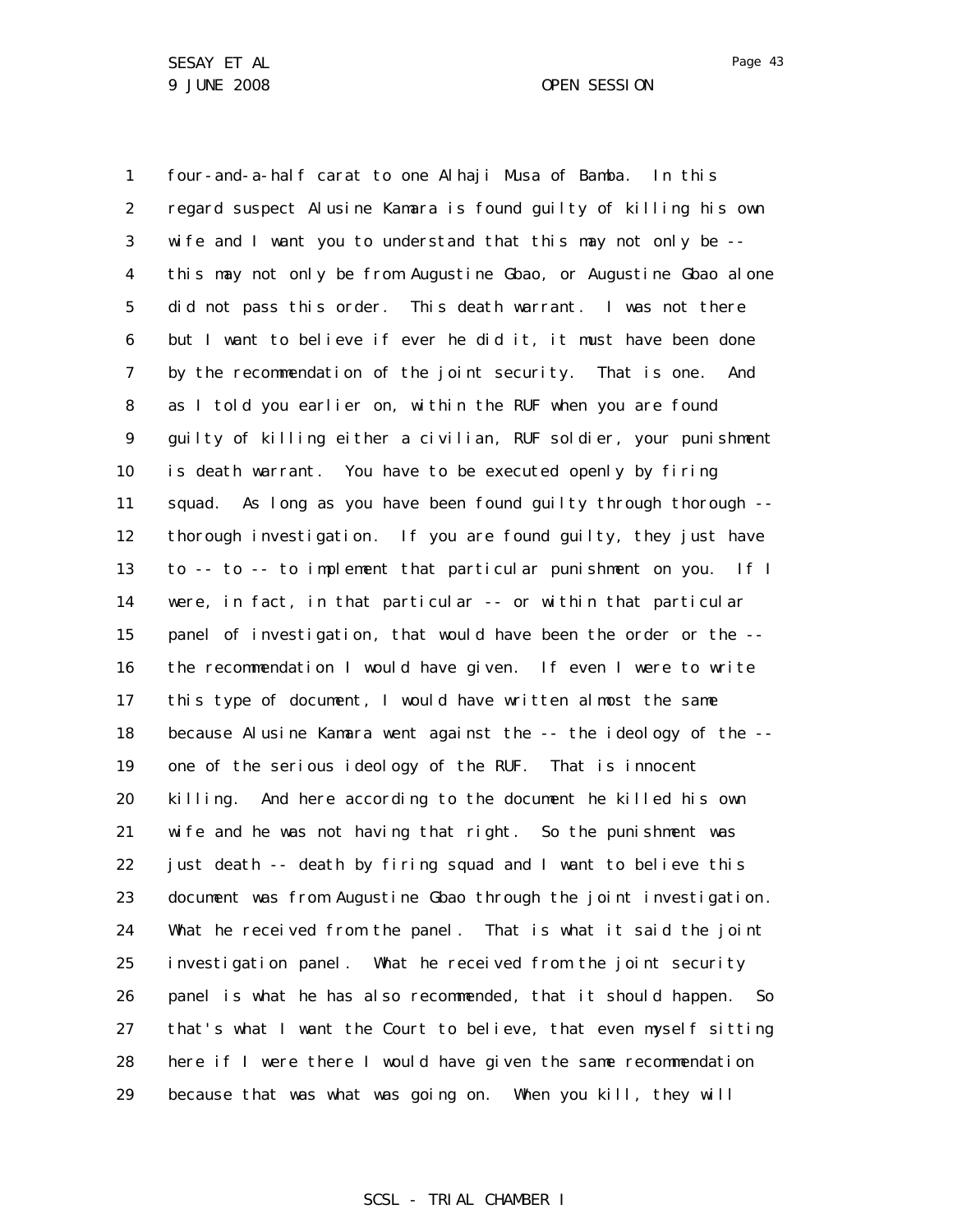1 2 3 4 5 6 7 8 9 10 11 12 13 14 15 16 17 18 19 20 21 22 23 24 25 26 27 28 29 kill you. That one was definite and nothing will come out of it. When you kill innocently found guilty, they will execute you. Q. Okay. You had testified that from 1996 to 2000 the RUF had renegades who caused problems by molesting civilians, raping, burning houses and looting from civilians. Do you remember that? A. I do. Q. So these people you call renegades were actually RUF members? A. Yes, soldiers. Q. Who were not following the law? A. Yes. Q. And from 1996 to 2000, you would have had IO agents throughout RUF territory? A. Yes. Q. And as you had said earlier, you were in daily contact with your agents through radio. Do you remember you said that? A. I didn't say through radio. I didn't say through radio. Q. But you said you were in -- A. I said they report to me weekly. Q. Okay. But you know that there were radios throughout RUF terri tory? A. Not throughout RUF territory. Q. But you know that there were radios in Kono District in 1998? A. In Kono. Q. Yes. A. Yes. Q. And you know that there was also a radio in Pendembu in 1998?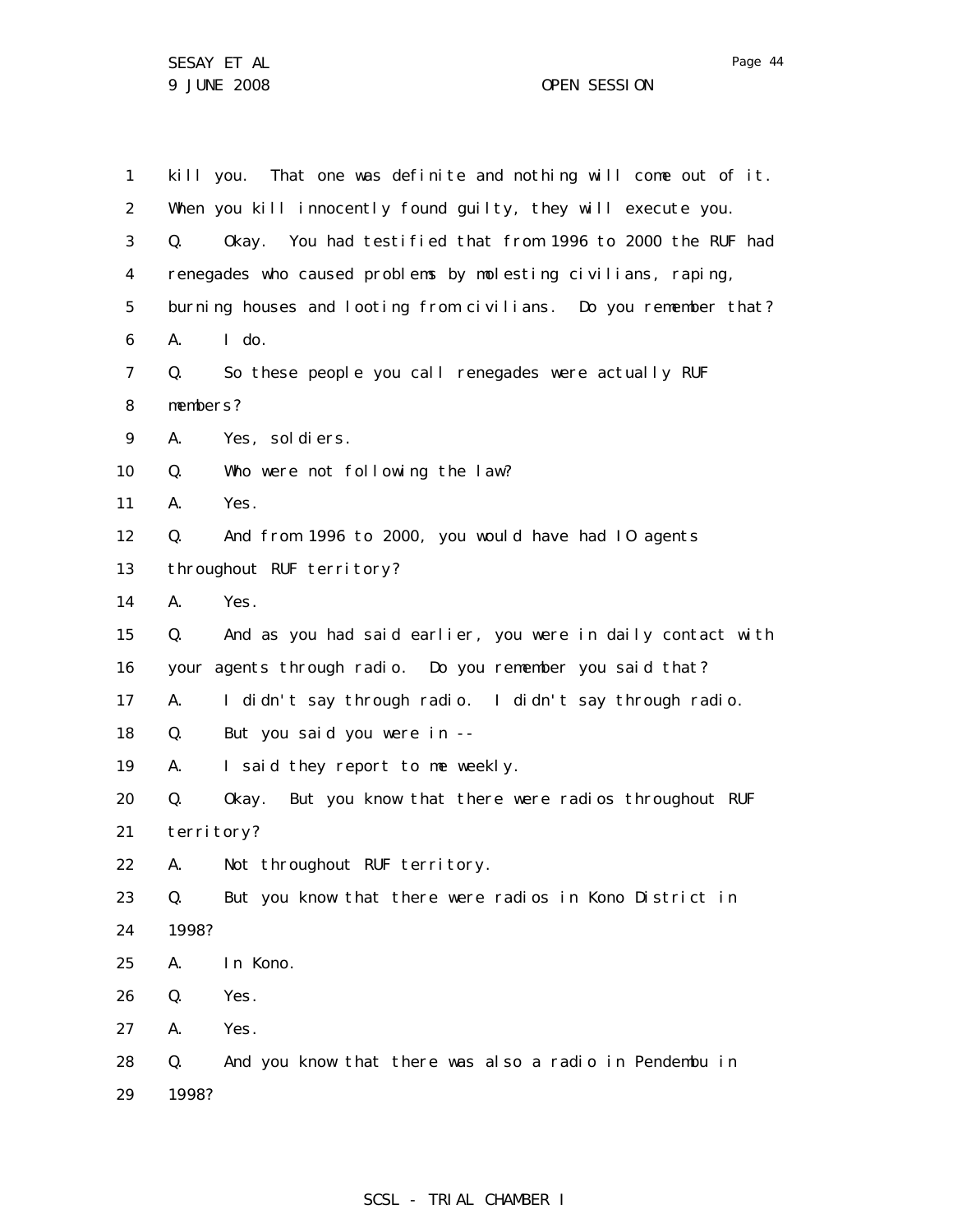1 A. Yes.

2 3 4 Q. And I believe it was through your regular reports from the IO agents that you learned about the crimes by the RUF renegades? A. Yes.

5 6 7 Q. And during 1998 you would have received similar reports that RUF renegades were committing crimes in Kono District; is that right?

8 9 10 11 12 13 14 15 16 17 18 A. No. No. In Kono District there was fighting going on, and it was a risk -- communication, in fact, was cut off and as far as the IO reports were concerned, they used to carry these report. It was on document. The people in the field were not used to send message through the radios. They write their report. They take it to Kailahun. Very unfortunately, Kono was under fighting. The war was going on in Kono so communication was totally cut off. So -- so -- so it means I was not receiving any report from IOs based in Kono because of the fighting that was going on there and the people didn't move from Kono to Kailahun. It was very risky by then.

19 20 Q. So you are giving two reasons: One reason was that it was difficult to use radio communication?

21 A. Yes, by the field agents.

22 Q. And the other reason is that it was difficult to move?

23 A. To move. Communication was therefore cut off.

24 25 26 Q. But for the other areas like Pendembu communication was okay through radio -- and even bringing physical reports? A. Yes, they used to bring physical report. The agents, I

27 want you to understand, the agents do not use communication

28 through radio. They use physical report. It is only the overall

29 like me, IO, I use communication. I have the right.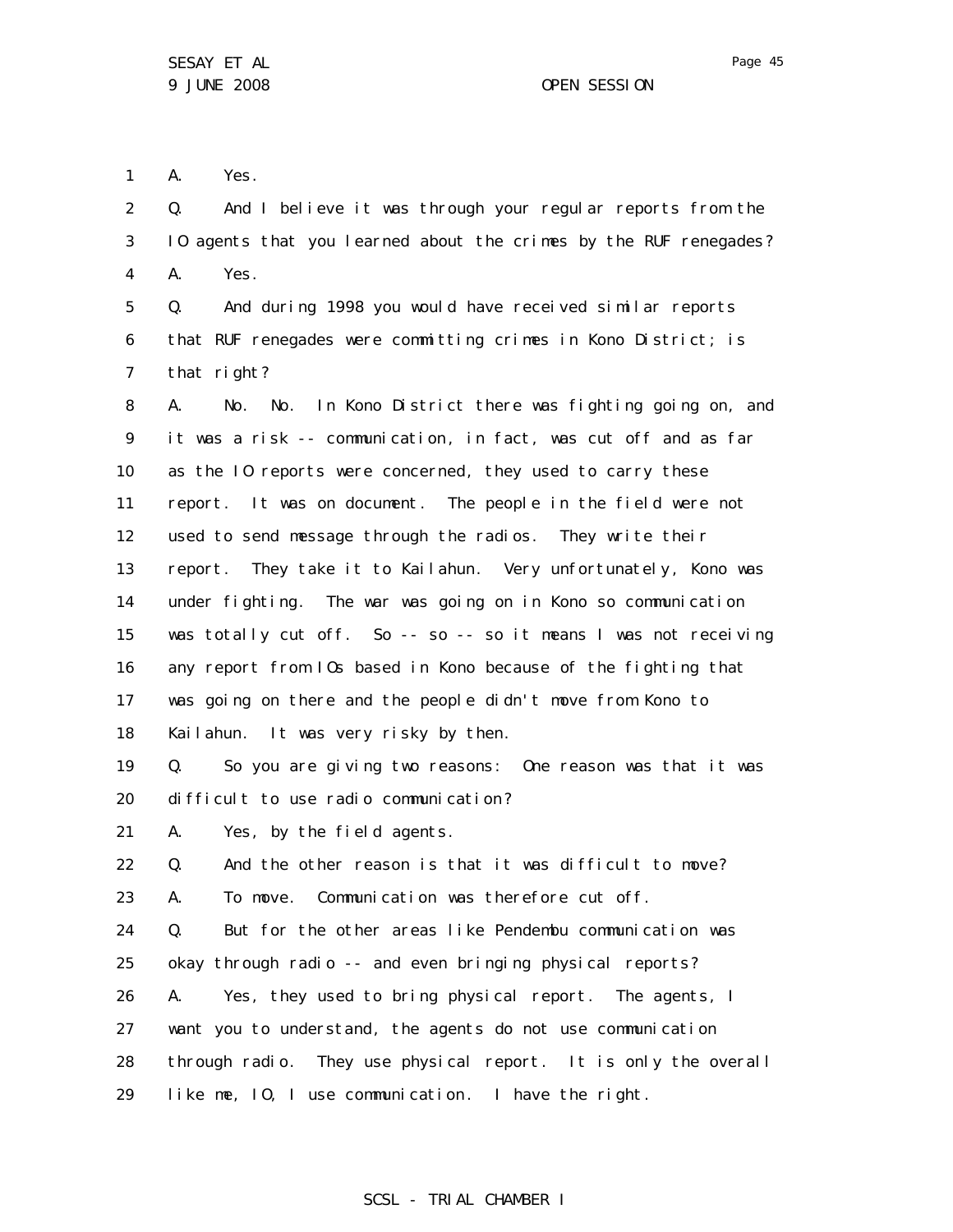1 2 3 4 5 6 7 8 9 10 11 12 13 14 15 16 17 18 19 20 21 22 23 24 25 26 27 28 29 Q. So who do you communicate? A. To the leader. The High Command. Q. Okay. JUDGE BOUTET: Before you move on, Mr Witness, you said you had no reports from IO from Kono. No reports from field agents in '98. Does that -- THE WITNESS: Yes. JUDGE BOUTET: -- does that mean the whole of 98? You say '98. So from the whole of twelve months you did not get any - any report of any nature from your field agents in Kono. In Kono what do you mean by Kono? Do you mean Kono District or Koidu Town; what do you mean. THE WITNESS: I mean the whole of Kono District during 1998 when there was that grumbling over Kono for the RUF to gain Kono. It was only after when Kono was under the control, the full control of the RUF, that I started receiving reports from the IOs based in Kono District. JUDGE BOUTET: So when is this, in '98 or. THE WITNESS: 98. Later part of 98. The ending part of 1998. JUDGE BOUTET: What is the end or later part of 1998 to you. THE WITNESS: To me it was like within November to December. JUDGE BOUTET: Thank you. MR WAGONA: Q. Witness, I would put it to you that you are lying, that you had earlier stated that you were in regular contact with your field agents through radio communication; what do you say about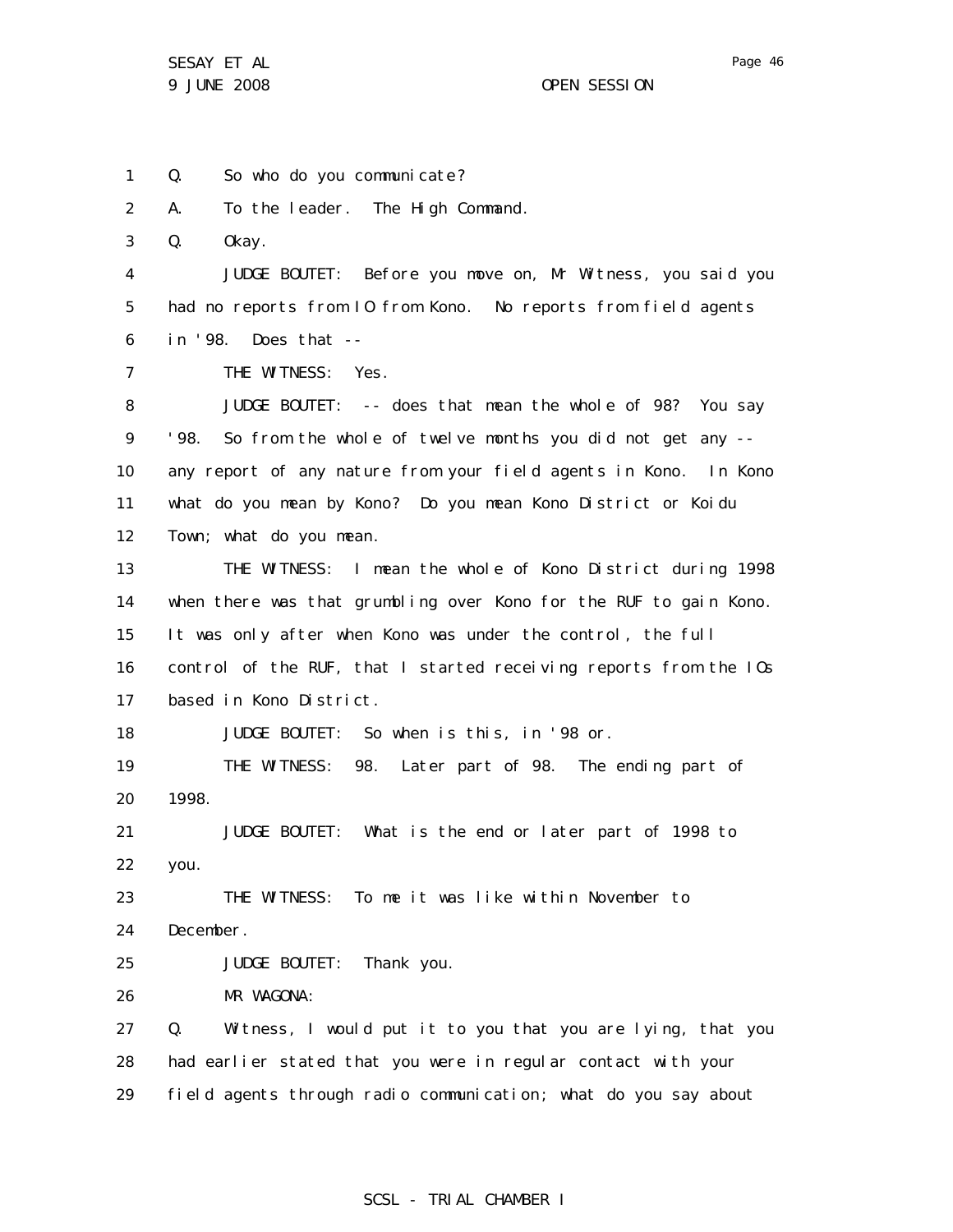1 2 3 4 5 6 7 8 9 10 11 12 13 14 15 16 17 18 19 20 21 22 23 24 25 26 27 28 29 that? A. I will say no to it. Q. Okay. When you started receiving reports then, did you then learn that in 1998 RUF renegades had been committing crimes in Kono? A. In their reports? Q. Yes. A. Yes. And in their report they told me they were -- when I asked them they told me they were reporting those -- they were issuing their reports to the commander in charge by then who was Superman, Denis Mingo. Said they were issuing their reports to him. Q. But did you learn that the RUF had been committing crimes like raping, killing innocently, looting, and so on, in Kono District later on as you said? A. Later on. Q. Yes. A. There were looting going on. There was innocent killing going on. That is why, in fact, you have one of these documents here. PRESIDING JUDGE: Looting and innocent killing by who. THE WITNESS: By the RUF. MR WAGONA: Q. And even raping? A. No, I don't know of raping. Q. But you would have also started receiving reports that the RUF were forcing civilians to mine diamonds in Kono? A. I didn't receive reports about mining. Q. Was that throughout?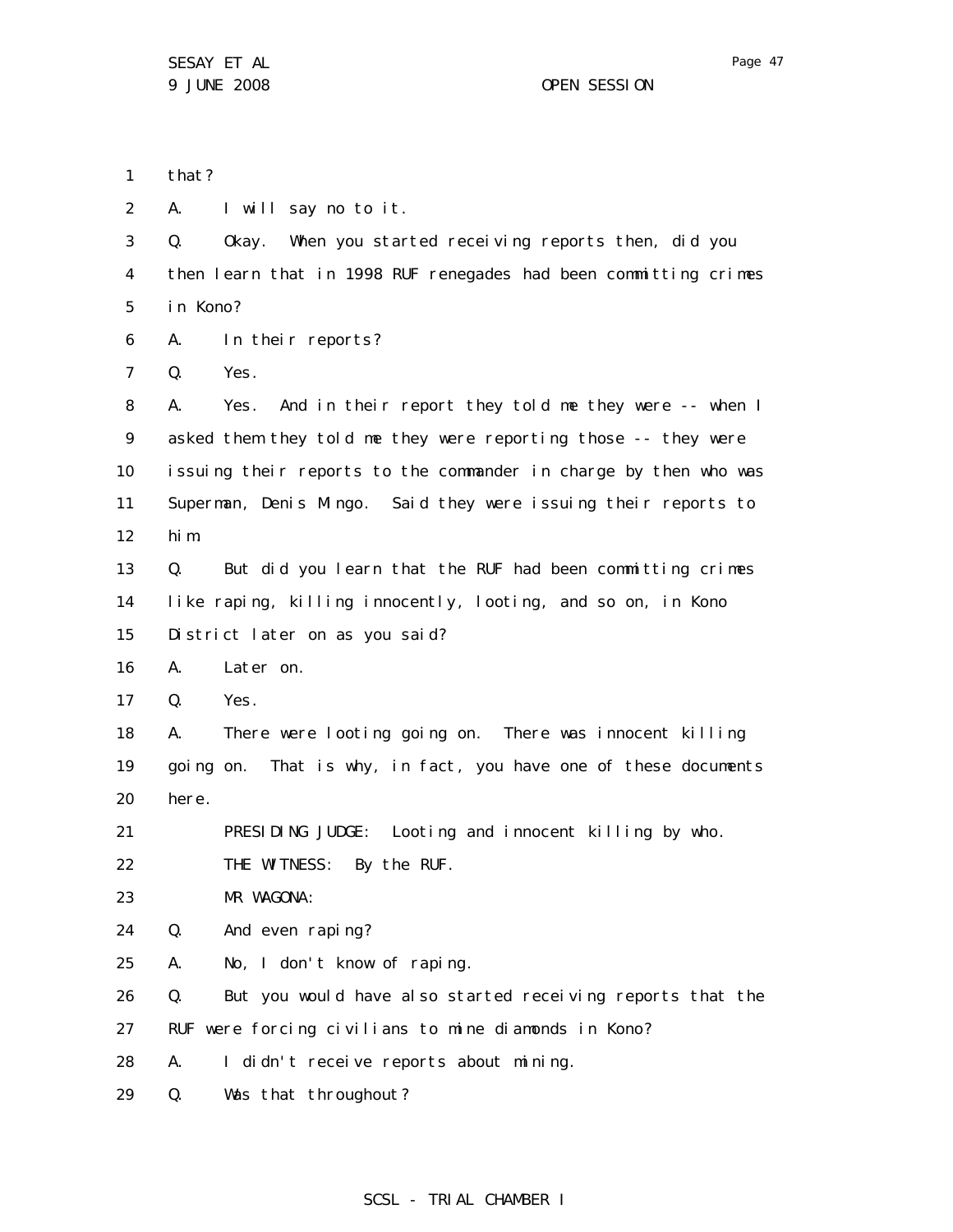1 A. Throughout. I didn't receive reports about.

2 Q. Up to the end of the war?

3 4 5 6 7 8 9 10 11 12 13 14 15 16 17 18 19 20 21 22 23 24 A. Up to the end of the war I didn't receive reports concerning that. Q. But you would have known in your position that Augustine Gbao was one of those who had women who he had forced to marry him; what do you say about that? A. I will deny that. I know Augustine Gbao for having one wife. Only one, Hawa. By the name of Hawa. MR CAMMEGH: I'm sorry to rise to my feet so the late but there is an objection to that question. I really am, with respect, getting tired of blind allegations being put to this witness where there is no evidential foundation. It's unprofessional, it's unfair and it should be stopped. If Mr Wagona has a piece of evidence where it was said that Augustine Gbao actually forced someone to marry him, then let him put it. It's quite wrong to proceed down this line. I appreciate that the witness has batted back just about every question Mr Wagona has put to him today and maybe Mr Wagona is getting a bit frustrated but this really is no way to go on. I really have to protest at this in the way that I did the other day. MR OGETO: I'm sorry My Lords, could Mr Kallon use the rest room, please?

25 PRESIDING JUDGE: Yes, he may, please.

26 27 JUDGE BOUTET: So what -- are you objecting to the question or not.

28 MR CAMMEGH: Well I am, Your Honour.

29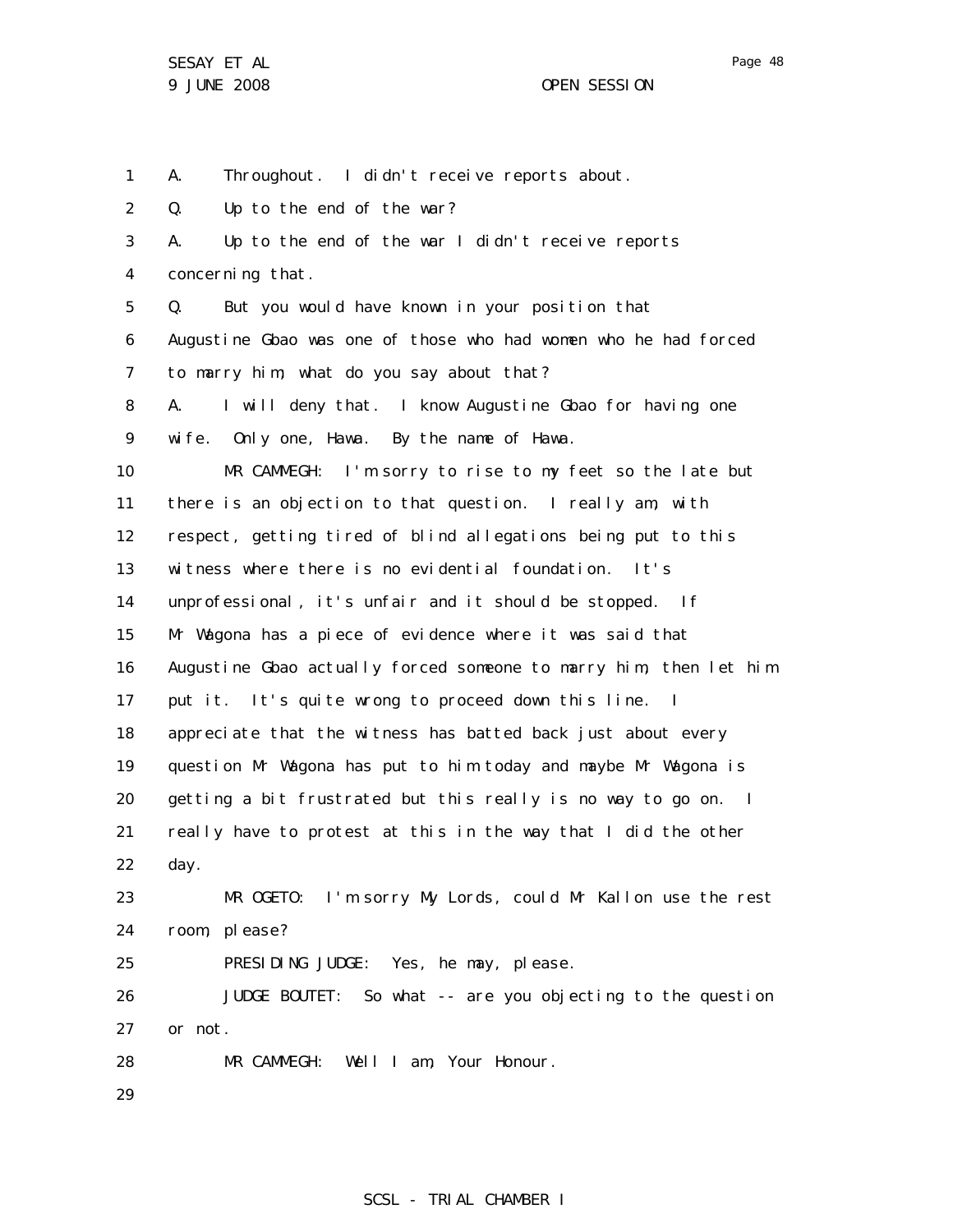1

JUDGE BOUTET: And what's the basis.

2 3 4 5 6 7 8 9 10 11 12 13 14 15 16 MR CAMMEGH: Well counsel is not allowed. JUDGE BOUTET: Yeah, but it's his cross-examination, he's certainly allowed to challenge the credibility of a witness. MR CAMMEGH: Well then let me talk about counsel's ethics. JUDGE BOUTET: No no no. I don't want to have a lecture, I'm just asking you to me and tell the Chamber what is the basis of you -- MR CAMMEGH: It's an objection. JUDGE BOUTET: Please, we cannot speak together because it cannot be recorded, so let me finish and after that you can address the Bench. I was asking you what's the basis of your objection. I'm not asking you to lecture about ethics, I'm just asking you if there is an objection in law and what is it and then we will dispose of it. MR CAMMEGH: An assertion cannot be made to a witness

17 18 19 20 21 22 23 24 25 26 27 28 29 unless there is an evidential foundation. There is no evidential foundation in this case for Mr Gbao forcing anybody to marry him, and on that basis the question is wrong it's unfair and it shouldn't be allowed. If there is evidential foundation, then fine, let's hear it. But to the best of my recollection, and I'm fairly au fait with the facts on this now, that allegation was never made. It's exactly the same as a counsel putting or saying to a witness: I put it to you that X happened when there is no evidence that X has ever happened. You can't do that. You can ask the question: Is it true that -- or did Augustine Gbao ever ask anyone -- force someone to marry him, there's nothing wrong with that but to actually come -- address the matter as if there is a factual allegation that's providing a basis, is wrong.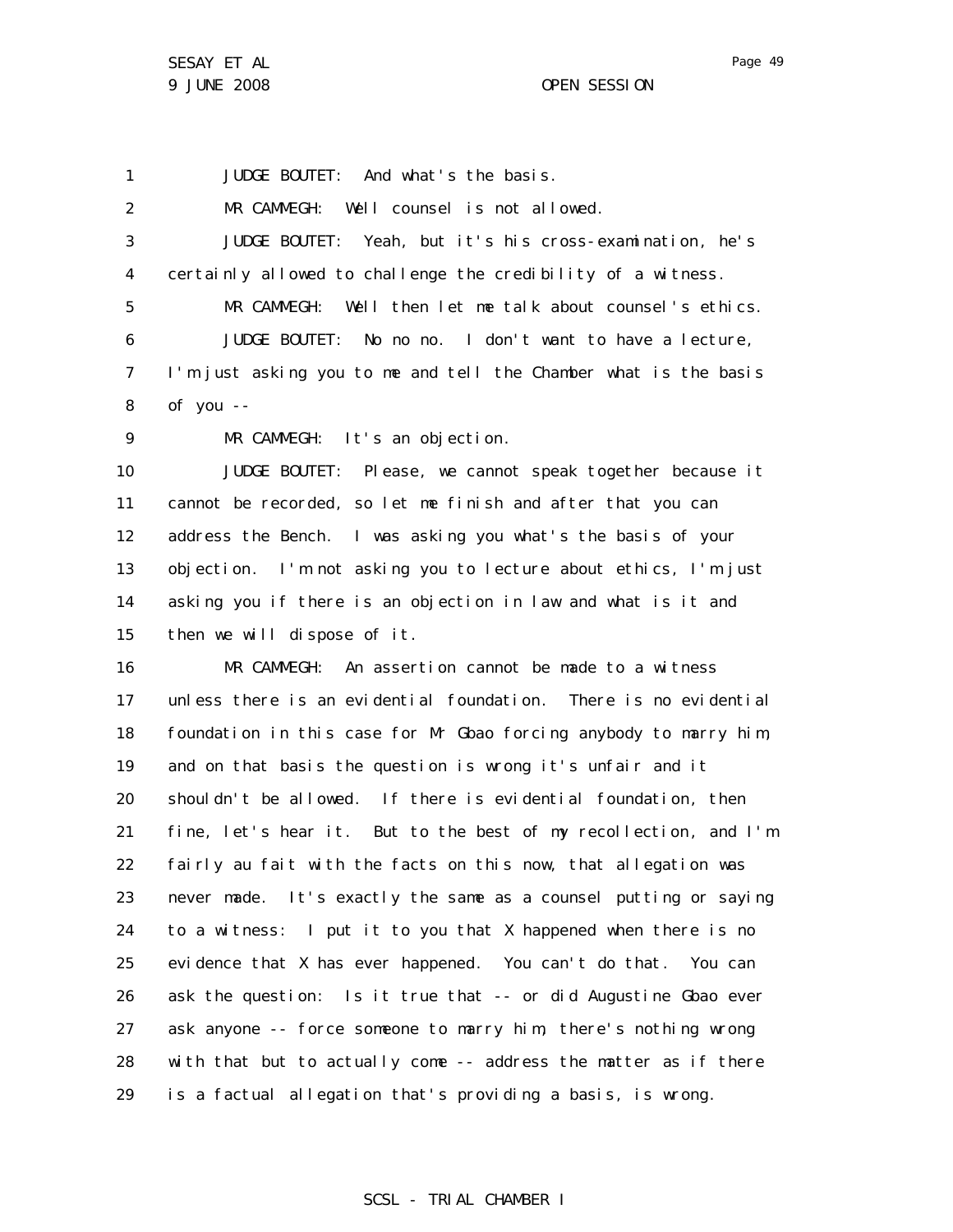1 2 3 4 5 6 7 8 9 10 11 12 13 14 15 16 17 18 19 20 21 22 23 24 25 26 27 28 29 JUDGE BOUTET: So your objection is not on the subject matter it's in the manner that the question is asked of the witness. MR CAMMEGH: Yes because it's misleading the witness. Inferentially it misleads the witness and it misleads the Court into some blind assumption that such an allegation has been made, and I repeat to the best of my recollection -- JUDGE THOMPSON: But counsel, suppose I respond by saying isn't that too restrictive an approach for cross-examination. Can he say did you beat your wife last night? Can he do that. MR CAMMEGH: Yes, he can, because he is asking the question. He's not -- JUDGE THOMPSON: Can he say that, if he is testing credibility; did you beat your wife last night? MR CAMMEGH: He can, because he is asking a question. He is not saying: You beat your wife last night. That would be objectionable unless he has a statement to say, from the wife, to say: Oh, the man beat me last night. There's nothing wrong with asking the question: Did you beat your wife last night? Nothing wrong with that at all. It's an inquiry. JUDGE THOMPSON: Yes. MR CAMMEGH: And it has to be an inquiry because there isn't an evidential foundation for it. If there's an evidential foundation, the assertion is quite proper. No evidential foundation, counsel can go no further than simply asking the question. JUDGE THOMPSON: And that question could be testing credibility: Did you beat your wife last night? MR CAMMEGH: Counsel can use it for whatever purpose he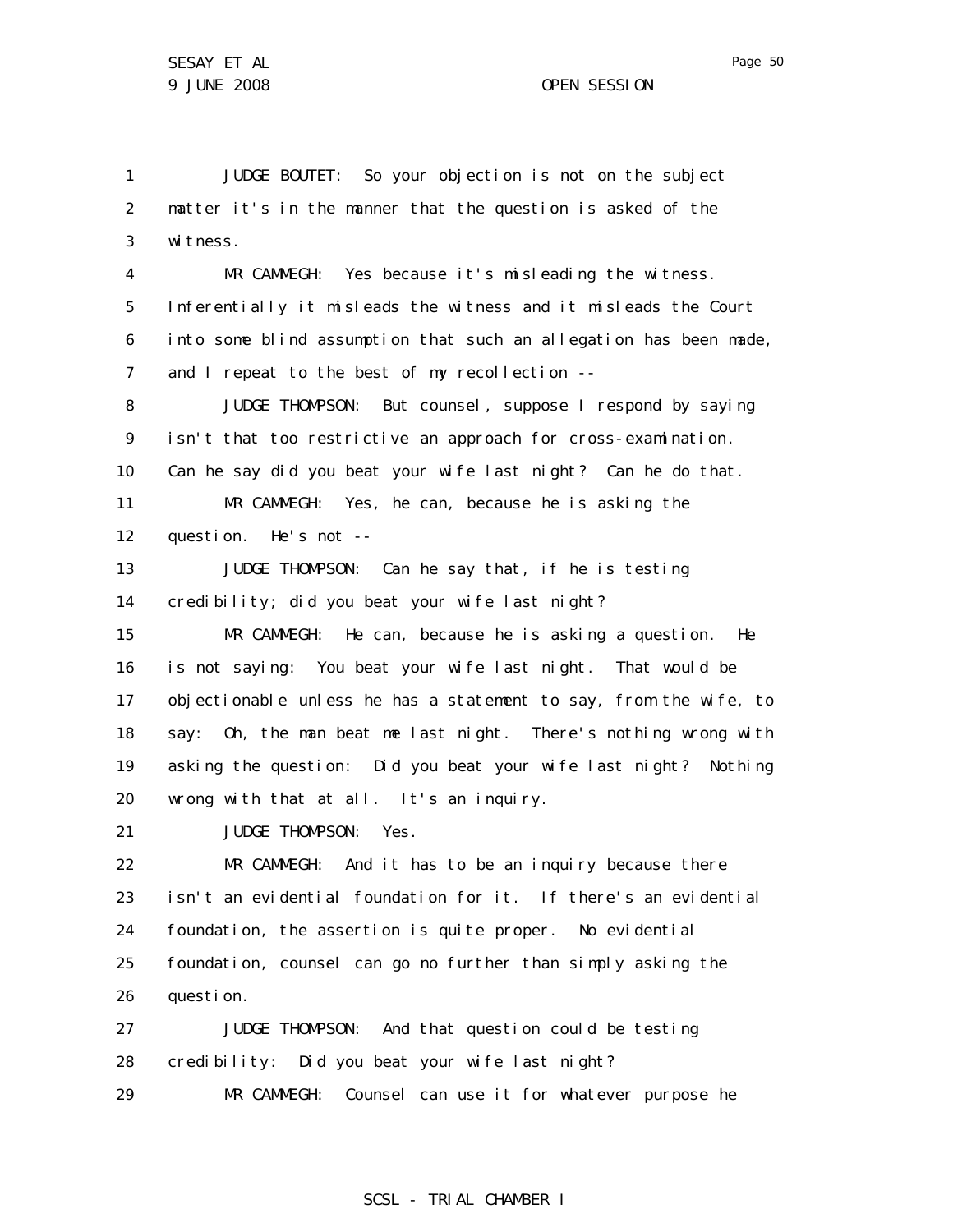1 2 3 4 5 6 7 8 9 10 11 12 13 14 15 16 17 18 19 20 21 22 23 24 25 26 27 28 chooses. There's nothing wrong with the way that question is put, but what I object to is -- and it's happened time and time again -- what I object to is where counsel make assertions in circumstances where there is no evidence to support that assertion; that is wrong. That is why I use the word "ethics" because it is unethical to do that. It misrepresents or it creates an impression that such an allegation has been made. And, of course, the real mischief of that is that I keep repeating: We've been in a case for four years, not everybody can remember clearly and, therefore, one has to exercise even more caution as to representing what has been said on a previous occasion by a previous witness. One has to be very very careful. JUDGE THOMPSON: I do follow that but can that question not be put merely to test his credibility on other matters? MR CAMMEGH: Not in terms of an assertion, Your Honour. No, with great respect. JUDGE BOUTET: So, you're not objecting to the nature of the question. MR CAMMEGH: No. JUDGE BOUTET: It's the manner of, and you're saying because the way it's put to the witness there's an assertion that there is some foundation, and this is, you say this is wrong. However, if it was worded in a way: Did you do or did you know or are you aware -- MR CAMMEGH: Nothing wrong with that. Nothing wrong with that, but what I would prefer, maybe Mr Wagona is going to get up with a piece of information that I've completely missed, and try and make a fool out of me, he may well do that, but even if he

29 does, and I honestly cannot remember an allegation of forced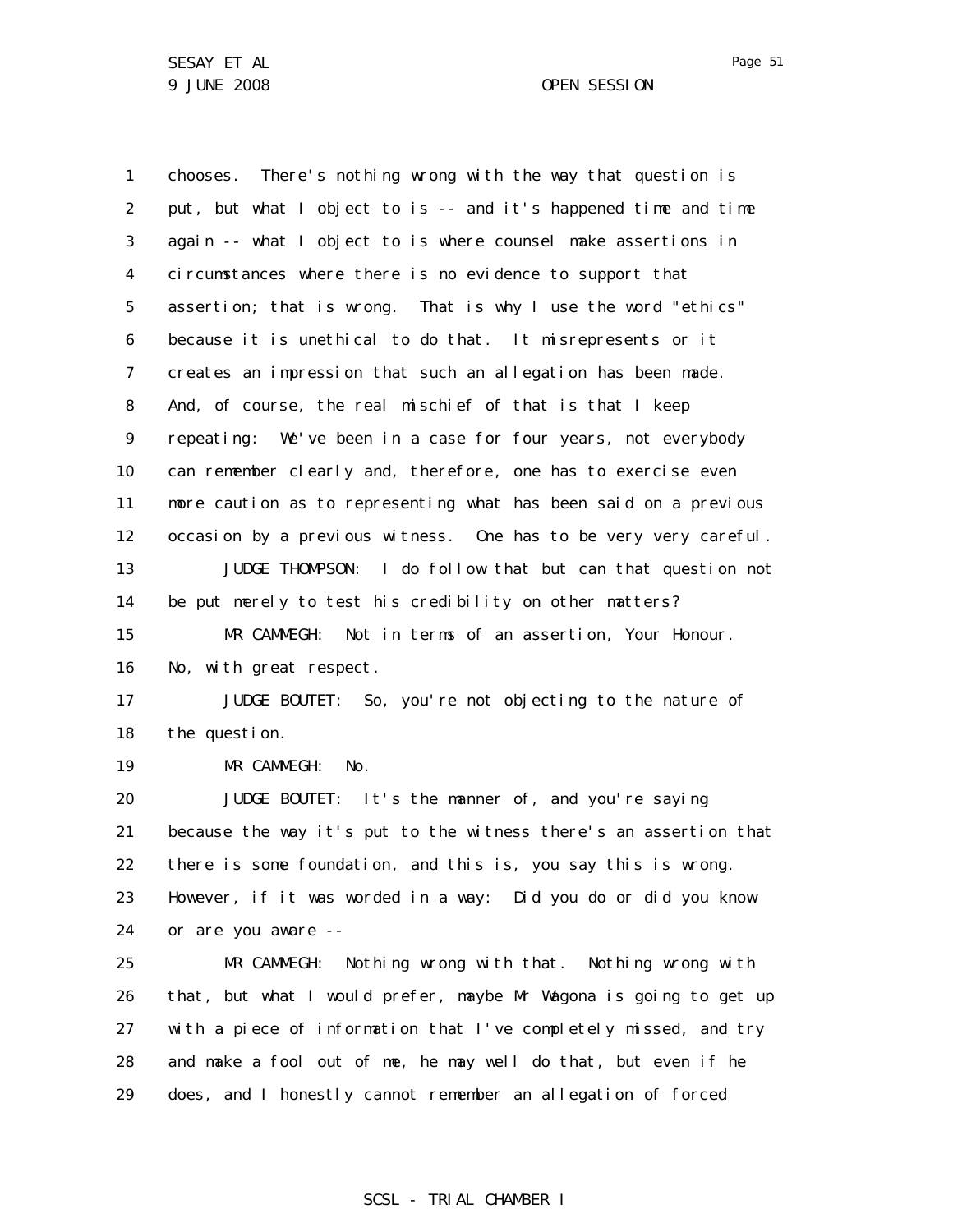1 2 3 4 5 6 7 8 9 10 11 12 13 14 15 16 17 18 19 20 21 22 23 24 25 26 27 marriage against Mr Gbao, but even if there was, the Prosecution are surely under a duty to actually put the fact, not just, you know, ask a generic or wide open question but say: Did witness 50 -- sorry, I won't refer to a witness, but did you know X, the victim? It's true, isn't it, that Mr Gbao forced her to marry him? Then the witness has full disclosure, if you like. He has got the context. He knows what's being put and he can answer it. But, in the absence of a foundation, please, could counsel restrict themselves to making an inquiry and putting it in terms of a question; then there's no objection. JUDGE BOUTET: Mr Wagona, do you have any comments on this? You've heard the objection. MR WAGONA: Yes, My Lord. Of course, it is possible that counsel has chosen to have a selective recollection of the evidence, as far as his client is concerned. The reality is that TF1-108, TF1-366, testified implicating Gbao in having forced wi ves. JUDGE BOUTET: Well, you don't have to go into the details, because the witness is listening to this. But you have your answer, Mr Cammegh. MR CAMMEGH: Well, I -- JUDGE BOUTET: I had some vague recollection that this matter had been discussed but, as you say, it's four years in the process, so I didn't have the clear recollection of that vague piece of evidence, but that the issue of Gbao's relationship with women, as such, was raised. What, how much and to what extent, I don't know. I don't have a recollection.

28 29 MR CAMMEGH: Well, can I just say this: Firstly, I'm disappointed with Mr Wagona's language, and suggesting I have a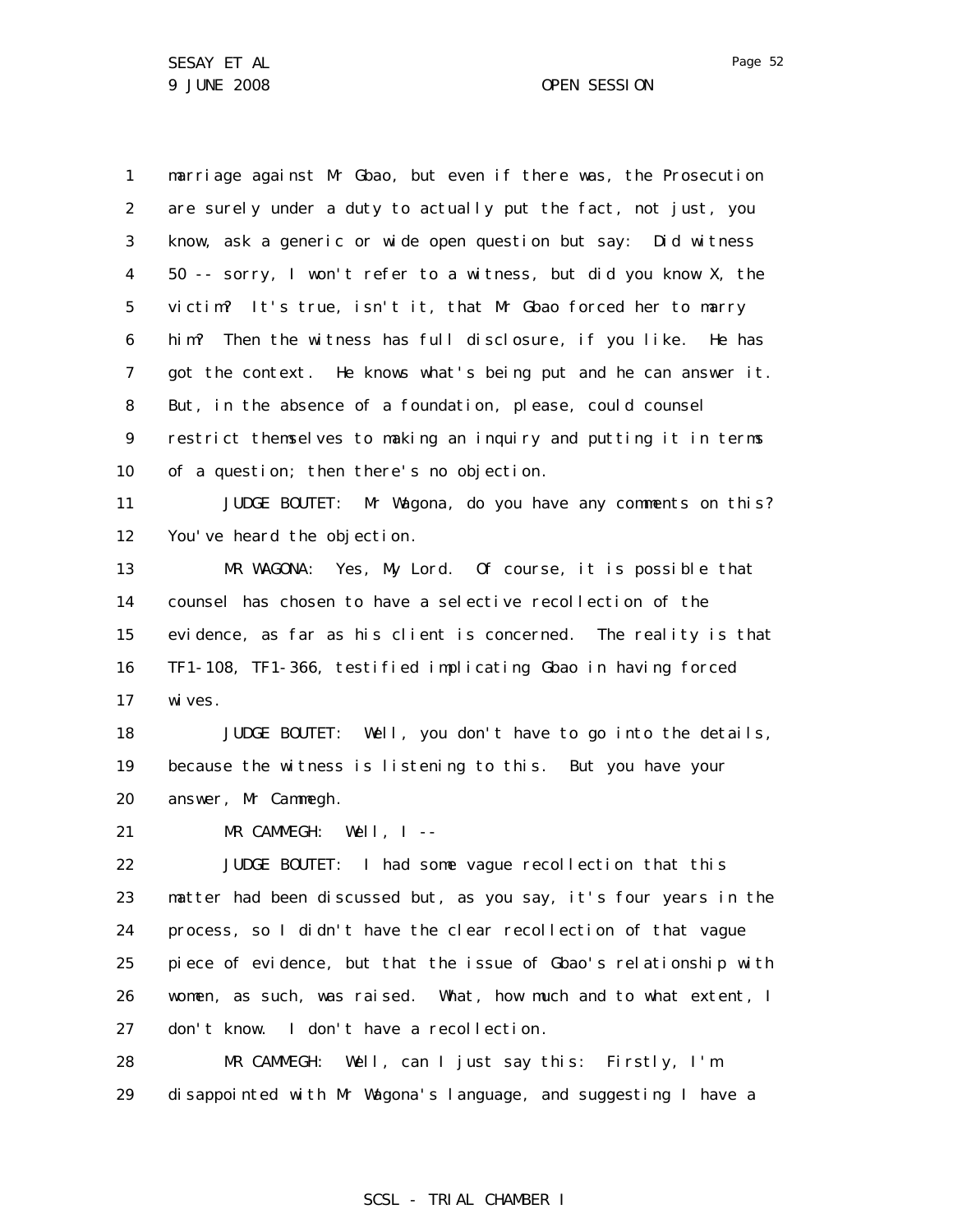SESAY ET AL 9 JUNE 2008 OPEN SESSION

1 2 3 4 5 6 7 8 9 10 11 12 13 14 15 16 17 18 19 20 21 22 23 24 25 26 27 28 29 selective memory. Be that as it may, let the allegation --PRESIDING JUDGE: Would you have preferred him to say that maybe you didn't have the recollection of the totality of the evi dence? MR CAMMEGH: Well, that would be a little more -- PRESIDING JUDGE: More polite. MR CAMMEGH: I think so, yes. I could probably use a different word but I think Your Honour's word is probably a better one. PRESIDING JUDGE: Right. MR CAMMEGH: Let the allegation be put and then let the witness be able to comment on it. The indictment period stretches five years. It stretches, I don't know, is it seven districts of Sierra Leone? Let the witness be fully appraised - apprised of what the allegation is and then be asked to comment on it. Otherwise, I mean, his answer is surely worthless whichever way he goes "yes" or "no." JUDGE BOUTET: But that does not make it impermissible. It's a question of weight. It's for the Court to appreciate that -- MR CAMMEGH: It doesn't make it impermissible, Your Honour is absolutely right, but -- JUDGE BOUTET: Yes. But, I mean, you can ask your question provided it's within the framework of legality, as such. I mean, if they decide to word their question that way, and it has absolutely no real meaning, as such, well, we'll give it no real meaning. MR CAMMEGH: Well, as -- obviously it's my job to try and restrict. We were talking about that the other day. But,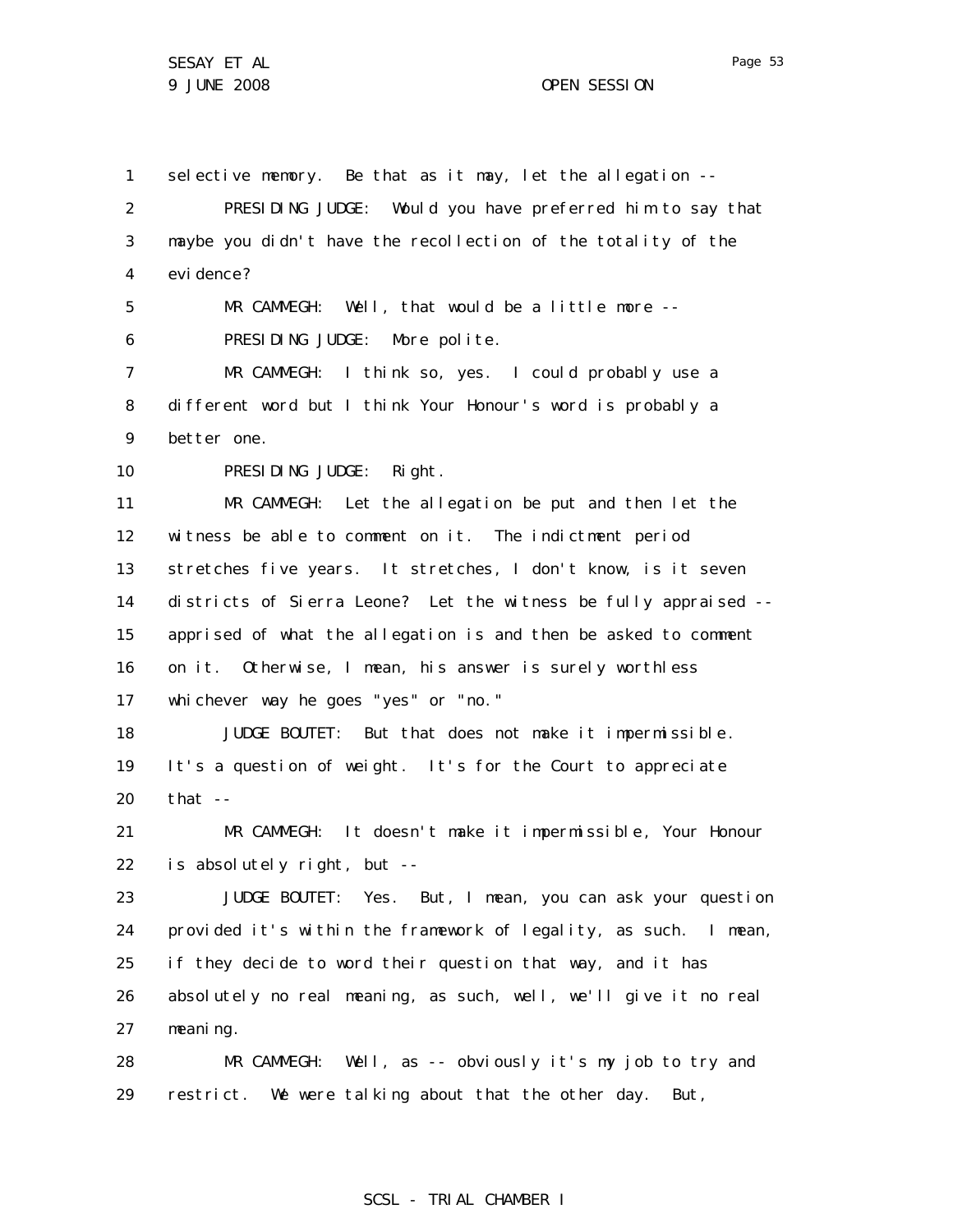1 2 3 4 5 6 7 8 9 10 11 12 13 14 15 16 17 18 19 20 21 22 23 24 25 26 27 28 29 Your Honour, I hear what Your Honour says, and Your Honour is absolutely right. I'm simply stating my preference which is, and I would have thought this would be the Court's preference as well, in terms of specifics and clarity, the answer that he gives will surely have more weight, and more weight for the Defence possibly, if he is able to comment on a specific pair of allegations. If there were references to forced marriage I've honestly forgotten them and I -- JUDGE THOMPSON: You can be sure that I'm tuned to that wavel ength. MR CAMMEGH: Well, thank you. It's not a case of selective memory at all. Let the allegation be put properly, then let the witness answer it, and take matters from there. PRESIDING JUDGE: But having the allegation has been put, that's where we are. The allegation has been put clearly. I think we should carry on. We should carry on, Mr Wagona. Please put the question to this witness, please. MR WAGONA: Thank you, My Lords. Q. Witness, I would put it to you that Mr Augustine Gbao was one of those who had wives who he had forced to marry him? A. And I will also tell you that -- PRESIDING JUDGE: Mr Wagona --THE WITNESS: -- it's not true. PRESIDING JUDGE: Mr Wagona, please take your question again, please. MR WAGONA: Q. Witness, the question is: I put it to you that Mr Augustine Gbao was one of those who had wives who he had forced to marry him; what do you say about that?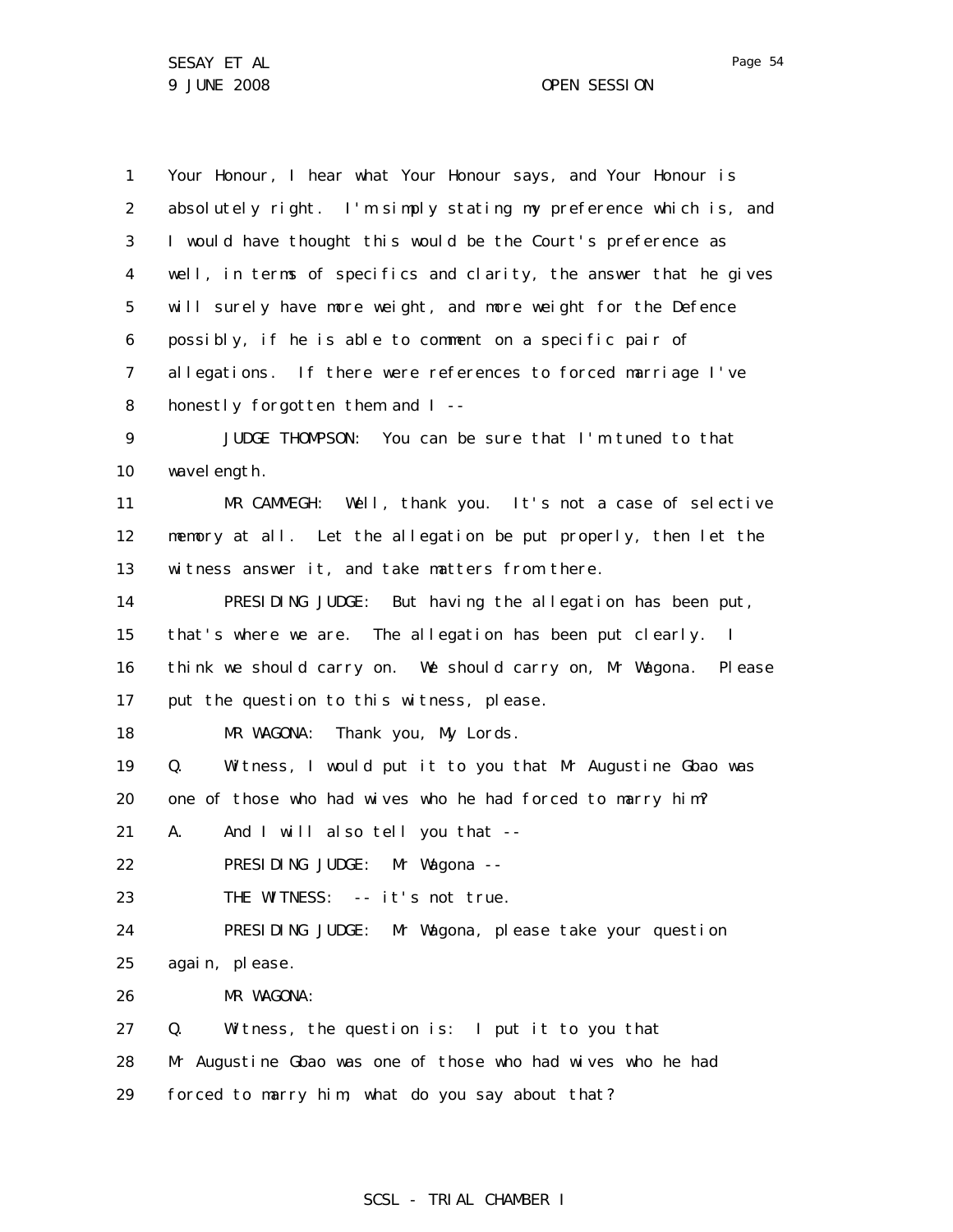SESAY ET AL 9 JUNE 2008 OPEN SESSION

1 2 3 4 5 6 7 8 9 10 11 12 13 14 15 16 17 18 19 20 21 22 23 24 25 26 27 28 29 A. I will say that what you are saying is not true. I know of Mr Augustine Gbao having only one wife, by the name of Hawa. Q. Witness, I'm going to read to you what you said on 6 June 2008, from the transcript of that day, at page 41, starting from line 7, up to line 11? PRESIDING JUDGE: Page what is that? MR WAGONA: Page 41. PRESIDING JUDGE: Lines? MR WAGONA: Lines 7 to 11. PRESIDING JUDGE: Yes. MR WAGONA: Q. "Question: Thank you. Can you describe how regularly you were in contact with your field agents? Answer: Well, almost every day. Question: And how would you maintain contact? Answer: Through radio." So it is true, isn't it, that you were in regular contact with your agents through radio; not so? A. Through radio, yes. Q. And I'm saying that this would have been the case even in 1998, for Kono? A. No, you were -- you may not -- you are not right to say that because, as I told you, maybe even -- even if there were IOs in Kono during 1998, they were just mere fighters. Mind you, they were just mere fighters, they didn't act in their capacity as security. It was only after, when Kono was in the full control of the RUF, that was the time the IOs security branch was formed. But, if they were there, they were just fighters and reporting directly to the commander on the ground, who was

# SCSL - TRIAL CHAMBER I

Page 55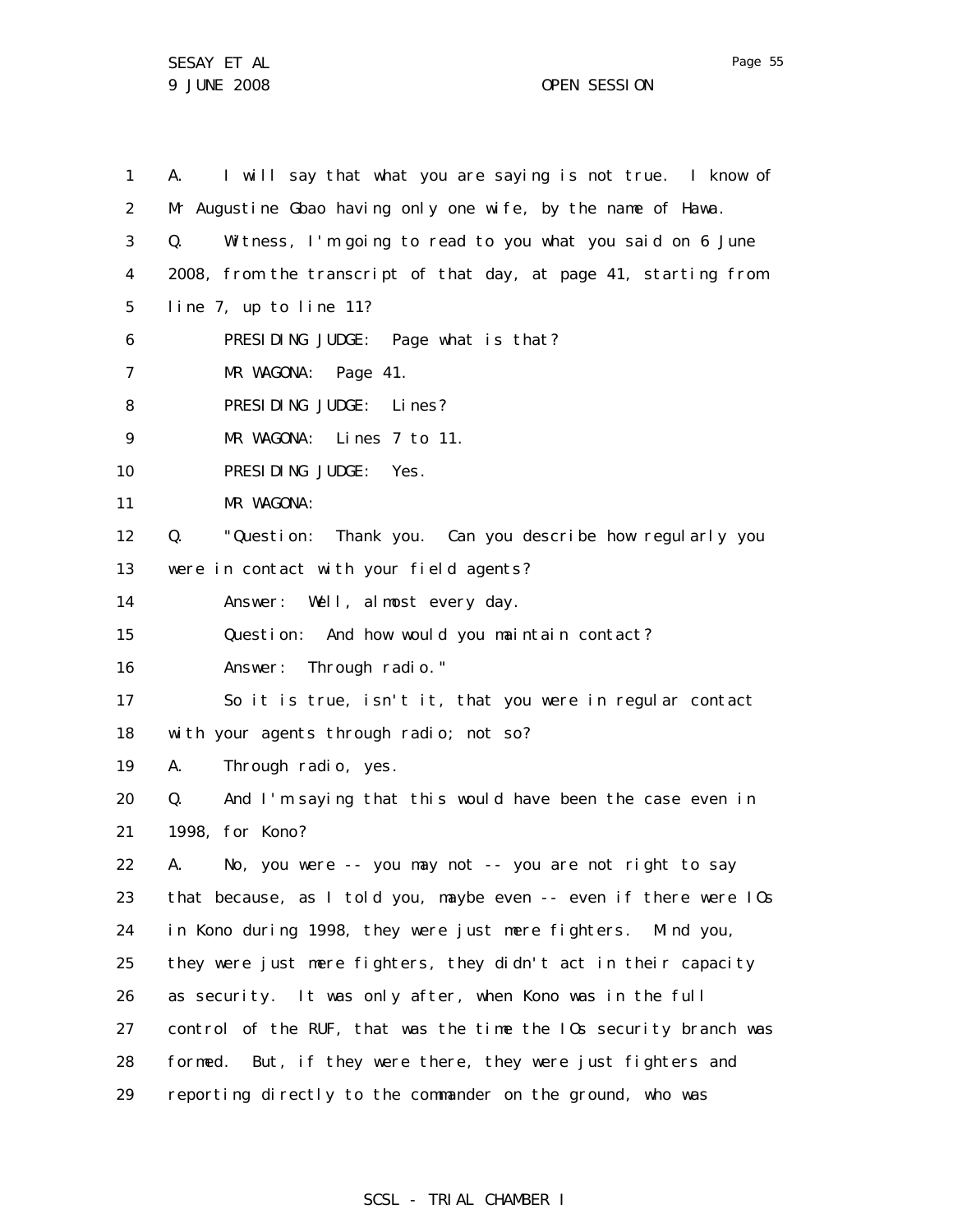SESAY ET AL 9 JUNE 2008 OPEN SESSION

Page 56

1 2 3 4 5 6 7 8 9 10 11 12 13 14 15 16 17 18 19 20 21 22 23 24 25 26 27 28 29 Superman, and not me, as I told you earlier. Q. And, witness, I'm putting it to you that Augustine Gbao was one of those who used child soldiers under 15 years of age? A. I will categorically deny that. Q. But you would accept that there were others, apart from Sam Bockarie and Superman, who used child soldiers? A. I will again deny that. PRESIDING JUDGE: Not even the renegades, those you referred to as renegades? THE WITNESS: Not even the renegades. JUDGE BOUTET: And is it you deny that there were no others that -- so do you agree that Superman used child soldiers? THE WITNESS: Superman and Sam Bockarie. JUDGE BOUTET: They were the only two? THE WITNESS: They were the only two. MR WAGONA: Q. And, witness, I would suggest that in the position you held, you would have known that in 1998, in Pendembu, children were fighting together with the RUF? A. Children were fighting together with the RUF? Q. Yes, please. A. No, I don't know. I don't know. Q. Now, you had mentioned a case where Augustine Gbao was molested by Sam Bockarie for delaying to investigate a case of looting; do you remember? A. Yes. Q. And was that a case against an RUF combatant? A. Looting? Q. Yes.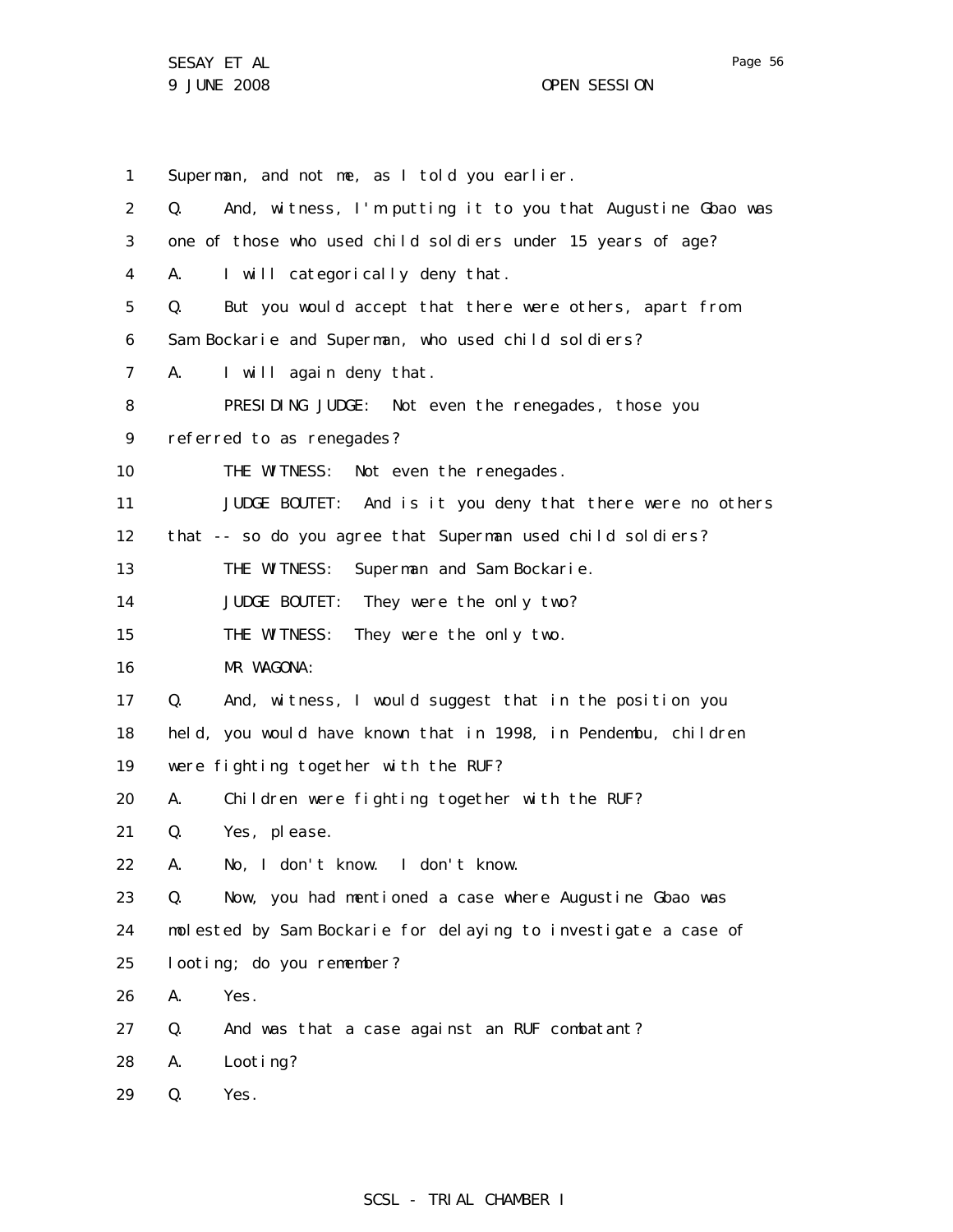1 A. Yes, it was part of the ideology that nobody should loot.

2 3 Q. Well, what I'm asking you: Was it an RUF combatant who had looted in this case?

4 A. Yes.

5 Q. And where did that happen?

6 A. I told you; I said Giema.

7 8 9 10 11 12 13 PRESIDING JUDGE: Mr Wagona, I just wanted to say here that the Chamber intends to continue, you know, the proceedings up to about 12, because of certain commitments that we have, and I think I would be preferring to cater to Mr Cammegh, I don't know, if you -- of course if anybody wants to put himself at ease, there's no problem about that. The Chamber will accommodate those needs, please.

14 15 MR CAMMEGH: Can I -- this might be a good opportunity for me to say this.

16 PRESIDING JUDGE: Yes.

17 18 19 20 21 22 23 24 25 26 27 28 MR CAMMEGH: I've got a witness waiting outside and she will -- she will probably take the rest of the day but, if she doesn't, my second witness unfortunately went AWOL yesterday. Nothing sinter. Apparently he went back to Makeni to get some more trousers, and didn't tell anybody, and consequently -- and I've not heard that he is back. So we only have the one witness ready today and I just wanted to alert the Court to that because it might mean that we would have to finish half an hour or so early but it won't be any more than that. I think it's only right that I should tell the Court. But can I just inquire if Your Honour wants to sit until 12 does that mean that there's going to be an extended lunch break or --

29 PRESIDING JUDGE: Well, no, not necessarily. We'll resume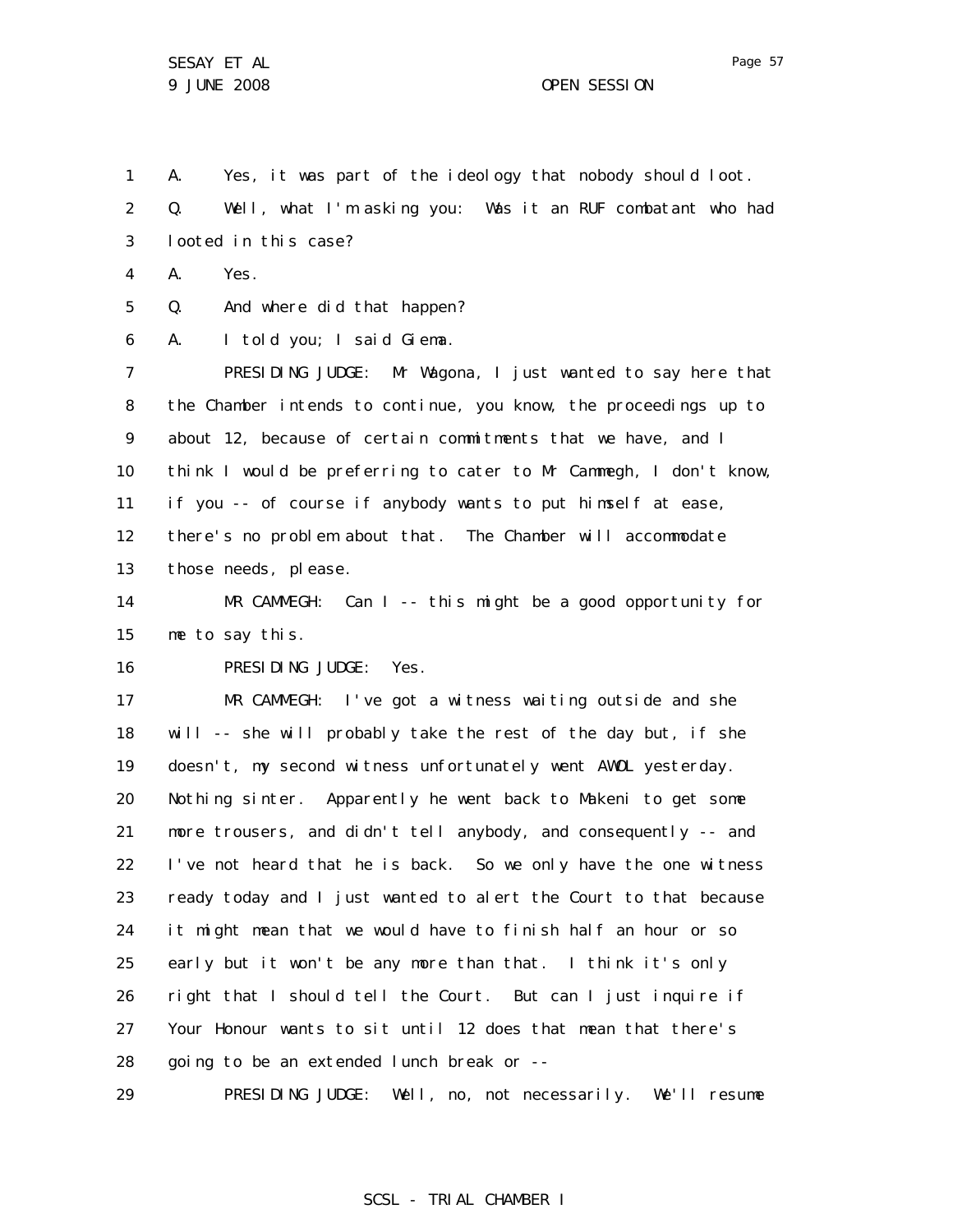1 2 3 4 5 6 7 8 9 10 11 12 13 14 15 16 17 18 19 20 21 22 23 24 25 26 27 28 29 our session at 2.30. MR CAMMEGH: Thank you. PRESIDING JUDGE: We'll resume our session at 2.30. MR CAMMEGH: Well, in that case, I don't think I'm going to have any difficulties with witnesses today then. Thank you. PRESIDING JUDGE: Okay. MR WAGONA: Q. And when did that case happen? A. Can you repeat? Q. When did the case of looting, that Augustine Gbao was handling, when did it happen? A. I told you I said in Giema. Q. Yes but I'm asking you when? A. 1996. Q. And you had said that Augustine Gbao was a person who was slow in investigating cases; is that your evidence? A. Yes. Slow in the sense he always want to find out the truth. He doesn't want to rush. And, therefore, for justice to prevail one has to take his or her own time in investigating matters. You need not to rush with it. If you rush you will not get the fact, so you have to take your own time, as you people are also doing here, so that was the same thing Augustine Gbao used to do. Q. Well, I'm suggesting to you that he was just deliberately slow because he did not want to do his work properly? A. I want to tell you that he was not slow. He was doing his right job and that was the right way to do the job. Q. Okay. You have testified that ID was organised in such a way that there was company IDU commander, battalion IDU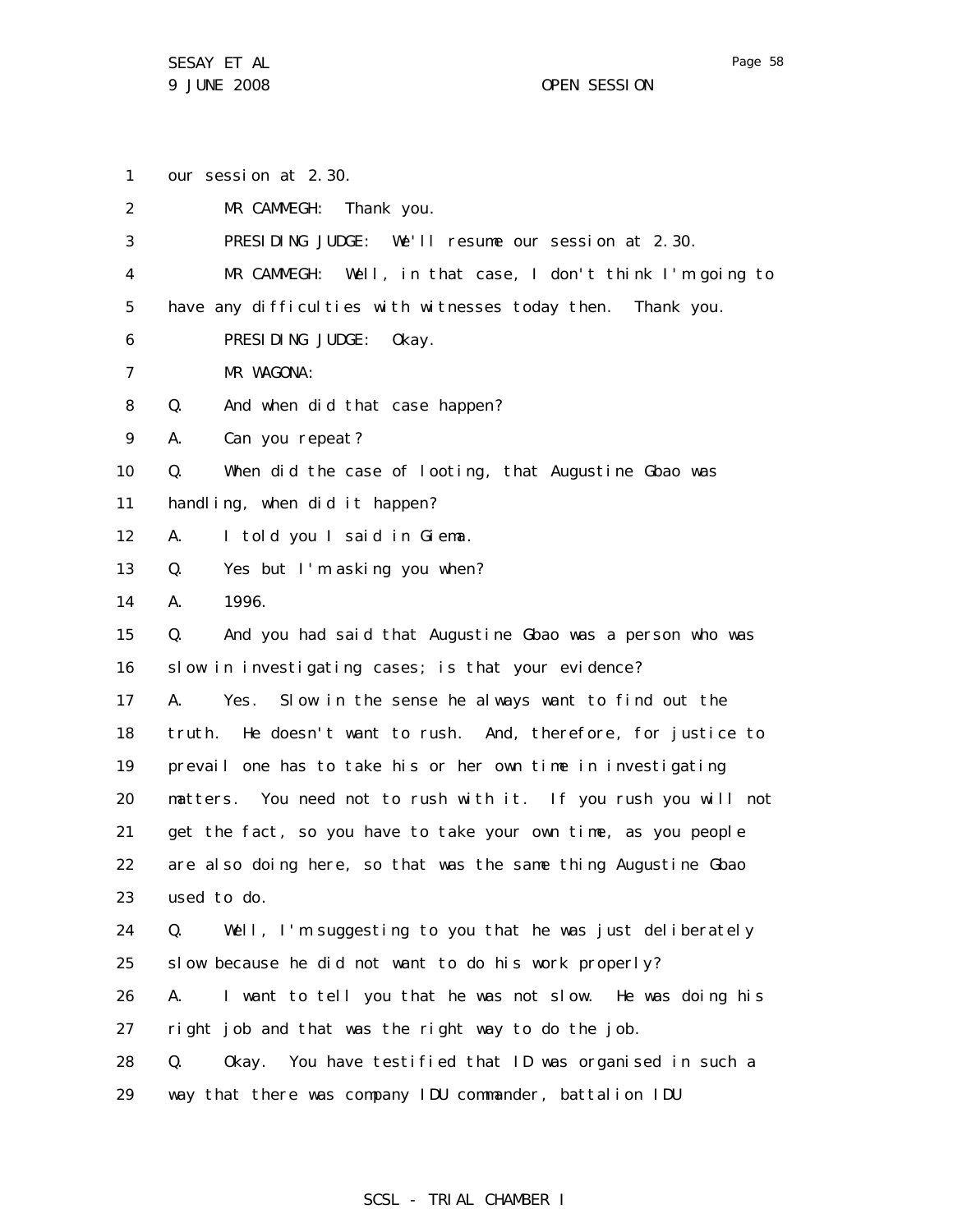SESAY ET AL 9 JUNE 2008 OPEN SESSION

1 2 3 4 5 6 7 8 9 10 11 12 13 14 15 16 17 18 19 20 21 22 23 24 25 26 27 28 29 commander, brigade IDU commander? A. District IDU, brigade IDU. Q. Okay. Now, were the other units, G5, IO and MP, organised in the same way? A. No, no, no, there were differences. Like, the IO, I can talk of, I know. I was just having the company IO commander. I have my brigade IO and battalion IO. I have my brigade. I don't have district. You see the difference? Q. Okay. But the reporting system would have been similar? A. Similar, of course. Q. From the bottom to the top? A. From the bottom to the top, yes. Q. Now, according to you, an area commander was above? A. Overall. Q. Overall unit commander? A. Yes. Q. So were the IO agents known to the area commander? A. Yes. Yes. Q. So the identities of IO agents were known to the area commander? A. Yes. Q. Now you spoke about the weekly reports from IDU agents at the front line? A. Um-hmm. Q. And these are the type of reports that would be submitted through the IDU commanders at different levels up to the overall IDU commander; not so? A. Which reports? Q. The reports from IDU agents at the front line?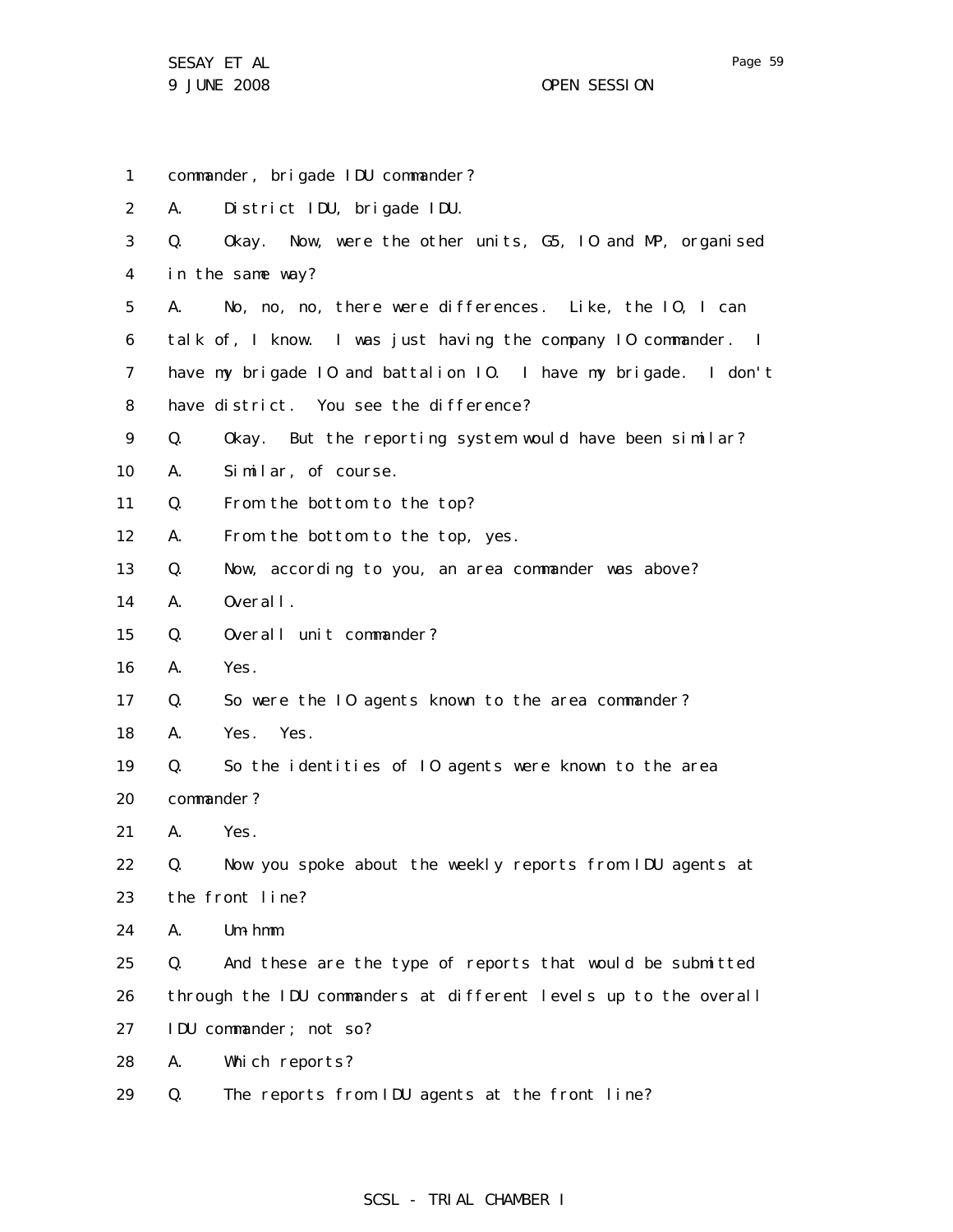Page 60

1 A. Um-hmm.

| 2  | Q.          | Were those the reports that would be forwarded through the       |
|----|-------------|------------------------------------------------------------------|
| 3  |             | different commanders, IDU commanders, at the different levels up |
| 4  |             | to the overall IDU commander?                                    |
| 5  | А.          | Of course, yes.                                                  |
| 6  | Q.          | And these reports would make a mention of the crimes             |
| 7  |             | committed in the front lines; not so?                            |
| 8  | A.          | Of course, yes.                                                  |
| 9  |             | JUDGE BOUTET: Which reports are you talking about? IDU           |
| 10 |             | reports or 10 reports?                                           |
| 11 |             | MR WAGONA: Yes, IDU reports.                                     |
| 12 |             | JUDGE BOUTET: IDU reports?                                       |
| 13 |             | MR WAGONA:<br>Yes.                                               |
| 14 | $Q_{\rm A}$ | And these reports would recommend concerning crime; they         |
| 15 |             | would recommend that the combatants alleged to have committed    |
| 16 |             | those crimes should be investigated; not so?                     |
| 17 | A.          | Yes.                                                             |
| 18 | $Q_{\rm A}$ | And in some cases these reports would also suggest a             |
| 19 |             | puni shment?                                                     |
| 20 | А.          | Yes.                                                             |
| 21 | Q.          | Now, you were a person who served in the RUF from beginning      |
| 22 | to end?     |                                                                  |
| 23 | Α.          | Of course.                                                       |
| 24 | Q.          | Do you accept that?                                              |
| 25 | А.          | Yes.                                                             |
| 26 | Q.          | And that would have been because you were very loyal to the      |
| 27 |             | RUF; not so?                                                     |
| 28 | А.          | Well, that would have just been not because I was only           |
| 29 |             | loyal, just because I -- I --                                    |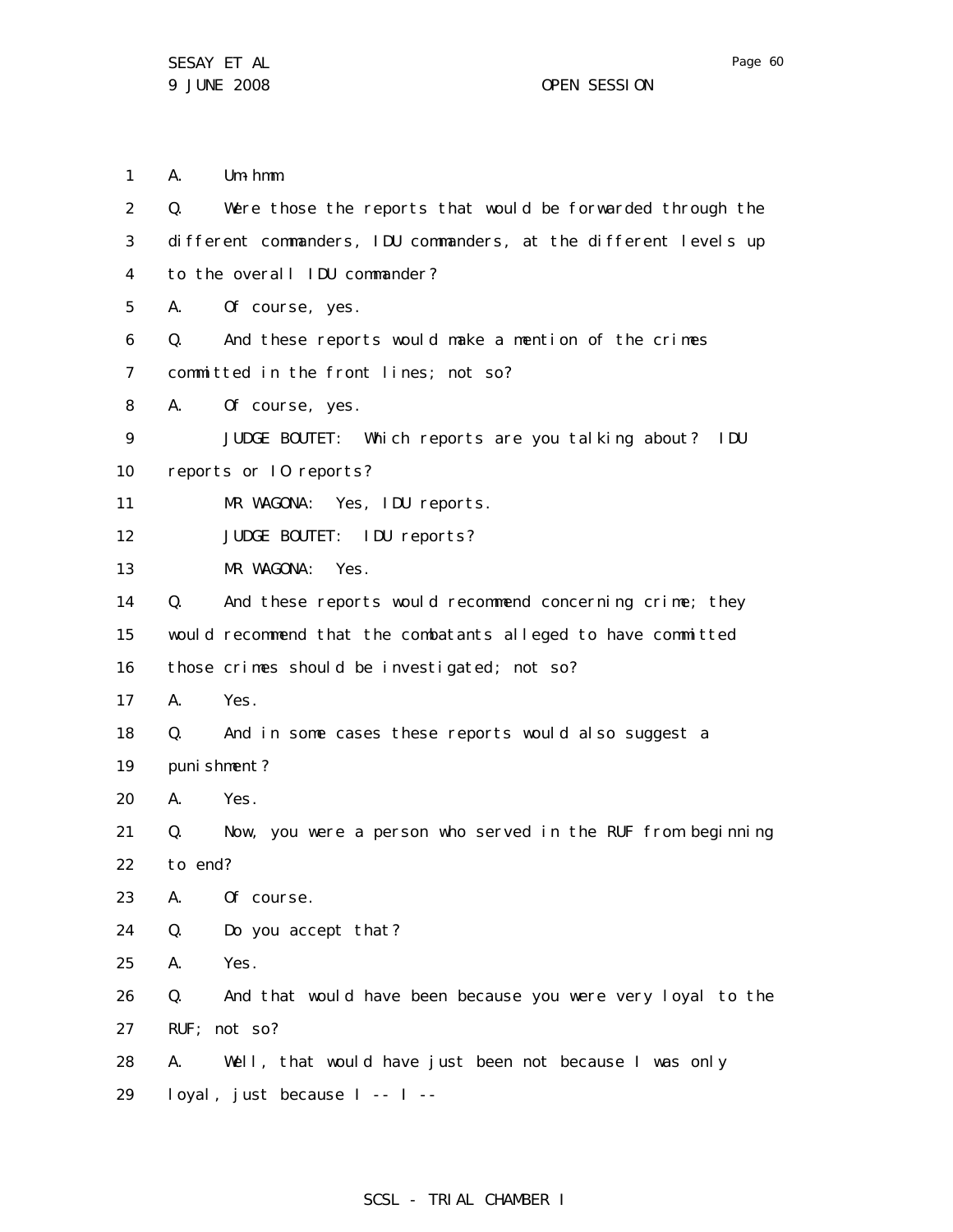1 2 3 4 5 6 7 8 9 10 11 12 13 14 15 16 17 18 19 20 21 22 23 24 25 26 27 28 PRESIDING JUDGE: This witness has given two reasons why he remained in the RUF. THE WITNESS: Yeah. PRESIDING JUDGE: You know, let's not visit that. We may go on. We have him on record already on this. MR WAGONA: My Lord, I thought that was the other witness. I thought it might be the other witness. PRESIDING JUDGE: Even this one. MR WAGONA: I'm much obliged. Q. And both you and Augustine Gbao served in the same security? A. Not in the same security; he was IDU. Q. In the security unit? A. Um-hmm, okay. Q. But you would have been loyal to him as overall security commander? A. No, I was not loyal to him as overall security commander. He was overall, I was overall. We were having the same appointment. We are operating on the same level. So there was no need for me to be loyal to him or to even accept orders from him. He has his own different branch; I have my own different branch; and I do report to the High Command and he does report to the High Command so no need. Q. Yes, okay. But at least you said you became his close friend? A. Yes, yeah. That's human nature. He is my friend. Q. Okay. So you would like to see him freed from this case? A. Of course. Why not?

29 Q. Okay. Thank you very much.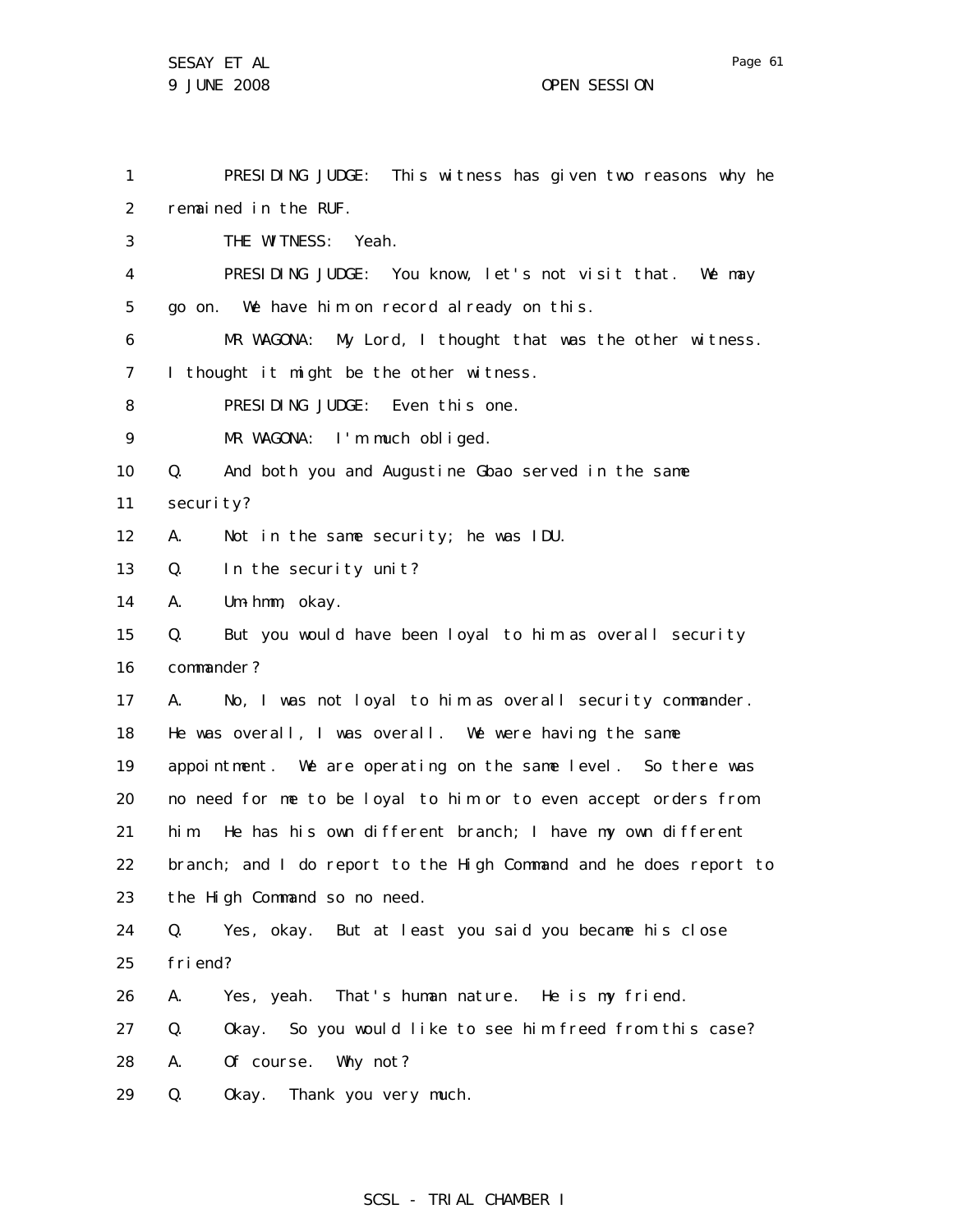1 A. Thank you.

2 3 4 5 6 7 8 9 10 11 12 13 14 15 16 17 18 19 20 21 22 23 24 25 26 27 28 29 MR WAGONA: My Lords, that will be all. PRESIDING JUDGE: Yes, Mr Cammegh, any re-examination? MR CAMMEGH: Just this, if I may? RE-EXAMINED BY MR CAMMEGH: Q. Mr Witness, you were shown three documents this morning; for the record, Exhibits 378, 379 and then 380, which was the death warrant. Mr Witness, have you ever seen these document before today? A. I've never seen these documents. Q. And had you discussed these documents with anybody before today? A. Not at all. Q. Thank you very much. MR CAMMEGH: Your Honours, that will be all from me, unless Your Honours have any questions. PRESIDING JUDGE: No. I don't have any coming from me. Yes, Mr Witness, we are through with your testimony. We thank you for coming and for sharing your knowledge of the events during the civil war with the Tribunal. Again, we thank you for coming, and we wish you all the best in the pursuit of your -- of the activities you have now. So we wish you all the best. You are released. THE WITNESS: Thank you. PRESIDING JUDGE: Yes. Can you sit down first. Sit down there first. [The witness withdrew] PRESIDING JUDGE: Yes, can the next witness be brought in, Mr Cammegh, so that we start.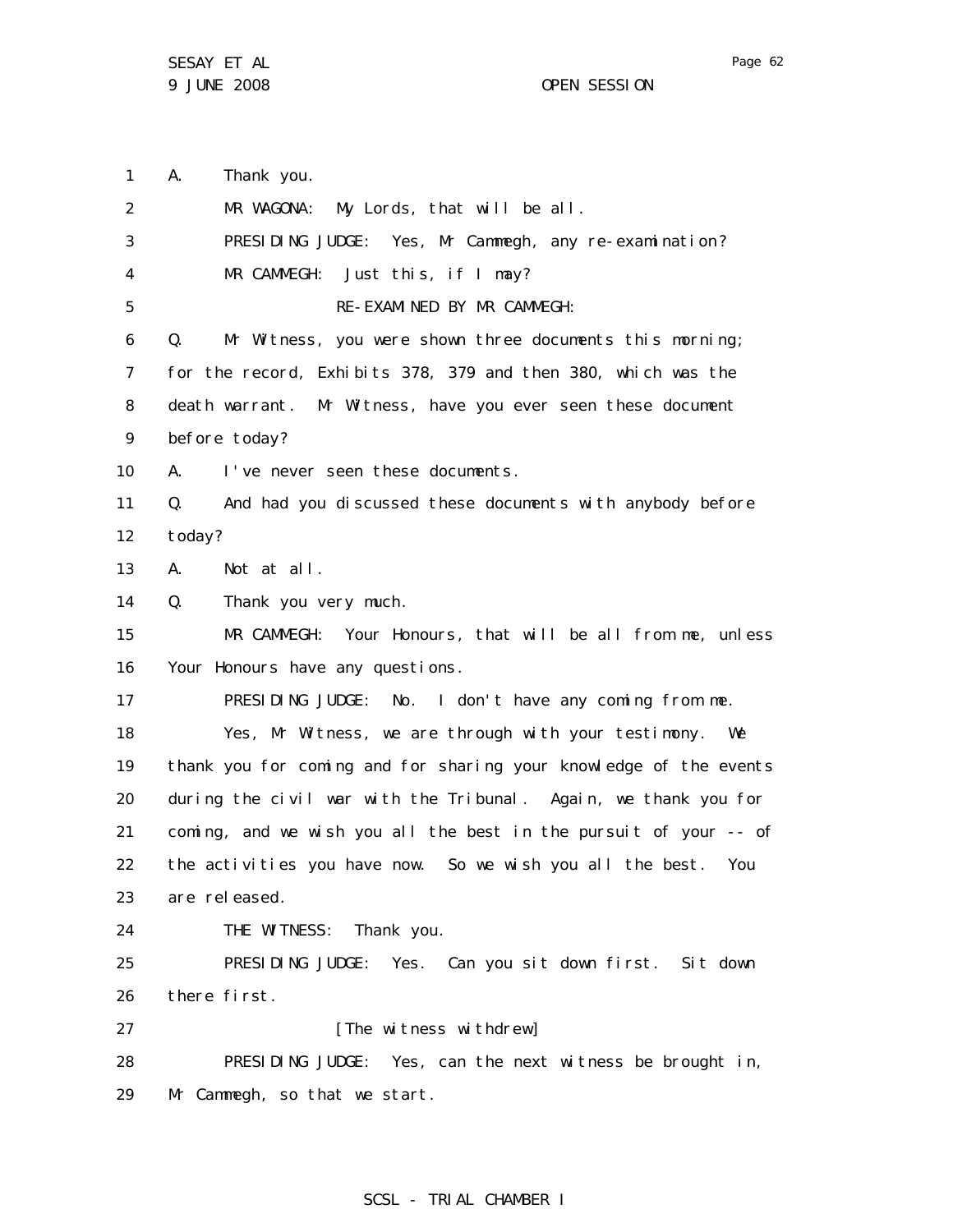1 2 3 4 5 6 7 8 9 10 11 12 13 14 15 16 17 18 19 20 21 22 23 24 25 26 27 28 29 MR CAMMEGH: I don't see any WVS representative in the Court. PRESIDING JUDGE: I thought -- they are always lost around the corner there. Probably they are there. MR CAMMEGH: There's nobody here at the moment. PRESIDING JUDGE: Well, let's wait for them. They will soon come, I'm sure. [The witness enters Court] PRESIDING JUDGE: Mr Cammegh, this is DIS? MR CAMMEGH: DAG. PRESIDING JUDGE: DAG, I'm sorry. MR CAMMEGH: DAG-101. PRESIDING JUDGE: 101. MR CAMMEGH: Yes. PRESIDING JUDGE: All right. Can you swear her in, please. WITNESS: DAG-101 [Sworn] PRESIDING JUDGE: Mr Cammegh, the witness is testifying in English? MR CAMMEGH: She is, Your Honour, yes. PRESIDING JUDGE: Yes. EXAMINED BY MR CAMMEGH: MR CAMMEGH: Q. Madam Witness, good morning. A. Good morning. Q. I think it's been explained already to you that you are subject to protective measures in this case, which means that you have the benefit of anonymity. Your name will not be mentioned, nor will your face be shown on the television set. The public gallery will not see you. But, for records purposes, I'm going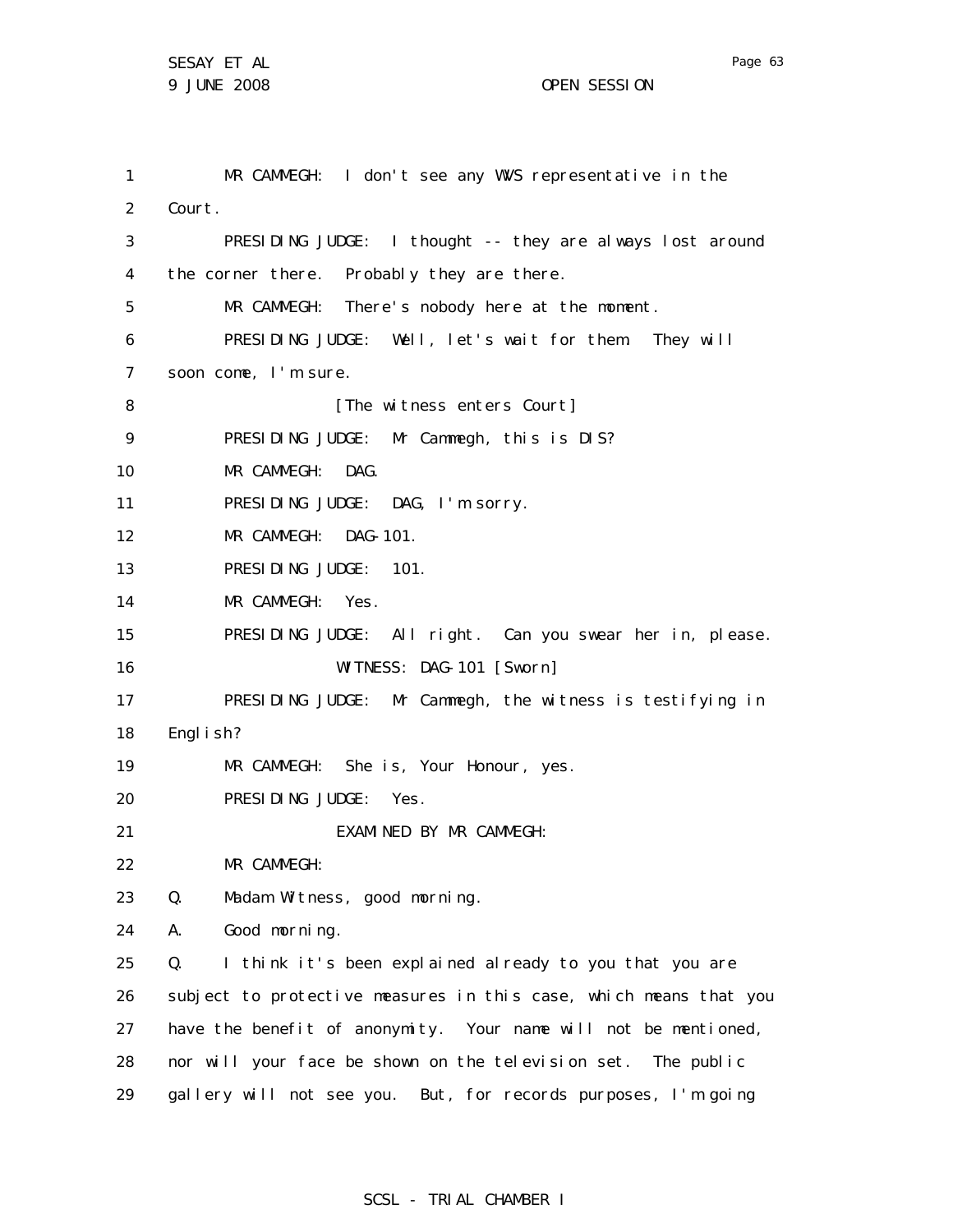1 2 3 4 5 6 7 8 9 10 11 12 13 14 15 16 17 18 19 20 21 22 23 24 25 26 27 to hand you a piece of paper now, and I would ask you to fill in, against name, age, position during the war, that is the occupation that you had during the war, your current occupation, and other. Where it says "other" I would like you to state to whom you were married during the war; all right? And during your evidence, to protect your identity, you may wish to refer to that man's name. But if you do, please don't refer to him as your husband; is that clear? A. Clear. Q. Thank you. I'm going to ask Mr George to give you the piece of paper and for you to fill in the details, please. PRESIDING JUDGE: I think we would have even preferred to keep the name of the husband, you know, under some seal. She should not -- once it is on that paper -- MR CAMMEGH: Well, I'm grateful for Your Honour -- PRESIDING JUDGE: Once it is on that paper she should be advised not to mention the name because even if she doesn't say: It's my husband, you know, it will be known. If he comes in following the admonition you've given to her, which is in open session -- MR CAMMEGH: Yes. Q. If that be the case, Madam Witness, when you write your husband's name on that paper can you also, next to that, write the position that he held during the war, and then if we need to talk about him during evidence, just mention his position and not his name; okay? A. Pardon? I no get you clear.

28 29 Q. When you write down the name of your husband on that piece of paper --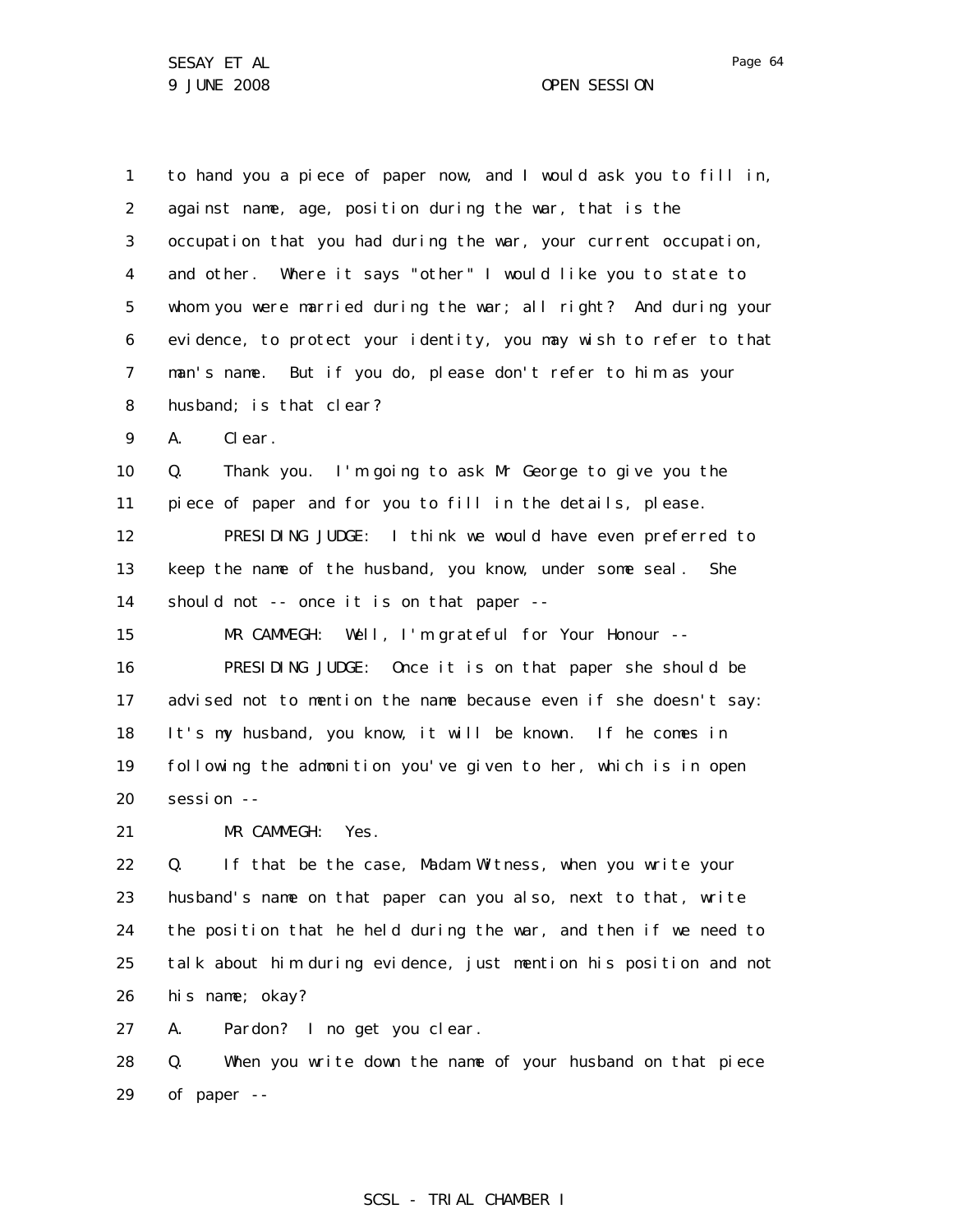A. Yeah.

1

2 3 4 5 6 7 8 9 10 11 12 13 14 15 16 17 18 19 20 21 22 23 24 25 26 27 28 29 Q. Can you also indicate the position that he held during the war; okay? A. Um-hmm. Q. While you're giving your evidence, don't refer to his name; simply refer to him in his position or in his capacity; okay? A. Okay. Q. Is that all right? A. Yeah, thank you. PRESIDING JUDGE: Mr Cammegh, I imagine you are tendering the document? MR CAMMEGH: Yes please, Your Honour, and, as Your Honour suggested, I would invite Your Honours to place that under seal. JUDGE BOUTET: You mean confidential? PRESIDING JUDGE: There's no objection. MR WAGONA: No objection. MR CAMMEGH: I'm not so good with the nomenclature, I'm afraid. PRESIDING JUDGE: Mr Jordash, no objection? Mr Ogeto, no objection. I'm representing Mr Jordash; taking no objection. MR JORDASH: Thank you very much. PRESIDING JUDGE: The document is admitted in evidence and marked confidentially as exhibit -- is it 383? MR GEORGE: Yes, My Lord. [Exhibit No. 383 was admitted] PRESIDING JUDGE: Yes, Mr Cammegh, you may proceed please. MR CAMMEGH: Thank you, Your Honour. Q. Madam Witness, we only have a few minutes. I think we're going to be rising in about ten minutes' time. So, can I just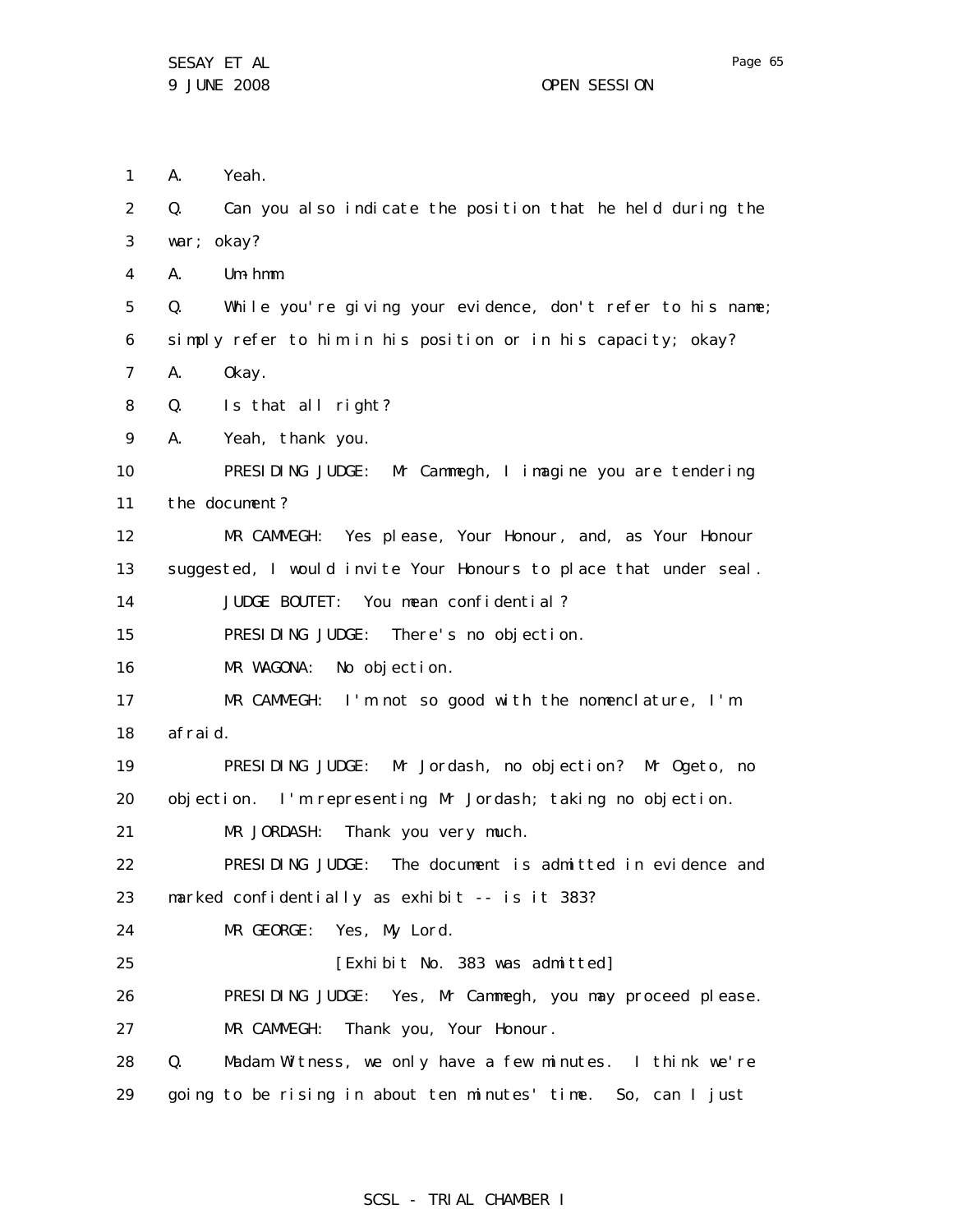1 2 3 4 5 6 7 8 9 10 11 12 13 14 15 16 17 18 19 20 21 22 23 24 25 26 27 28 begin by -- with some advice. You and I have met before and of course you do have a tendency to talk very fast, and for quite a long period of time. Can I ask you please not to talk too fast and, when giving your evidence, try and take a break every couple of sentences because Their Honours may want to write down what you are saying, my learned friends across the room, but most of all there's a typist over there, a stenographer, who is typing everything you say and if you do go too fast then I'm going to have to keep butting in and stopping you. I don't want to do that. So try to remember that, all right? A. Okay. Q. Okay. Now, I just want to begin, please, by asking you where you were and what you were doing when you first encountered the war in Sierra Leone? A. I was Bunumbu. I was a final year student doing my TC at the college in Bunumbu when the war came. Q. "TC," what is that? A. That's the teachers certificate programme. Q. Okay. Now, without going into too much detail please, what happened on the day that you met the war? A. When the rebels were coming to Bunumbu, when we got the information, we moved to a village called Mangama, and I had some of my lecturers and college workers, we all moved to that village with a lot of civilians. So we were in that village when Bunumbu was captured. Q. Whereabouts is Mangama in relation to other towns? Can you tell us where Mangama is? A. Mangama was between Tongo, Bunumbu and Kenema.

29 Q. And in which district was Mangama?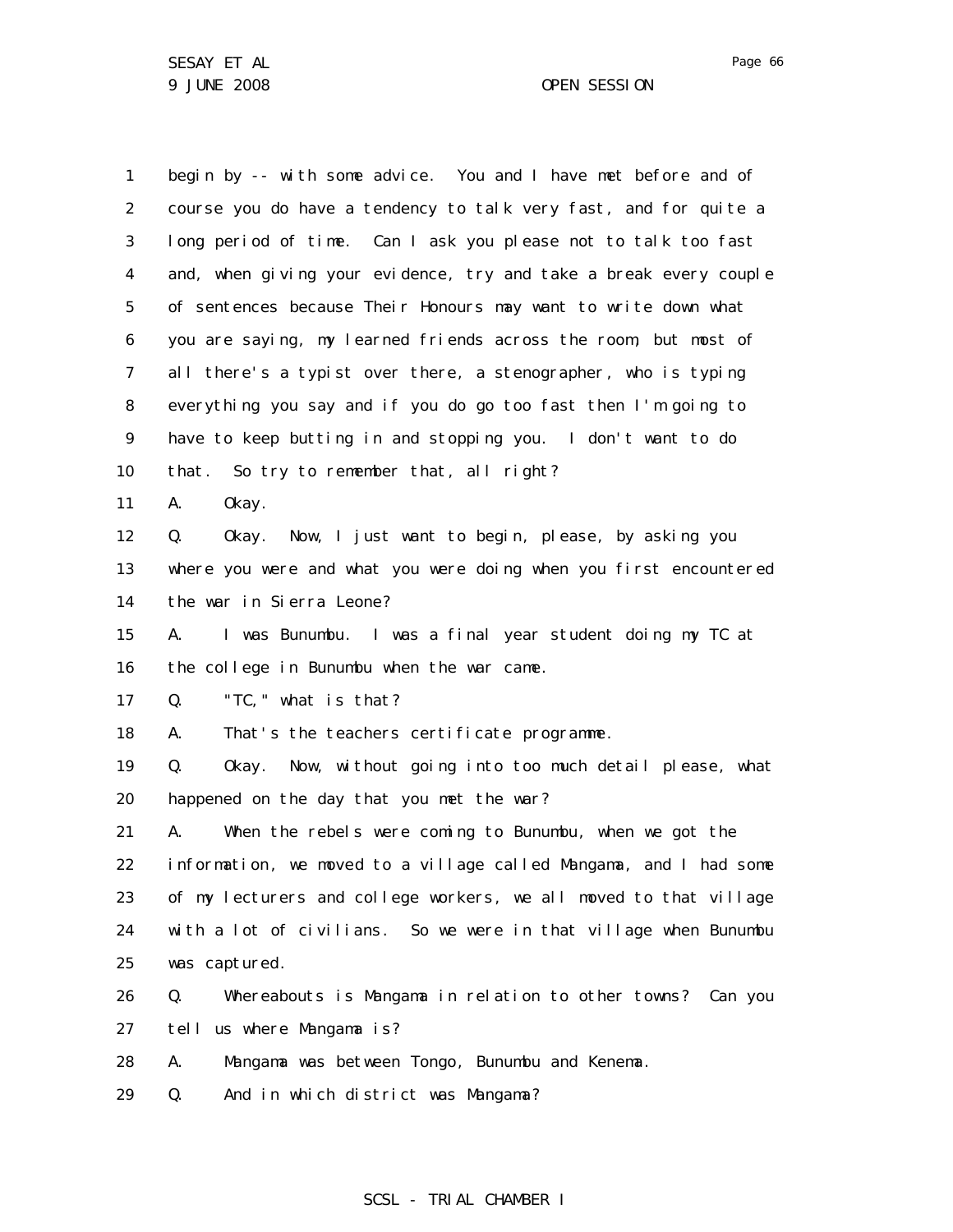1 2 3 4 5 6 7 8 9 10 11 12 13 14 15 16 17 18 19 20 21 22 23 24 25 26 27 28 29 A. Mangama was in Kenema District. Q. All right. While you were at Mangama you say you were confronted with the war. Did anything in particular happen there? PRESIDING JUDGE: Mr Cammegh, if I may, what can you -- can you locate us on the time frame, please? MR CAMMEGH: Yes, I'm sorry, I should have done that. Q. Which year are we talking about, Madam Witness? Which year? A. Which year? 1991. Q. Can you remember the month? A. When I encountered the war? Q. Mmm. A. That was in early May 1991. Q. Okay. A. I want to believe it, yeah. Q. Okay. Now, going back to Mangama, did anything in particular happen on that day? A. In Mangama? Q. Yes. A. When we were in Mangama, I was with those of my colleagues, I mean my lecturers and that's security, and few others I know. The security Lansana, I think he first came in contact with these rebels, and he went and informed us that these people who have come, the rebels, do not do anything wrong to civilians and they have in fact asked him to go and collect his people, so that they can come from the bush and come and stay in the town. Q. Thank you. Just pause there for a second. Just wait a moment. Now, you just told us that Lansana had made contact with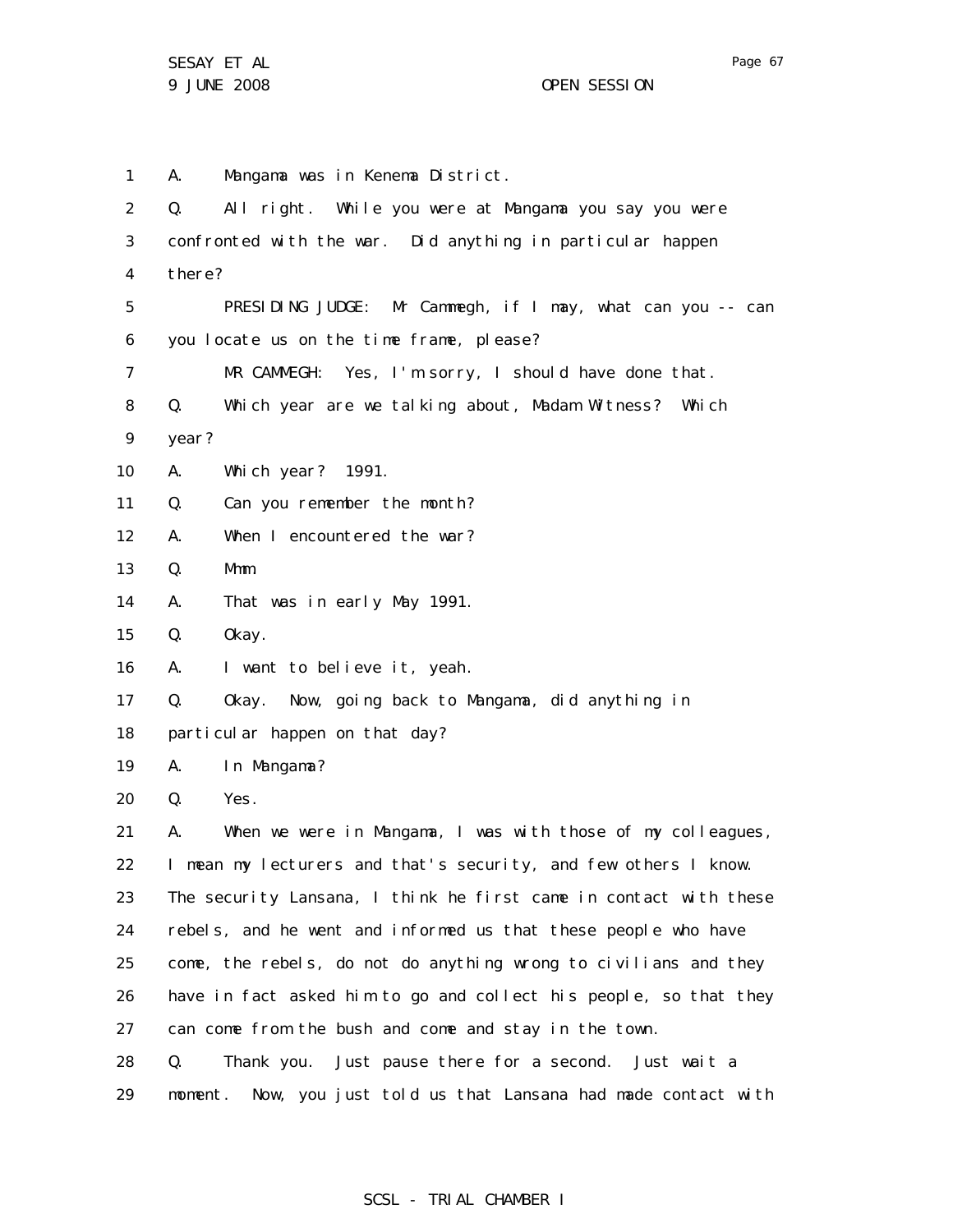1 2 3 4 5 6 7 8 9 10 11 12 13 14 15 16 17 18 19 20 21 22 23 24 25 26 27 28 29 some rebels; who were these rebels? A. The -- the fighters. He came and got in touch with them first, so he went and gave us this information, that they have sent him to go and collect us. Q. Where did the rebels come or the fighters come from? A. The fighters came from Liberia. Q. And did they have any particular -- were they part of any particular movement, these fighters? A. Movement? Q. Who did they say they were? A. They said they were the special forces who have come to fight here. Q. From where? A. From Liberia. Q. Right. So you told the Court just now that, according to Lansana, the fighters had told Lansana to come and get you and say that everything would be fine? A. Yeah. Q. My words, I know -- A. Yeah. Q. -- but what happened next? A. So we followed Lansana, in one large group of the civilians, we followed Lansana to Bunumbu Town. Q. Yes. A. So when we came to Bunumbu Town, Lansana took us to the commander that was in charge of all of them in that area, CO Kennedy, and -- Q. Just pause for a moment. Did CO Kennedy have a house? A. Yes, he was living in one of the quarters of the college.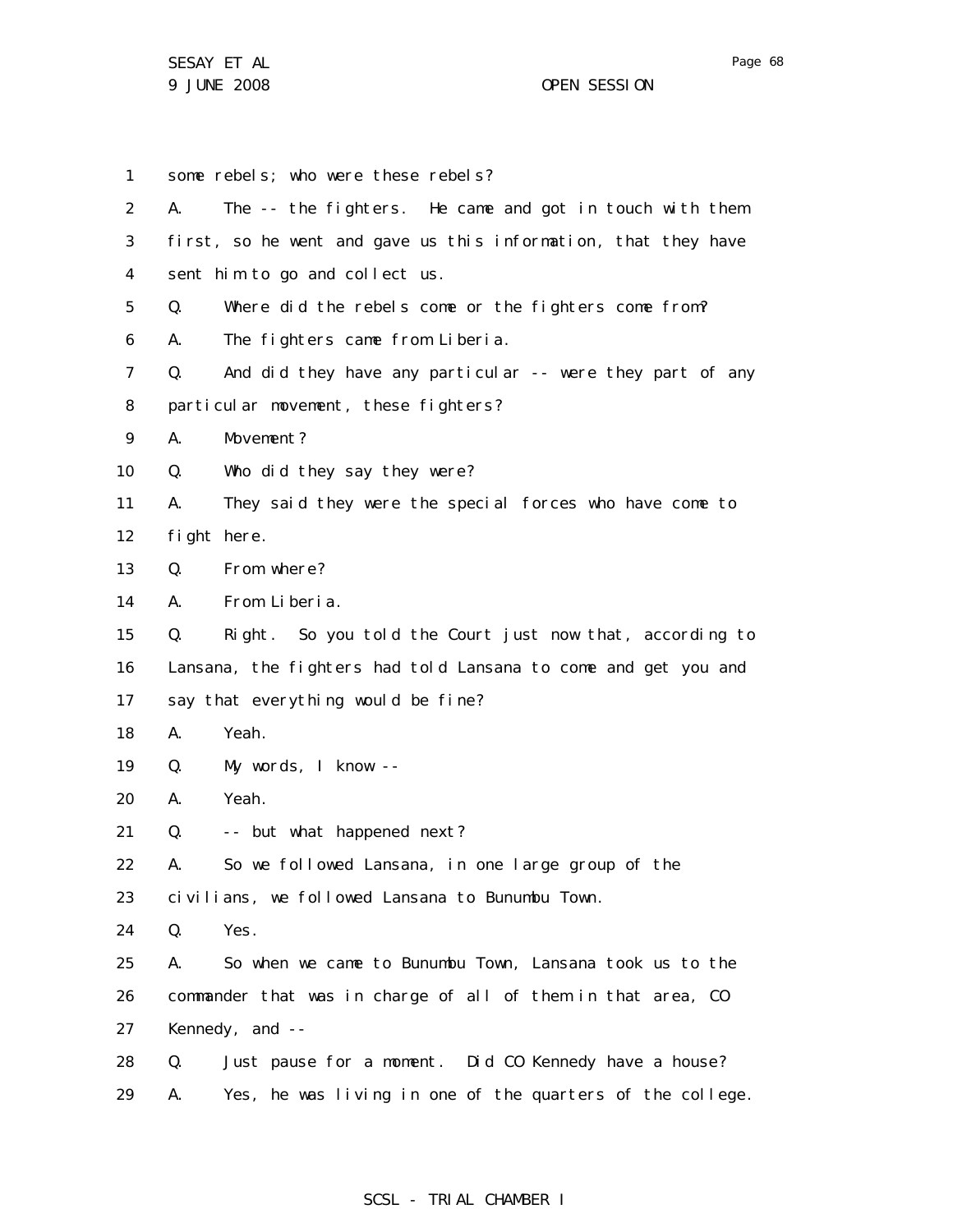Page 69

1 2 3 4 5 6 7 8 9 10 11 12 13 14 15 16 17 18 19 20 21 22 23 24 25 26 27 28 29 Q. Okay. And -- A. Where the principal was staying, Bockarie -- PRESIDING JUDGE: I hope that Kennedy is not here. MR CAMMEGH: Well, we don't know for sure. He will have to enlighten us later. Q. Now, did you meet Kennedy? A. Yes. We -- we came to Kennedy's house, and he even gave us food to eat, and he talked to us that they have come to fight for us. They have come to free us. And they are not looking for any civilian. They will not do any harm to any civilian. Q. Okay. A. That they are looking for the big men of the government, the then APC. Q. Thank you. Just. Stop there. A. All right. Q. They said that they hadn't come to fight you but they had come to free you? A. Yeah. Q. To free you from what? Did Kennedy say? A. According to them, they said, well, the governance we are under was not too honest with us. We never had freedom of speech. We had a lot of problems. The country, the difficulties were too much, and so they said because of bad governance and mismanagement of government funds, so we were suffering, so they have come to free us. Q. And I'm sorry, in which town was this, where you met Kennedy? A. When I met Kennedy? Q. Yes.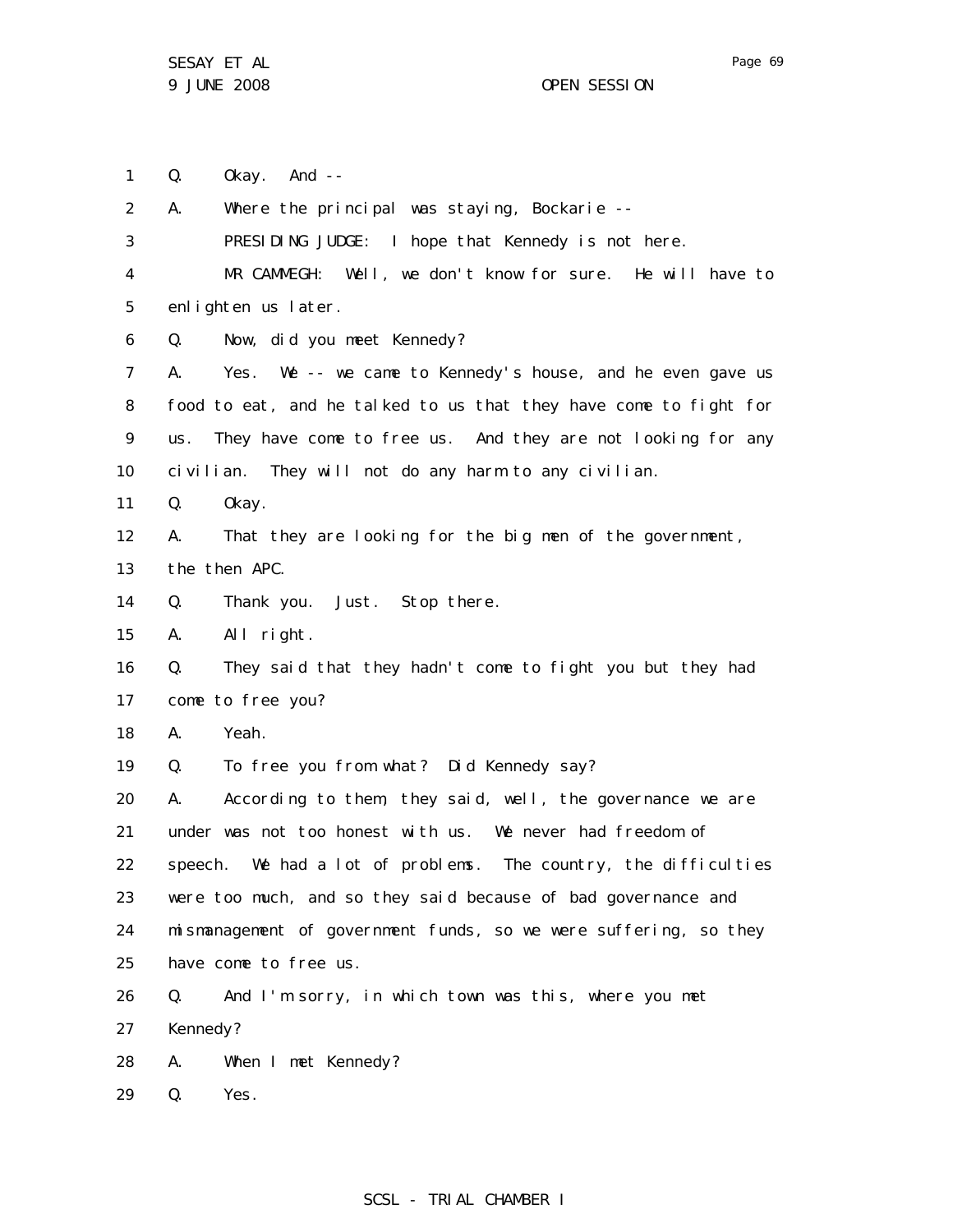- 1  $A.$  Well  $-$
- 2 Q. Which town was that?
- 3 A. Bunumbu Town.
- 4 Q. Bunumbu.
- 5 A. Bunumbu Town. We came to Bunumbu Town with Lansana.
- 6 Q. Okay. Did you stay Bunumbu Town?
- 7 8 A. Yes. So after CO Kennedy talked to us, he addressed us, we were allocated to empty houses in Bunumbu.
- 9 Q. Right.
- 10 A. And food was put there for us and we were living there.
- 11 Q. Okay. You say that some of the houses were empty; where
- 12 had the inhabitants of those houses gone?
- 13 A. The houses s-- what happened the houses were empty?
- 14 Q. Yes, why were they empty?
- 15 A. Because when they said the rebels were coming, even
- 16 ourselves, we run to Mangama. Most people fled from the towns
- 17 18 and went to the villages to -- to secure themselves. That is why most of the houses were empty in the town.
- 19 Q. And how were the fighters behaving themselves?

20 21 22 A. So when we -- we are now in Bunumbu. The combatants moved to -- were moving to the surrounding villages in search of these civilians so they were --

23 PRESIDING JUDGE: Mr Cammegh --

24 MR CAMMEGH: Yes, I see the time.

25 26 27 28 29 PRESIDING JUDGE: Yes, please. We would like to stop there for the morning, but we will resume the session at 2.30. And we may, if it becomes necessary, continue with the proceedings up to 6 p.m. today, so please come with that eventuality in mind. We would rise and resume the session at 2.30, please.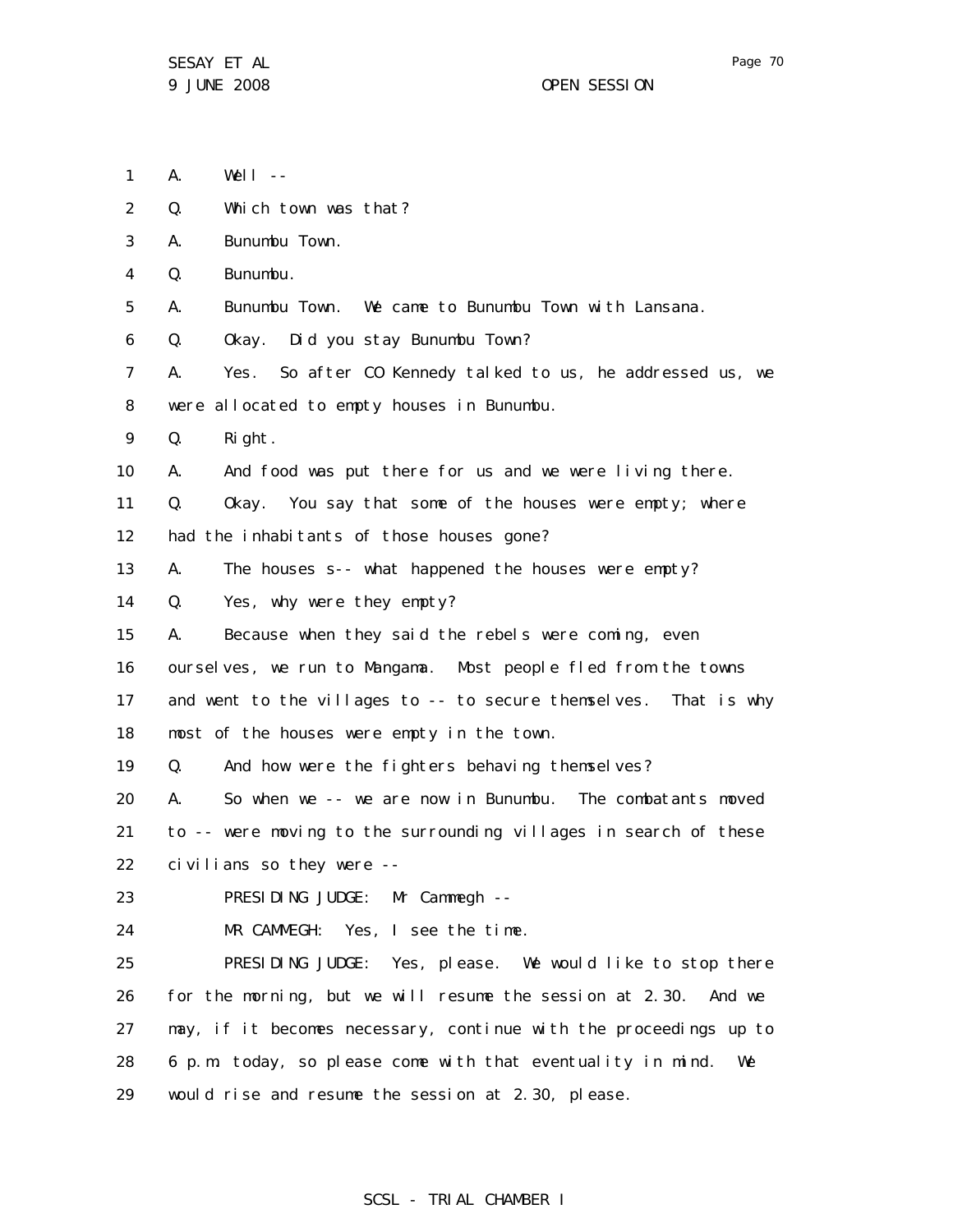Page 71

1 2 3 4 5 6 7 8 9 10 11 12 13 14 15 16 17 18 19 20 21 22 23 24 25 26 27 28 29 [Luncheon break taken at 12.03 p.m.] [RUF09JUNE08B-BP] [Upon resuming at 2.40 p.m.] JUDGE BOUTET: Where is your witness, Mr Cammegh? MR CAMMEGH: I've asked for her to be taken out, Your Honour. There's something I -- there's some procedural or administrative matters that I have to raise, and I'm raising them now in order that the Court is given the maximum notice. Your Honour, I think I -- Your Honours, I think I mentioned late last week that the Gbao Defence -- PRESIDING JUDGE: Does this relate to the motion you announced? MR CAMMEGH: Indirectly, yes. PRESIDING JUDGE: If it does, then you should file it in writing. We are not prepared to take it orally. We want to see it in writing first, before we can consider as to whether we will take it orally. MR CAMMEGH: No, Your Honour, can I explain, please. PRESIDING JUDGE: No, no, no. I mean, we have to continue. Let the witness come in here and we'll continue with the proceedings. MR CAMMEGH: Your Honour -- PRESIDING JUDGE: File the motion. I mean, it is good for you to understand the way the Court functions. MR CAMMEGH: But Your Honour hasn't heard what I'm going to say. PRESIDING JUDGE: No, no, no, you say it is indirectly related to that. I don't want to go there and ordinarily we would have had the witness here.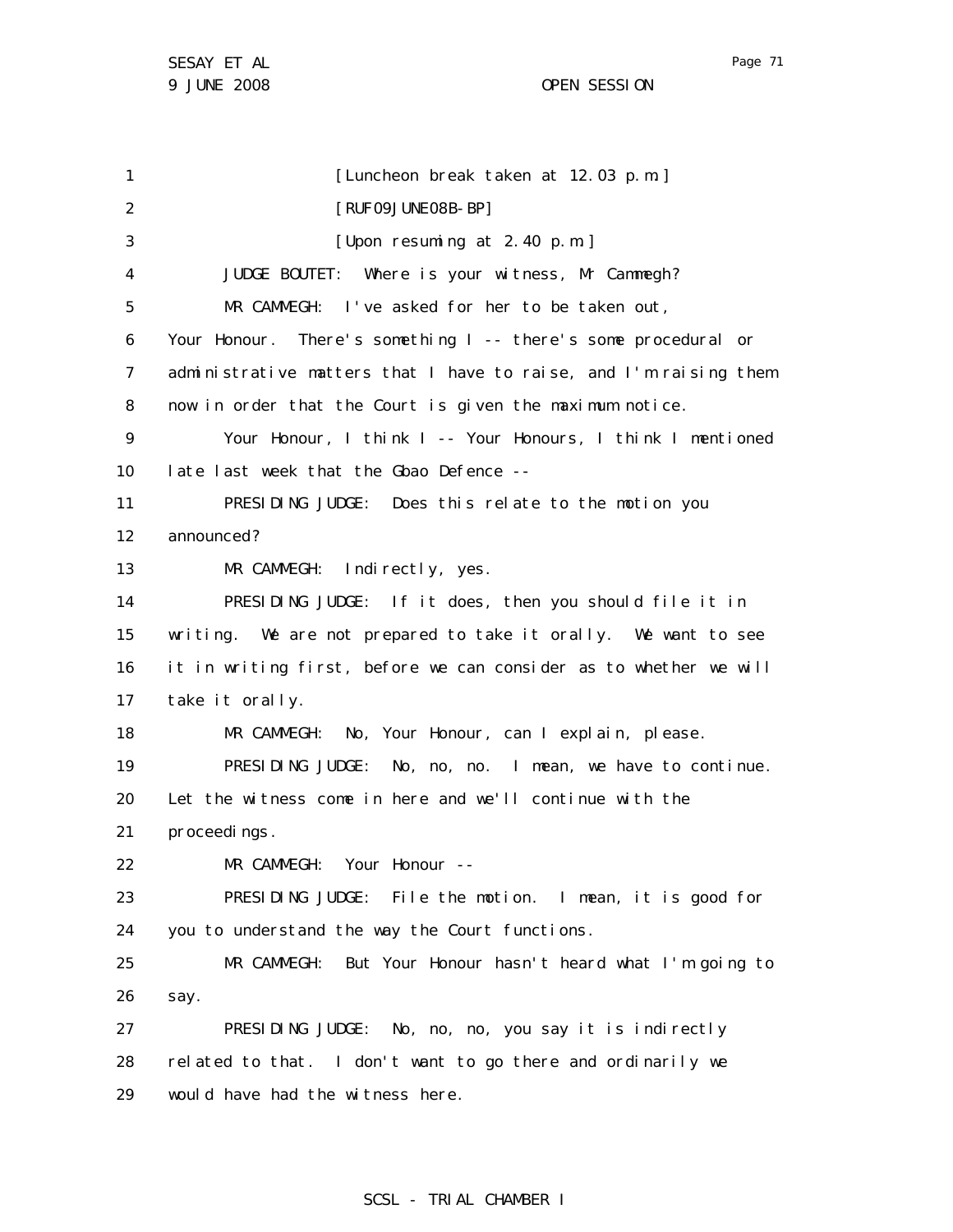1

2

3

4

5

6

7

8

9

10

11

12

13

14

15

16

17

18

19

20

21

22

23

24

25

26

27

28

MR CAMMEGH: I'm asking for an adjournment. PRESIDING JUDGE: But you took hold of the holdings and you sent the witness out because you have something to say. No. You said you were going -- MR CAMMEGH: I'm asking for an adjournment. PRESIDING JUDGE: -- you put us on notice that you had a very crucial motion which you wanted to file. MR CAMMEGH: Yes. PRESIDING JUDGE: Which you wanted to present orally. The Chamber took the view that it should be done in writing. MR CAMMEGH: Yes. PRESIDING JUDGE: And that if it becomes necessary to hear you orally on that motion, we would -- MR CAMMEGH: It's got nothing to do with the merits. PRESIDING JUDGE: -- we would consider that. Now, if we are going there orally, when it should first of all come to us in writing, then I'm afraid we are not prepared to go there. MR CAMMEGH: But, Your Honour, I'm not discussing the merits of the motion. I'm discussing something -- PRESIDING JUDGE: Mr Cammegh, I am very firm on this. Very very firm on this. Very firm. MR CAMMEGH: Yes. PRESIDING JUDGE: The witness, we have to go on with this witness and you'll file your motion in writing and then -- MR CAMMEGH: No, Your Honour --PRESIDING JUDGE: -- in the course of discussing your motion you want to -- MR CAMMEGH: But Your Honour doesn't know what I'm going to

29 say.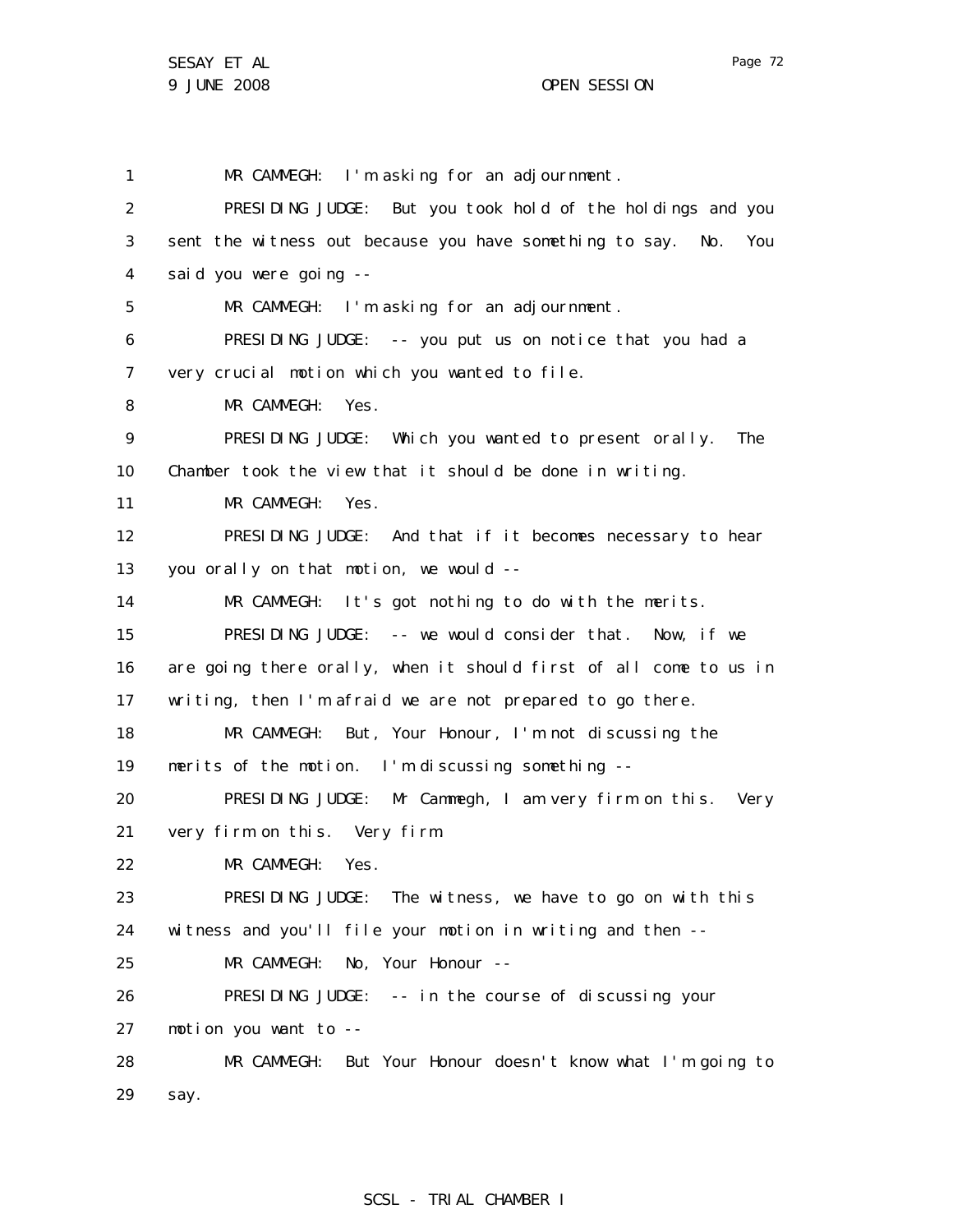1 2 3 4 5 6 7 8 9 10 11 12 13 14 15 16 17 18 19 20 21 22 23 24 25 26 27 28 PRESIDING JUDGE: No, no. If you're in the course of discussing your motion you want to bring up whatever, let us see it in writing first. MR CAMMEGH: But, Your Honour, I'm trying to ask for an adjournment. PRESIDING JUDGE: Why an adjournment? The witness is here. MR CAMMEGH: No, no, for tomorrow. Your Honour, I can't -- PRESIDING JUDGE: An adjournment, I mean, let us finish with this witness and then you can ask for your adjournment, Mr Cammegh. Please, understand this: I mean, let us finish with the witness and then you can ask for an adjournment for whatever reasons. We would hear the application at the -- MR CAMMEGH: I'm just trying to be polite, Your Honour. I'm just trying to be reasonable. I'm just trying to act in a professional manner. But if Your Honour wants the witness back in, I shall say what I have to say at the end of the day; that's all right. PRESIDING JUDGE: Right. The witness should come in. That's the preference of the Chamber. MR CAMMEGH: Your Honour, I have to say this; I really do have to say this: I'm starting to feel very disturbed by the way in which Your Honour has been addressing me in the last few days, and I have to put this on record. I'll say no more. PRESIDING JUDGE: You should have to listen to what the Court says and go by what the Court says. That is all I want from you and that is what professionally we want from you as counsel in the Bar. MR CAMMEGH: Well, with respect, Your Honour, what I would

29 like from you as a judge is to be reasonable, and just to hear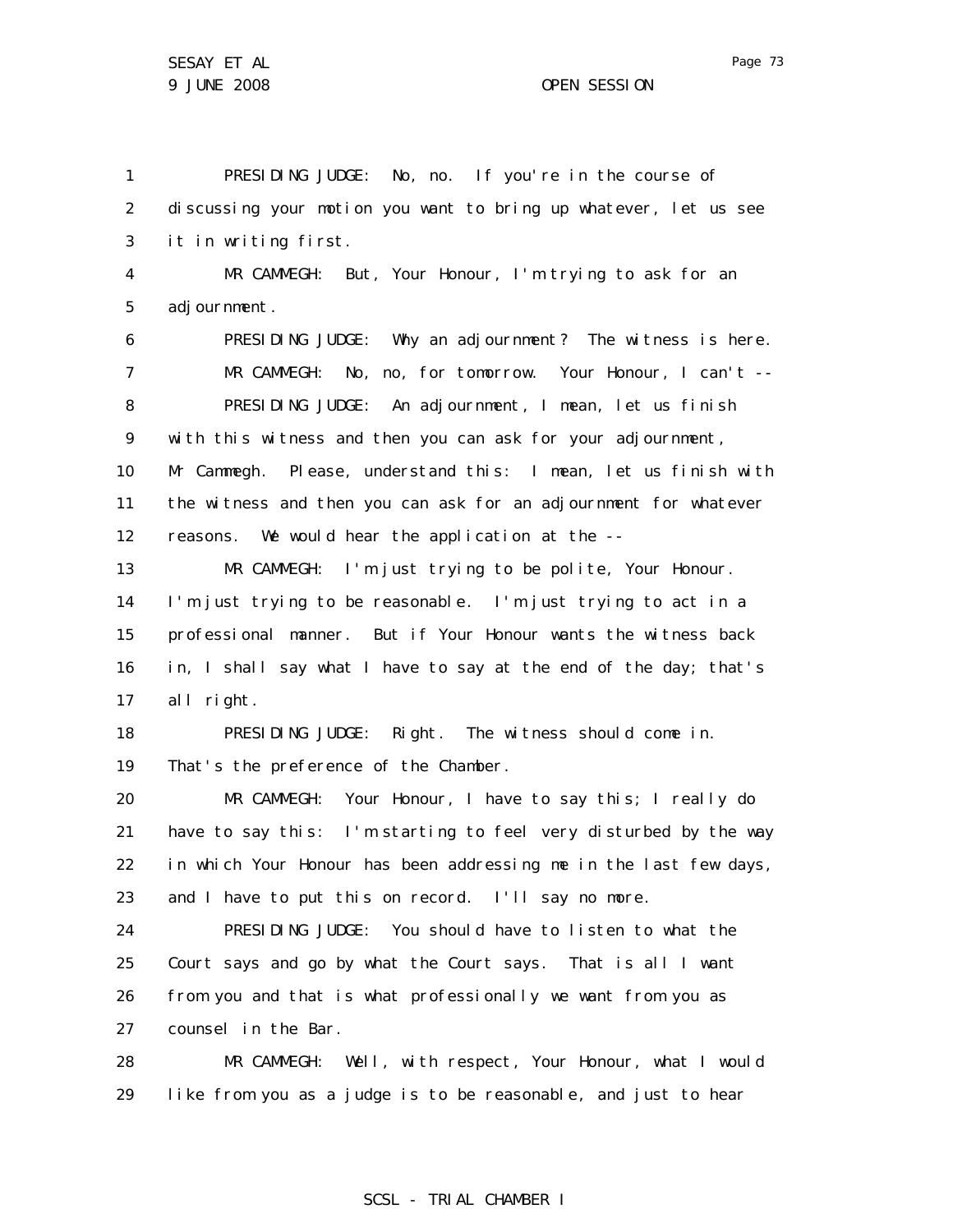1 when I have a perfectly reasonable point to make.

| $\overline{2}$ | PRESIDING JUDGE: You'll make it, you will make it, but let       |
|----------------|------------------------------------------------------------------|
| 3              | us finish with the witness. It's important for us to finish with |
| 4              | the witness.                                                     |
| 5              | MR CAMMEGH: Well, I repeat the observation I just made.          |
| 6              | I'm very disturbed with the way that Your Honour has begun to    |
| 7              | address me in this Court, in front of a packed courtroom, over   |
| 8              | the last few days.                                               |
| 9              | PRESIDING JUDGE: Packed courtroom? Well --                       |
| 10             | MR CAMMEGH: Well, it's on the record, Your Honour. It's          |
| 11             | on the record.                                                   |
| 12             | PRESIDING JUDGE: Packed courtroom; that's fine.                  |
| 13             | MR CAMMEGH: I think Your Honour has behaved in a way             |
| 14             | which, frankly, I'm quite shocked by, amongst others.            |
| 15             | [The witness entered Court]                                      |
| 16             | PRESIDING JUDGE: May we proceed with the witness, please.        |
| 17             | MR CAMMEGH:                                                      |
| 18             | Madam Witness, sorry for the delay. Can we go back to the<br>Q.  |
| 19             | early years of the war. And, in particular, I think where we     |
| 20             | left off you were living in Bunumbu; is that right?              |
| 21             | Yes.<br>А.                                                       |
| 22             | Okay. Now, once again this afternoon, please remember what<br>Q. |
| 23             | I advised you to do. Just don't talk too fast; all right?<br>And |
| 24             | if I put my hand up like that, can you just pause?               |
| 25             | А.<br>0kay.                                                      |
| 26             | Q.<br>Now, I think where we left off you were talking<br>0kay.   |
| 27             | about the behaviour of the RUF rebels outside the town?          |
| 28             | Yeah.<br>А.                                                      |
|                |                                                                  |

29 Q. While you were living in Bunumbu?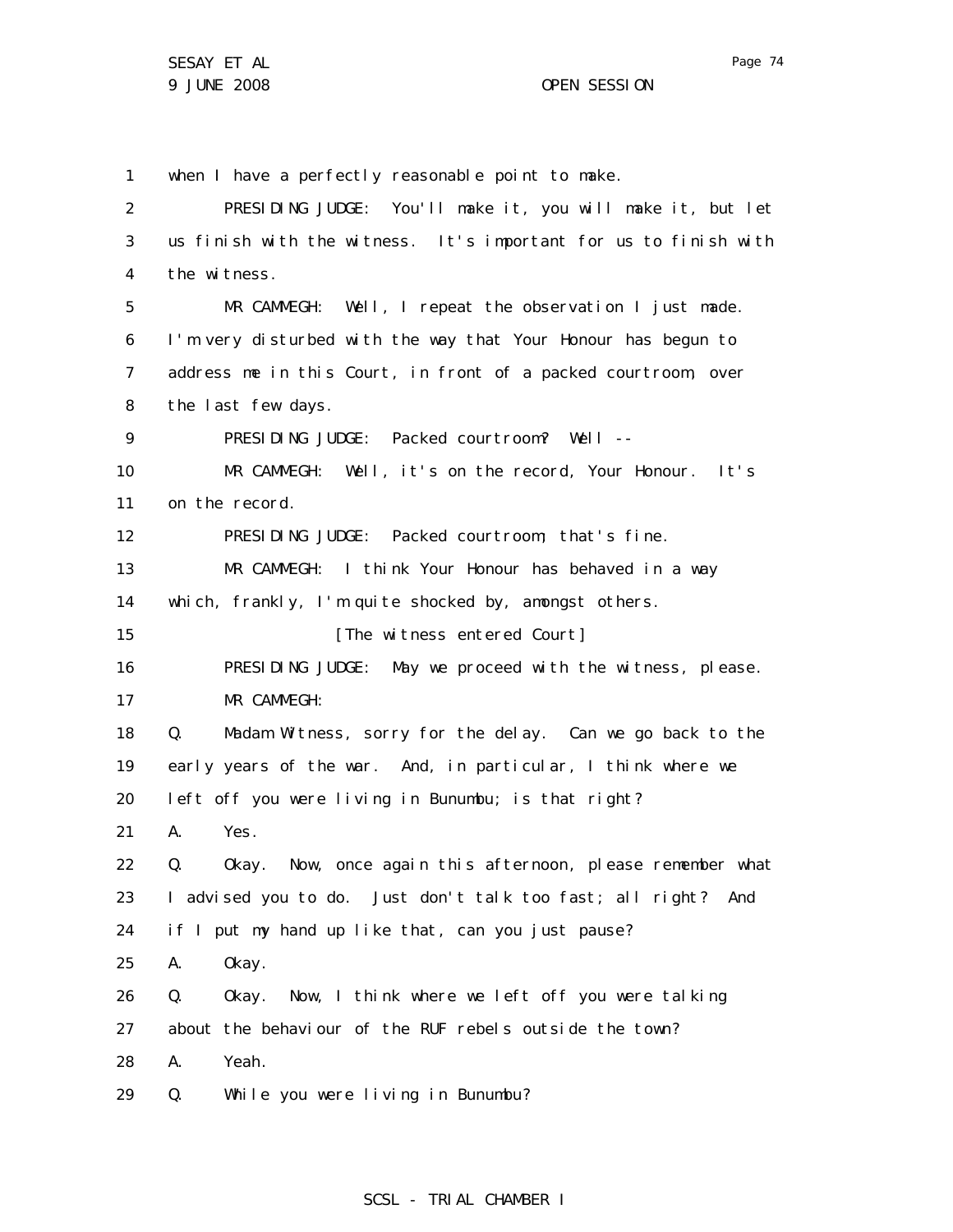1 A. Um-hmm.

| $\overline{2}$ | And I'm sorry if I'm repeating the question, because I<br>Q.      |
|----------------|-------------------------------------------------------------------|
| 3              | honestly can't remember where we left off, but could you once     |
| $\overline{4}$ | again please describe what was happening in the bush around       |
| 5              | Bunumbu, and how the rebels were behaving?                        |
| 6              | When we were in Bunumbu the fighters, the rebels started<br>А.    |
| $\overline{7}$ | going around the surrounding villages.                            |
| 8              | Yes.<br>Q.                                                        |
| 9              | In search of the civilians. They were collecting the<br>А.        |
| 10             | civilians from the bush, the surrounding villages and bringing    |
| 11             | them to the town. And, during this exercise, we were hearing of   |
| 12             | raping and some other human right violences against the           |
| 13             | civilians.                                                        |
| 14             | Now, you mentioned earlier on that at the beginning of the<br>Q.  |
| 15             | war, when you first met the war, that the fighters were Liberian? |
| 16             | Yes.<br>А.                                                        |
| 17             | You're talking about fighters raping here and misbehaving;<br>Q.  |
| 18             | what nationality are the fighters in this particular instance?    |
| 19             | These were still the Liberians. It was the Liberians.<br>А.       |
| 20             | Okay. At this time did you meet Augustine Gbao?<br>Q.             |
| 21             | Yeah.<br>А.                                                       |
| 22             | How did you come to meet Augustine Gbao?<br>Q.                    |
| 23             | After a week stay in Bunumbu, Mr Gbao came to Bunumbu;<br>А.      |
| 24             | Augustine Gbao came to Bunumbu.                                   |
| 25             | Right.<br>Q.                                                      |
| 26             | He introduced himself to us, the civilians. He was passing<br>А.  |
| 27             | around, talking to us the civilians, and he told us that he was   |
| 28             | responsible for defending we, the civilians.                      |
| 29             | Right.<br>Q.                                                      |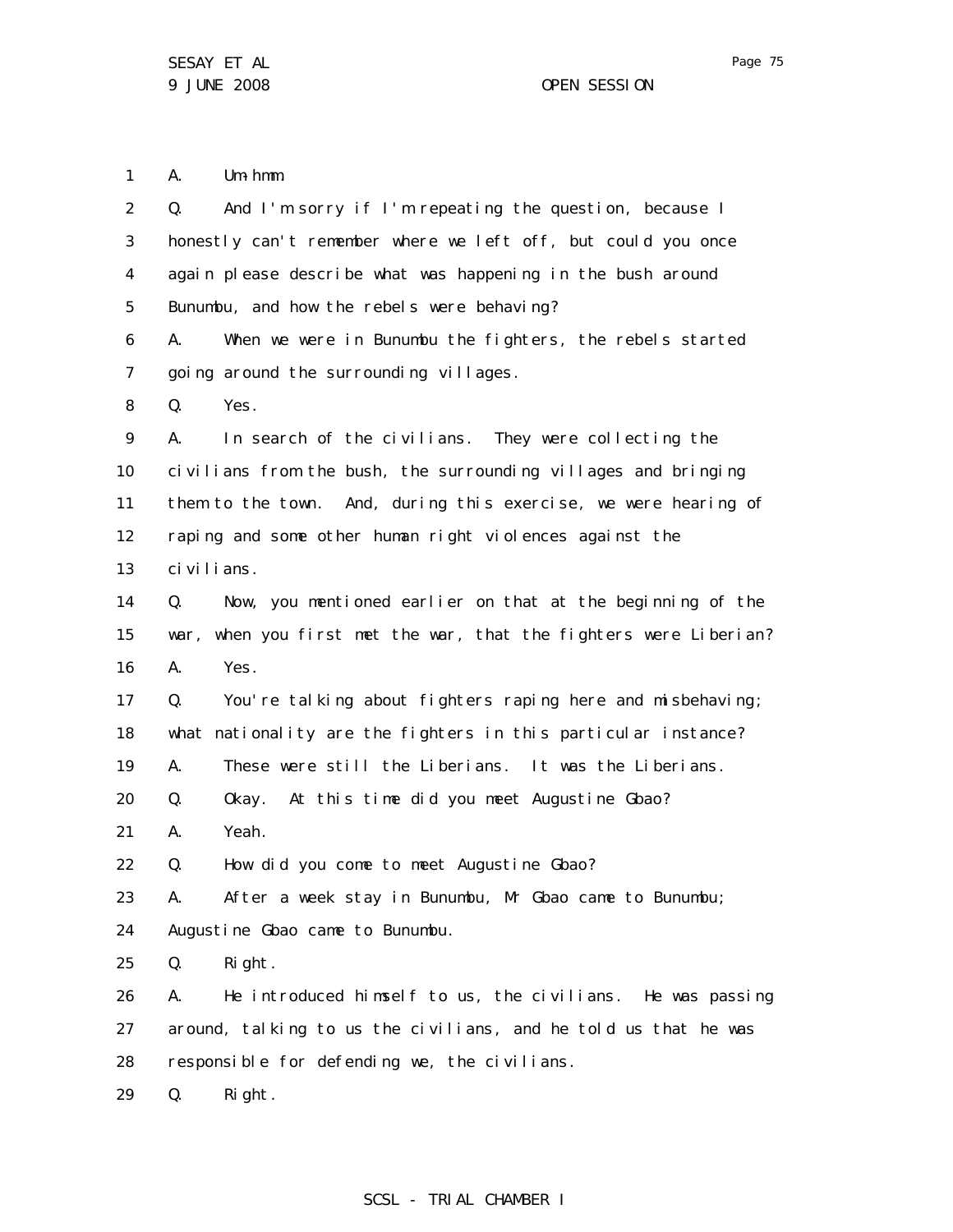Page 76

1 2 3 4 5 6 7 8 9 10 11 12 13 14 15 16 17 18 19 20 21 22 23 24 25 26 27 28 29 A. So if ever we are disturbed by any combatant, we should carry our report to him. Q. Okay. Just pause there for a moment. Remember it might be a good idea if you look at Their Honours. They are writing so just give them a chance; all right? A. Okay. Okay. JUDGE BOUTET: So, Mr Cammegh, what time is this that the witness said that Gbao came around? Did she say? MR CAMMEGH: She didn't and I'll ask her that now. JUDGE BOUTET: Sorry. MR CAMMEGH: Q. Madam Witness, you heard the comment from His Honour Judge Boutet. Can you give us an approximate date as to when you first met Augustine Gbao? A. This was sometimes in May. I cannot remember exactly the right date. Q. And the year? A. Day -- '91. 1991. Q. Okay. Now, I cut you off while you were giving your answer just now, so is there anything more you would like to say about Augustine Gbao at that particular time? A. So Gbao was talking to -- he talked to us and after which he -- he spent four days with us in Bunumbu and he decided going back to check and Pendembu and other areas but he promised coming back to us in Bunumbu. Q. Okay. Now, I want to take you forward a couple of weeks. After you had been in Bunumbu for a couple of weeks did anything happen that you remember? A. Yeah, after taking two weeks in Bunumbu, on 27 May - that's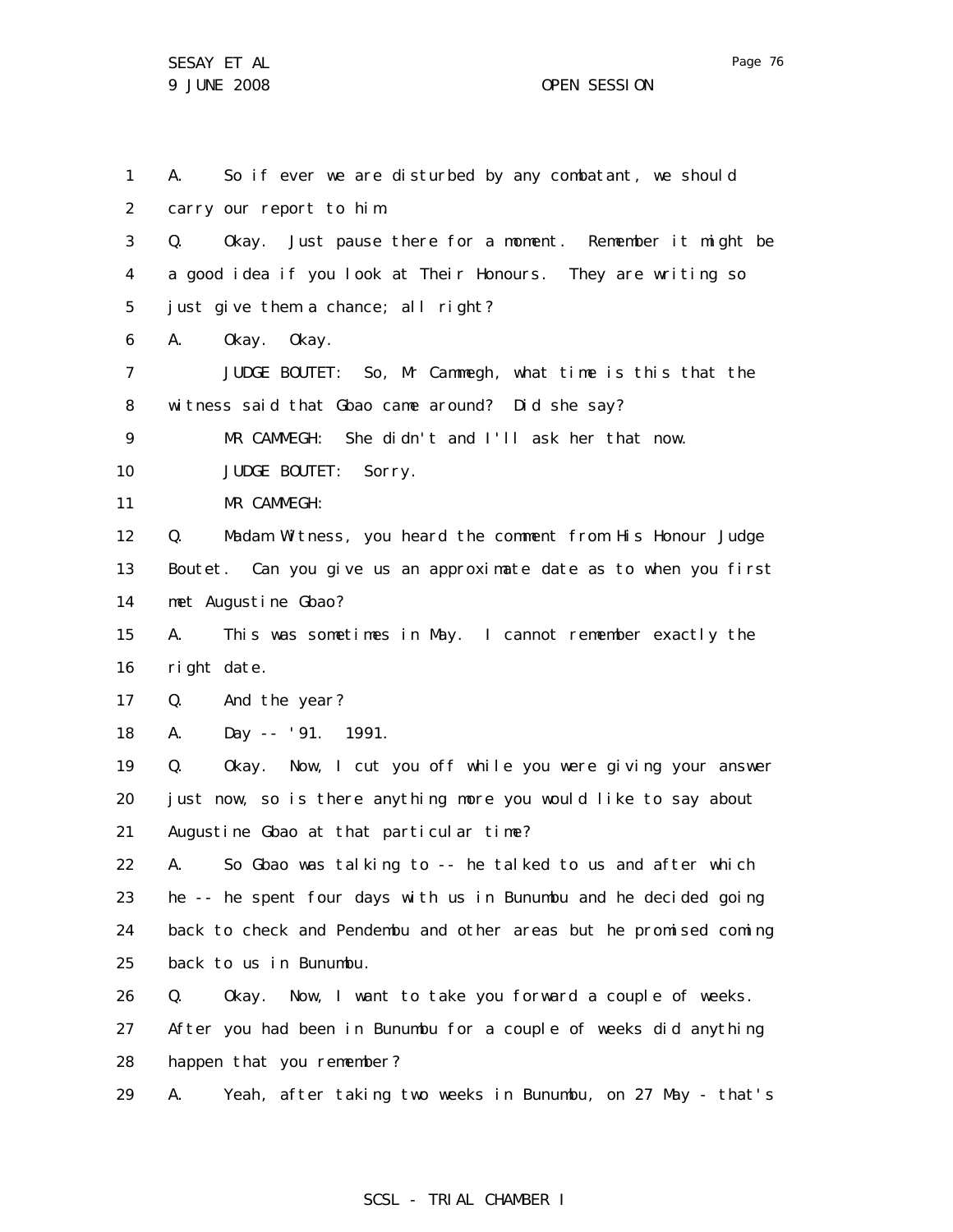1 2 3 4 5 6 7 8 9 10 11 12 13 14 15 16 17 18 19 20 21 22 23 24 25 26 27 28 a remarkable date in my life - the government soldiers started launching the long range missile to Bunumbu and the commander -- PRESIDING JUDGE: Madam, 27 May of what year, please? 27 May of what year. THE WITNESS: 1991. PRESIDING JUDGE: 1991. THE WITNESS: Yes, sir. PRESIDING JUDGE: Yes. THE WITNESS: So they were launching and these missiles were dropping right around Bunumbu in Bunumbu Town. So the whole place was upside down and the commander told the fighters to evacuate us from Bunumbu. So that night we moved from Bunumbu and travelled through Manowa and crossed and we were brought to Pendembu and we arrived at Pendembu on 28 May 1991. MR CAMMEGH: Q. Thank you. Just wait for a moment. When you arrived in Pendembu, can you remember meeting anybody in particular? A. When I -- when we arrived at Pendembu I met my elder brother there, [REDACTED] -- Q. I think at this moment we ought to ask you to write that down? PRESIDING JUDGE: Let the name [REDACTED] be redacted please from the record. MR CAMMEGH: Q. Mr George is going to give you a piece of paper. Write the name down and then we'll take it from there. Let's just wait a moment? A. Okay. [REDACTED] --

29 PRESIDING JUDGE: Don't call the name, madam, please.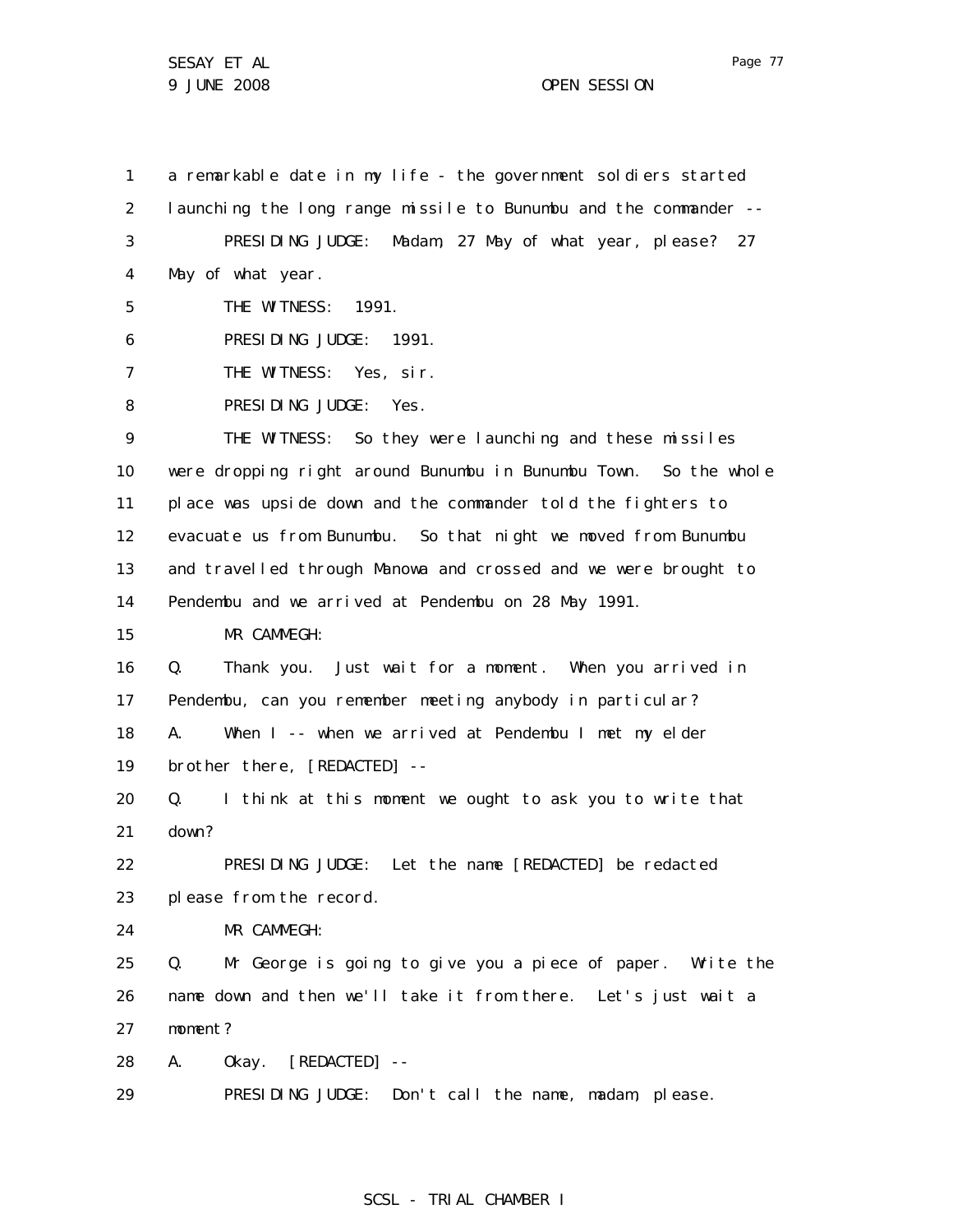1 2 3 4 5 6 7 8 9 10 11 12 13 14 15 16 17 18 19 20 21 22 23 24 25 26 27 28 29 JUDGE BOUTET: Turn her microphone off. MR CAMMEGH: Q. Madam Witness, please don't forget what I said before the break. Do not mention anyone who might reveal your -- which might reveal your identity, okay? If you mention your brother or your husband or anyone close to you, you can write it down. Don't say it out loud. All right? Thank you. PRESIDING JUDGE: Yes, what about this name? In what context is it coming in. MR CAMMEGH: This is the gentleman who the witness met in Pendembu. PRESIDING JUDGE: In Pendembu, okay. MR JORDASH: And I think she has said. PRESIDING JUDGE: It's the brother or so. MR CAMMEGH: Q. Yes, elder brother? A. Yeah. Q. Is that right? A. Yeah, my elder brother. Q. Okay. MR CAMMEGH: Perhaps that could be made a confidential exhibit, please, Your Honour. PRESIDING JUDGE: Any objection to this? Have you been shown the. MR WAGONA: Yes, no objection. PRESIDING JUDGE: There's no objection. MR WAGONA: Thank you. PRESIDING JUDGE: I imagine there is none from either Mr Jordash or from Mr Ogeto.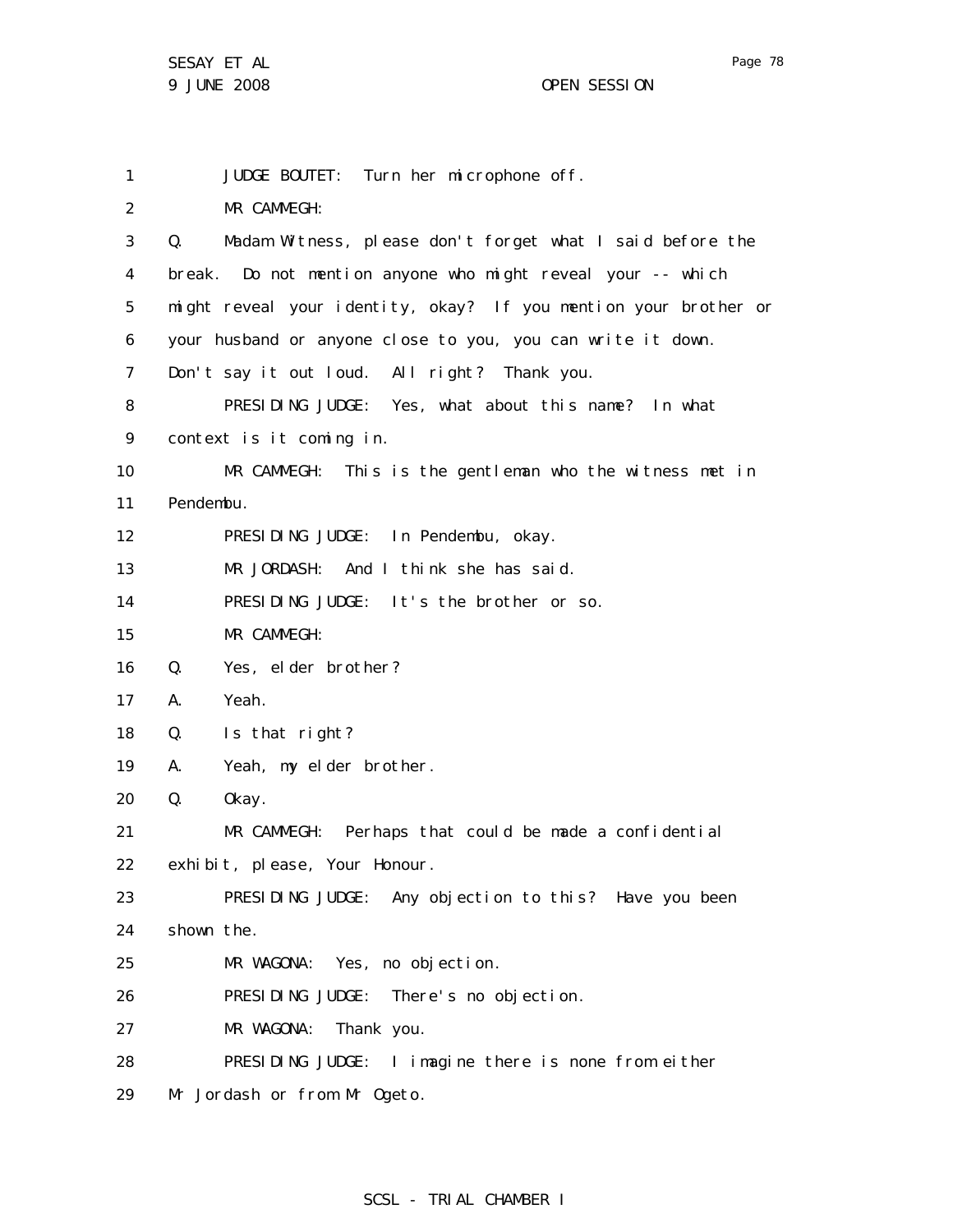1 2 3 4 5 6 7 8 9 10 11 12 13 14 15 16 17 18 19 20 21 22 23 24 25 26 27 28 29 MR JORDASH: No, thanks. MR OGETO: No objection. PRESIDING JUDGE: The paper is admitted and marked confidentially as Exhibit 2 -- MR GEORGE: 384. PRESIDING JUDGE: 384, I'm sorry. 384. [Exhibit No. 384 was admitted] PRESIDING JUDGE: Yes, please. MR CAMMEGH: Q. Right. So you met a gentleman in Pendembu? A. Yeah. Q. Did he say anything to you that you recall? A. Yeah. He -- he talked to me. He encouraged me to join the G2 office since he knew I had some idea of typing and being a student in college, he encouraged me -- he really talked to me as a brother to join the office so that I will be helping in typing most of the works. PRESIDING JUDGE: The G2 office you said. THE WITNESS: Yes, sir. MR CAMMEGH: Q. The G2 office of what? A. Mmm? Q. The G2 office of what? Of what organisation? A. Of RUF. Q. Just wait a moment. What kind of documents were you asked to type after you took up that job? A. I was typing classes, investigation reports, statements. Those were some of the documents that I was typing. Q. I should have asked you, madam, what was the G2? What kind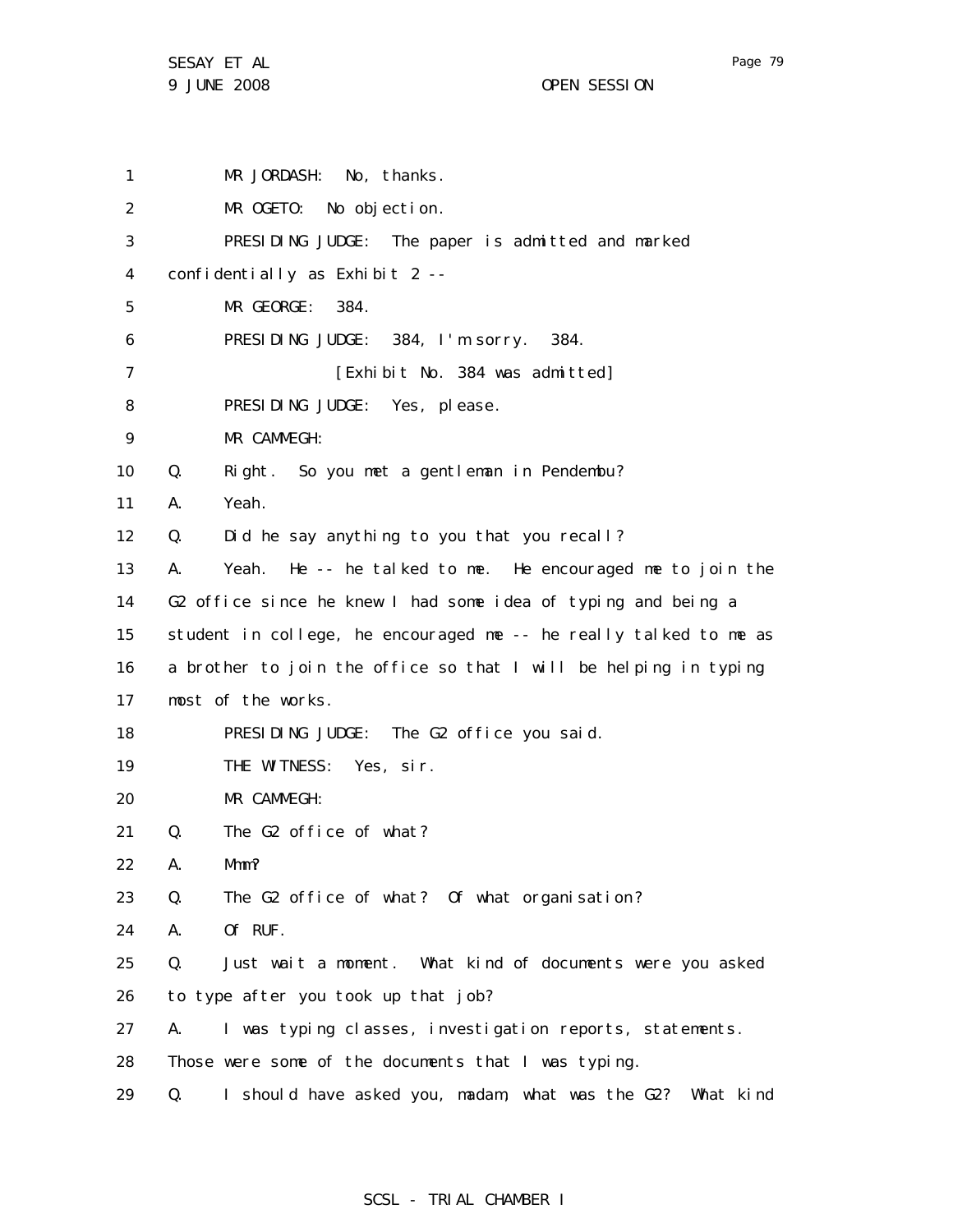1 2 3 4 5 6 7 8 9 10 11 12 13 14 15 16 17 18 19 20 21 22 23 24 25 26 27 28 29 of work did the G2 do? A. The -- pardon? Q. What kind of work did the G2 do? What was its function? A. The G2? The G2 was responsible for defending the civilians from the soldiers. Q. Okay? A. Yeah. Q. I understand that's what it was responsible for. But I mean can you describe the type of work that would go on within the G2? A. The G2 where they were giving passes to civilians so that they will know where they are going, whether they are back. They were checking their movements. They were -- if ever they were disturbed by these combatants, the G2 will come in and they will investigate the matter and make sure that necessary actions are being taken to stop them from disturbing these civilians. These were some of the functions the G2 was performing. Q. Thank you. And once again can we go back to dates. Can you give us an idea of the date when you took up that job? First of all the year? A. To the year? It was in 1991. Q. Okay? A. I think some times around June. Q. Thank you. Did you ever -- PRESIDING JUDGE: Mr Cammegh. MR CAMMEGH: Yes. PRESIDING JUDGE: I think the sooner we can wrap up with the pre-indictment period, you know, the better. MR CAMMEGH: Yeah. Your Honour, I can assure you I won't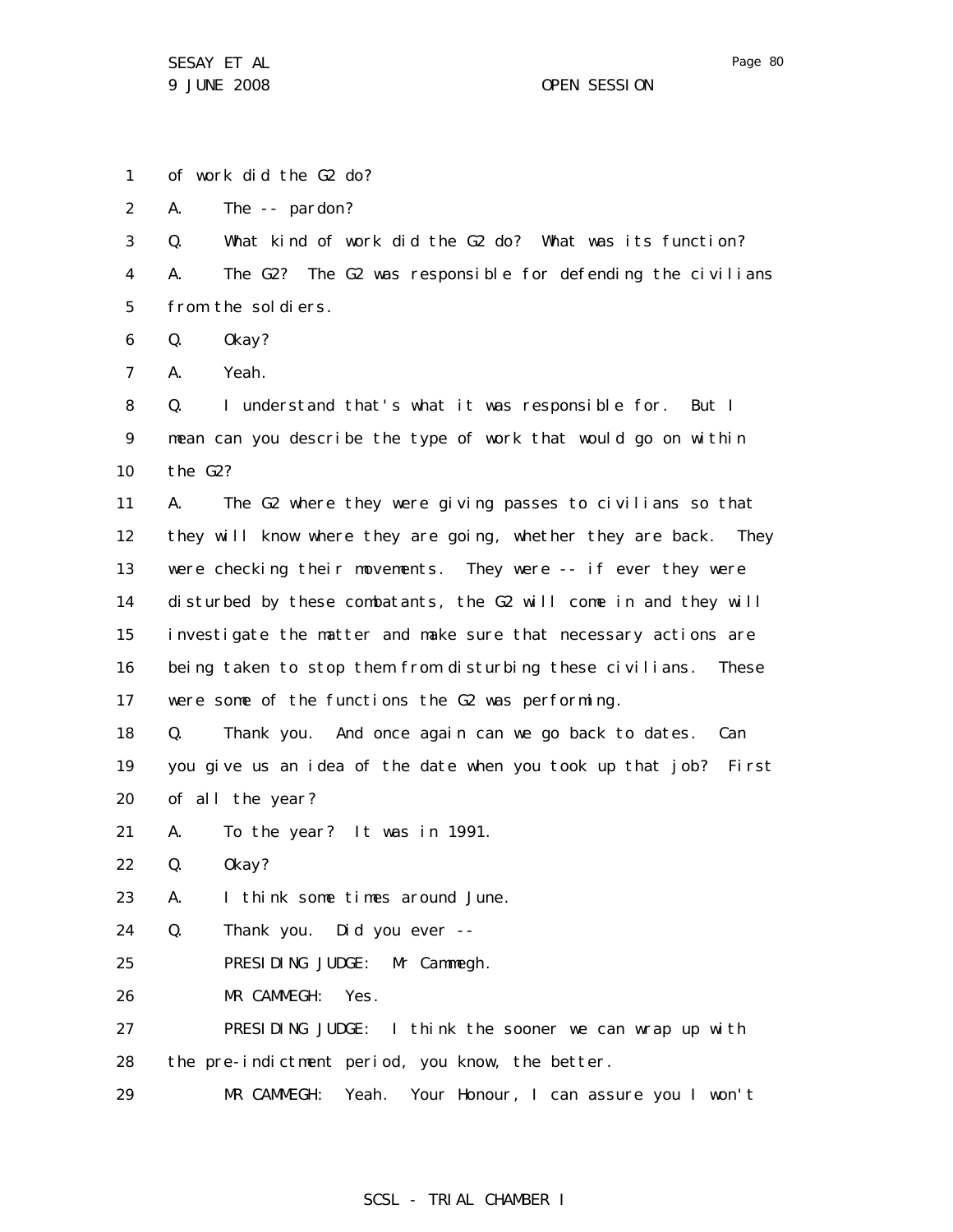29

1 2 3 4 5 6 7 8 9 10 11 12 13 14 15 16 17 18 19 20 21 22 23 24 25 26 27 28 be very much longer on pre '96. PRESIDING JUDGE: Right. Okay. MR CAMMEGH: A lot quicker than I was with the last wi tness. PRESIDING JUDGE: Right. MR CAMMEGH: Q. Did you know Foday Sankoh in 1991? Did you meet Sankoh? A. Yeah. Q. Just briefly please, can you tell us how you met him and what happened after you met him? A. Well, we were in Pendembu and while working with the office now, Foday Sankoh came, the leader, and he talked to us and later he gave an order that all of us who were working in the security office should go on the base. Q. Right. A. At Manowa to be trained for self-defence in the movement. Q. Okay. And did you go to Manowa base? A. Yeah. Q. And did you train there? A. Yeah, we trained there. We were there for about two months. Q. Okay. Just pause there. I just want to move quickly now towards 1996. But before I do, after you passed out of Manowa training camp or whatever it was called, where did you go? A. Well, I came back to Pendembu and continued working there up to 1993, when that mass retreat came and we were sent into the bush. Q. Okay.

# SCSL - TRIAL CHAMBER I

PRESIDING JUDGE: Madam Witness, you say your training was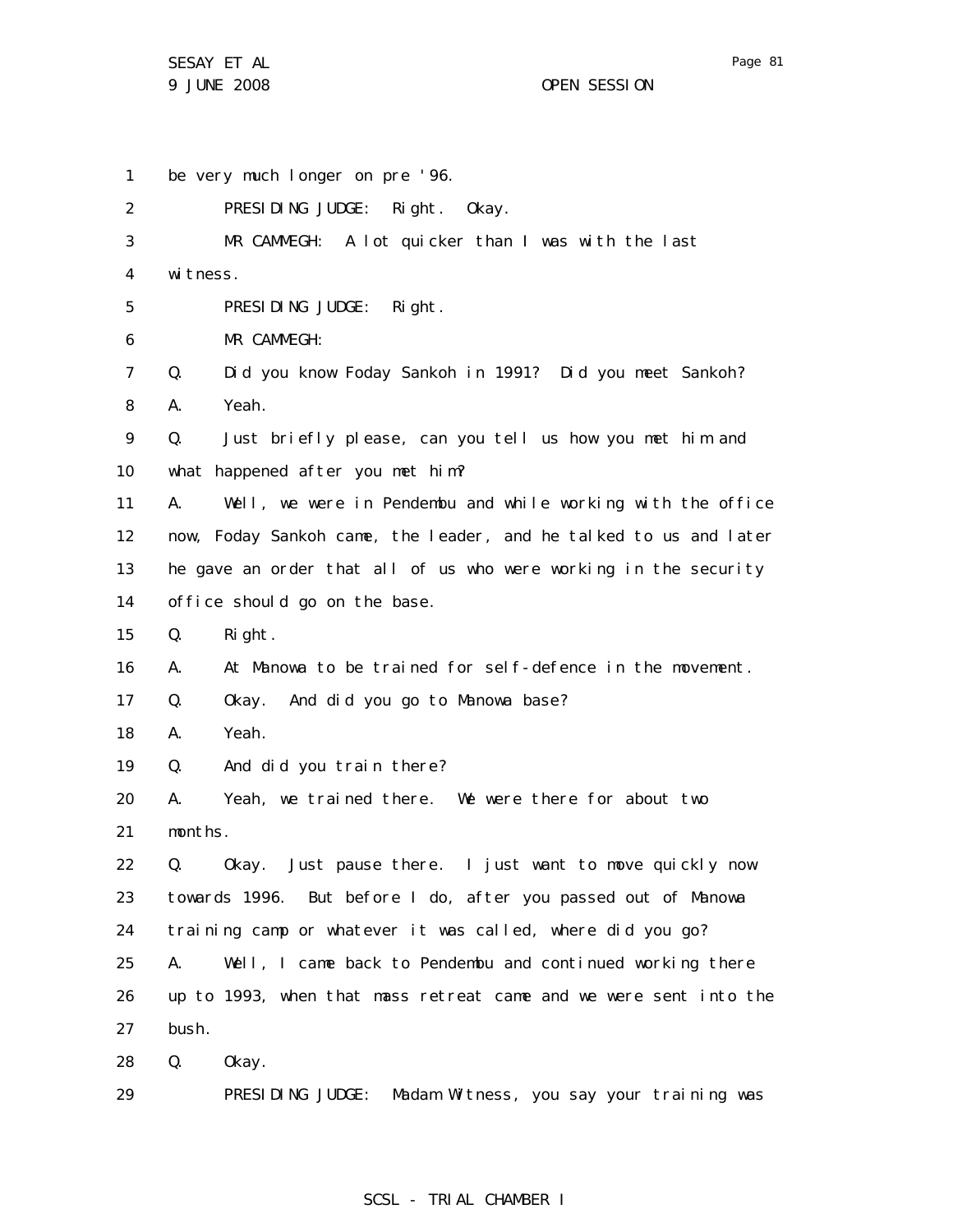1 2 3 4 5 6 7 8 9 10 11 12 13 14 15 16 17 18 19 20 21 22 23 24 25 26 27 28 mainly for self-defence or so. THE WITNESS: Yes. PRESIDING JUDGE: What was your training in Manowa. THE WITNESS: Pardon? PRESIDING JUDGE: You say your training in Manowa was based on what. THE WITNESS: On self-defence. PRESIDING JUDGE: Self-defence. THE WITNESS: Yeah. PRESIDING JUDGE: Is what you are saying that you were not trained as a fighter. THE WITNESS: Pardon? PRESIDING JUDGE: Are you saying that you were not trained as a fighter; you were only trained on how to defend yourself. THE WITNESS: Yeah. MR CAMMEGH: Q. Let me ask you this question following on from his Honour's question: Did you ever -- were you ever a front line fighter? A. No. Q. All right? A. No. Q. We'll come on to the job that you subsequently did in a moment. But you just told the Court that after the mass retreat in 1993 you found yourself somewhere else. Where was that? A. When we had the mass retreat, we went -- we were in the village around there called Kwiko. Q. Yeah. A. We spend some time there and later moved to Giema.

29 Q. Okay?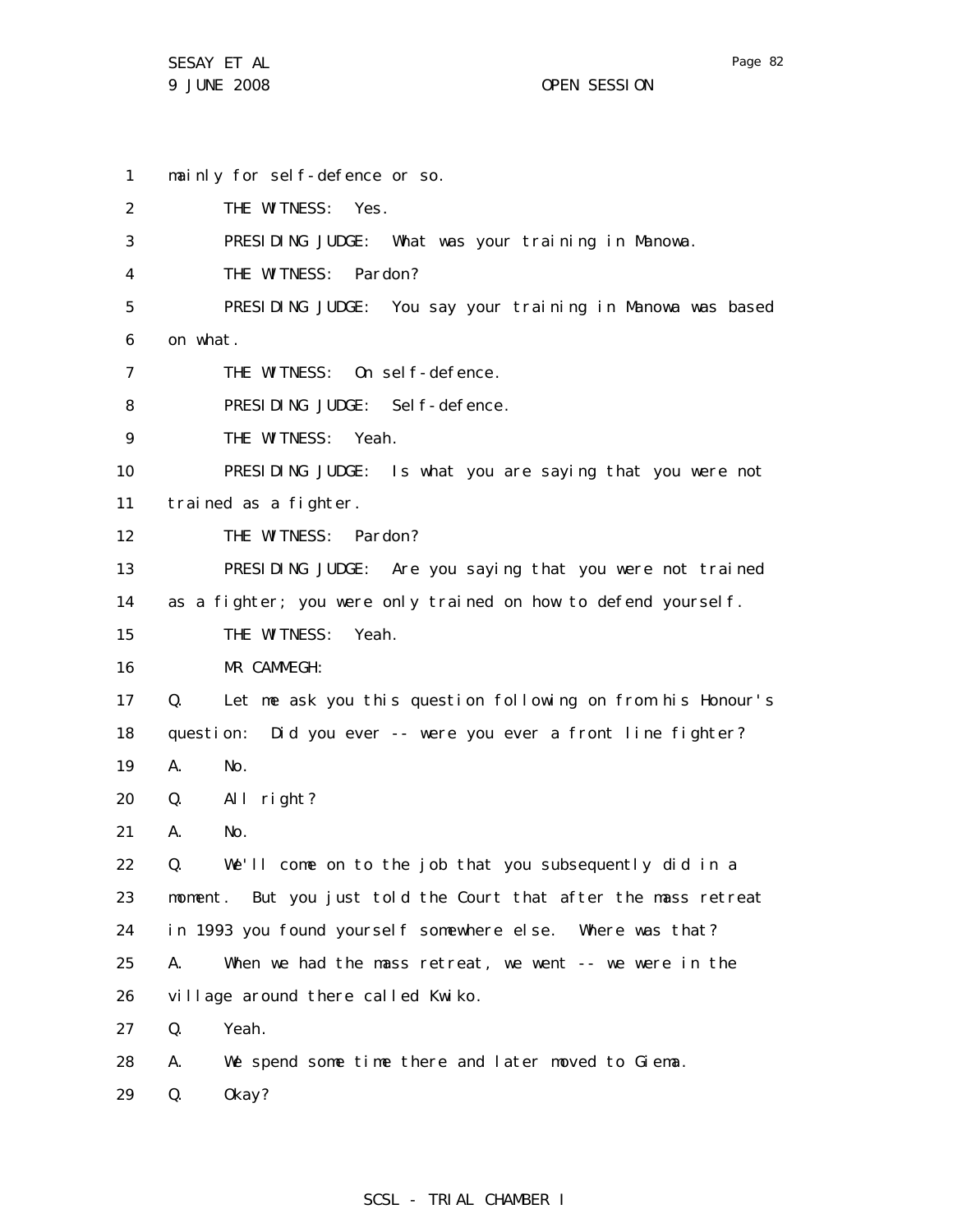1 2 3 4 5 6 7 8 9 10 11 12 13 14 15 16 17 18 19 20 21 22 23 24 25 26 27 28 29 A. And it was in Giema that we settled down and in fact there was when I was appointed the [REDACTED]. PRESIDING JUDGE: Don't mention that, madam. You understand. Can that be redacted please because the identity of this witness is under protection, you know. So please remove the position she held during the war which forms part of the confidential exhibit, please. Let that mention be redacted from the records, please. MR CAMMEGH: Q. Madam Witness, please don't mention your title. Just refer to it as my job from now on, okay? A. Okay. Q. Thank you. Let me just clear this up. When were you appointed in that job? A. I was appointed in that job in -- in 1996. Q. Where were you when you were appointed? A. I was in Giema. Q. I want to ask you now about the WACs movement in the RUF. W-A-C-S. What was a WAC? A. A WAC was women in armed conflict. Q. Okay. And what particular role would a WAC perform in the RUF during the war? A. One particular role? Q. Well, perhaps you could describe the role that a WAC would generally perform? A. Well, some of the WACs were IDUs. Some were combatants. And some were -- although some were mostly assisting the brothers taking care of them in the combat camps by preparing food for them and other aids they can keep.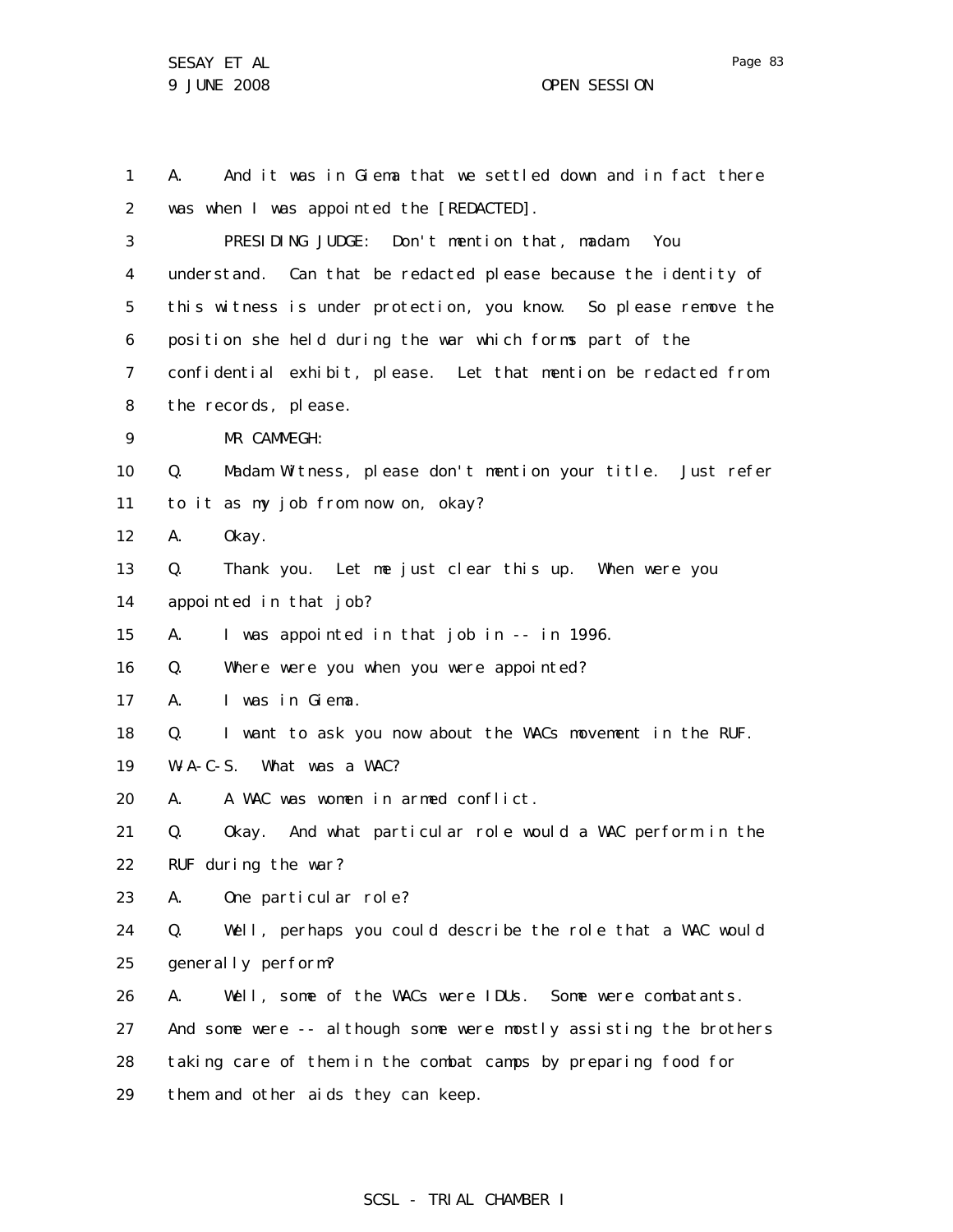| $\mathbf{1}$      | Q.         | Just answer this question yes or no, if you don't mind.       |
|-------------------|------------|---------------------------------------------------------------|
| 2                 |            | Was there an overall WACs commander, yes or no?               |
| 3                 | А.         | Yes.                                                          |
| 4                 | Q.         | Okay. How many overall WACs commanders were there between     |
| 5                 |            | 1996 and the end of the war?                                  |
| 6                 | А.         | We had one overall IDU -- I mean, WACs commander, who was     |
| 7                 |            | working with the WACs in general and we had the IDU WACs      |
| 8                 |            | commander who was working with the IDU WACs.                  |
| 9                 | Q.         | Right. Just wait there. You say that within the WACs          |
| 10                |            | there were the IDU WACs?                                      |
| 11                | А.         | Yes.                                                          |
| $12 \overline{ }$ | Q.         | The IDU, as we know, is a security unit?<br>Yes.              |
| 13                | А.         | Yes.                                                          |
| 14                | Q.         | Within the RUF?                                               |
| 15                | А.         | Yes.                                                          |
| 16                | Q.         | There are other units within the RUF?                         |
| 17                | А.         | Yeah.                                                         |
| 18                | Q.         | G5, MP?                                                       |
| 19                | А.         | $Um - hmm$ .                                                  |
| 20                | Q.         | 10, Black Guards, et cetera, et cetera?                       |
| 21                | А.         | Yeah.                                                         |
| 22                | Q.         | Did any other unit contain WACs?                              |
| 23                | А.         | No, only IDU and the WACs Unit.                               |
| 24                | Q.         | You just told us that there was at the top an overall WACs    |
| 25                | commander? |                                                               |
| 26                | А.         | Yeah.                                                         |
| 27                | Q.         | But you also said that within the WACs there was an overall   |
| 28                |            | IDU WACs commander; yes? Have I got you right? Is that right? |
| 29                | Α.         | Yeah.                                                         |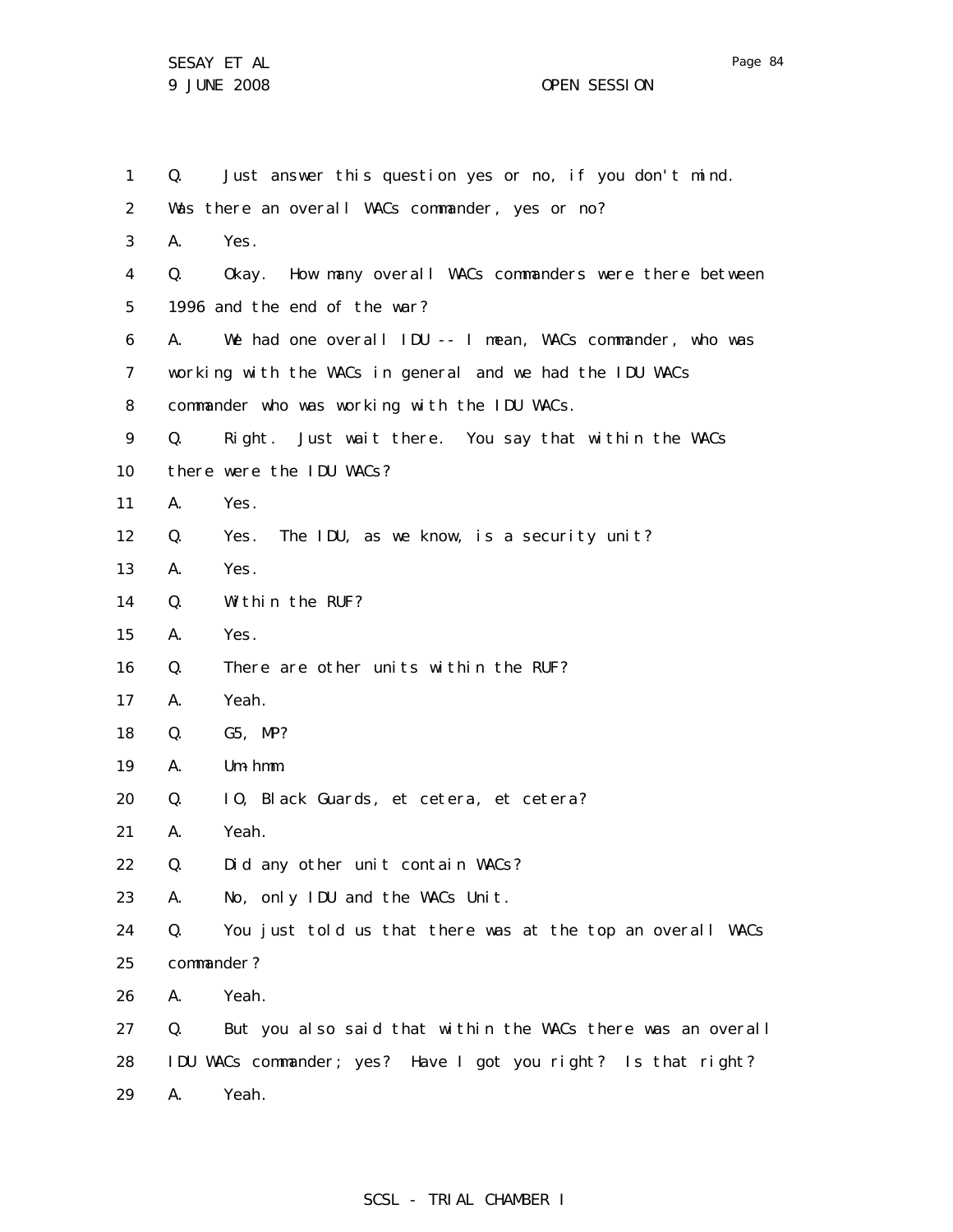Page 85

1 2 3 4 5 6 7 8 9 10 11 12 13 14 15 16 17 18 19 20 21 22 23 24 25 26 27 28 29 Q. Okay. Who was the immediate commander of the IDU WACs? Don't mention any -- well, I think you can mention the name in this circumstance, in this instance? A. Okay. I -- Q. Don't mention any -- just mention the name and nothing else, please. A. [REDACTED]. Q. No, not your name. Who -- PRESIDING JUDGE: Oh, my God. MR CAMMEGH: Q. I know you're trying very hard. PRESIDING JUDGE: Can that be redacted, please. Redact that name, please. MR CAMMEGH: Q. I know you're doing your best and, honestly, we're not making fun of you; it is actually quite funny. JUDGE BOUTET: It's your question that is confusing for the witness, so it's -- PRESIDING JUDGE: It's your question. JUDGE BOUTET: -- I know. MR CAMMEGH: I'm surprised by the answer. I think the question was who was -- anyway. JUDGE BOUTET: Yeah, but maybe you could frame your questions differently. MR CAMMEGH: I will try again, yes. Q. Name the person who the IDU WACs commander would be directly reporting to? A. Go over the question. PRESIDING JUDGE: Or maybe the boss so --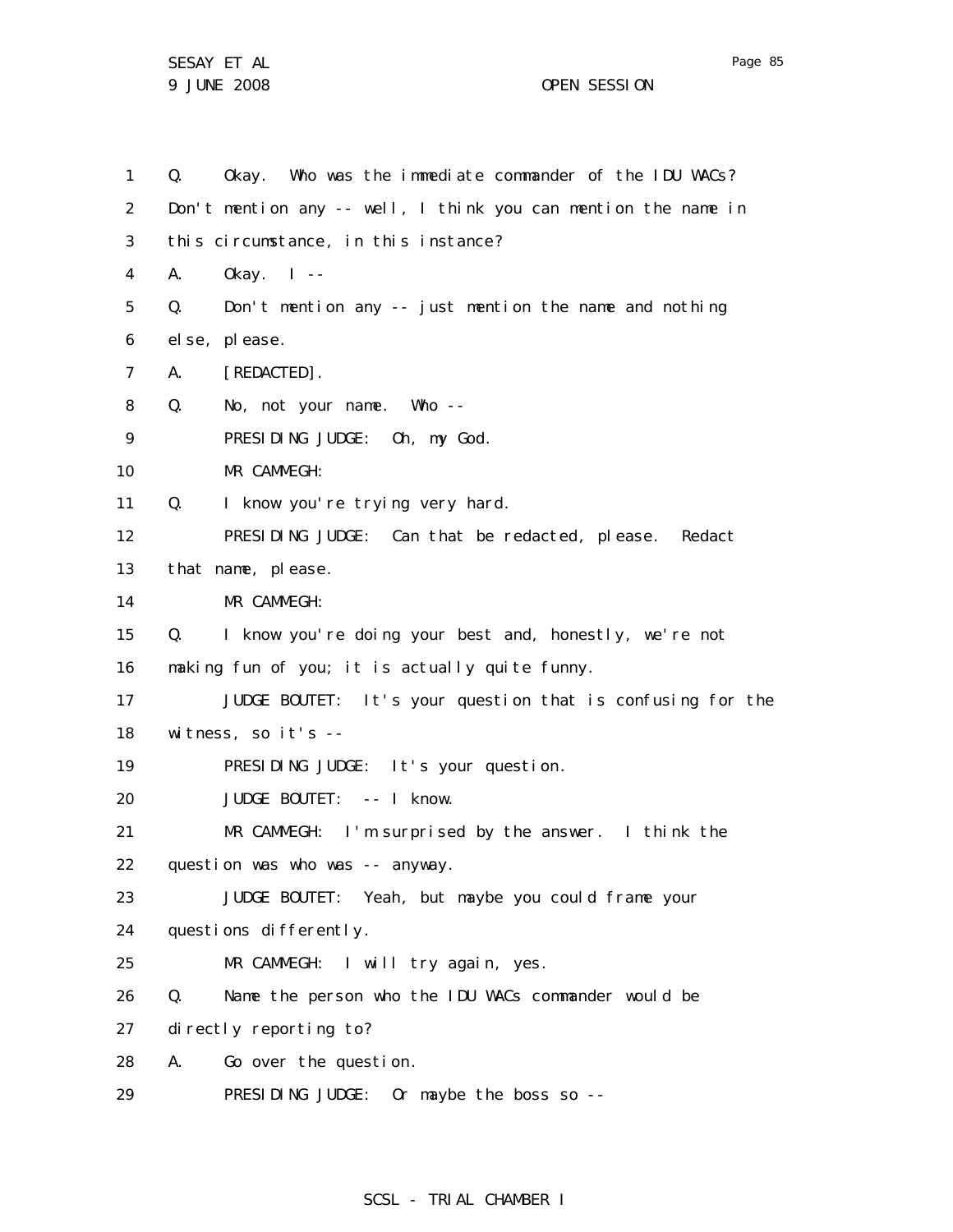- 1 MR CAMMEGH:
- 2 Q. I'm going to try --
- 3 A. The commander, the IDU WACs commander was reporting to.
- 4 Q. Yes. What's the name of that person?
- 5 A. Francis Musa.
- 6 Q. Right, thank you. What was Francis Musa's position?
- 7 A. He was the district IDU commander.
- 8 Q. Thank you. And in which district was he operating?
- 9 A. Kailahun District.
- 10 Q. Okay. So was he your immediate boss?
- 11 A. Yeah, he was my immediate boss.
- 12 Q. Okay. Thank you. Can we now return to -- I'm going to
- 13 come back to WACs and IDU, I'm afraid, in a short time, but can
- 14 we go back to Mr Gbao?
- 15 A. Um-hmm.
- 16 17 Q. You told us that you first met him in Bunumbu in 1991. As the years progressed, did you come to know what job he had?
- 18 A. Who, Gbao?
- 19 Q. Yeah.
- 20 21 A. Yeah. When we came to Pendembu and settled there, Gbao was assistant secretary to the leader, Foday Sankoh, in Kailahun.
- 22 23 Q. Are you able to tell us the period, the years between which Augustine Gbao held that position?
- 24 25 A. He held that position -- I cannot remember the date exactly.
- 26 27 Q. All right. That's all right. After -- no. Did he hold a different position later on?
- 28 A. Yes.
- 29 Q. Do you know what that was?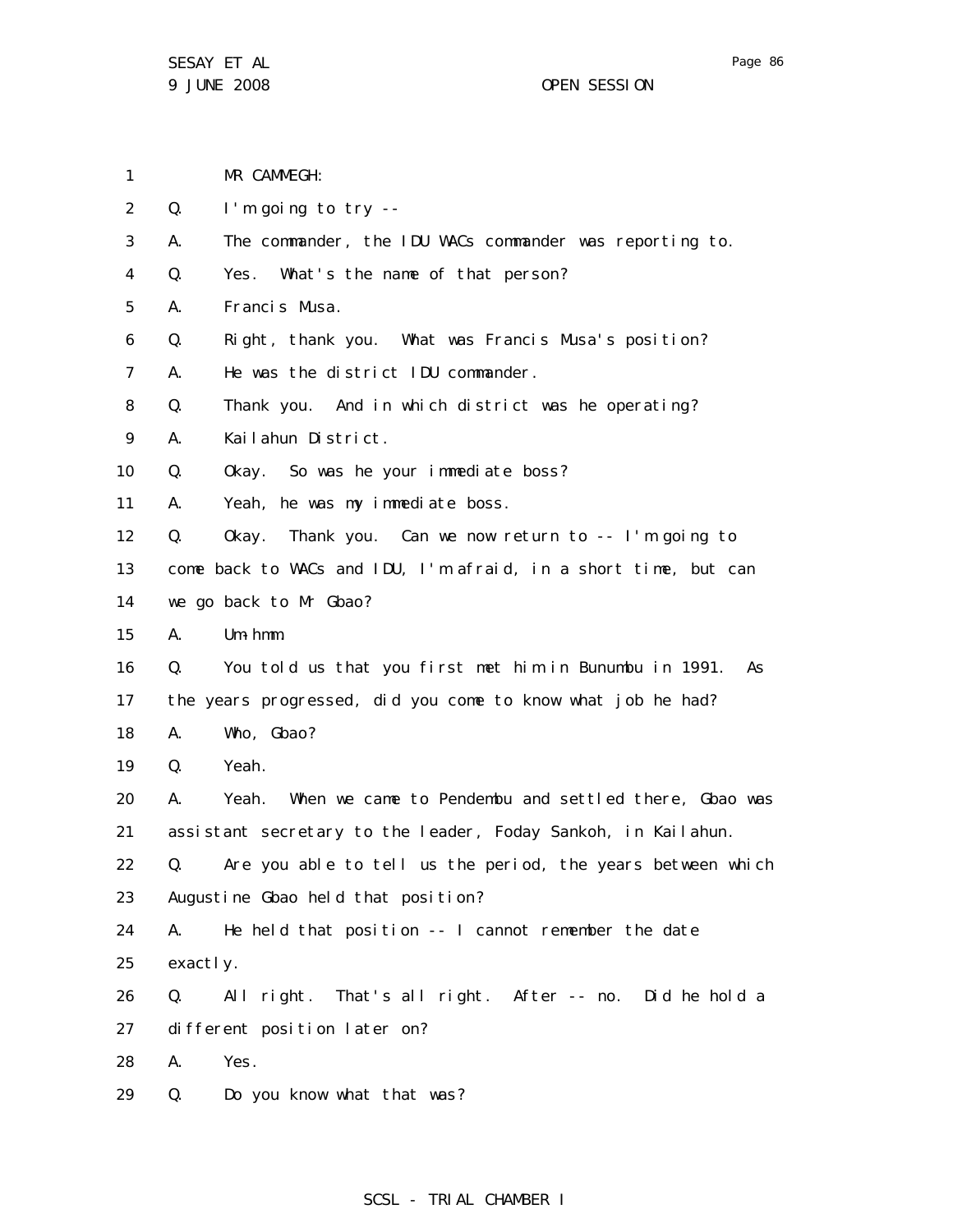1 2 3 4 5 6 7 8 9 10 11 12 13 14 15 16 17 18 19 20 21 22 23 24 25 26 27 28 29 A. From there, he was later sent to Baima base by the leader, as the ideology instructor. He was teaching the ideology of the RUF to the trainees. Q. All right. A. Yeah. Q. Are you able to help us as to the year in which he was performing that job? A. He was on the base by 1995. Q. Okay. A. Yeah, he was on the base. Q. Did you go anywhere in particular in 1996? A. In 1996 he was called upon --  $0.$  No  $-$ A.  $-$  - by the  $-$ Q. Carry on. Sorry, carry on. Carry on? A. He was called upon by the leader and he was appointed the overall IDU commander. Q. And where was that? A. That was in Zogoda. Q. Okay. Did you ever go to Zogoda? A. Yes. Q. In which year? A. I went there in '96. Q. All right. Very quickly, madam, can you tell us where you were based between your time in Zogoda in '96 and the beginning of 2000? A. And the beginning of 2000? Q. Yeah. A. From which year?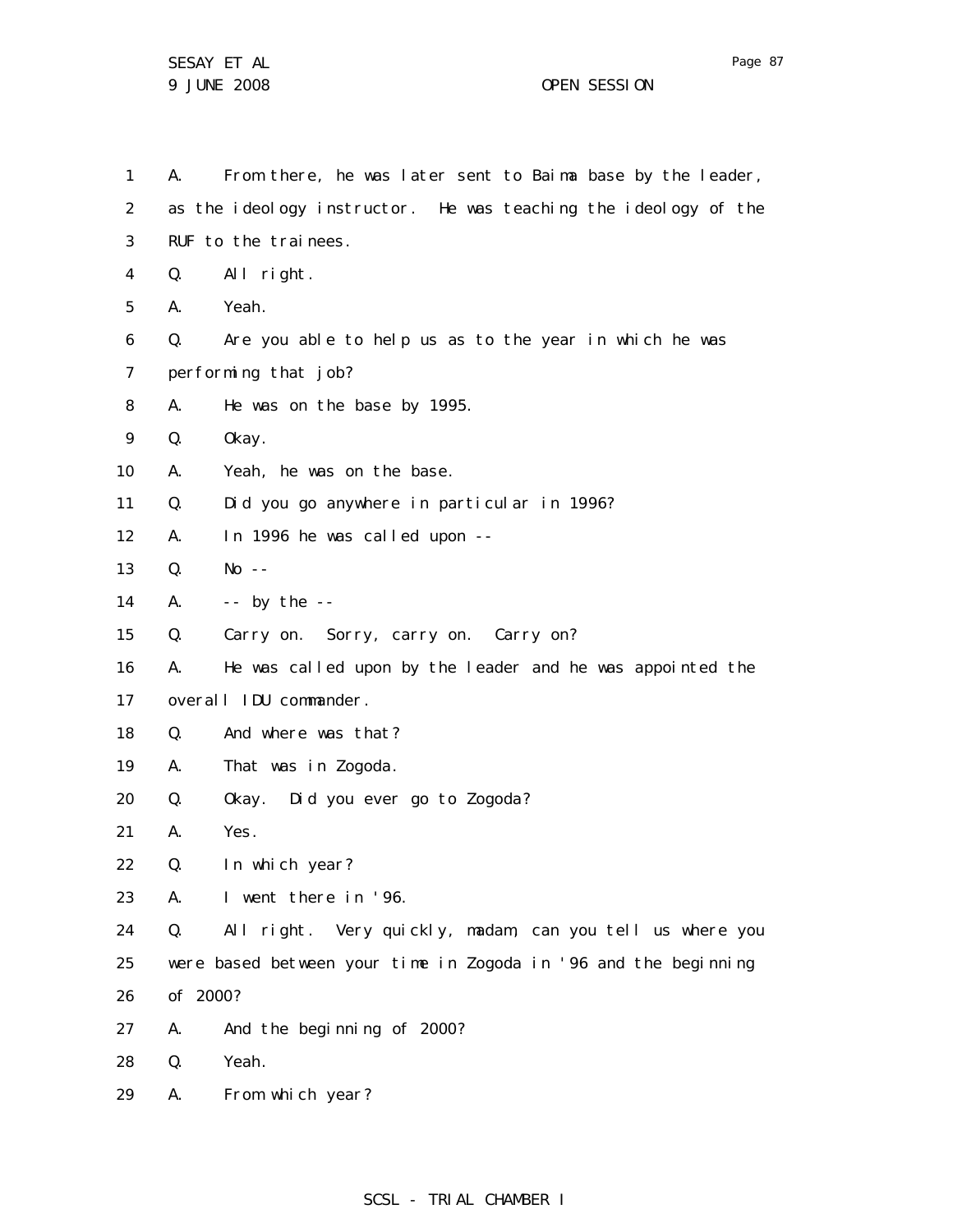| $\mathbf{1}$   | Q.     | From '96. Just go back to when you were in Zogoda. Where      |
|----------------|--------|---------------------------------------------------------------|
| $\overline{2}$ |        | were you based between that time and the beginning of 2000?   |
| 3              | А.     | When I went to Zogoda I was later sent to Pujehun. From       |
| 4              |        | there, I came back to Giema and I moved from there. I went to |
| 5              | Fandu. |                                                               |
| 6              | Q.     | Can you spell that for us, please. Fandu?                     |
| $\overline{7}$ | А.     | $F - A - N - D - U$ .                                         |
| 8              | Q.     | Okay. Thank you. And after Fandu --                           |
| 9              | А.     | Yeah.                                                         |
| 10             | Q.     | -- where were you?                                            |
| 11             | А.     | after Fandu I briefly came to Freetown, during the AFRC       |
| 12             | time,. |                                                               |
| 13             | Q.     | All right.                                                    |
| 14             | А.     | Yes.                                                          |
| 15             | Q.     | How I ong?                                                    |
| 16             | А.     | I came to Freetown for some time, and I went back and I       |
| 17             |        | came to Freetown again during the Lome Peace Accord in 1999.  |
| 18             | Q.     | All right.                                                    |
| 19             | А.     | I came to Freetown and I was --                               |
| 20             | Q.     | Stop there. You've just said that after -- you said you       |
| 21             |        | were in Freetown for some time during the AFRC period?        |
| 22             | Α.     | Yeah.                                                         |
| 23             | Q.     | And then you said you went back?                              |
| 24             | А.     | Yes.                                                          |
| 25             | Q.     | Where did you go back to?                                     |
| 26             | А.     | I went back to Fandu.                                         |
| 27             | Q.     | Which district is Fandu in?                                   |
| 28             | А.     | Kailahun. I went back to Kailahun; Kailahun District.         |
| 29             | Q.     | And did you base there until you went back to Freetown in     |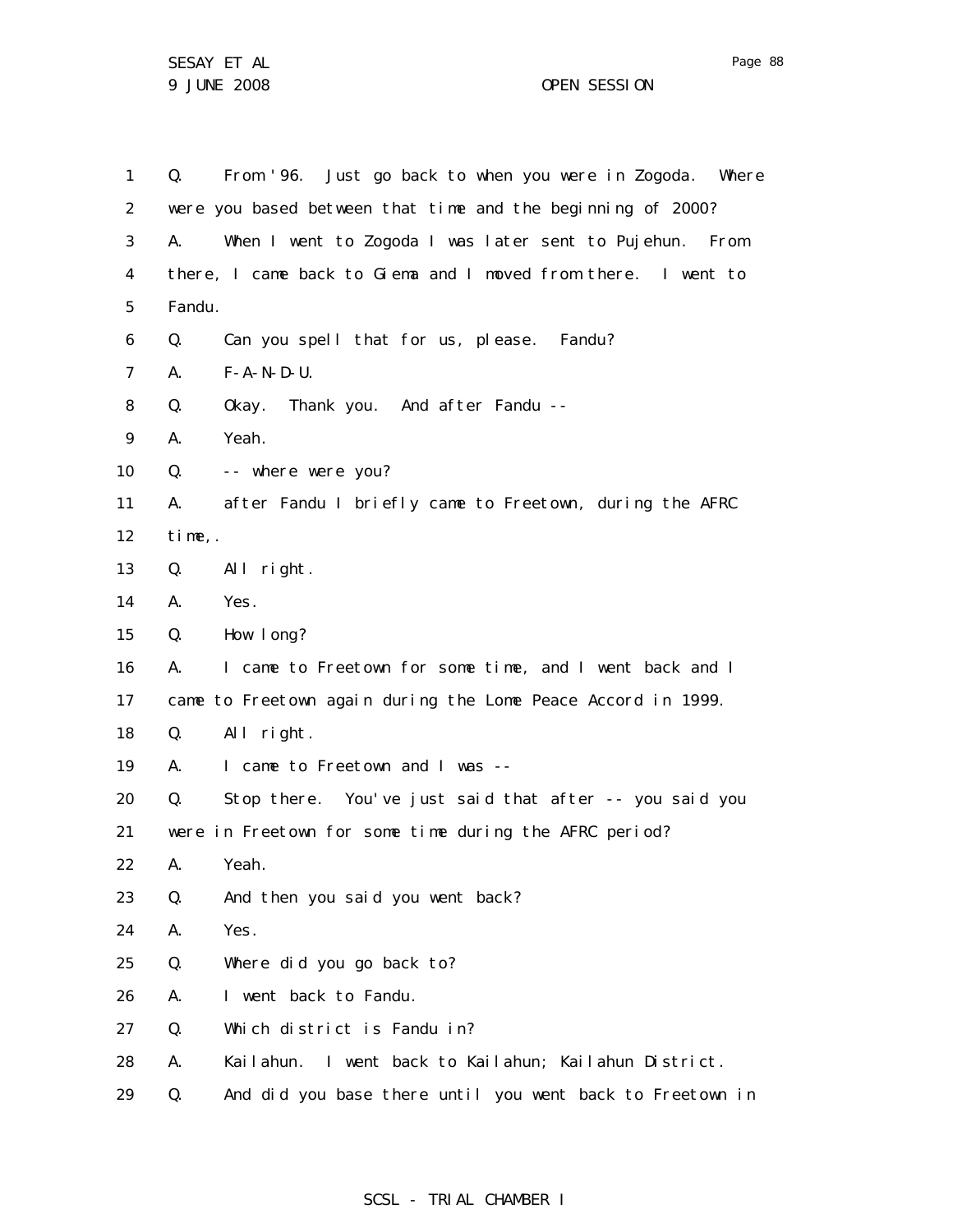| 1              | '99?       |                                                               |
|----------------|------------|---------------------------------------------------------------|
| $\overline{2}$ | А.         | Yes.                                                          |
| 3              | Q.         | And how long did you stay in Freetown when you returned at    |
| 4              |            | around the time of the Lome Peace Accord in '99?              |
| 5              | А.         | Well, I spent two months.                                     |
| 6              | Q.         | $Um - hmm.$                                                   |
| 7              | А.         | And the third month, that was in May.                         |
| 8              | Q.         | Of which year?                                                |
| 9              | А.         | Mmm?                                                          |
| 10             | Q.         | Of which year?                                                |
| 11             | А.         | 2000.                                                         |
| 12             | Q.         | Okay. Well, I think we can stop there.                        |
| 13             | А.         | 0kay.                                                         |
| 14             | Q.         | So were you in Freetown until May of 2000?                    |
| 15             | А.         | Yeah.                                                         |
| 16             | Q.         | Right. That's fine. Right. Let's go back to the WACs.         |
| 17             |            | Where were -- where could the WACs be found? Where were they  |
| 18             | depl oyed? |                                                               |
| 19             | A.         | The WACs were deployed in the companies, battalions and       |
| 20             |            | even the liberated zones, where we called the rear, where the |
| 21             |            | civilians were staying. They were deployed all over.          |
| 22             |            | Q. Okay. Can we just refer to IDU now, not WACs IDU or IDU    |
| 23             |            | WACs -- I'll ask you about that in a second. What was the IDU |
| 24             |            | and what did it do?                                           |
| 25             | А.         | The?                                                          |
| 26             | Q.         | The IDU.                                                      |
| 27             | А.         | The IDUs?                                                     |
| 28             | Q.         | Yeah.                                                         |
| 29             | А.         | The IDUs WACs were actually defending the civilians.<br>They  |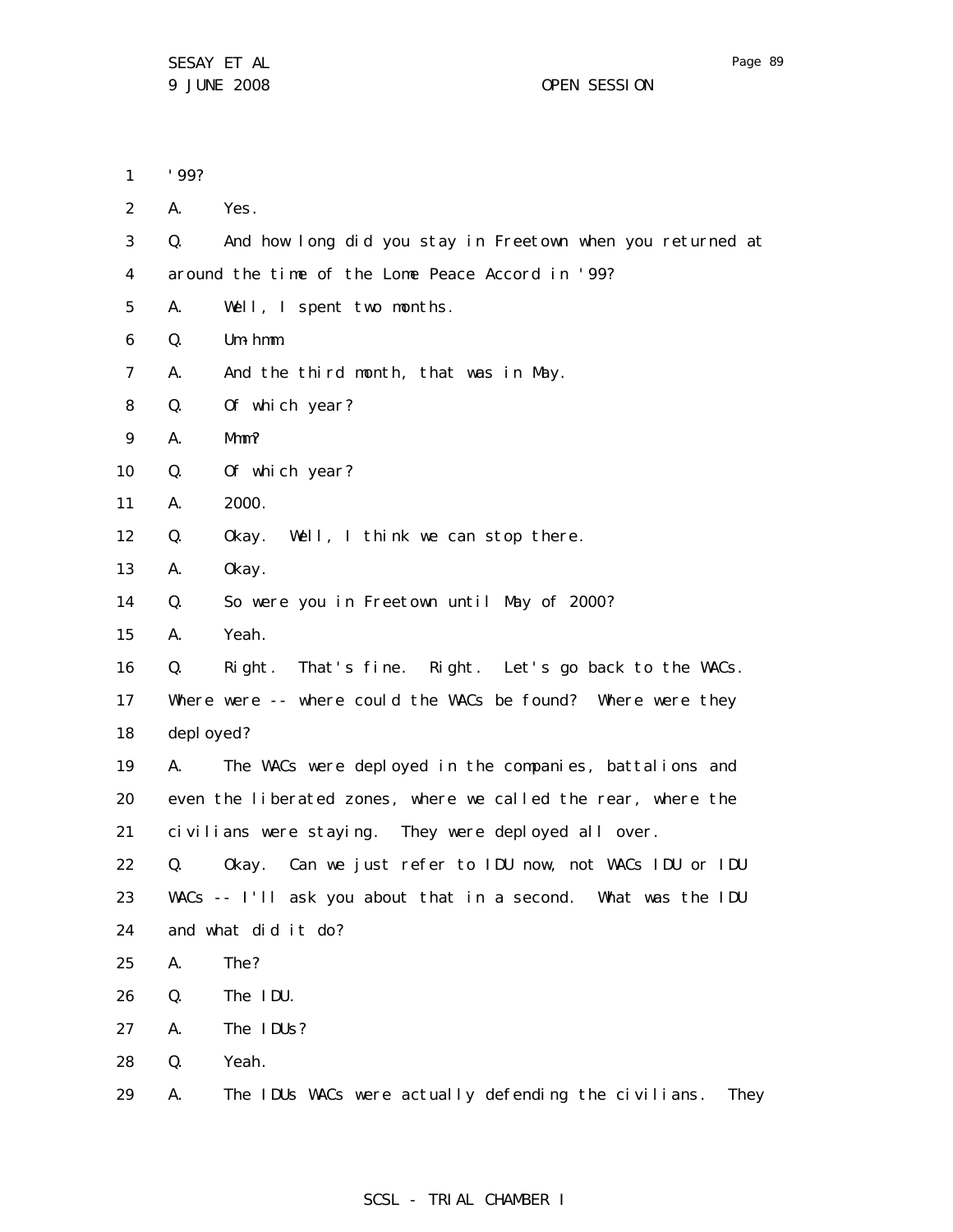1 2 3 4 5 6 7 8 9 10 11 12 13 14 15 16 17 18 19 20 21 22 23 24 25 26 27 28 29 were defending the civilians from these combatants. They monitor them, they give reports, they investigate matters. Just all to secure the civilians. Q. Was there any difference between an IDU WAC and an IDU agent -- a male IDU agent -- in terms of the job that they did? A. Well, they were all the same. Q. Okay. A. Yeah. Q. Right. A. They were all agents of the unit. It's only because the female were called the WACs. Q. Okay. Now, let's talk specifically about IDU WACs? A. Um-hmm. Q. You've told us already that the only unit that a WAC would -- the only security unit that a WAC would be part of was the IDU; is that right? A. Yeah. Q. Okay. You've just mentioned companies? A. Um-hmm. Q. And battalions? A. Um-hmm. Q. Looking at companies, how many IDU WACs would one normally find in a company of RUF soldiers? A. Yeah, there were about 25 to 30. Q. Right. And these IDU WACs were they -- were they doing the same job as an IDU? A. Yes, they were doing the same function. Q. Earlier on you mentioned that some WACs would be cooking and cleaning and things like that. Would an IDU WAC ever be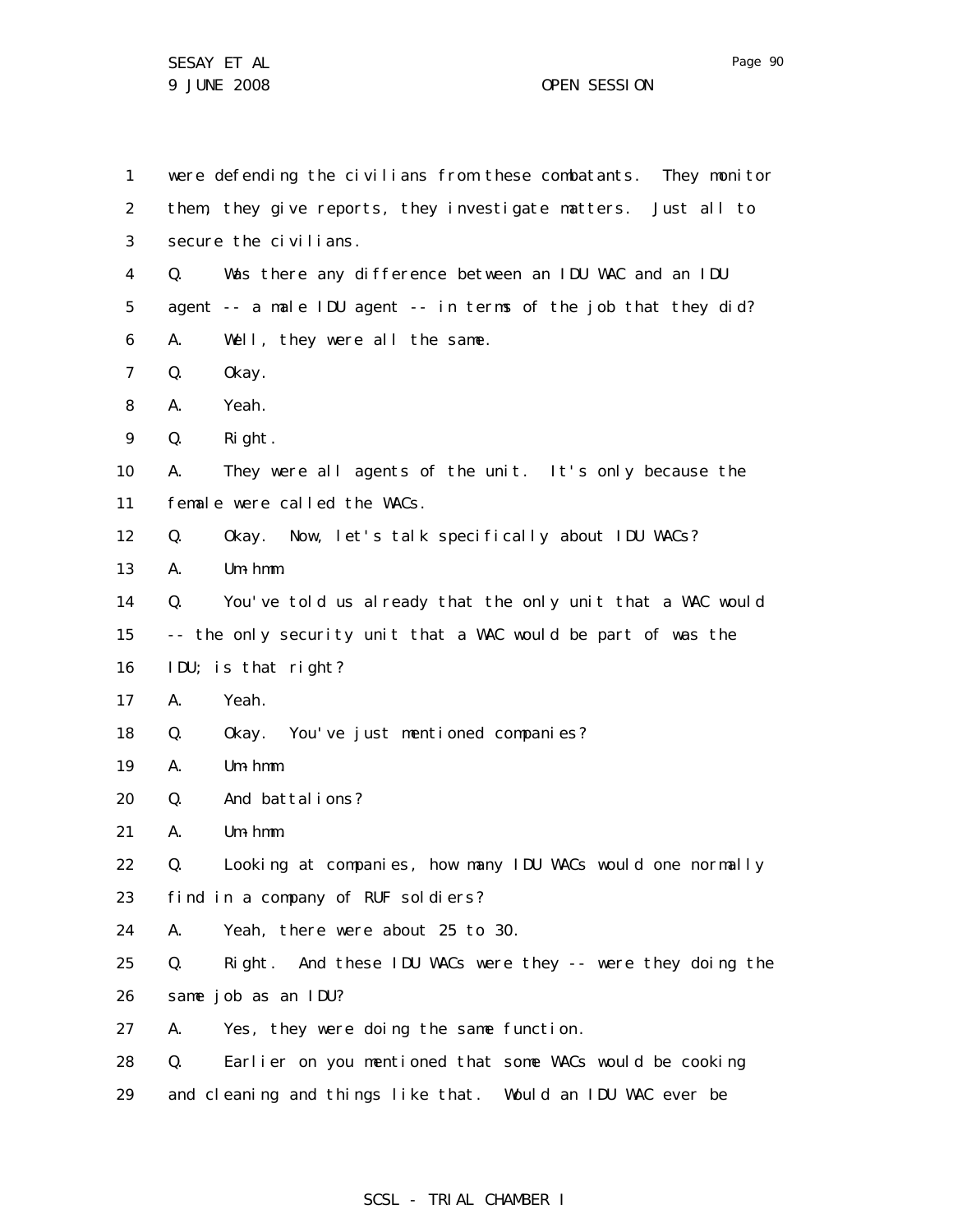1 2 3 4 5 6 7 8 9 10 11 12 13 14 15 16 17 18 19 20 21 22 23 24 25 26 27 28 29 employed as a cook or a cleaner within the RUF? A. They -- no, it was the general WACs. Those are the WACs were responsible for these other functions. JUDGE BOUTET: Madam Witness, did you say there were 25 to 30 WACs, IDU WACs? THE WITNESS: Yeah. JUDGE BOUTET: In one company? THE WITNESS: Yeah. JUDGE BOUTET: So how many WACs in a battalion then, IDU WACs? So all when you are talking of WACs, IDU WACs, you are talking of women? THE WITNESS: Yeah. JUDGE BOUTET: All the time? THE WITNESS: Yes. JUDGE BOUTET: There's no men in the WACs? THE WITNESS: Mm-mm. MR CAMMEGH: Q. I can't remember if I have asked this very obvious question or not: What does WACs stand for? PRESIDING JUDGE: You have. JUDGE BOUTET: Yes, you did. MR CAMMEGH: Oh, I see. PRESIDING JUDGE: It was answered a long time ago. MR CAMMEGH: Okay. Thank you. I couldn't remember. PRESIDING JUDGE: It is "Women In Armed Conflict." MR CAMMEGH: Yes, thank you, Your Honour. Q. Now, you have told us that you were an IDU WAC. Did IDU WACs have partners, husbands? A. Yeah. These IDUs, in fact, some IDU WACs were assigned to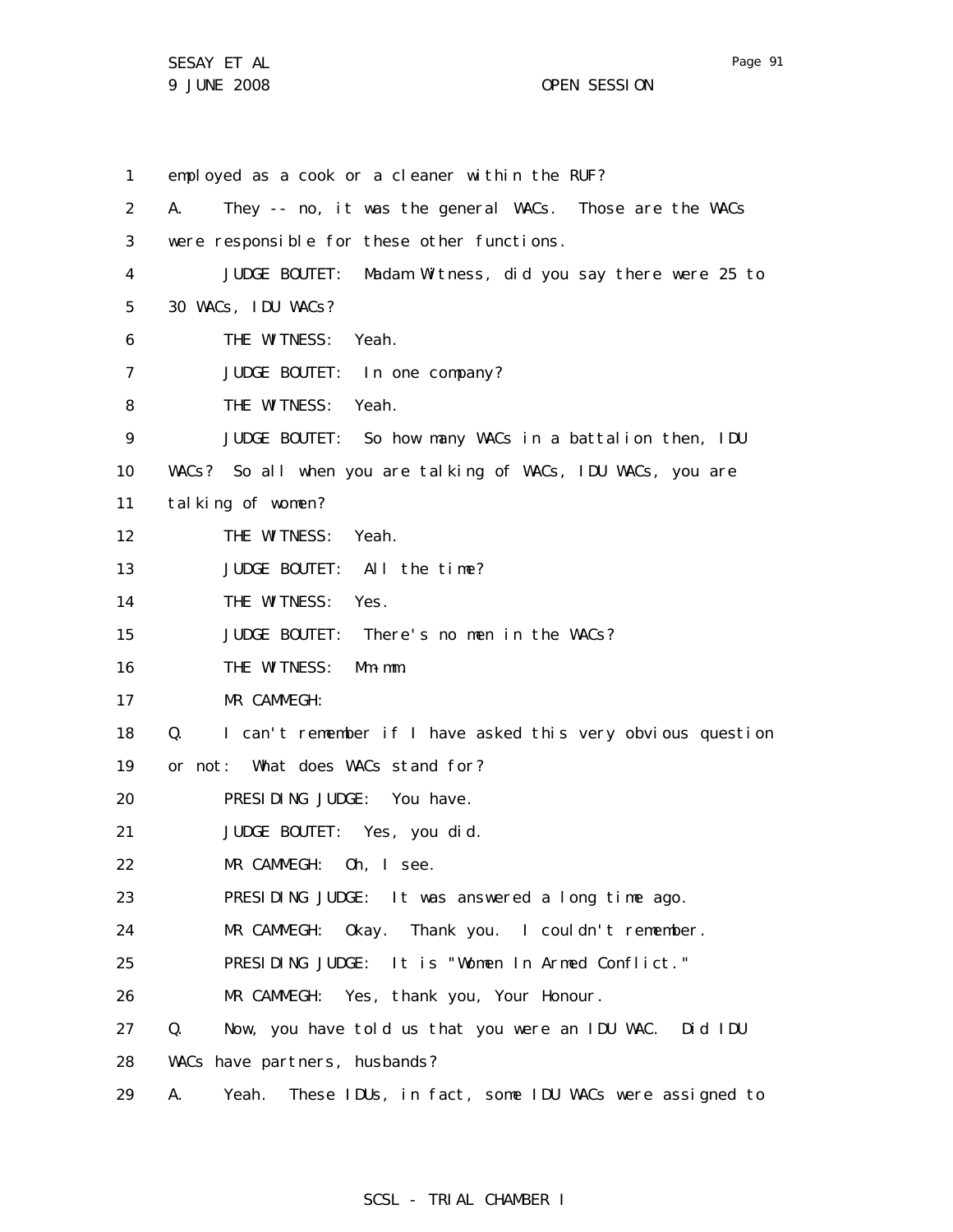| $\mathbf{1}$      | these combatants. They were living with these combatants as      |
|-------------------|------------------------------------------------------------------|
| 2                 | partners, wives, and so on. They were living with them at the    |
| 3                 | front lines as well as the rear, as we were calling them.        |
| 4                 | Okay. I want to return now to the role of the IDU WACs<br>Q.     |
| 5                 | commander. You've told us that there was an IDU WACS commander?  |
| 6                 | А.<br>Yeah.                                                      |
| 7                 | PRESIDING JUDGE: Madam, who assigned them?                       |
| 8                 | MR CAMMEGH:                                                      |
| 9                 | Who assigned the IDU WACS commander? Who nominated the IDU<br>0. |
| 10                | WACs commander?                                                  |
| 11                | PRESIDING JUDGE: Who assigned them, you know, as wives and       |
| $12 \overline{ }$ | so on to the combatants?                                         |
| 13                | THE WITNESS: Pardon?                                             |
| 14                | PRESIDING JUDGE: You said that some of these WACs were           |
| 15                | assigned to some combatants -- to combatants as wives; did you   |
| 16                | say that?                                                        |
| 17                | THE WITNESS: The WACs? The IDU WACs?                             |
| 18                | PRESIDING JUDGE: Yes.                                            |
| 19                | THE WITNESS: Well, some, yes, they were with them because        |
| 20                | since you are in partnership --                                  |
| 21                | PRESIDING JUDGE: No, no, please, you know, let's get it          |
| 22                | right, you know.                                                 |
| 23                | THE WITNESS: Yeah.                                               |
| 24                | PRESIDING JUDGE: Some IDU WACs were assigned to combatants       |
| 25                | as wives and they lived with them. That's what you said, is it?  |
| 26                | THE WITNESS: They would already -- that's what I want to         |
| 27                | clarify.                                                         |
| 28                | PRESIDING JUDGE: Okay. All right.                                |
| 29                | THE WITNESS: These WACs, some were already with partners         |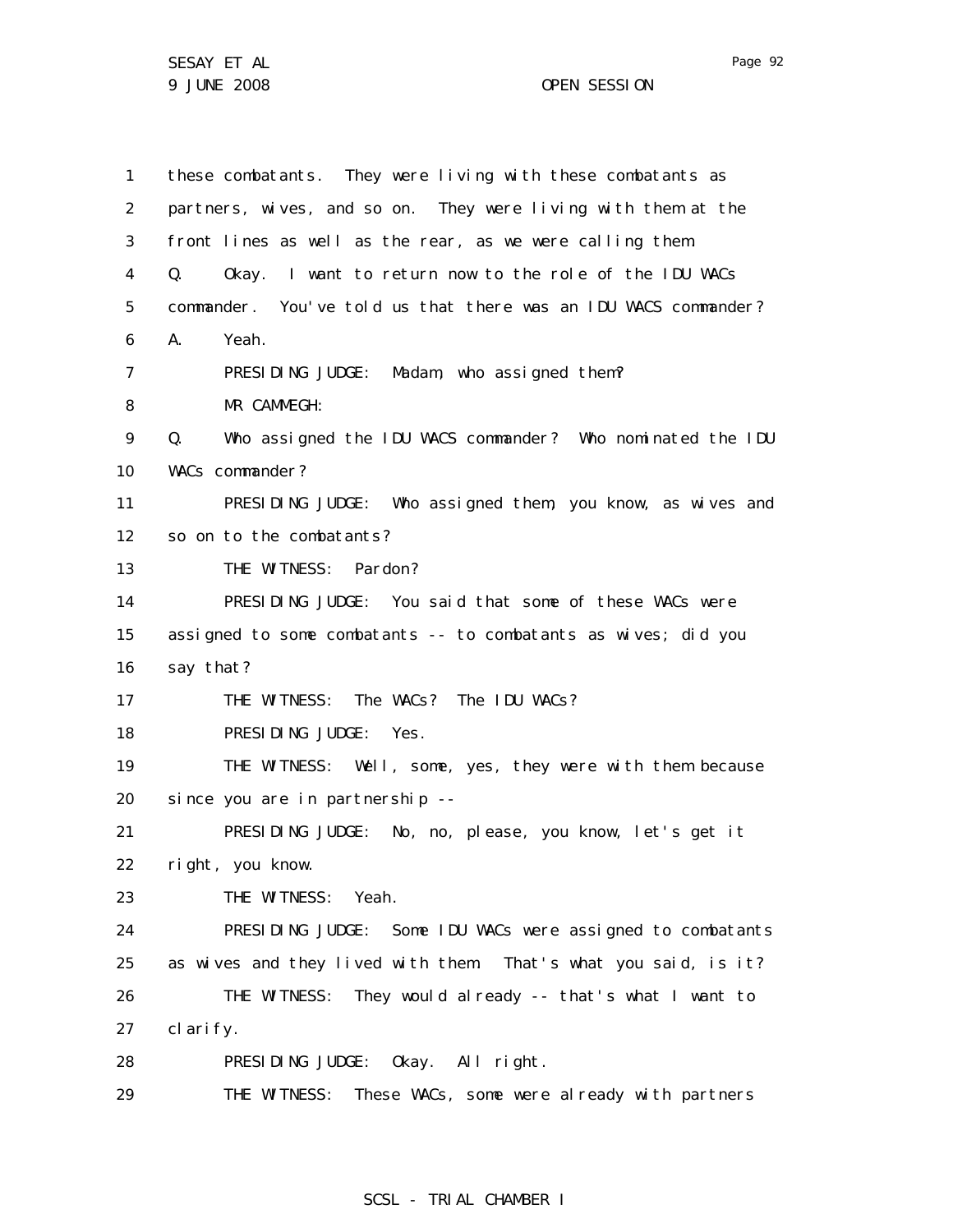1 2 3 4 5 6 7 8 9 10 11 12 13 14 15 16 17 18 19 20 21 22 23 24 25 26 27 28 29 to these combatants, and so if they are their wives and they are entitled to IDU, then they have to stay with their partners. JUDGE BOUTET: So you mean to say that these WACs would go with their partners or husband at the front lines. THE WITNESS: Yes. JUDGE BOUTET: If the husband is a combatant, a fighter at the front lines, they go to the front lines. THE WITNESS: Yes. JUDGE BOUTET: So they go to the front line because their husband has been sent to the front line. THE WITNESS: Yeah, but they will not go to the real front lines. When they go they will leave them in the combat camps. They will leave them there at the site they were staying to prepare and where they make food and other things, so the WACs will stay there and they will -- when they are ready they will go for their fighting. MR CAMMEGH: Does Your Honour want me to clarify anything else on that issue? PRESIDING JUDGE: No, that's fine. MR CAMMEGH: Q. Now, again I'm reminding you of what I said to you. Be careful. You told us that between '96 and the end of the war there was an IDU WACs commander; correct? A. Mmm? Q. Between 1996 and 2000 there was an IDU WACs commander; is that right? A. Yeah. Q. Okay. We don't want to know who that was? A. Okay.

# Page 93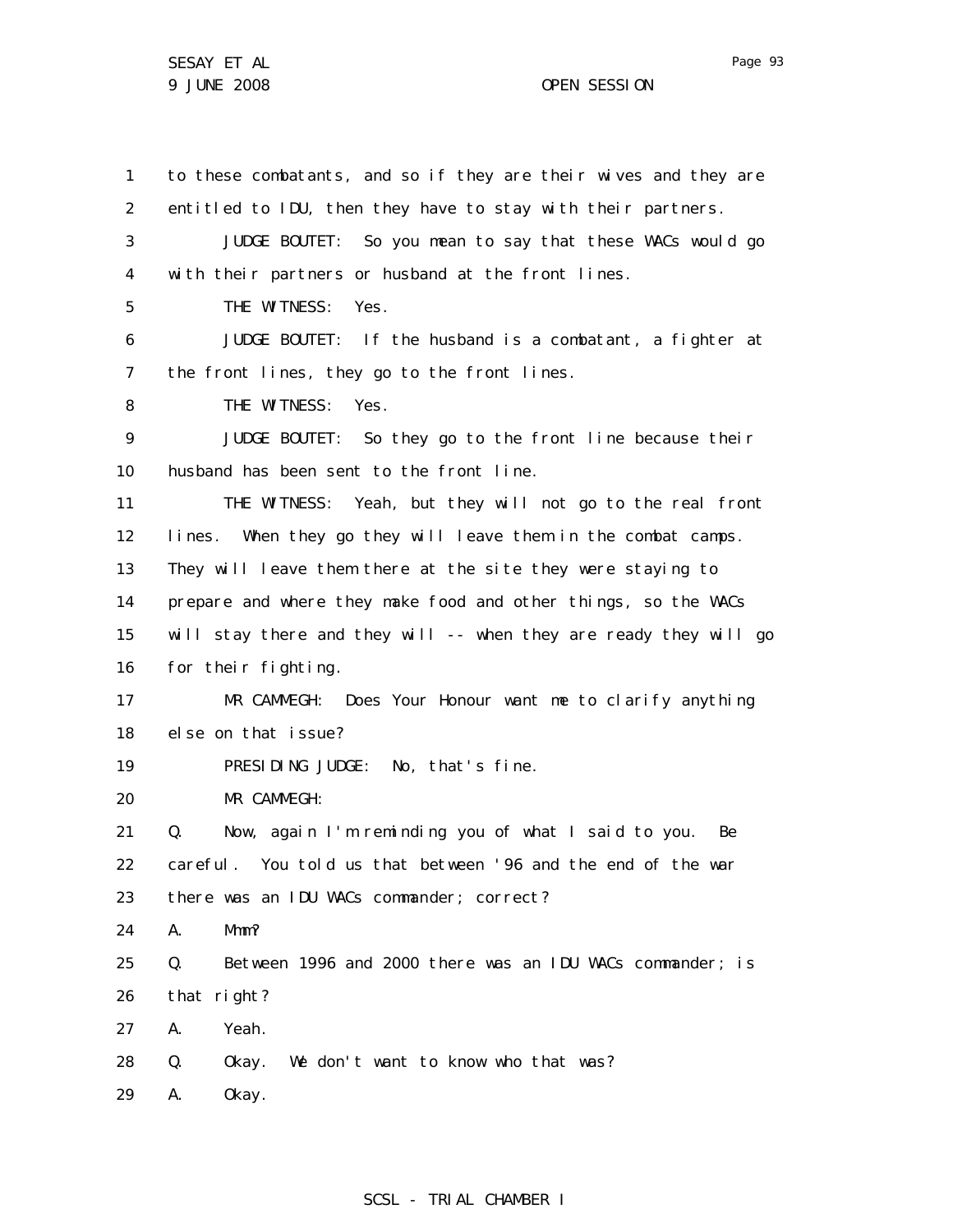Page 94

1 2 3 4 5 6 7 8 9 10 11 12 13 14 15 16 17 18 19 20 21 22 23 24 25 26 27 28 29 Q. What we do want to know is what the IDU WACs commander did. What was she responsible for? PRESIDING JUDGE: Mr Cammegh, is there anything wrong, you know, in knowing the name of the WACs commander, provided it doesn't concern she herself? All right. Okay. All right. Yes, that's okay. MR CAMMEGH: Q. Could you go ahead then and just tell the Court what -- PRESIDING JUDGE: And don't mention of the name of the WACs commander, okay, madam? THE WITNESS: Okay. MR CAMMEGH: Q. So what did she do? What was her job? A. The WACs commander was responsible for defending the civilians from the combatants and he was -- the WACs commander was also responsible for receiving all reports from different, different areas where the WACs were assigned. She was responsible for receiving all these reports. And when she received these reports, she will compile the reports and pass it on to her immediate commander for onwards transmission. The  $WACS$  --Q. Wait there. Wait there. I'm going to ask you about who reported to who in a moment, but would an IDU, a man in the IDU, ever report to the IDU WACs commander? A. Pardon? Q. Would an IDU ever report to an IDU WACs commander? A. The WACs, the IDU WACs will report to the WACs commander. Q. So it was women IDU only, was it, who reported to the commander?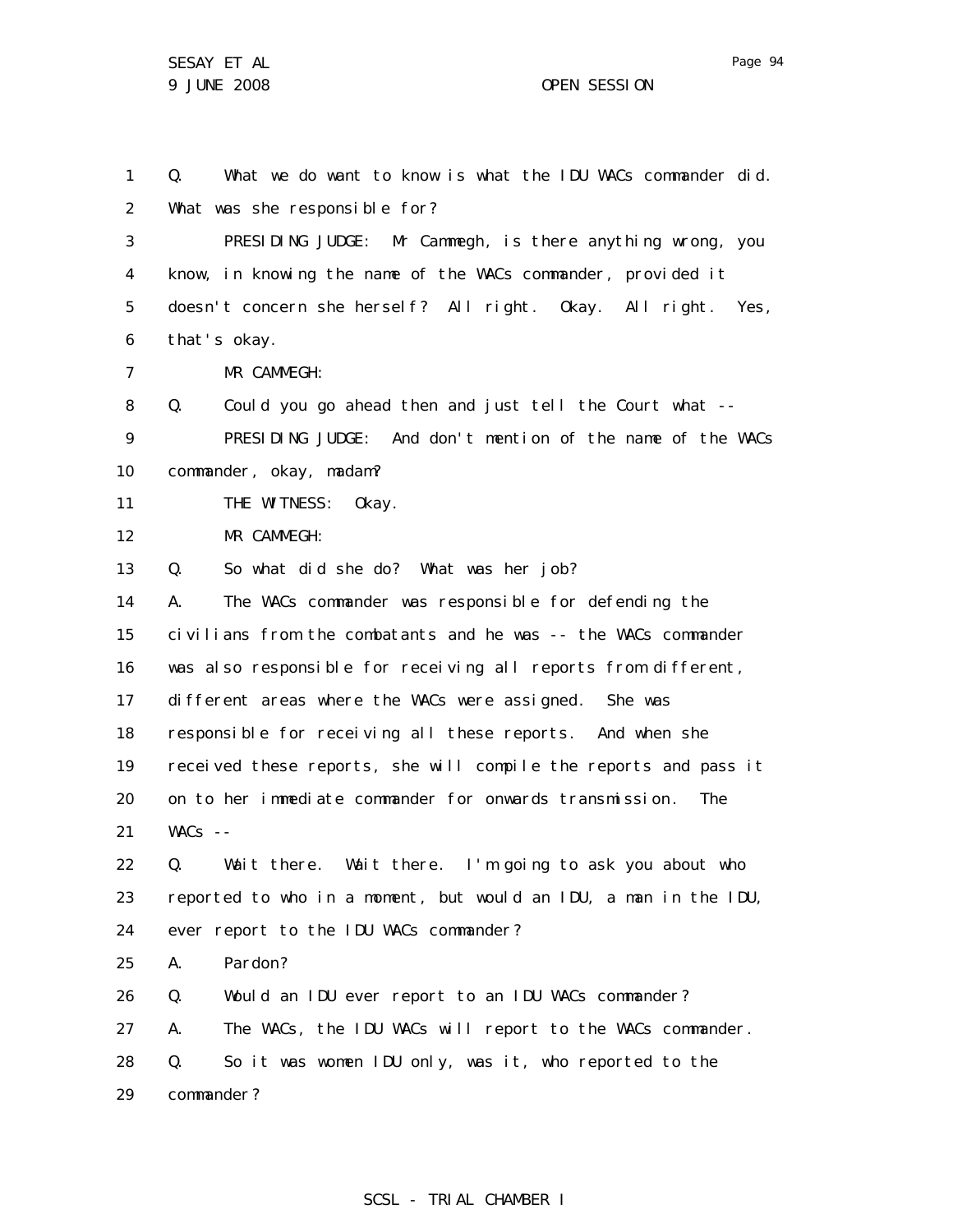1 2 3 4 5 6 7 8 9 10 11 12 13 14 15 16 17 18 19 20 21 22 23 24 25 26 27 28 29 A. Yes, report to the WACs IDU commander. Q. Right. What would those reports usually -- well, no, I'll put it this way: Give us some typical examples of what these reports would contain; what sort of information? A. Well, they contained -- some reports contained investigation reports. Q. Into what? Investigation into what? A. Into crimes committed. They will send their reports. Q. Crimes against what law? A. Against RUF law, rules and regulations. Q. All right. Now can we just talk about the RUF rules and regulations for a moment. What, according to RUF rules and regulations, were crimes? I mean, give us some examples of the crimes that you're referring to, please? A. Crimes were raping. Q. Yes. A. Burning of houses. Q. Yeah. A. Looting, harassment of civilians, violation of orders from your commanders. Q. Um-hmm. A. Et cetera. These were some of the crimes committed. Innocent killing. Q. Okay. A. Yeah. Q. What about minor infractions; minor law breaking? Would minor law breaking go into reports and go up to the IDU WAC commander? A. If the minor offence is going to be reported to the IDU --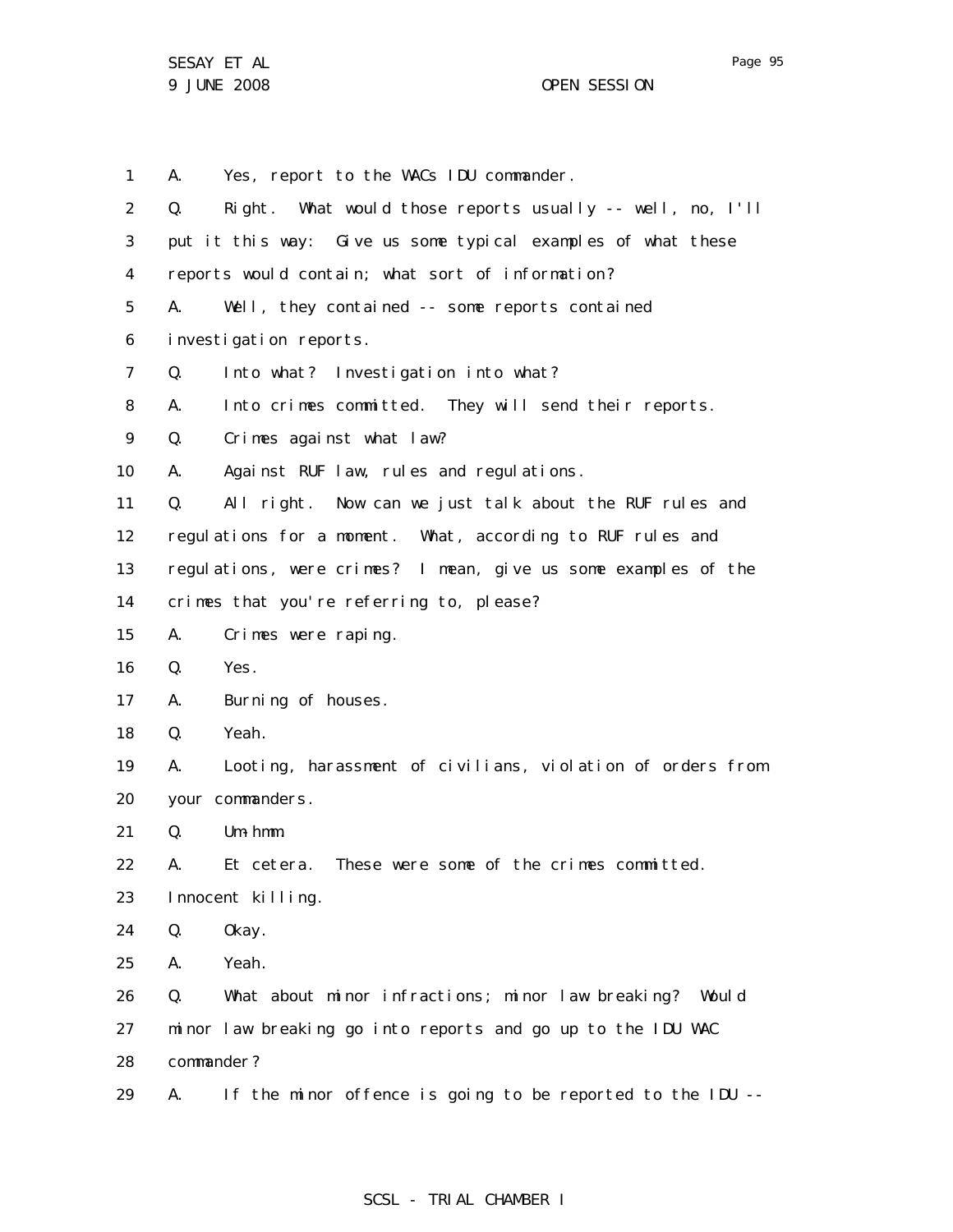1 2 3 4 5 6 7 8 9 10 11 12 13 14 15 16 17 18 19 20 21 22 23 24 25 26 27 28 Q. To the IDU WACs commander? A. WACs commander. Well, the IDUs -- the IDU WACs commanders or subcommanders that were assigned to various areas, when minor offences were committed, these offences will be investigated by the subcommanders in their areas. Q. Subcommanders of what? A. Yes, of the WACs. Q. Okay. A. Or even the men of IDU. Q. Okay. A. Yeah. So, after the investigation, they would compile the reports and then they would make their recommendations and they will submit the report to the area commander of that particular area. If it's company, they will submit is to the company commander. Q. Okay. Let me stop you there, because I don't want you to run away with yourself. I'm asking you about minor issues here, not serious crimes, about minor offences? A. Yeah. Q. All right. A. Yeah. Yes, that's what I am still on. Q. You're on that? A. Yeah. Q. All right. That's fine. A. So these, when these minor issues are reported to these area commanders in their different areas -- Q. Yes. A. -- these issues will be addressed by the commanders.

29 Q. Which commanders, madam?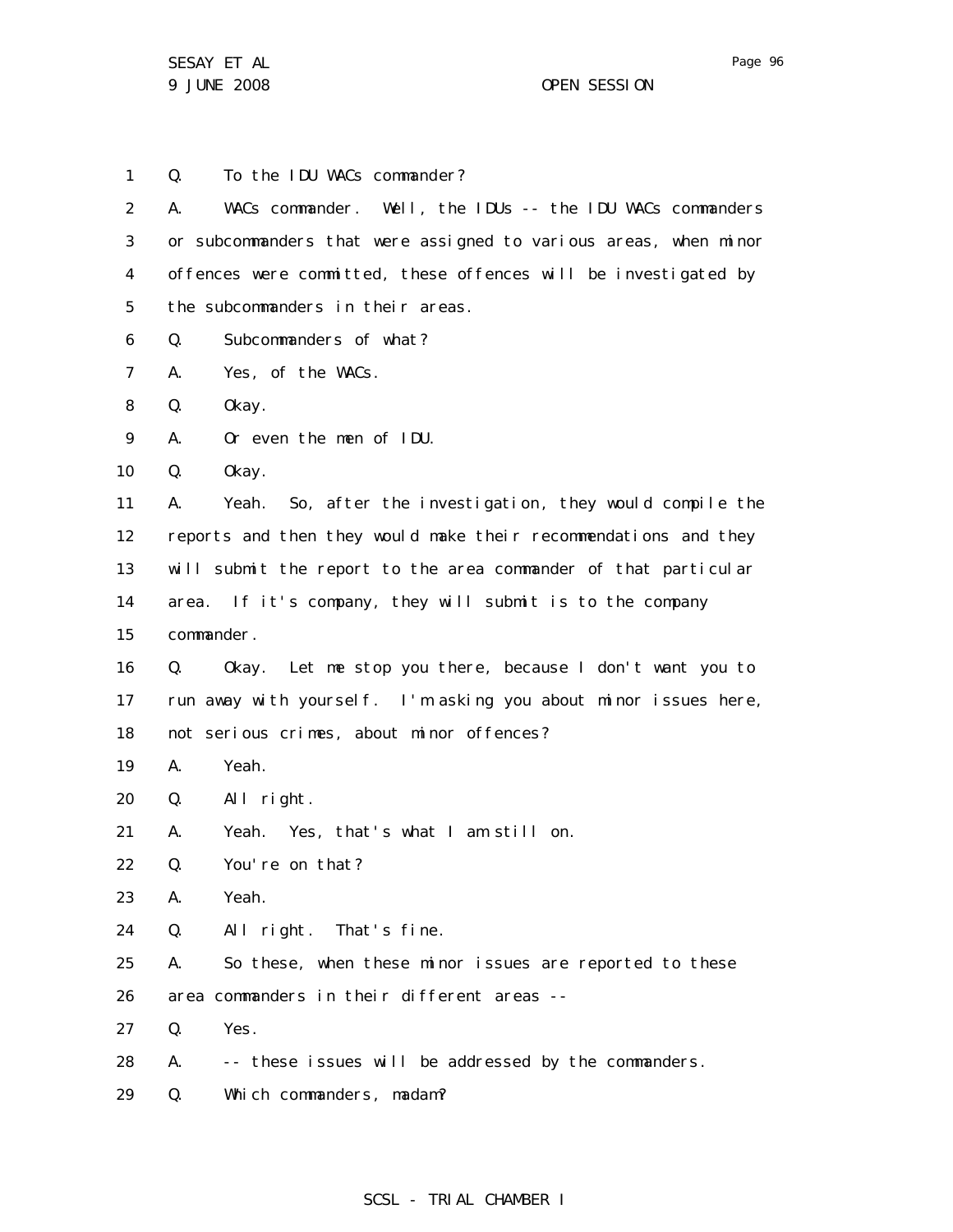1 A. The area commander.

2 Q. All right. Thank you.

3 A. In any particular area.

4 Q. Okay.

5 6 7 8 9 10 11 12 13 14 15 16 17 18 19 20 21 22 23 24 25 26 27 28 29 A. So after the addressing of the issue, the IDU, whether WACs or the agent, the men, will write the report and send it to the head office, CO Gbao's office, for recordkeeping because that one, the minor crimes will be dealt with at the area level wherever the crime is committed, so the report will only be sent to the office for record purposes or referencing. JUDGE BOUTET: What is a minor offence, madam? THE WITNESS: Mmm? JUDGE BOUTET: What is a minor offence or a minor crime according to your laws? THE WITNESS: Minor crimes, like harassing civilians; violating order, when you are asked by your commander or whosoever to do something and you fail to do that; insulting people. These were all minor crimes. JUDGE BOUTET: Is stealing a minor crime? THE WITNESS: Mmm? JUDGE BOUTET: Stealing. THE WITNESS: Stealing? Stealing was not a minor crime. MR CAMMEGH: Q. If I can just return to the notion of stealing. Just so we're completely clear, if I stole a bottle of water, would that be classed as a minor crime or a serious crime? A. Well, stealing in general was really put into two forms. Q. Okay. A. Because it will depend on the gravity of stealing that the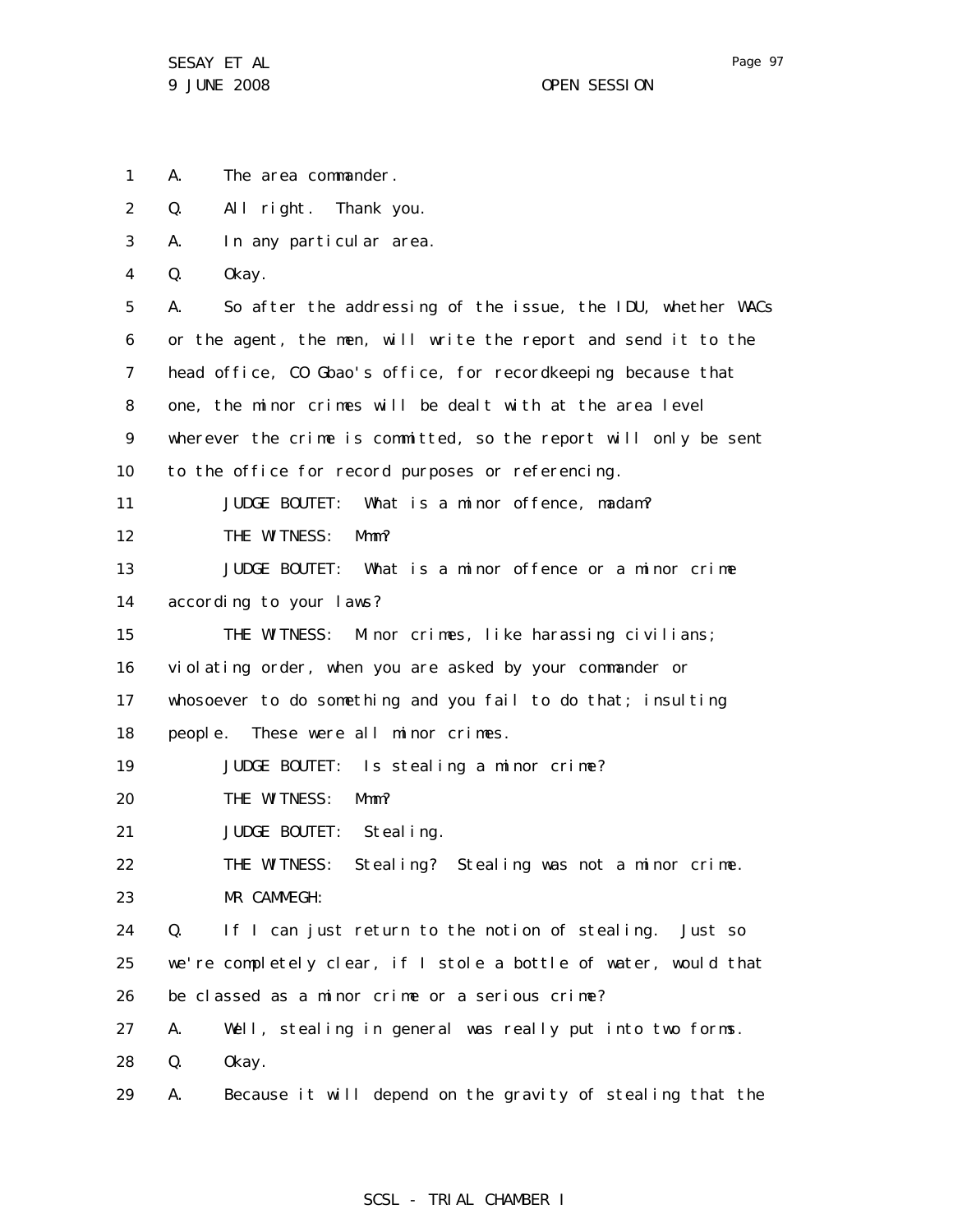29

1 2 3 4 5 6 7 8 9 10 11 12 13 14 15 16 17 18 19 20 21 22 23 24 25 26 27 28 offence will be major or will be minor. Q. All right. A. It depends on the gravity of the act. Q. And if it was a major -- if I stole 100 bottles of water, what would the procedure then be? A. Mmm? Q. Well, you've talked about minor offences being dealt with by the local area commander? A. Um-hmm. Q. And a report about action taken eventually finding its way to Mr Gbao after the event? A. Yeah. Q. That's minor crimes, yes? That's what you told us. What we would like to know about is what happens if it's a major crime? So if I stole 100 bottles of water, would that be seen as a minor or a major crime? A. 100? Q. Yeah. A. I think it will go to major. Q. All right. Can you remind the Court then what would the process be if someone were accused of a major crime like stealing 100 bottles of water? Who would be reported to then? A. The major crimes as well, when these major crimes are committed in different areas, different, because all these people were assigned to these different areas, the IDUs and so on, MPs. So if a particular major crime is committed in a particular area the -- the IDU there will investigate the matter. Q. Can I just stop you a moment. I think all this talk of

### SCSL - TRIAL CHAMBER I

water has drawn a reaction from Mr Gbao who would like to attend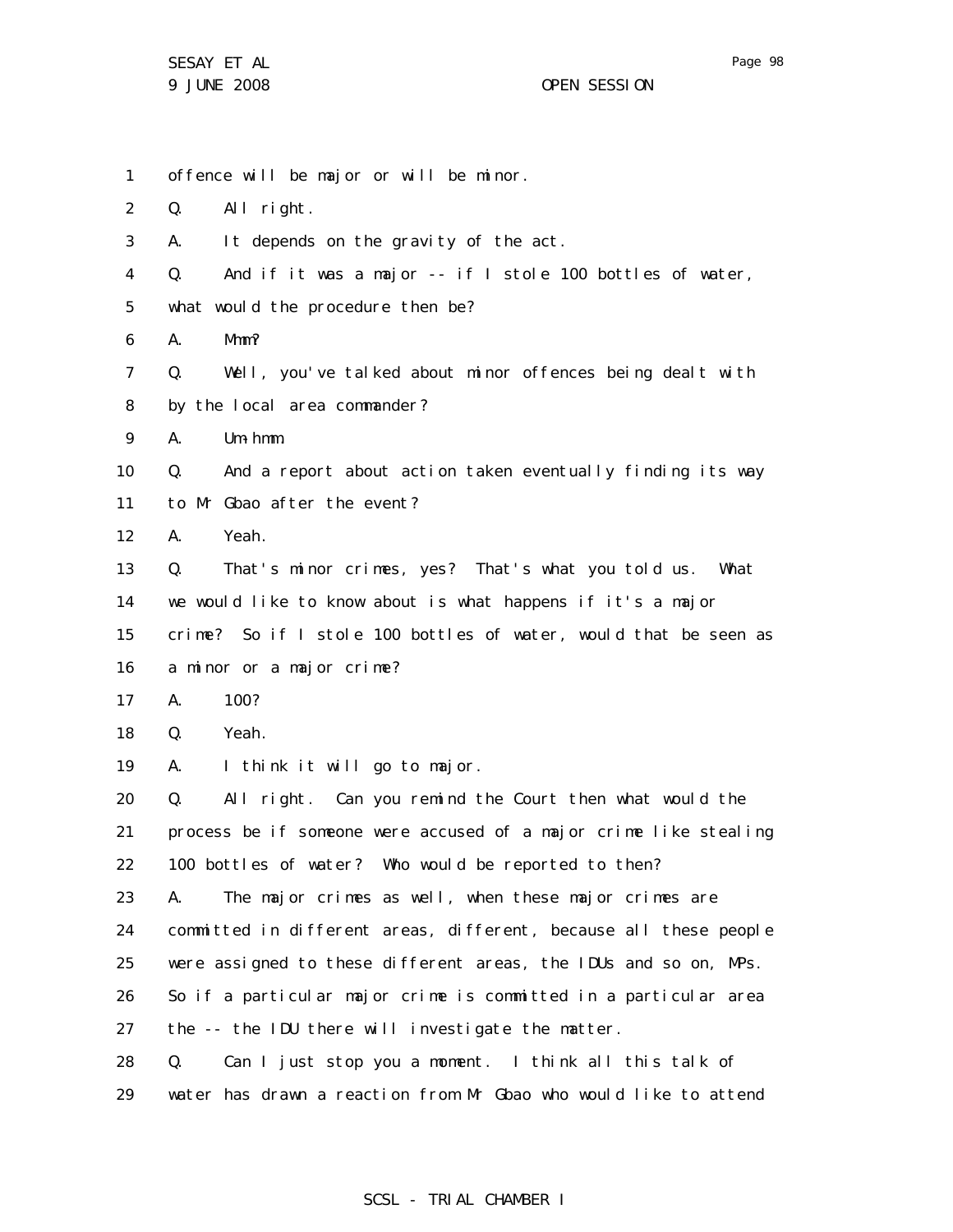1 the bathroom, please?

2 PRESIDING JUDGE: He may, please.

3 MR CAMMEGH:

4 Q. Right. So the IDU perform an investigation?

5 A. Yeah.

6 Q. What happens next?

7 8 9 10 11 A. So the IDU there will do the investigation, and when they do the investigation, they will compile their report. With the consent of the area commander at that particular area, they will send the report directly to the head office, to the district IDU commander.

12 Q. Now stop there. Stop there. You're talking about the IDU.

13 You're talking about the male IDU officers here, aren't you?

14 A. Um-hmm.

15 16 17 Q. Yes. Was there any difference in the method that a WAC IDU would operate? Would she report to the same individual after her investigation?

- 18 A. Um-hmm. After the investigation --
- 19 Q. Yes.
- 20 A. -- if it is the WACs --
- 21 Q. Yes.

22 23 24 A. -- if it is the WACs that is assigned to that particular area, after she has done her investigation, she will directly send the report to [REDACTED].

25 26 Q. Yes. Madam Witness, please, I'm sorry, can we redact that? PRESIDING JUDGE: Please, let it be redacted.

27 MR CAMMEGH:

28 29 Q. I'm trying so hard to ask you to be very, very careful about identity.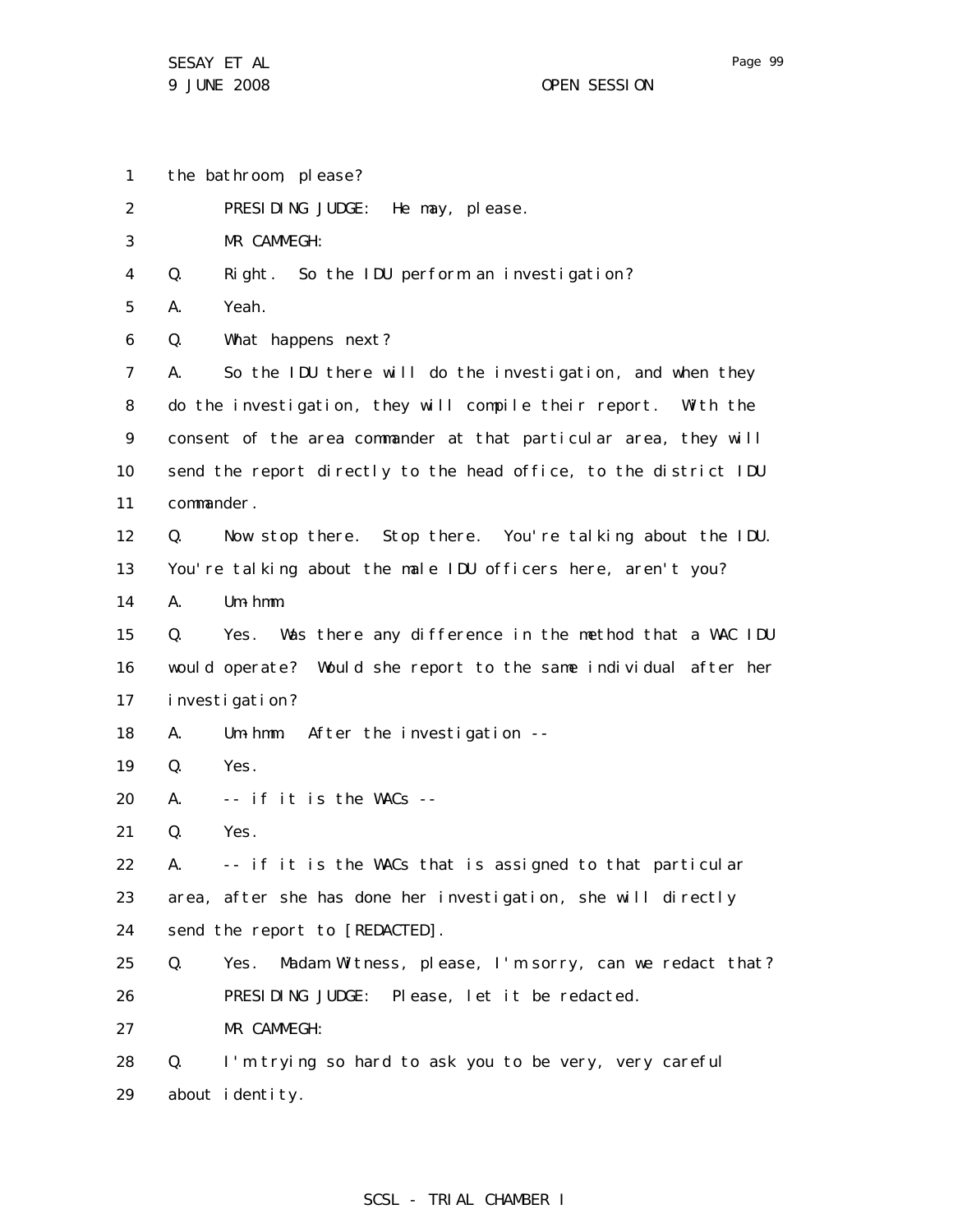1 2 3 4 5 6 7 8 9 10 11 12 13 14 15 16 17 18 19 20 21 22 23 24 25 26 27 28 29 A. Oh, God. Q. Madam Witness, it's not your fault. It's not your fault. But just -- it's all right, don't worry. Who -- just tell us the rank or the position of the person to whom a WAC investigator in the WAC IDU would send her report to, once she has done her investigation? A. Okay. When the IDU, the WAC IDU does her investigation -- PRESIDING JUDGE: She will send it to the overall boss? THE WITNESS: She will send -- no, she will send the report to  $-$ MR CAMMEGH: Q. To what person, please? A. To the IDU WAC commander. Q. Thank you. A. In the -- okay. PRESIDING JUDGE: That's fine. MR CAMMEGH:  $0.$  And  $-$ A. And -- Q. -- let's go back to the IDU now because -- JUDGE BOUTET: Before you get there, Mr Cammegh, because I want to clarify an issue that the witness has mentioned. Madam, you mentioned that the area -- area where the WACS IDU is assigned. So would you, so I understand the system, have in the same front-line area, a male IDU and a WAC IDU working in the same area? Or they have different areas to cover? You understand me? You have said -- THE WITNESS: Um-hmm. JUDGE BOUTET: -- the WAC IDU will report to -- through the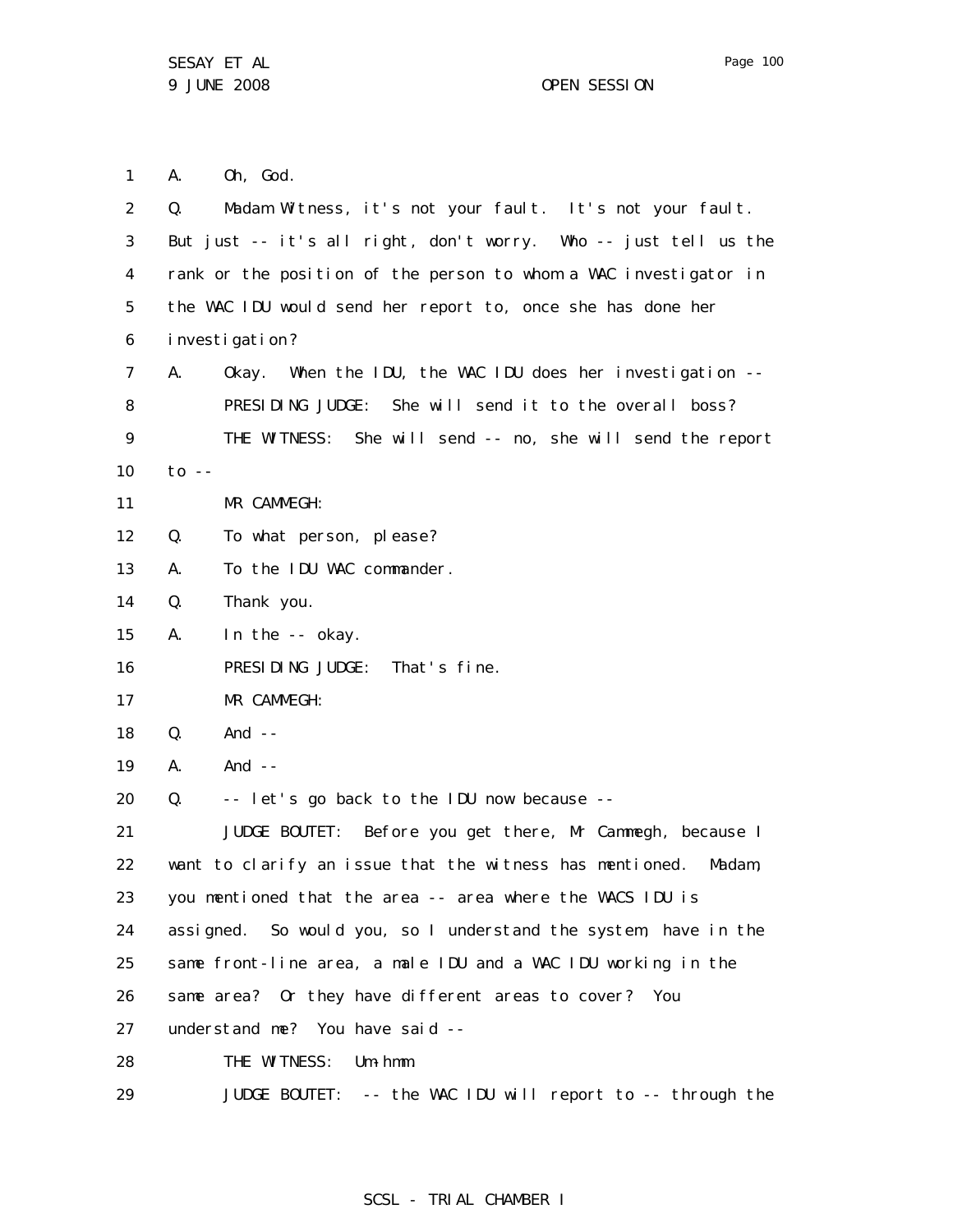1 2 3 4 5 6 7 8 9 10 11 12 13 14 15 16 17 18 19 20 21 22 23 24 25 26 27 28 system. THE WITNESS: Um-hmm. JUDGE BOUTET: But could also an IDU agent also report on the same issue and who would determine how it works? THE WITNESS: Yeah, it depends. If in a particular area it is the WACs that is there, then she has to do the reporting. JUDGE BOUTET: So it means that -- please please please, if you say that area it means that then there are no IDU agent there it's only the WACs IDU. Is that what you mean? Can you have a WACs IDU and an IDU agent at the same place? THE WITNESS: Yes, there -- there -- there will be agents. JUDGE BOUTET: So they are working together. THE WITNESS: Yes. JUDGE BOUTET: Okay. Okay. So who is deciding who is reporting the same -- the problem. THE WITNESS: Who is? JUDGE BOUTET: Who is reporting? How is it decided that this investigation will be done by the WACs and this one will be done by the IDU agent. THE WITNESS: No. What happened, these agents were supporters to the subcommander that will be in the area. The area will be a large area and you will have agents deployed in the other areas. So they will report directly to that commander that is there. The area IDU commander that is there. So they report to that commander and the commander will send the report to the immediate commander in the headquarter. JUDGE BOUTET: Thank you, madam. MR CAMMEGH:

29 Q. Was -- were there particular crimes that would be -- that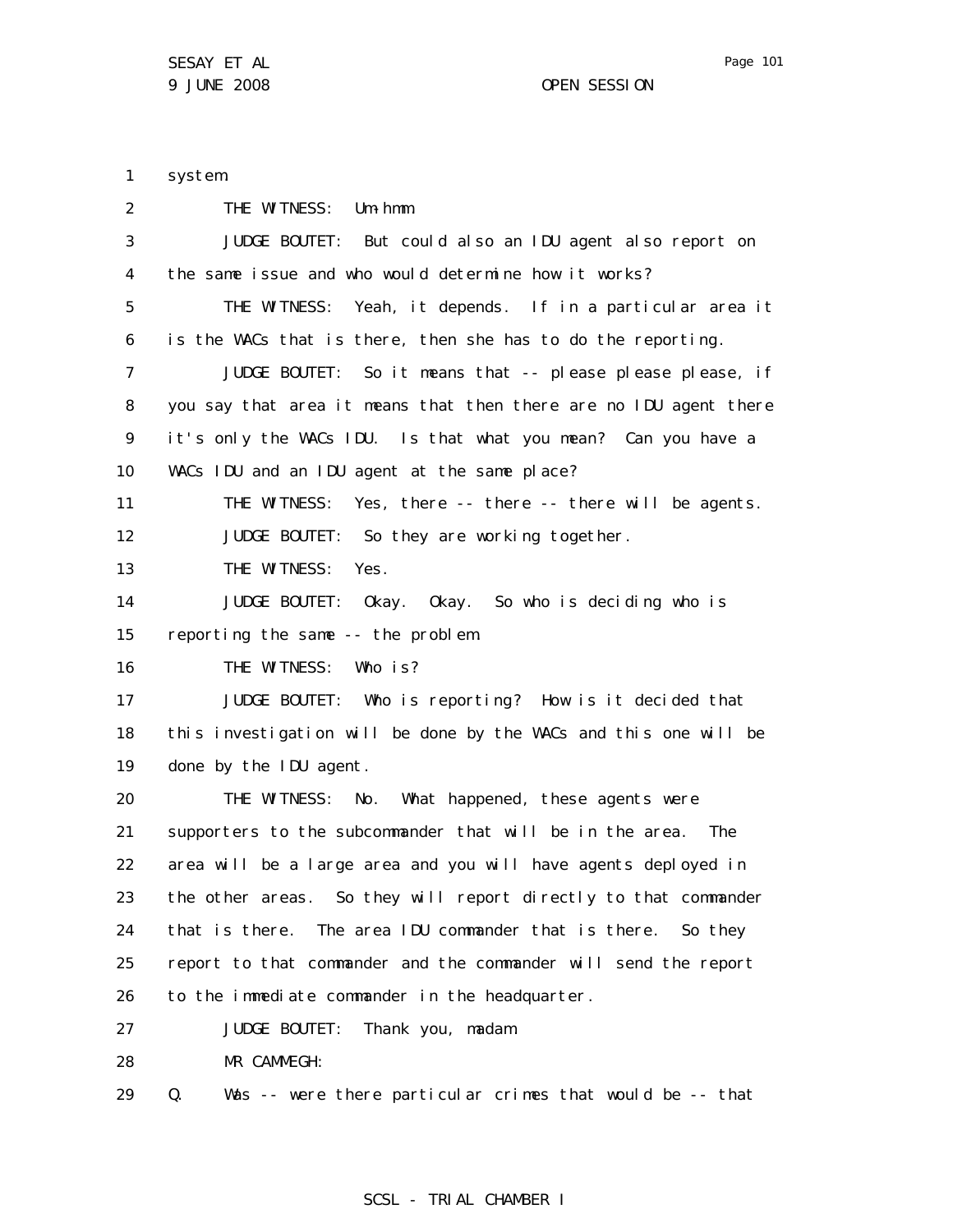1

2 3 4 5 6 7 8 9 10 11 12 13 14 15 16 17 18 19 20 21 22 23 24 25 IDU rather than an IDU? A. Mmm? Q. Was it -- was it felt within the IDU generally that some crimes should perhaps -- it was more appropriate that certain crimes should be investigated by a WAC IDU rather than an IDU? A. Well, no. Among -- even the WACs as well as the -- the men in IDU as well as the women, they were all performing the same role. Q. All right. A. So it will only be a coincidence if a commander is sending in an area being a WAC, a woman. Q. Right. A. Or it can be a man. Men can be assigned women, you know. Q. Right. A. So that was the kind of thing. They were all performing the same function. Q. Okay. You've told us that minor offences would generally be dealt with by the area commander and he would, after the event, send a report to Augustine Gbao. Can we now move on to what happened in relation to serious investigations. So let's now move on to things like rape and innocent killing and serious looting and things like that, okay? A. Um-hmm. Q. Can you tell the Court, please, how the investigation would

were seen to be better handled or better investigated by a WAC

26 proceed for a serious crime?

27 A. For that one.

28 Q. Yes.

29 A. If such a crime is committed in the area, the -- the -- the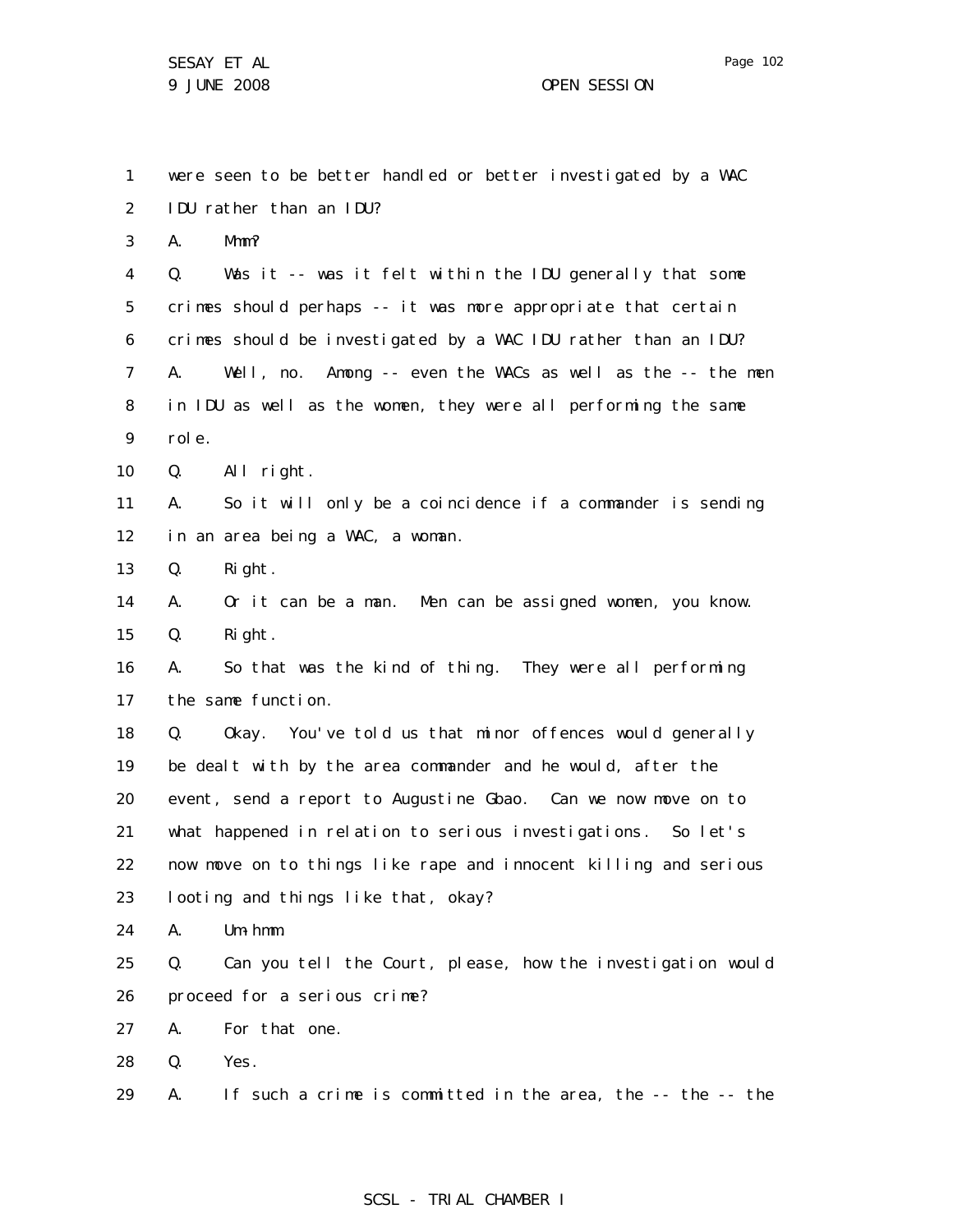1 2 3 4 5 6 7 8 9 10 11 12 13 14 15 16 17 18 19 20 21 22 23 24 25 26 27 28 29 -- the criminal will be invited by the MP and put under custody, and then the IDU will carry out the investigation. When the investigation is being carried out, be it the female IDU or the male, when the investigation is being carried out, the report has to be compiled. Q. Yes. A. With recommendations from these people. From there, they will inform the area commander, that's the combatant's commander. Q. Yes. A. After that, they will have to send the report to the -- if it's a man, they will send the report directly to the district commander. Q. And that was who? A. Francis Musa. Q. Okay? A. Am I right? Q. Yes. A. Okay. I'm afraid now calling names. Okay. So it was sent to him. And he will view the report and make sure that the investigation was properly done and he in turn will send the report to the overall IDU commander? Q. And who was that? A. It's Augustine Gbao. Q. Okay. A. He will send the report to him. Q. Right. Remember we're talking about serious offences? A. Yes, serious offences. Q. So what would Gbao do with the report at that stage? A. Augustine Gbao will receive the report and he as the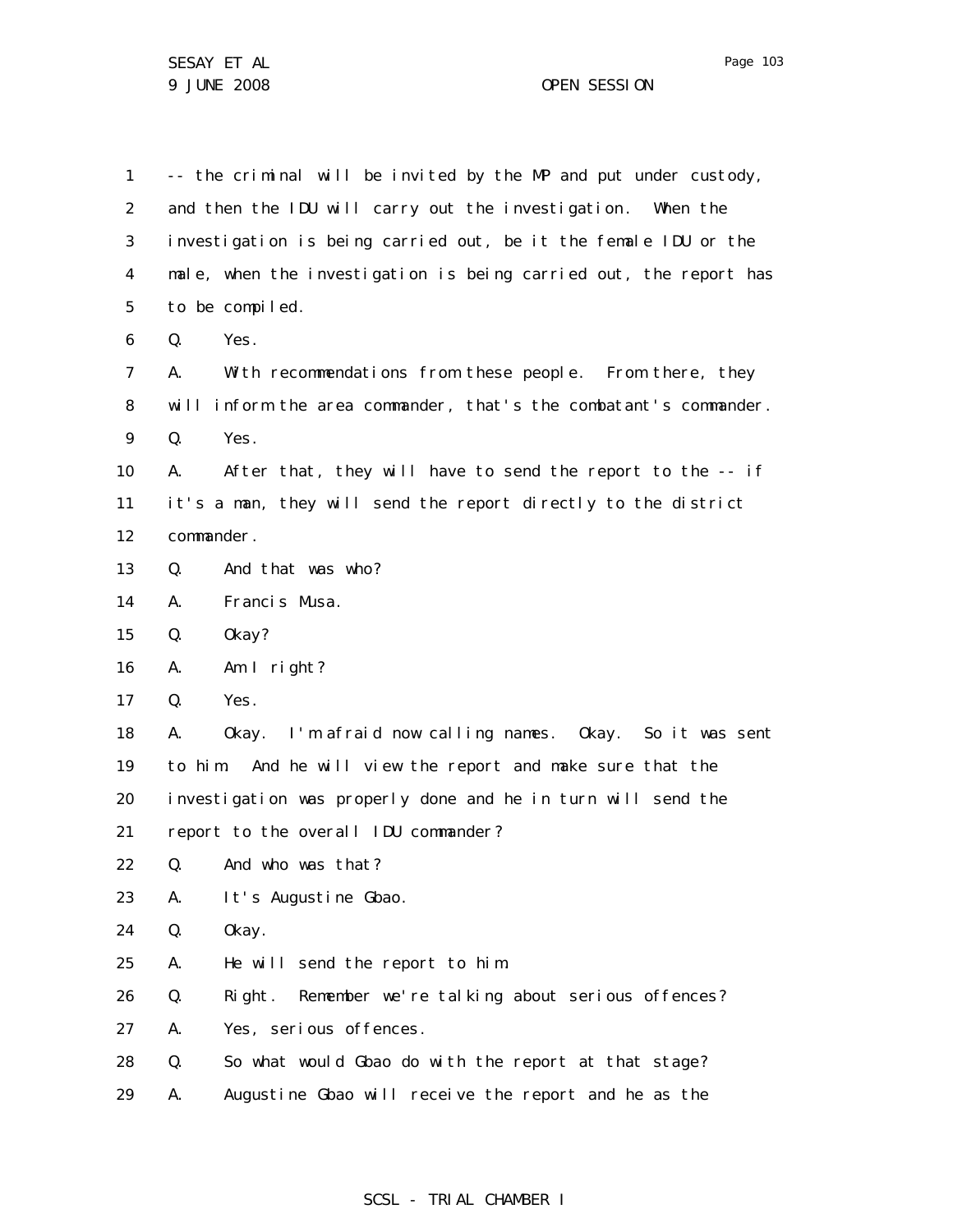1 overall.

2 Q. Yes.

3 4 5 6 A. Will again view the report and make sure that the different branches did their functions correctly. And after that, Gbao hasn't got anything. He had no right to alter anything on that document.

7 8 9 10 11 12 Q. Right. Stop stop stop there. Sorry, I don't want to be rude but we need to take this in stages. You just said that Gbao's job was to make sure that all the -- I forget the word you used. Was it -- sorry, Your Honours, I don't want to lead and the witness used a word and I honestly can't remember what it was but I'm looking for help.

13 JUDGE THOMPSON: Steps.

14 15 MR CAMMEGH: It referred to certain individuals and I don't want to call the word -- was it branches? Thank you.

16 Q. You just said that Gbao's job was to ensure that all

17 branches did their job properly?

18 THE WITNESS: Yes.

19 20 21 22 23 24 25 26 Q. What are you talking about? Can you -- what branches? A. Yeah, because like the MPU by then the MPU was involved because the MPU has to take care of the criminals. He bring them, he keep them under custody while the investigation is going on and the IDU will do the investigation, so he will view the report and see that the work is well done by these people and then -- and then he will in turn send the report to the high in command. That's Sam Bockarie, Mosquito.

27 Q. And what would Bockarie do?

28 29 A. Bockarie? He was the high in command. He has all the decision. So when this report has been sent to him he can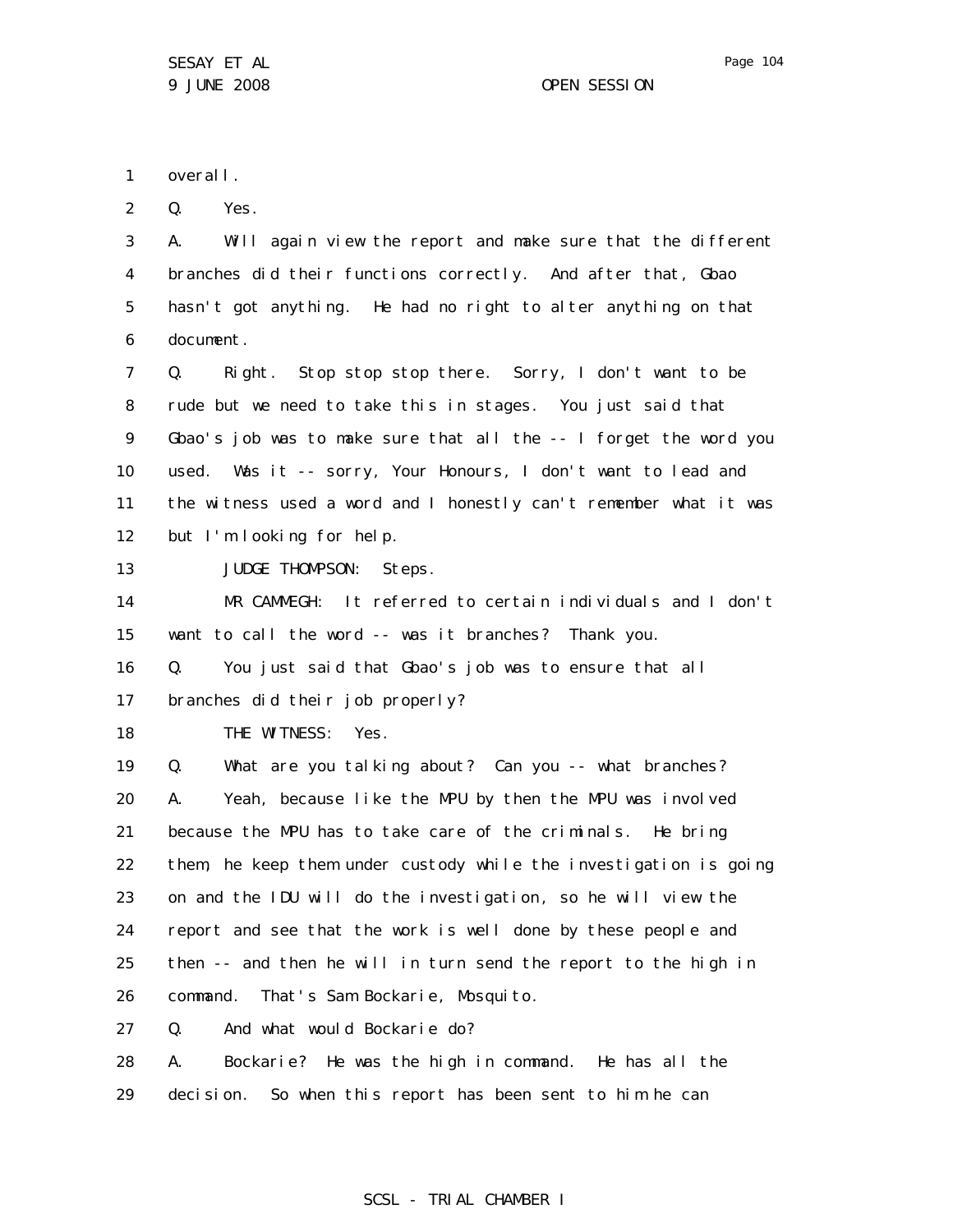1 2 3 4 5 6 7 8 9 10 11 12 13 14 15 16 17 18 19 20 21 22 23 24 25 26 27 28 29 sometimes take his decision whether -- Q. A decision on what? What do you mean by that? A. He will take his decision and send instructions if the punishment that is to be left -- if that criminal was found guilty, if he was alleged to punishment then he will give the green light. He will give the order then the punishment will be left on the criminal. Q. How would Bockarie's decision be passed down? How would that take place? A. He will -- he will -- he will send his instruction -- his order to the commander Gbao for the MPs to carry out the punishment. Q. Was Gbao in a position where he could order the MP to do something? A. Gbao had no -- no order for MP, neither any other unit. Only IDU Gbao was having control over. Gbao had no order on his own. Q. So you're saying that once Bockarie had made a decision on a certain case -- A. Um-hmm. Q. -- he would pass his decision down to Gbao? A. He will sent his order. Q. His order? A. That's such-and-such punishment will be left on so-so criminal. Q. And then Gbao would do what with that order? A. He passed the message to the MPs. Q. Okay. A. Because they were responsible for the punishments.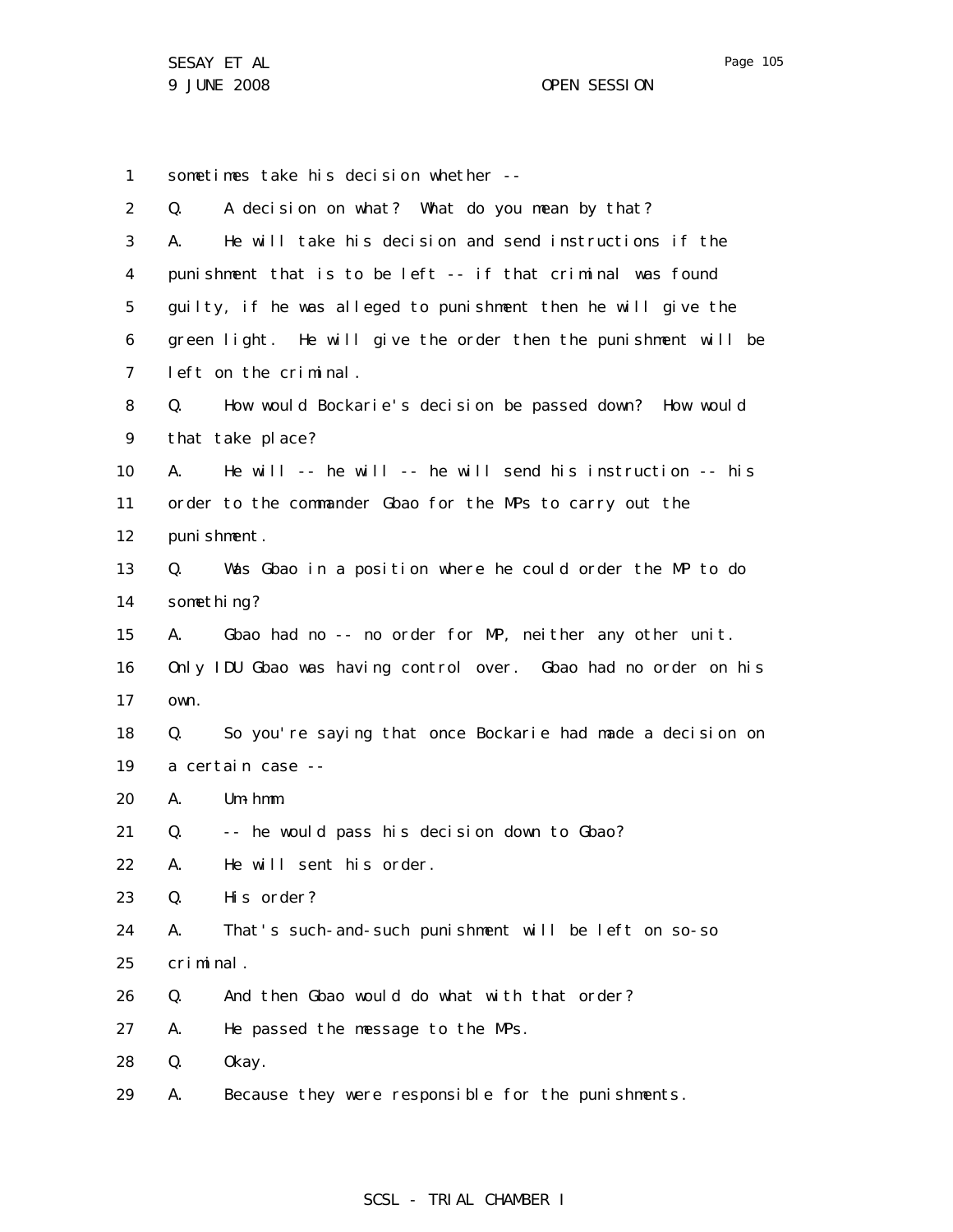1 2 3 4 5 6 7 8 9 10 11 12 13 14 15 16 17 18 19 20 21 22 23 24 25 26 27 28 29 Q. Okay. I want to ask you about Joint Security Board of Investigation? A. Yes. Q. All right? I'm going to call it JSBI because it's easier that way. Do you know about JSBI? A. Yes. Q. What was a Joint Security Board investigation? A. This was a joint body formed to investigate major crimes in the RUF. Q. Okay. Now, so far in your evidence you've talked about the process for minor offences and you've talked about serious crimes, and I think the difference -- if I may summarise just so we can orientate ourselves, if my friends object I'll stop, but I think, I think you told us that for minor offences the matter would end with the area commander. He would take his own decision and probably inform Gbao after the event. For serious offences, you've said that the IDU would conduct an investigation, reach its conclusion, report to Francis Musa, the deputy -- what was his role again sorry? Did you say the district RUF commander? A. Yes, yes. Q. He would pass it to Gbao, who would ensure that everything had been done properly? A. Yes. Q. Gbao would pass that up to Bockarie who would make a decision who would tell Gbao what has to be done? A. Yes. Q. Right. You now used the word major crime and you've said that joint security boards would be instituted in respect of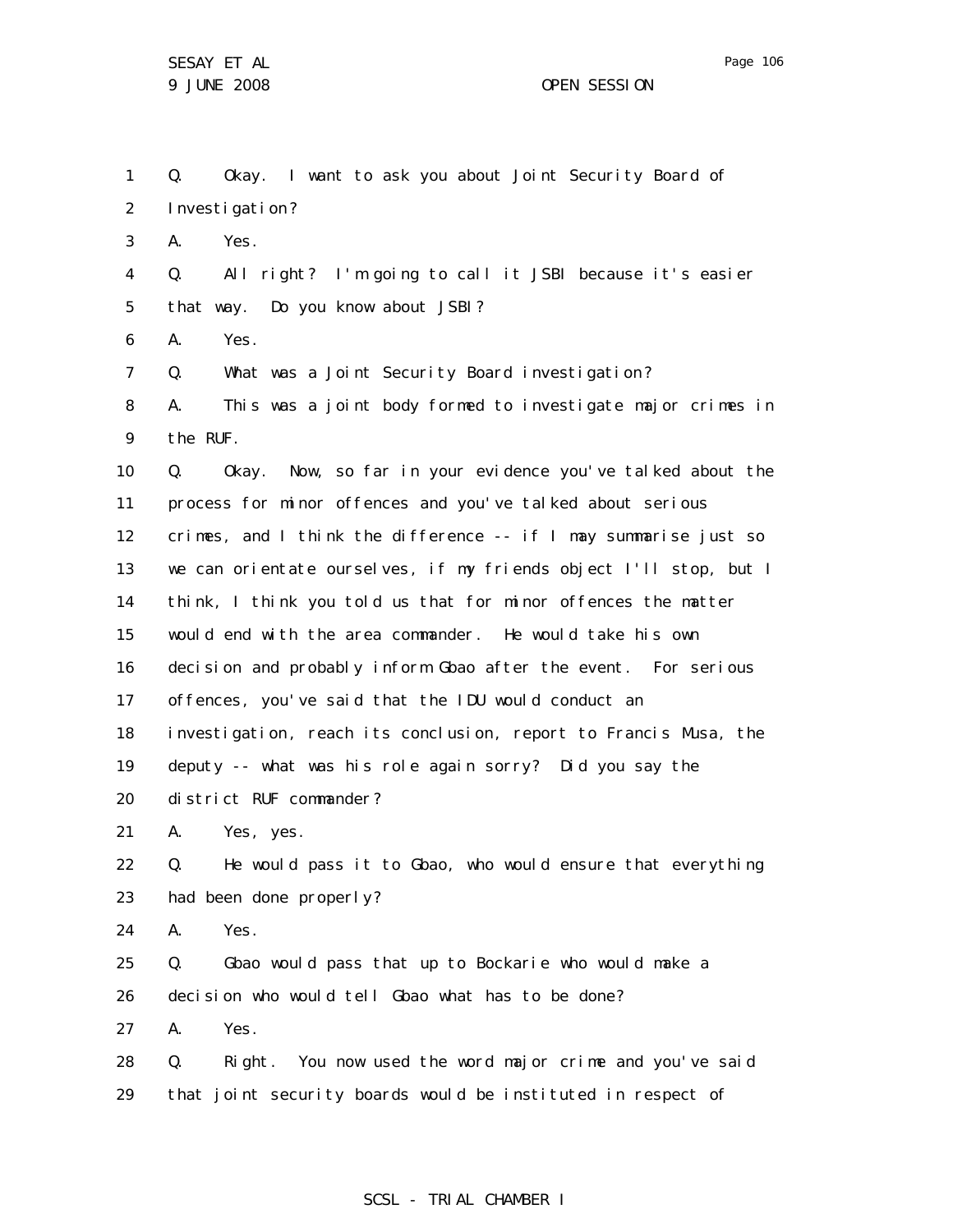1 2 3 4 5 6 7 8 9 10 11 12 13 14 15 16 17 18 19 20 21 22 23 24 25 26 27 28 29 major crimes? A. Yeah. Q. Is that correct? A. Yeah. Q. What's the difference between a serious crime and what you call a major crime that would go to the JSBI? A. Serious crimes and major crimes? Q. Yes? A. I think it is almost the same. Serious crimes, major crimes, I don't know. PRESIDING JUDGE: Mr Cammegh, is that a fair question to ask this witness. MR CAMMEGH: It's probably not. THE WITNESS: I don't understand it. MR CAMMEGH: I'm going to come - I'm going to come at it from a different direction. I'm going to go back to where I - the way I started and just ask you, please -- well I'll ask you this: Why was a Joint Security Board set up. THE WITNESS: The Joint Security Board was set up to investigate major crimes, yes, so that transparency can take place. Q. Sorry, what was the word you just used? I didn't hear you. So that what can take place? A. Transparency. JUDGE BOUTET: Transparency. MR CAMMEGH: Sorry, thank you. Q. What do you mean by transparency? A. What I mean by that because first IDU was wholly and solely doing investigation of crimes. So when the joint security came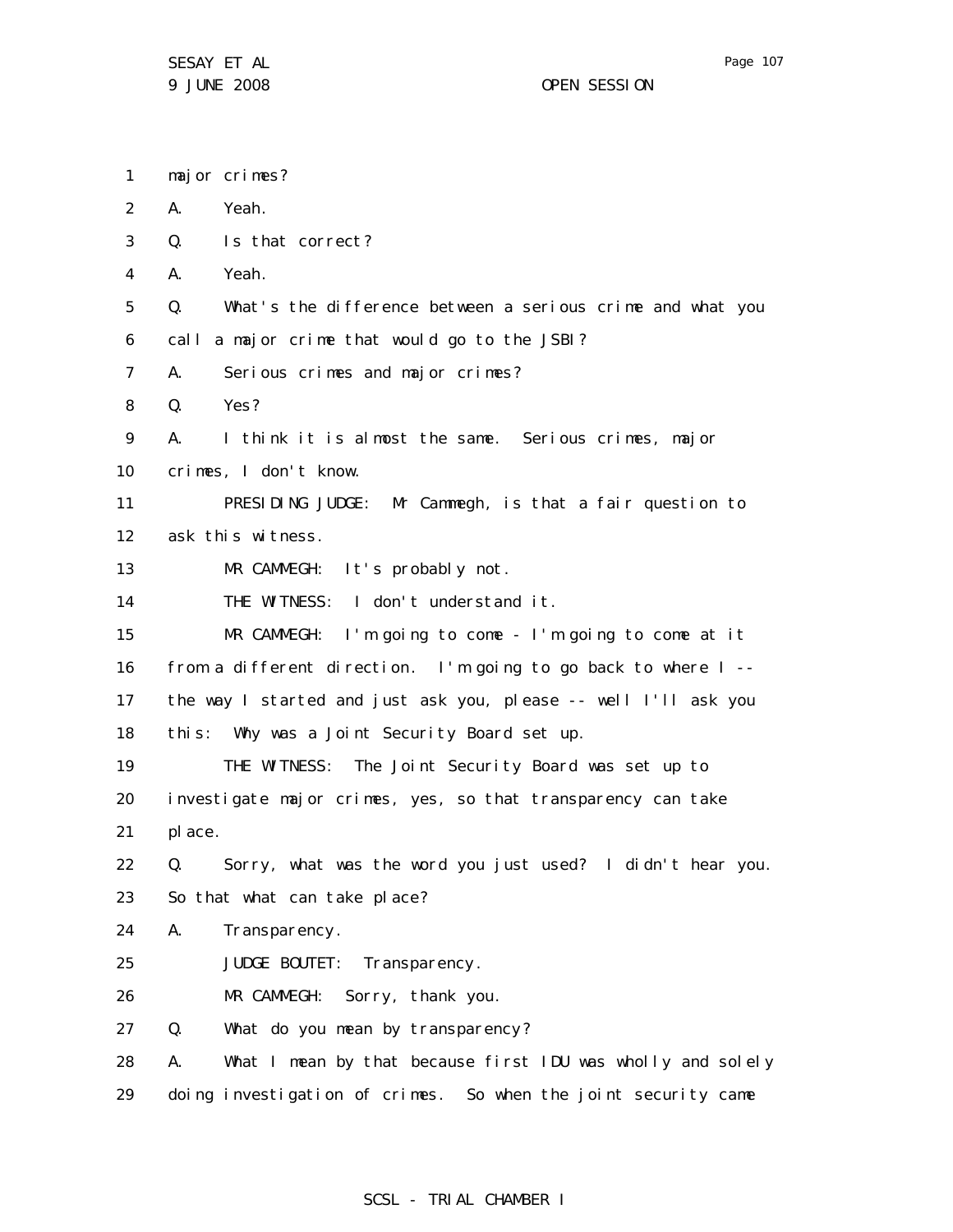| 1  |         | up, representatives were drawn from all other units and they will |
|----|---------|-------------------------------------------------------------------|
| 2  |         | all sit down together to investigate the major crimes and         |
| 3  |         | everybody will see and know exactly what is going on or what has  |
| 4  |         | happened. So everybody will have the clear mind and clear         |
| 5  |         | understanding of whatever matter is up.                           |
| 6  | Q.      | Did you ever serve on a Joint Security Board yourself?            |
| 7  | А.      | Mmm?                                                              |
| 8  | Q.      | Did you ever serve on a Joint Security Board yourself?            |
| 9  | А.      | Yeah.                                                             |
| 10 | Q.      | Can you remember what crime that was in respect of?               |
| 11 | А.      | The crime?                                                        |
| 12 | Q.      | Yes.                                                              |
| 13 | А.      | Yeah, I -- I witnessed an innocent killing matter in Giema        |
| 14 |         | and the matter was investigated and we found the doer -- we found |
| 15 |         | him guilty of the crime and the information was sent to the       |
| 16 |         | leader, by then Foday Sankoh, and the punishment was left on the  |
| 17 | doer.   |                                                                   |
| 18 | Q.      | Okay. Very quickly, please --                                     |
| 19 |         | PRESIDING JUDGE: What was the punishment, madam.                  |
| 20 |         | THE WITNESS:<br>Mmm?                                              |
| 21 |         | PRESIDING JUDGE: What was the punishment.                         |
| 22 |         | THE WITNESS: The punishment? Execution.                           |
| 23 |         | MR CAMMEGH:                                                       |
| 24 | Q.      | Very, very quickly, madam: Which units were represented on        |
| 25 | a JSBI? |                                                                   |
| 26 | А.      | We had the IDU.                                                   |
| 27 | Q.      | $Um - hmm?$                                                       |
| 28 | Α.      | The MP, the G5, the IO, the Black Guards.                         |
| 29 | Q.      | 0kay.                                                             |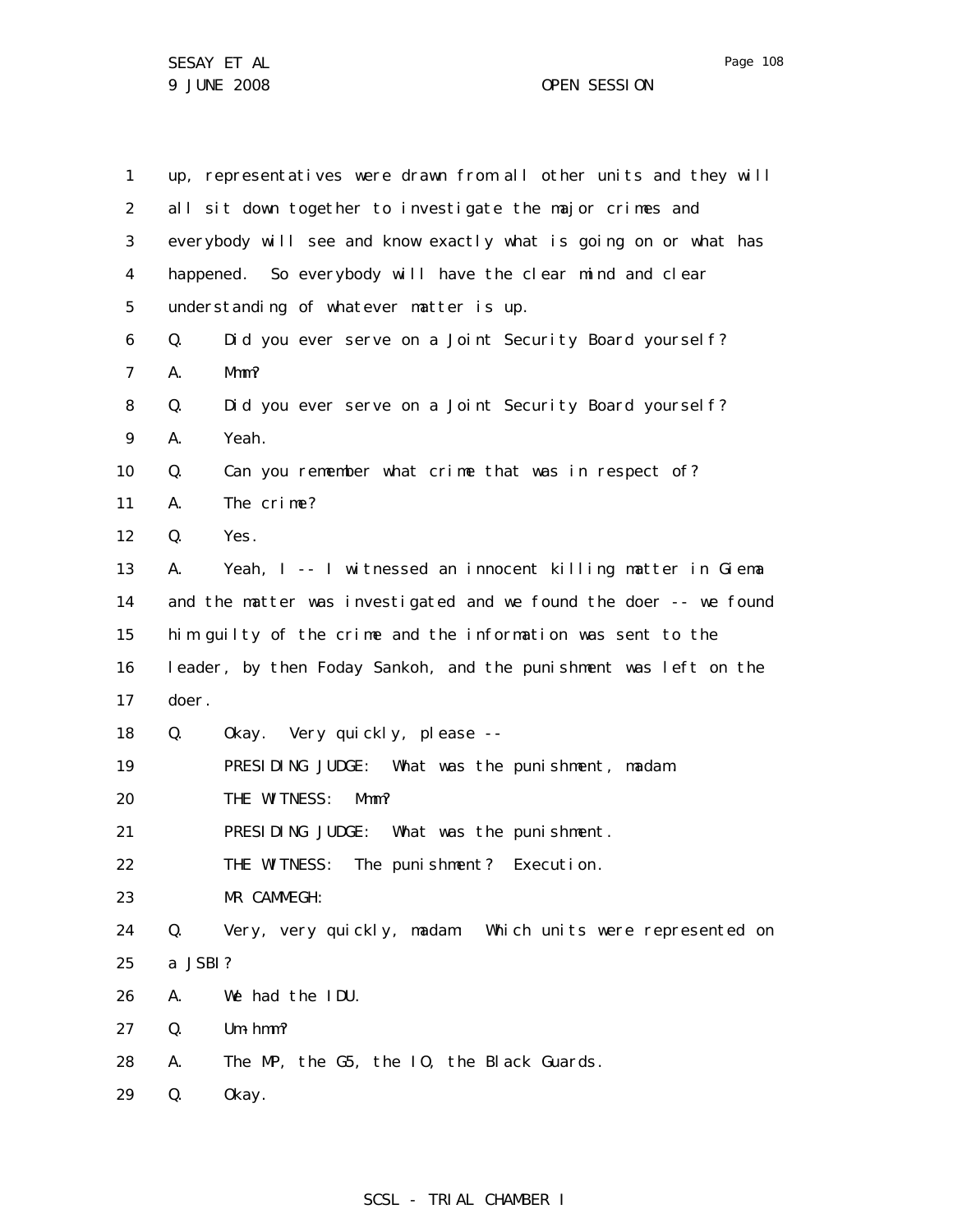1 2 3 4 5 6 7 8 9 10 11 12 13 14 15 16 17 18 19 20 21 22 23 24 25 26 27 28 29 A. These were the units that send in representatives to form that board. Q. Once the board had reached a conclusion, would it report that conclusion to anybody in particular? A. When -- what? Q. When a Joint Security Board had reached a conclusion, when it made its finding or recommendation? A. Yeah. Q. Would it report that recommendation to anybody? A. Yes, that report was given to the overall commander, the -- Mr Gbao. Q. Right. The overall what, commander? What was his full ti tle? A. He was the overall security commander. That was the title given to him. Q. Now I want to get this absolutely straight. The overall security commander was -- you just said it was the title? A. Yeah. Q. I'm just trying to put the question in the correct way. A. Um-hmm. Q. What was the function of the overall security commander? A. The overall security commander, after the whole investigation, they compile the reports with recommendations. They will pass it on to the overall security commander. Q. But what was his -- what was the overall security commander's job, precisely? A. He was to look at the report. Q. Yes. A. To make sure he only -- he was only to check the report and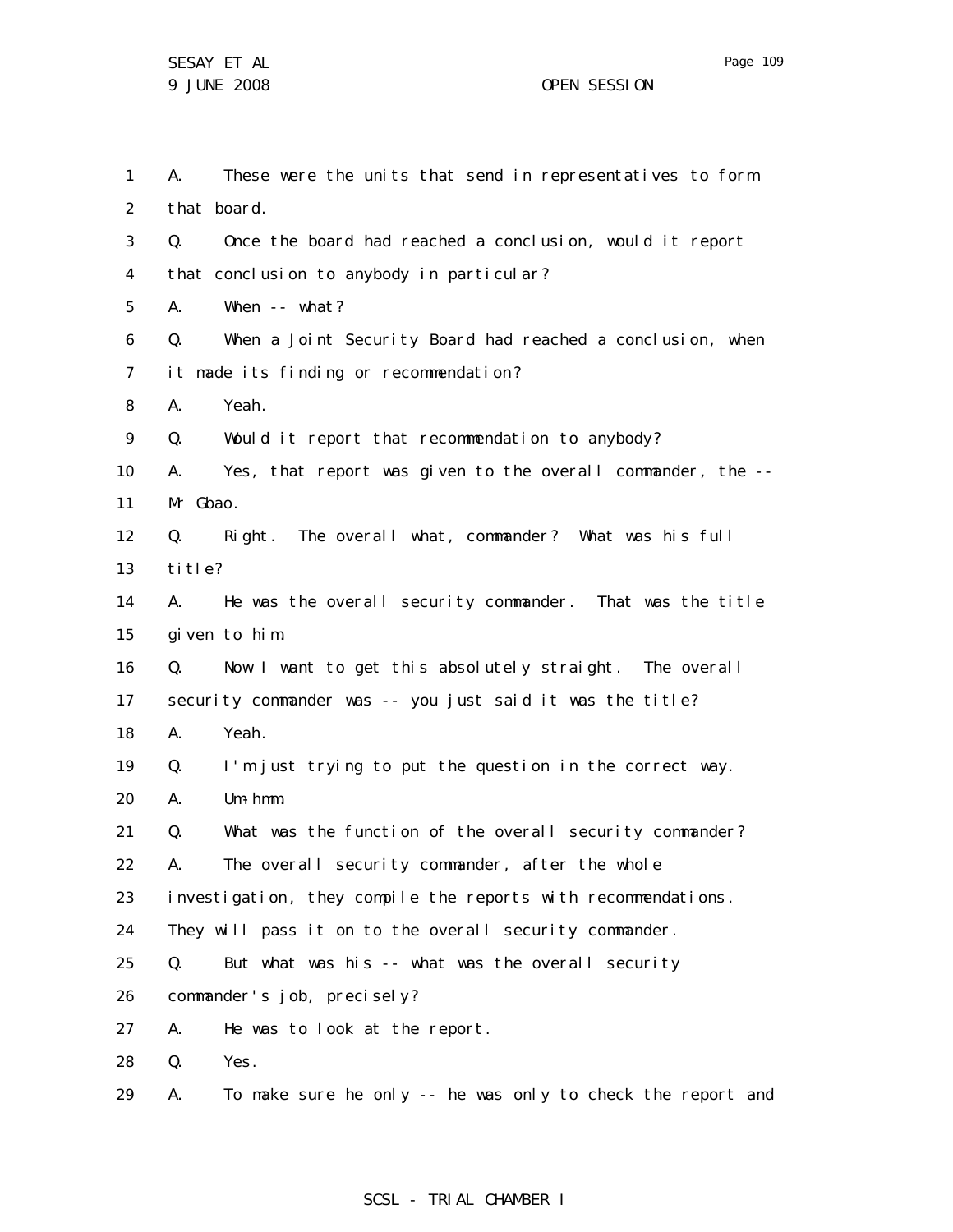1 2 3 4 5 6 7 8 9 10 11 12 13 14 15 16 17 18 19 20 21 22 23 24 25 26 27 28 29 make sure that the various various various units did the investigation correctly, and then he will pass the report to the high in command, and he will have to take his decision. Q. Okay. I want to stay on the responsibilities of the overall security commander for a moment, if I may. You've just said that he was responsible to ensure that -- again I'm sorry I forgot your precise words but the impression I got, and I will be objected to if I got this wrong, was that his responsibility was to ensure that the investigation had been -- A. That the joint security carried out the investigation correctly. Q. Thank you. Did the overall security commander have any other function at all within the RUF? A. Within the RUF? Yes, that was the security commander, he was the overall for defending all the civilians in the movement. Q. Did the overall security commander have -- have the power to issue orders to any of the units? A. No. All the other units that were operating in the joint security, they all had their overall commanders, so he was --Q. Could you just wait a moment. I'm sorry to cut you off but we need to take this very carefully. Did the overall security commander have the power to issue orders to any of the overall unit commanders? A. No. No. No. Q. Okay. When I asked you just now about what his -- whether he had any other responsibilities than overseeing the correctness of the Joint Security Board procedure, you said yes, the joint security commander was responsible for the -- the security generally of the civilians, I think that's what you said?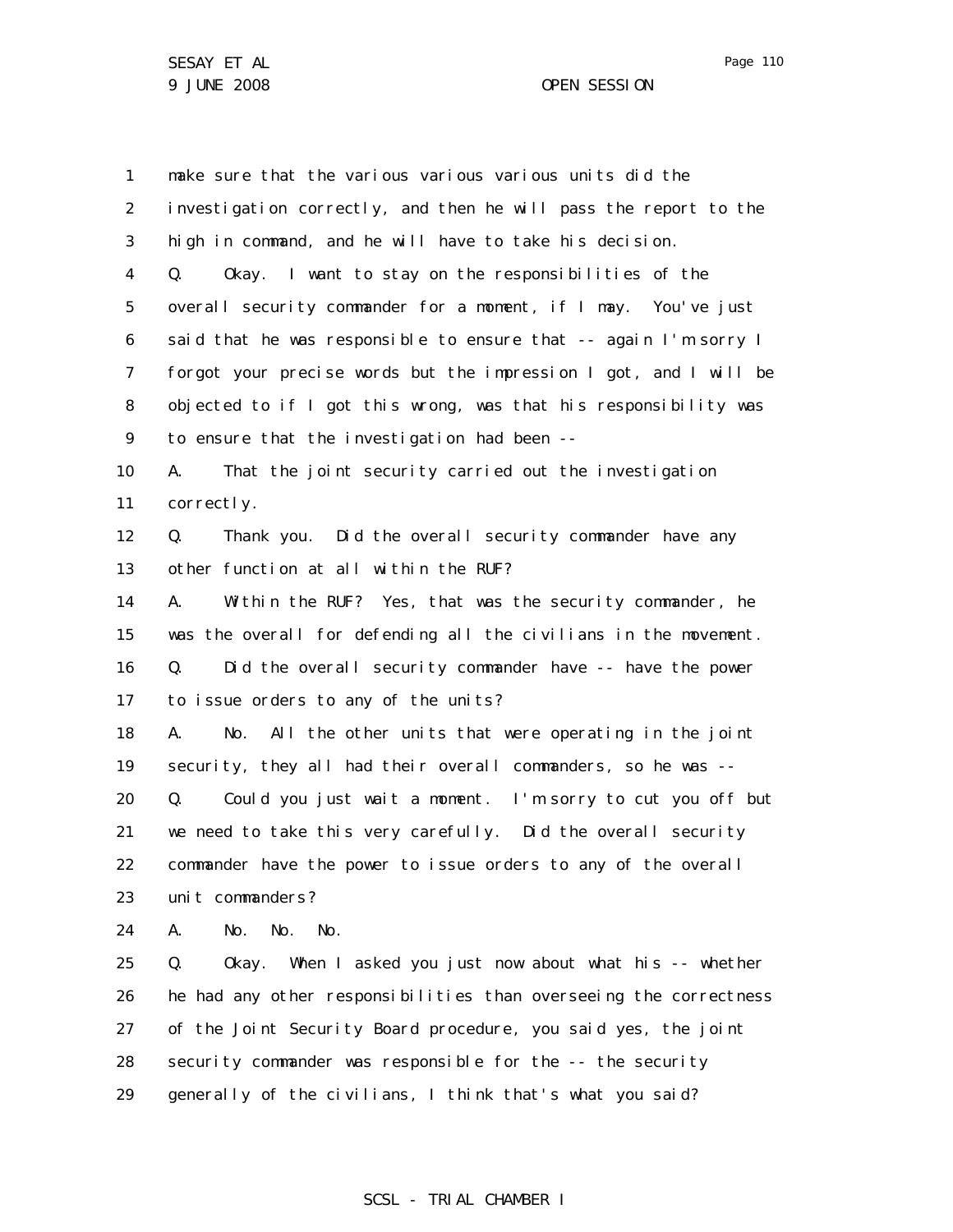1 A. Um-hmm.

2 3 4 5 6 7 8 9 10 11 12 13 14 15 16 17 18 19 20 21 22 23 24 25 26 27 28 29 Q. How would the overall security commander perform that job? I mean, what exactly was he -- was he observing? A. On the investigation channel, when these reports are given to him, he checks these reports. Q. Yes. A. After checking the reports, making sure that the Joint Security Board has done the investigation correctly, or properly, then he will submit the report to the high in command. Q. Okay. I'm with you so far, but I just want to know whether the overall security commander had any other specific role or function, other than overseeing the Joint Security Board's procedure? A. Yes. He -- that's what I was saying. He was still taking care of the civilians. He was responsible for defending the civilians. Q. And how would he -- you've said that he couldn't issue orders to any of the unit commanders. How then could he do that? How was he able to demonstrate his responsibility for the civilians? A. For the civilians? Q. Mmm. A. Well, that's why he had his agents deployed all over, even in the rear, as we were calling it, where the civilians were basing. He had his agents there who were sending informations or reports on happenings all around the zone. So if there is any problem anywhere, and the report is sent in the office, Gbao will make sure that that issue is being investigated and -- Q. Stop there. What agents? What were these agents?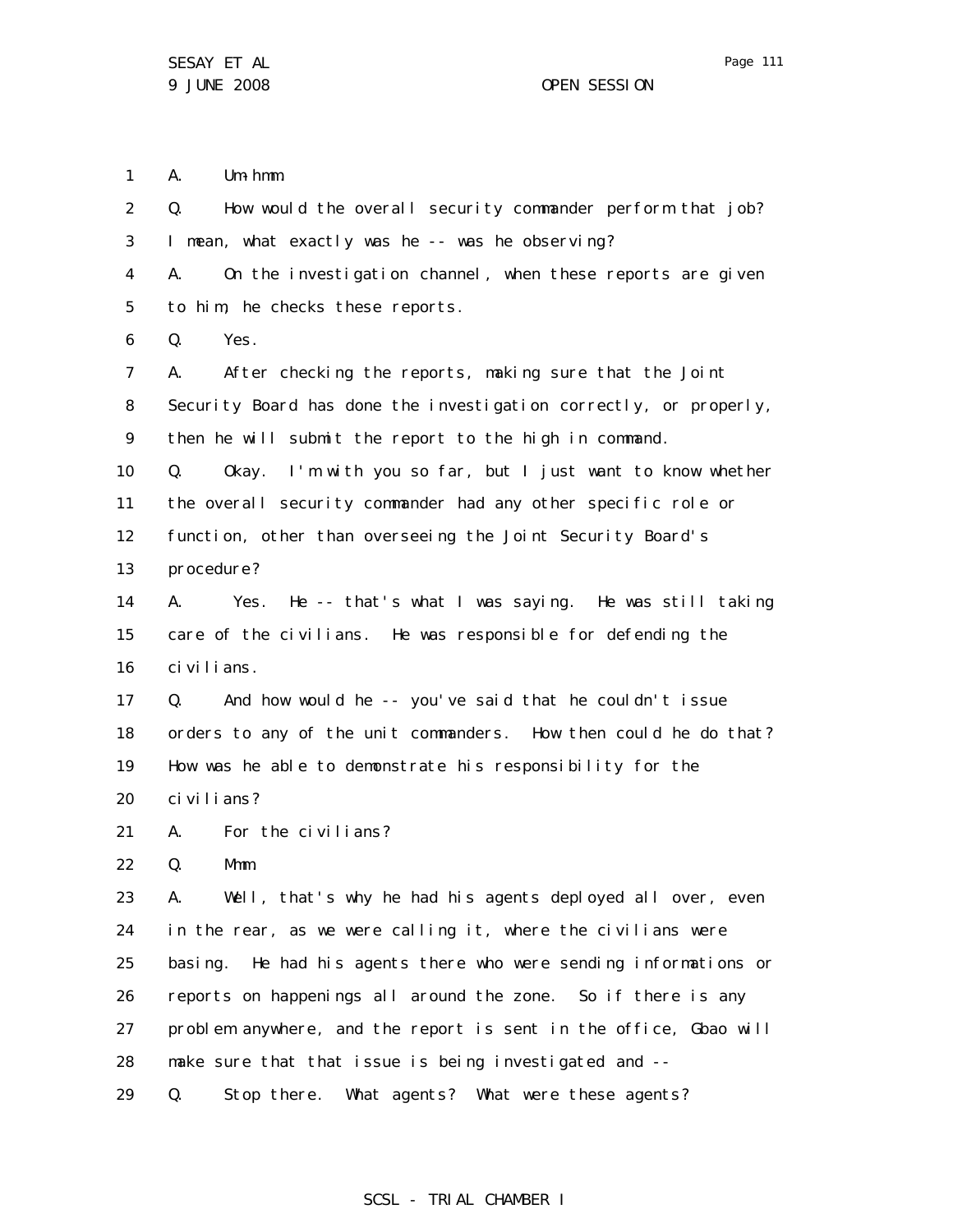A. The IDUs.

security -- -

observation.

A. Um-hmm.

A. Um-hmm.

A. Um-hmm.

A. Yes.

Boards?

1

2

3

4

5

6

7

8

9

10

11

12

13

14

15

16

17

18

19

20

21

22

23

Q. Right. Okay. Now, I'm very anxious, Madam Witness, that we deal separately with Gbao as overall IDU commander and overall security commander; all right? Let's go back now to overall JUDGE BOUTET: Well, maybe in the mind of the witness it's the same thing. I don't know. MR CAMMEGH: Well, exactly. I'm not going to comment but I'm glad Your Honour said that. I'm grateful for that Q. I want you to focus, please, on Gbao as the overall security commander; okay? So let's go back to Joint Security Q. You've just told us that he would oversee the recommendation of the Joint Security Board? Q. He would ensure that the procedure had been followed? Q. And then he would send up the recommendation once he was happy with the procedure to the High Command? Q. My first question is this: When Gbao received a

24 25 recommendation from the board was he able to amend it or change it in any way?

26 27 A. No. Gbao has no right to change anything on any document. Q. Okay.

28 29 A. When these investigations are done and these recommend, like the Joint Security Board, when they do the investigation,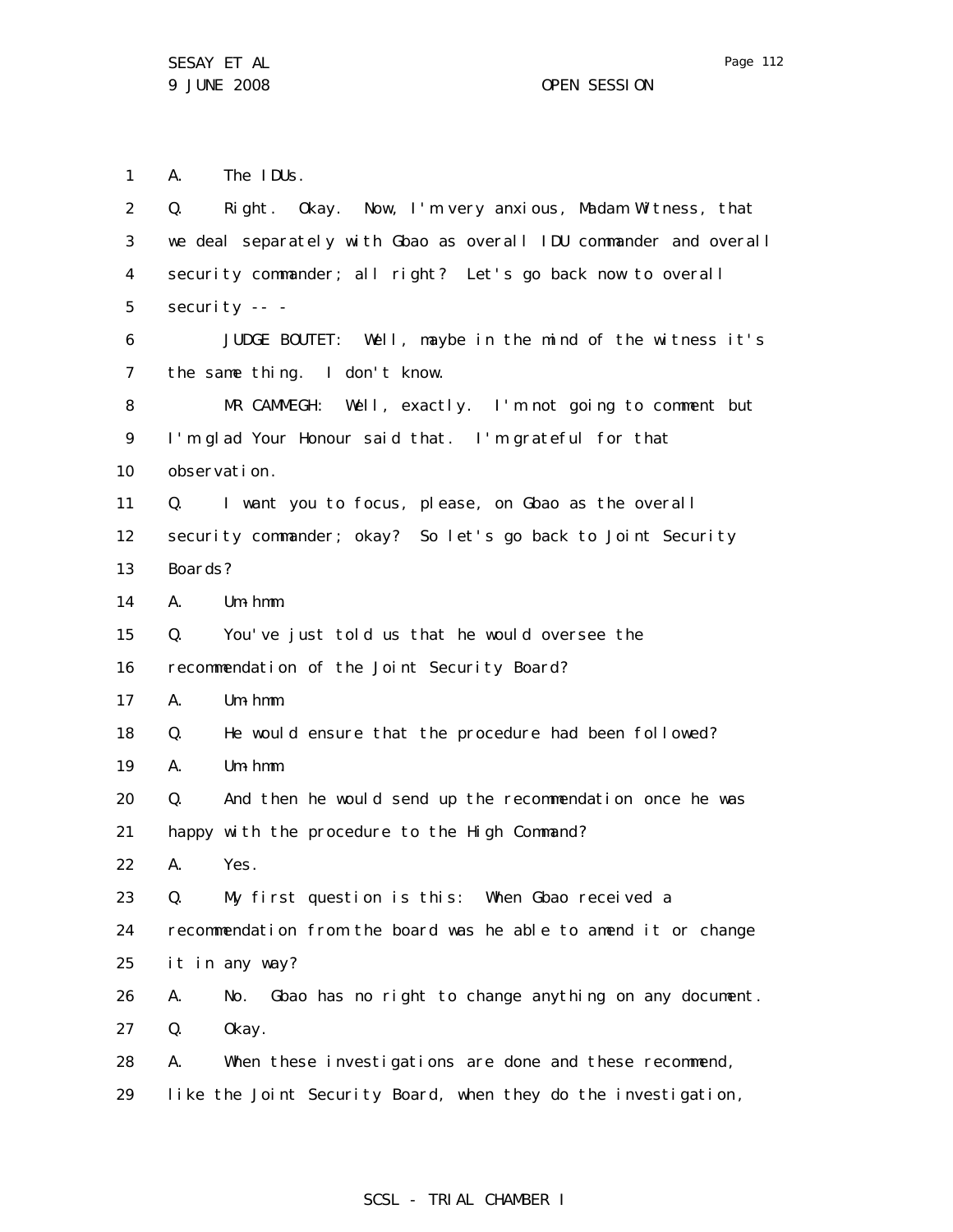1 2 3 4 5 6 7 8 9 10 11 12 13 14 15 16 17 18 19 20 21 22 23 24 25 26 27 28 29 after all that, the leader of the district, the MP overall, they will all sit together and discuss and compile their recommendations, and these recommendations are matching with the rules and regulations of the RUF. Q. Okay. A. So Gbao has no right to change any recommendation. Q. Okay. Let's move ahead then. He passes the recommendation up to the High Command? A. High Command -- Q. Who-- A. -- Sam Bockarie. Sam Bockarie. He will send the report to Sam Bockarie because he was in command since that time up to 1999, Sam Bockarie was in command. Q. What does Sam Bockarie do? A. Sam Bockarie will look at the report and he has the final say. If -- he will send instruction to Gbao, his order to Gbao, to be passed on to the MPs to levy the punishment required to the person who committed the crime. Q. So, basically, the process, in terms of punishment, is similar to that that you described in relation to serious crimes just a few minutes ago? A. Yeah. Q. A question I forgot to ask you: You mentioned that there would be unit representatives sitting on a board. You've told us that the board would send its report to Augustine Gbao. Did the unit representative sitting on the board themselves report to anybody? A. Yes. These unit representatives, that's where, in fact, I mentioned transparency. These unit representatives, after the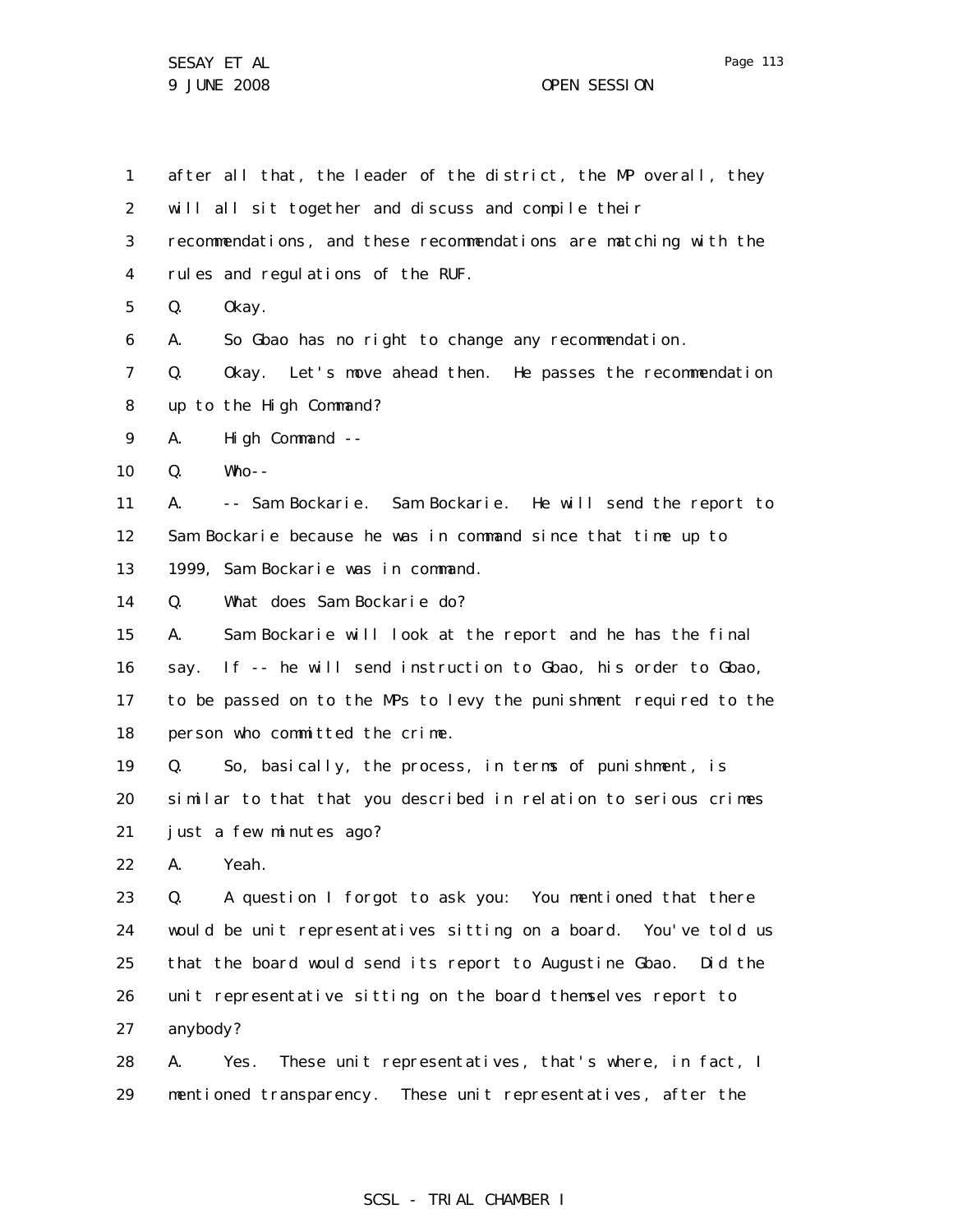1 2 3 4 5 6 7 8 9 10 11 12 13 14 15 16 17 18 19 20 21 22 23 24 25 26 27 28 investigation, they will all sit down and write their individual reports to their unit commanders. Q. Okay. A. Yeah. MR CAMMEGH: Would Your Honours please just give me a moment? I find myself a little bit disorganised, for a moment. PRESIDING JUDGE: At the moment. MR CAMMEGH: Thank you. I am just trying to see if I can cut something out. PRESIDING JUDGE: Maybe your client will advise you on whether you've cut something out. MR CAMMEGH: Well, I'm sorry about this, Your Honour. This is entirely my fault. PRESIDING JUDGE: No, it's okay. It's okay. MR CAMMEGH: Q. Yes. Where would Joint Security Boards take place, as far as you were aware? A. Well, it was taking place at Giema. Q. Were you aware of them ever taking place anywhere else within Kailahun District? A. Yes, it also operated in Kailahun. Q. Right. I think we can move away now from the structure of WACs IDU, IDU and investigation and Joint Security Board. I want to ask you, please, about the command structure of the RUF itself. Dealing with the war years between 1996 and 2000, Madam Witness, was Augustine Gbao a significant figure or not, within the command structure of the RUF? A. Augustine -- Augustine Gbao was insignificant because, in

29 the command structure of RUF, you have the first position; that's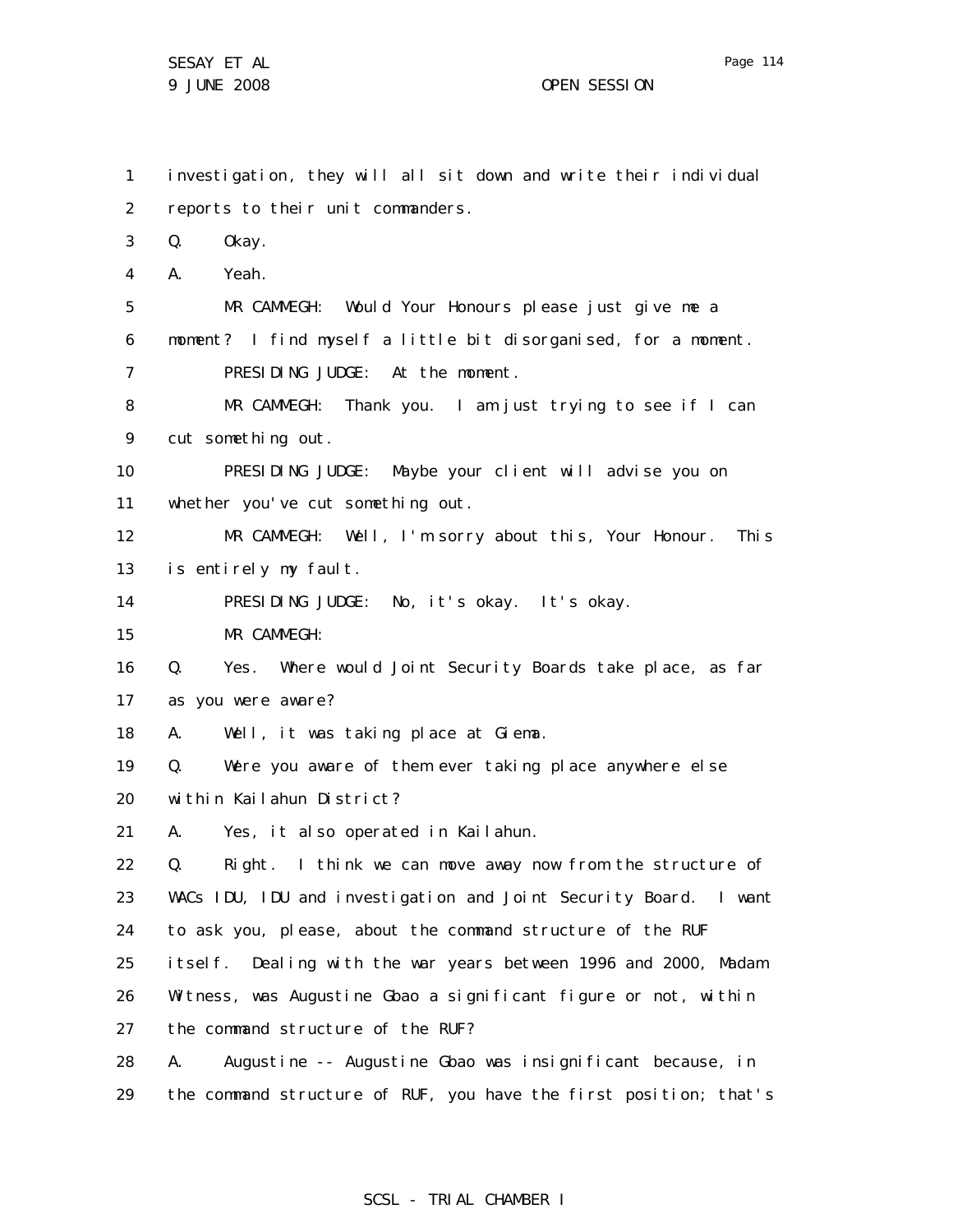| 1              |           | the leader. And the second position; the battle group. Then you |
|----------------|-----------|-----------------------------------------------------------------|
| 2              |           | will have the battlefield, and the adviser, and besides that -- |
| 3              | Q.        | Sorry to interrupt. You said the adviser. What, who is --       |
| 4              |           | what's the adviser? What does that mean?                        |
| 5              | А.        | Well, there was an adviser to the leader.                       |
| 6              | Q.        | And who was that?                                               |
| $\overline{7}$ | А.        | Mmm?                                                            |
| 8              | Q.        | Who was that?                                                   |
| 9              | А.        | That was Pa Kallon.                                             |
| 10             | Q.        | When was he the adviser to the leader?                          |
| 11             | А.        | $Mmm$ ?                                                         |
| 12             | Q.        | When was Pa Kallon the adviser to the leader?                   |
| 13             | А.        | Since '92, as my memory would serve me.                         |
| 14             | Q.        | Until when?                                                     |
| 15             | А.        | Until $19 - -$                                                  |
| 16             |           | PRESIDING JUDGE: You say from what year, madam?                 |
| 17             |           | THE WITNESS:<br>Mmm?                                            |
| 18             |           | PRESIDING JUDGE: From what year was he adviser?                 |
| 19             |           | THE WITNESS: From '92.                                          |
| 20             |           | PRESIDING JUDGE: Up to what year?                               |
| 21             |           | THE WITNESS: Up -- up to '97.                                   |
| 22             |           | MR CAMMEGH:                                                     |
| 23             | Q.        | Did you ever hear of a man called Mike Lamin?                   |
| 24             | А.        | Yes.                                                            |
| 25             | Q.        | What was his position?                                          |
| 26             | А.        | Mike Lamin was the combatant adviser.                           |
| 27             | Q.        | Okay. And roughly during which years was he combatant           |
| 28             | advi ser? |                                                                 |
| 29             | А.        | From '97 up to 2000.                                            |

Page 115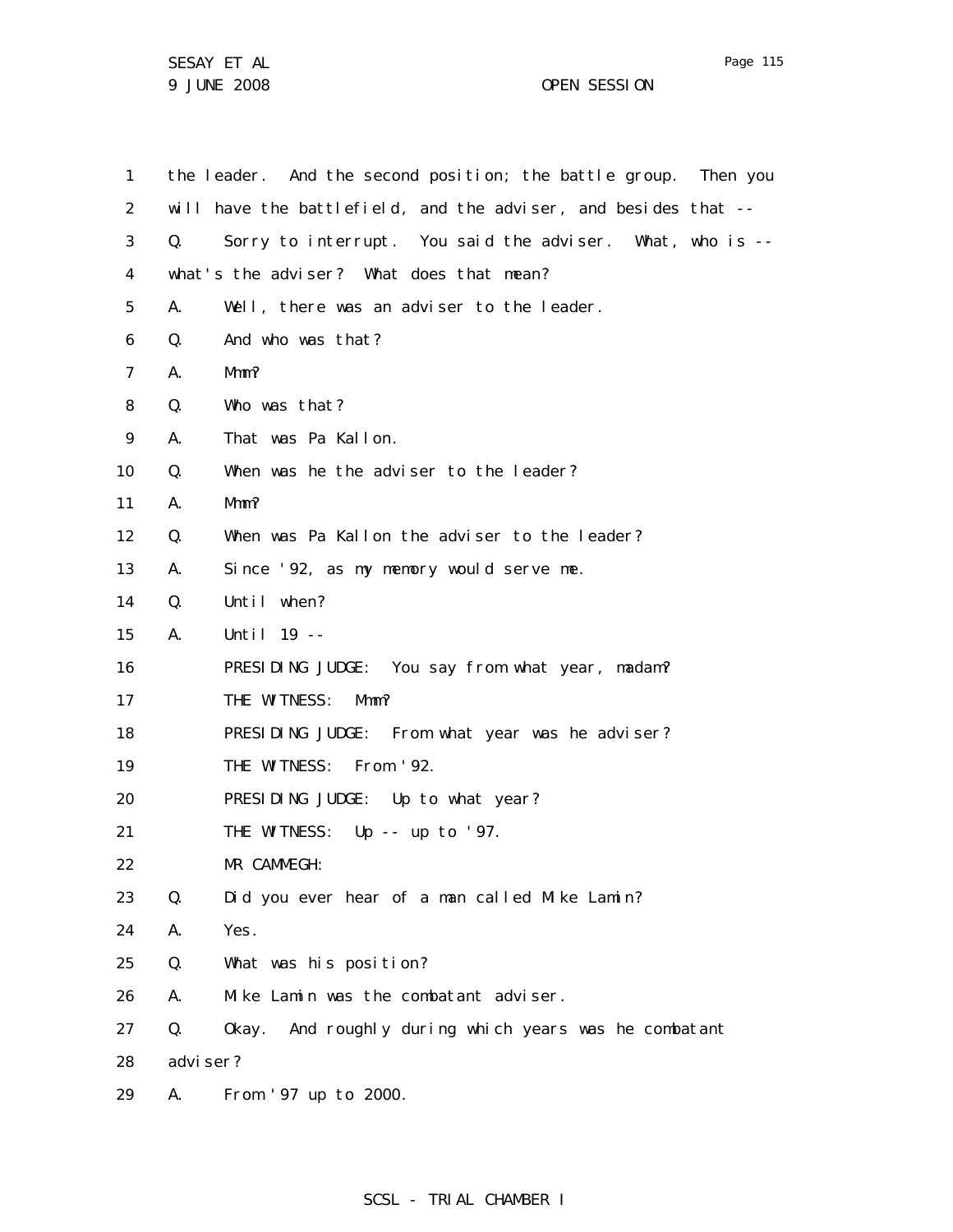1 2 3 4 5 6 7 8 9 10 11 12 13 14 15 16 17 18 19 20 21 22 23 24 25 26 27 28 29 MR CAMMEGH: Your Honour, I think for the avoidance of any doubt whatsoever, if I may be allowed to say this: There is no suggestion whatsoever that Pa Kallon is Morris Kallon. PRESIDING JUDGE: No. MR CAMMEGH: I just want to make that clear. PRESIDING JUDGE: We don't understand that that way. We've come by Pa Kallon, you know, as an RUF adviser, you know, earlier on in the proceedings. MR CAMMEGH: Yes. Well, I just -- I'm grateful. I just wanted to make that doubly clear. THE WITNESS: So --MR CAMMEGH: Q. Yes, carry on. A. So besides that we had a lot of senior officers. We had like Sam Bockarie, Peter Vandi, Isaac Mingo, Denis Mingo, which -- who they were calling Superman and -- Q. Just stop there. What role or what were their -- what was the title of Superman or Peter Vandi, what title? What function did they perform? What were they known as? A. These were all Vanguards. Q. Yes. A. They were senior officers. Q. I understand that, but, in the field, what were they known as? A. They were commanders. They were fighters. Q. You say they were commanders? A. Yes. Q. What kind of commander? A. Well, they were the Vanguards. They were the senior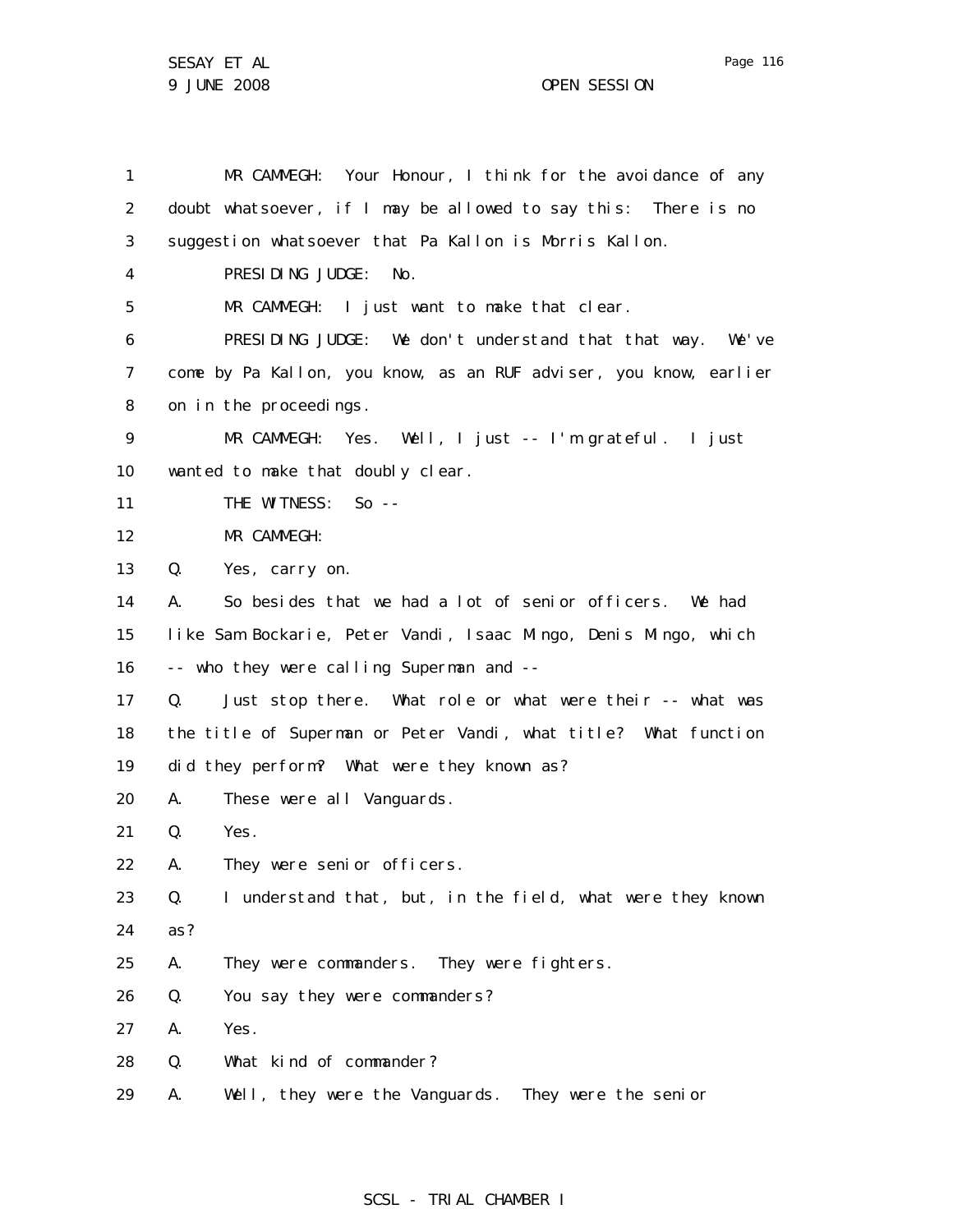1 2 3 4 5 6 7 8 9 10 11 12 13 14 15 16 17 18 19 20 21 22 23 24 25 26 27 28 29 officers of the movement. Q. Right. You mentioned in your evidence earlier on that - in relation to a minor offence, an IDU would report to an area commander? A. Um-hmm. Q. Okay. Were Superman and Peter Vandi area commanders? A. Yeah, Peter became area commander. Q. Right. A. Of course for Superman later he was away from here. I didn't know exactly what was his title. It's [indiscernible]. Q. Was Augustine Gbao as overall IDU commander and overall security commander -- was he on the same level in the hierarchy as an area commander? Which came higher, area commander or overall unit commander? A. The area commander, because when somebody is the area commander in any area all others fall under the -- that area commander. Q. Right. Was Augustine Gbao ever a member of any other unit, this is between '96 and 2000, any other unit apart from the IDU? A. No. Q. Okay. A. Gbao was never MP, neither G5. He was not assigned to any other unit. Q. I want to spend -- A. From '96 upwards. Q. I want to spend a little time on his general reputation, and I mean a little time. I don't want to dwell on this. First, were you aware -- did he ever carry a gun to your knowledge? A. No. Augustine Gbao never carried gun because he was not a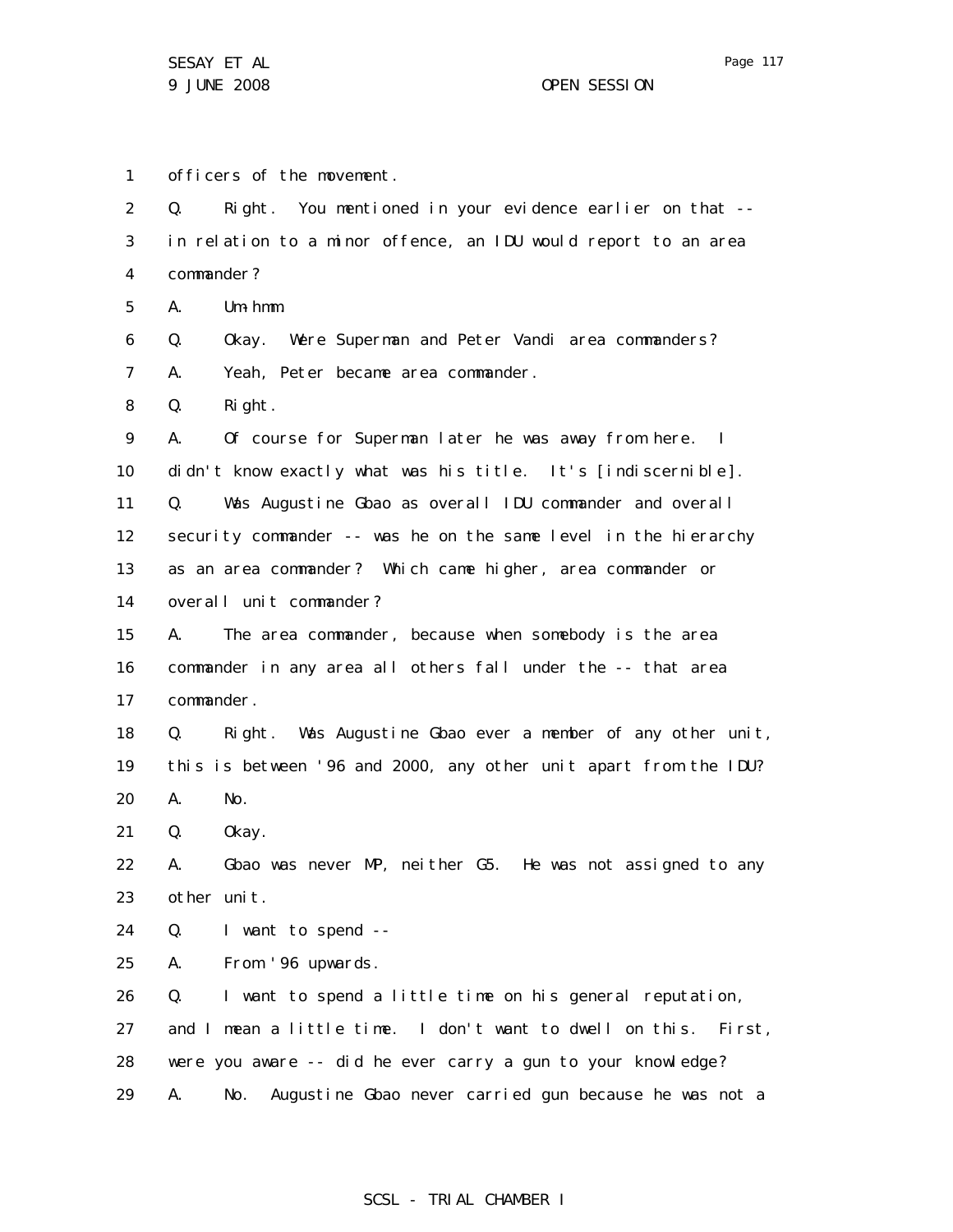1 2 3 4 5 6 7 8 9 10 11 12 13 14 15 16 17 18 19 20 21 22 23 24 25 26 27 28 29 combatant. Never carried. Q. He was not a combatant. Were you ever aware of him being engaged on the front line? A. No. Q. Or working on the front line? A. No. Q. Did he have bodyguards at any stage during the war? A. Yes, he had four bodyguards to my own knowledge. Q. When -- A. And these bodyguards were all above 21 years. Q. Can you remember their names? A. No, I cannot remember their names clearly now. It's a long time. Q. When did you see him with four bodyguards? Can you roughly remember the year? A. Well, this securities he had them but normally Gbao was not walking along with these securities. These securities were only assigned to him, but he cared less about them. He never walked alone. Gbao usually walked alone. He trusts his ideology and so he never had much belief in going going going behind him. He was always moving along, leaving the securities about their own business because these were combatants. Q. What was his -- well, first of all let's deal with the civilians. What was his reputation with the civilians? A. Gbao had cordial relationship with the civilians. The civilians were happy with him because he was defending them, making them feel happy living a normal life, so the civilians were very, very happy with him. They loved him much. Q. Can you think of any examples or any incidents that support

#### SCSL - TRIAL CHAMBER I

Page 118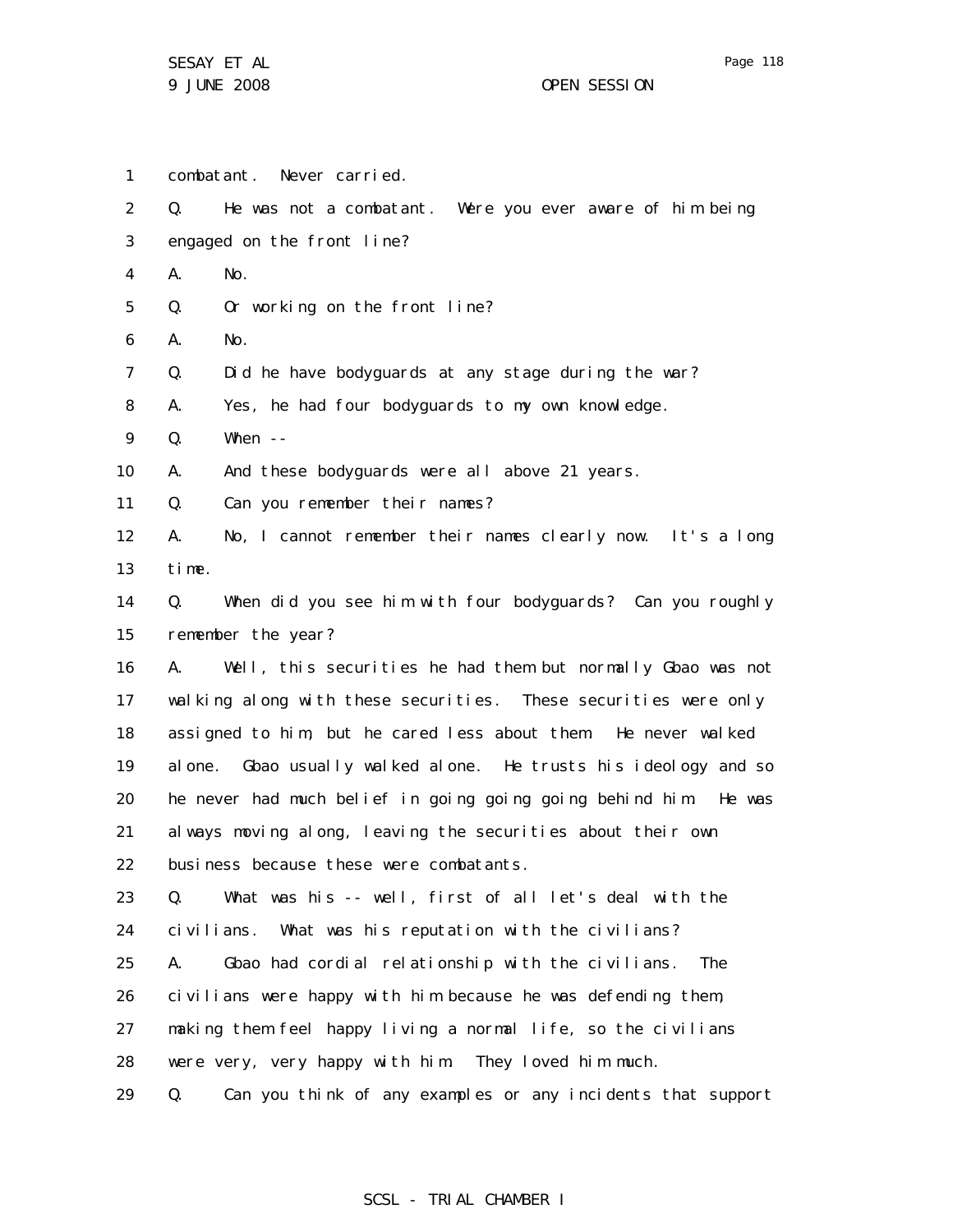1 2 3 4 5 6 7 8 9 10 11 12 13 14 15 16 17 18 19 20 21 22 23 24 25 26 27 28 29 the contention that he was popular with civilians? A. Yeah. On many occasions, in fact, when we were staying at Giema, these civilians were so board enough getting their little foods they can even prefer coming to give it to Gbao willingly. Although he can sometimes reject this food but just to make sign of appreciation to Gbao they pay him visits, they keep his company and all the rest of it. He was -- the civilians were really appreciative to his [indiscernible]. Q. Between 1996 and 2000, can you remember where Gbao was based or where Gbao was living? A. 19? Q. Between about '96 -- let's make it simple because I think you said in '97 you went -- from the time of the junta, the AFRC, to the end of the war? A. Yeah. Q. No, until 1999 can you remember where Gbao was living? A. From 2007 Gbao came to Makeni. Q. I'm not really interested in what happened last year? THE WITNESS: Mmm. Q. Let's go back. Let's go back to 1997? A. Um-hmm. Q. If you're -- let me make this clear. If you're not sure say so and I'll move on? A. Okay. Q. But from the time of the AFRC junta where was Gbao living? A. Before that intervention Gbao was at Sandiaru, yeah. Q. After the intervention? A. Yeah. Q. Do you remember where he was?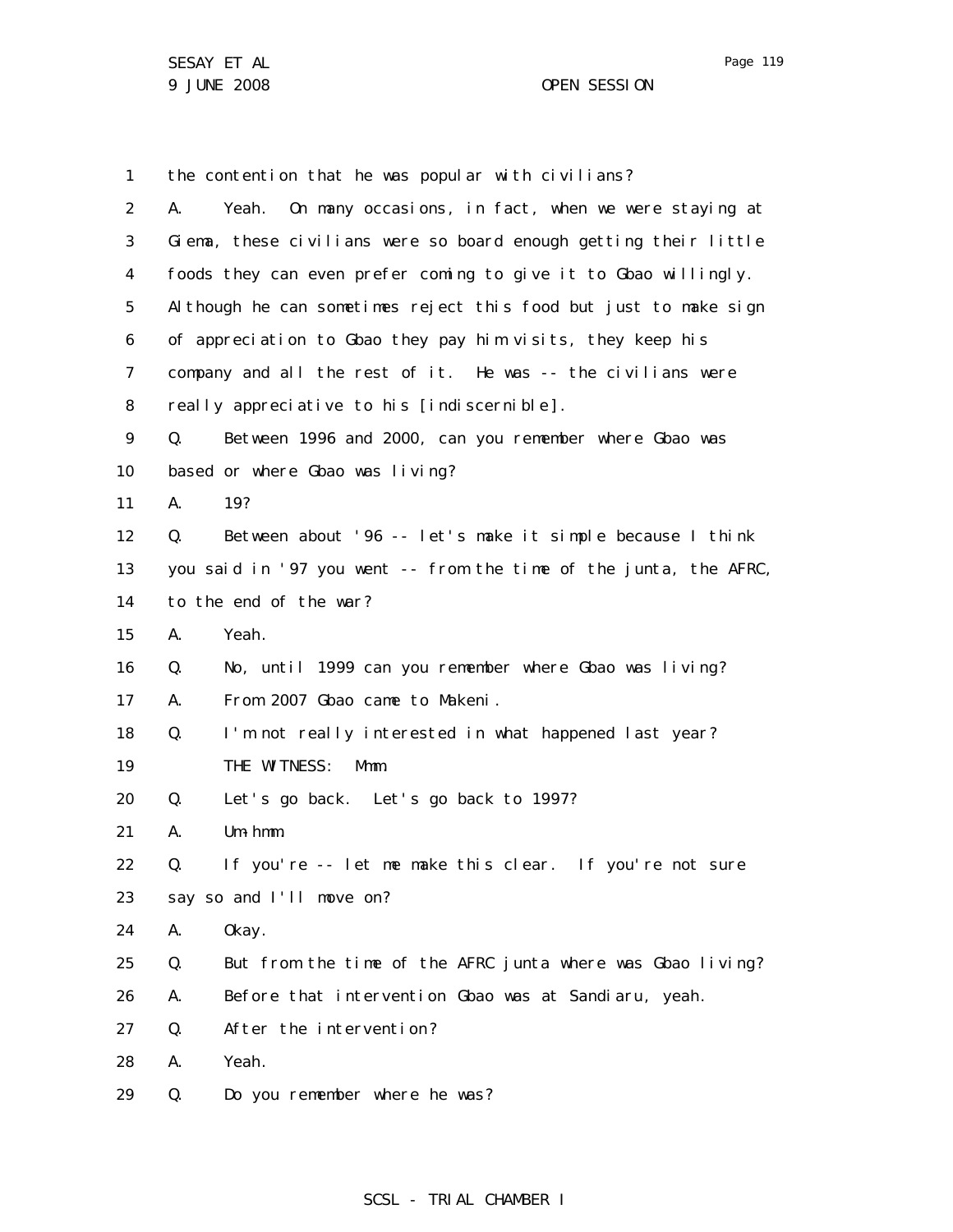1 2 A. After the intervention no, I left him there and moved to town.

3 4 5 6 7 8 9 10 11 12 13 14 15 16 17 18 19 20 21 22 23 24 25 26 27 Q. All right. Okay. I'll move on and I want to ask about his reputation with the RUF fighters and the RUF military commanders. Can you tell us briefly about that, please? A. Well, Gbao's relationship with his colleague Vanguards, well, openly sometimes they were [indiscernible] sort of mockery, they were saying that Gbao is not a fighter, Gbao never go to the front lines. About the combatant, these children, they were not too happy because Gbao was not giving them chance to do what they feel like doing with the civilians, so they were not too happy with Gbao. These combatant soldier boys. Q. Can you think of any -- A. But of course with his colleague Vanguards, that's why I say I don't know whether it was a sort of mockery, but I never saw because like Sam Bockarie, most of them were saying it openly, but I never saw them do anything with Gbao. Q. Saying, saying what openly? A. Saying that Gbao do not fight. Gbao do not go to the front line to fight. Gbao is a coward and so on. These sort of thi ngs. Q. Okay. I think I'll leave that issue there. Can I move on to the subject of child soldiers. You were quick to state that Mr Gbao's securities were above the age of 21. Did you ever see Augustine Gbao with anybody below the age of -- well, below the age of 16? A. No, Gbao -- Gbao I never saw him with any soldier below

28 that age.

29 Q. I should be clear. I'm talking about child combatants.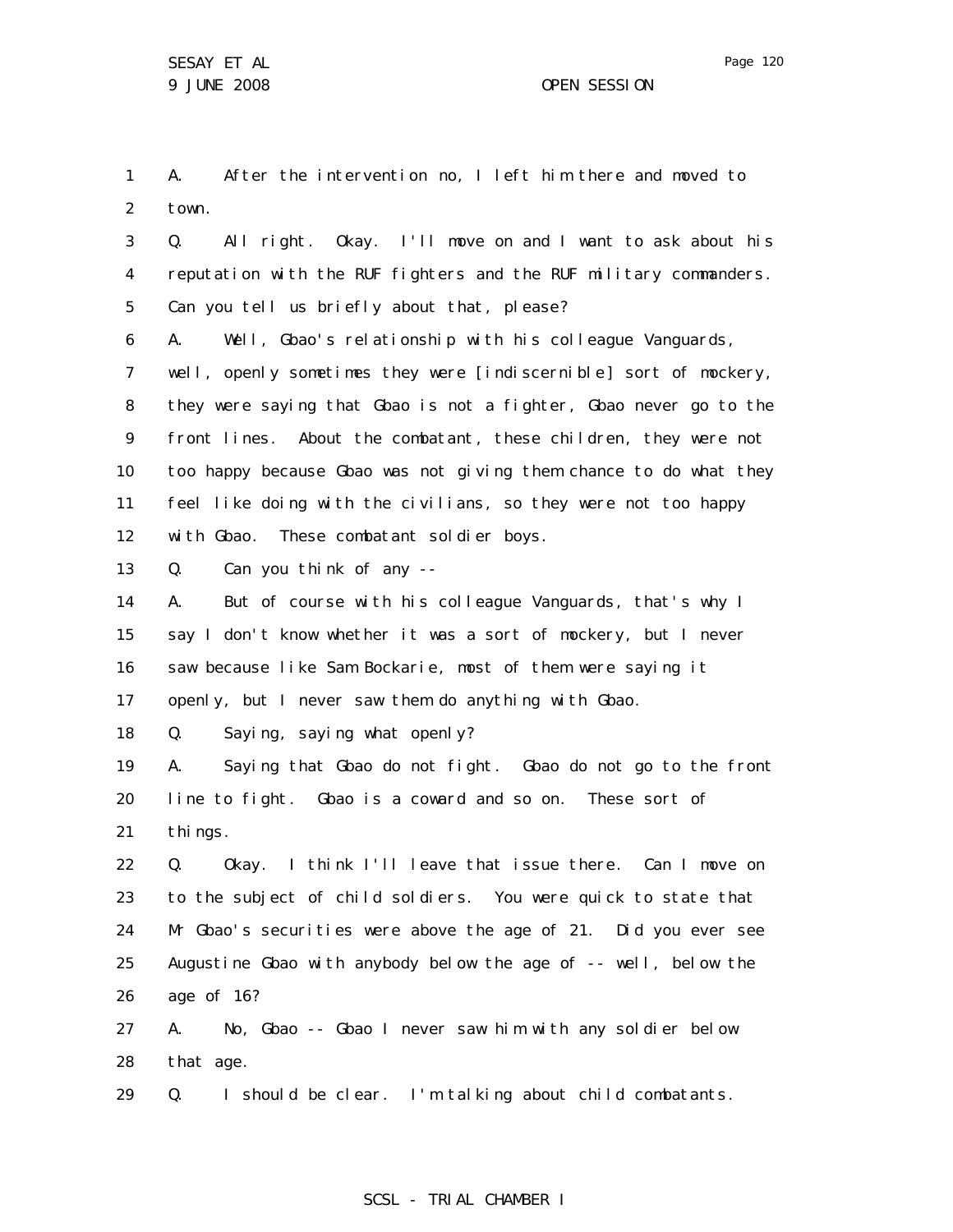Page 121

1 2 3 4 5 6 7 8 9 10 11 12 13 14 15 16 17 18 19 20 21 22 23 24 25 26 27 28 29 Did you ever see him with child combatants? A. No, I never saw him with child combatants because even those -- the ones that were assigned to him, he normally go about his business leaving them on their own. Q. He had? A. So he was always alone. Q. Who was assigned to him? What? What was that? What did you just say? A. I was just saying that I said even those boys who were assigned to him, he never carried them along. Q. What boys were assigned to him? What do you mean? A. The securities he was having. Q. Yes. A. The four bodyguards. That's what I'm talking about. I was just making reference. Q. Right. Well, can you be clear, please, because when you talk about boys can you be clear about their ages? A. Yeah. That's the 21 years, securities he had. Q. Did you ever hear of child combatants being used in the RUF? A. Yes, I heard of child combatants. Well, some -- Q. Go on. A. I go ahead. Q. What was your attitude to the use of child combatants? What did you think about that? A. The child combatants? Q. Mmm? A. Well, the child combatants were there. These -- Q. No, Madam Witness my question is: What was your attitude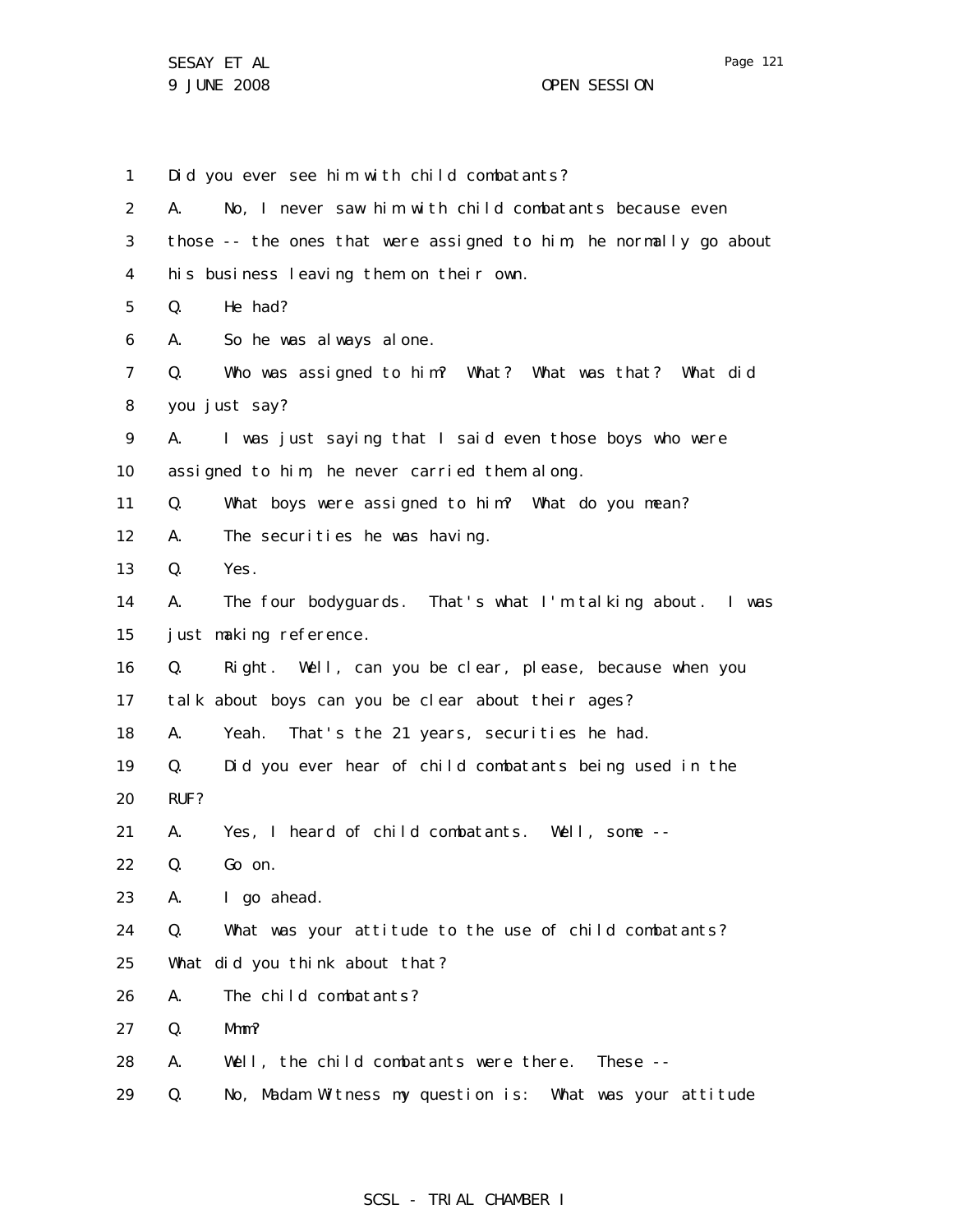1 2 3 4 5 6 7 8 9 10 11 12 13 14 15 16 17 18 19 20 21 22 23 24 25 26 27 28 29 to the use of child combatants? A. Well, we never had power on our own, but we were not really too happy about this child combatant issue. But we had no power. Q. What was Augustine Gbao's attitude to child combatants? A. He was not happy about that. He was strongly against that and was even telling these boys who were having these child combatants but they never adhered to him. Q. They never what? A. They never adhered to him, they never listened to him. PRESIDING JUDGE: Adhered. Adhered. THE WITNESS: [Indiscernible] had the children. MR CAMMEGH: I'm sorry Your Honour, I didn't -- you might have caught it better, I couldn't hear if it was hear or -- PRESIDING JUDGE: Adhered. THE WITNESS: Adhered. MR CAMMEGH: Adhered. PRESIDING JUDGE: Adhered. Because they never listened to him anyway. JUDGE BOUTET: Madam, who are these people you say telling those people. What do you mean by those people? About child combatants, you said Gbao would tell them, they wouldn't listen. He would tell those people. What do you mean? Can you be more explicit as to -- THE WITNESS: These child combatants, most of our combatants were having these children. These children, they were having them really -- these children were not really fighters as such. But they were just using them as a sort of morale booster, they are having them holding their guns behind them. They feel big, they feel they are big men, you know. So it was -- some of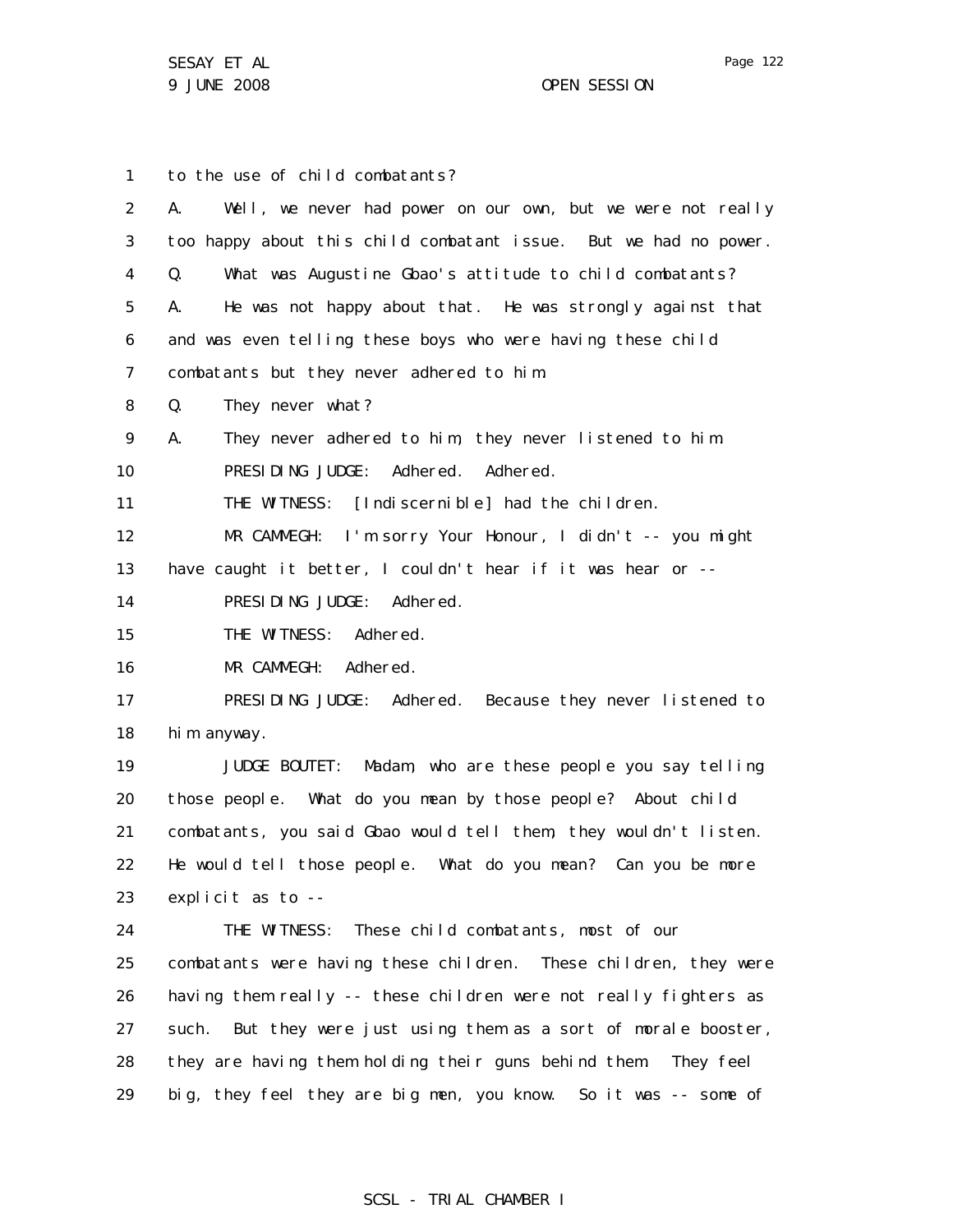1 the combatants that I was referring to.

2 MR CAMMEGH:

| 3  | When you said we had no power over them, what did you mean?<br>Q. |
|----|-------------------------------------------------------------------|
| 4  | Yeah, because as an IDU and my responsibility, if I had<br>А.     |
| 5  | power that I would have put a stop to it. But although it was my  |
| 6  | duty, but I had no power to stop it. So it was going on even      |
| 7  | though I was not pleased over it but it was going on.             |
| 8  | I want to ask you about forced marriage. There are<br>Q.          |
| 9  | allegations of forced marriage in the war?                        |
| 10 | Objection.<br>MR WAGONA:                                          |
| 11 | MR CAMMEGH: I'll put it another way. I'll ask you this.           |
| 12 | PRESIDING JUDGE: Mr Cammegh, if I may.                            |
| 13 | MR CAMMEGH: Yes.                                                  |
| 14 | PRESIDING JUDGE: Mr Wagona, what's the basis of your              |
| 15 | objection?                                                        |
| 16 | Well, the objection was pre-emptive but what<br>MR WAGONA:        |
| 17 | Mr Cammegh had so far stated was that there were allegations. In  |
| 18 | other words, suggesting to the witness that there have been such  |
| 19 | allegations I don't know where. But that is the objection.        |
| 20 | PRESIDING JUDGE: But you admit that you were pre-emptive.         |
| 21 | MR WAGONA: Yes.                                                   |
| 22 | PRESIDING JUDGE: Because I couldn't quite see what was            |
| 23 | wrong with the question the way it was put anyway. Yes,           |
| 24 | Mr Cammegh.                                                       |
| 25 | MR CAMMEGH: I'll deal with it differently anyway. I don't         |
| 26 | It's not -- it's not contentious.<br>mind.                        |
| 27 | Q.<br>Were you ever aware of Augustine Gbao being asked to        |
| 28 | investigate allegations of forced marriage?                       |
| 29 | You're asking me?<br>А.                                           |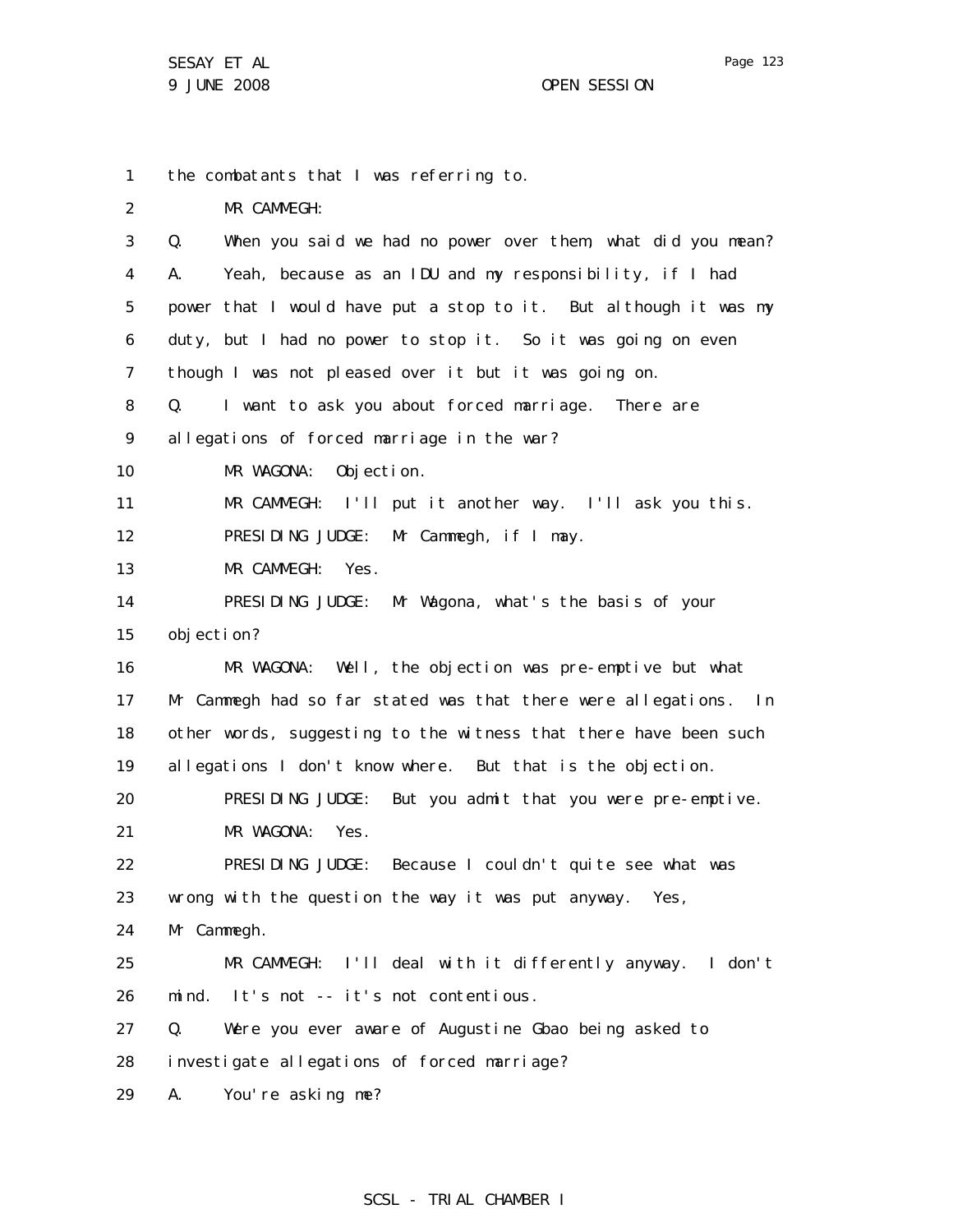1 Q. Yes, I am.

29

| 2                 | Yeah, like, my -- as far as my memory could serve me, when<br>А.  |  |  |
|-------------------|-------------------------------------------------------------------|--|--|
| 3                 | the -- those days IDU was purely in charge of investigation.      |  |  |
| 4                 | When the civilians were captured from the front lines, they were  |  |  |
| 5                 | brought directly to our office for investigation. We have to      |  |  |
| 6                 | screen them. We crosscheck them, if there was no bad person       |  |  |
| 7                 | amongst them and they will be turned over to G5 for settling.     |  |  |
| 8                 | During that time --                                               |  |  |
| 9                 | Stop ma'am. Sorry, did you just say we had to screen them?<br>Q.  |  |  |
| 10 <sup>°</sup>   | Is that what you said?                                            |  |  |
| 11                | А.<br>Yes, yes we screen them.                                    |  |  |
| $12 \overline{ }$ | Q.<br>Don't go too fast.                                          |  |  |
| 13                | 0kay.<br>А.                                                       |  |  |
| 14                | Carry on?<br>Q.                                                   |  |  |
| 15                | We screen them and we will have them for settlement.<br>А.        |  |  |
| 16                | During that time these combatants, when they capture the          |  |  |
| 17                | civilians bringing them, before coming with them they would have  |  |  |
| 18                | engaged them all in their minds and telling them: This is my own  |  |  |
| 19                | wife. This is my own wife. This is my own wife, before            |  |  |
| 20                | reporting with them to the office, so when they brought these     |  |  |
| 21                | civilians, they will tell us that these are their women, so we    |  |  |
| 22                | WOULD just screen them and leave them. They have to take them     |  |  |
| 23                | along and CO Augustine most times was standing against that, and  |  |  |
| 24                | he has to defend the civilians from these combatants and set them |  |  |
| 25                | free.                                                             |  |  |
| 26                | MR CAMMEGH: Again, would Your Honours please just give me         |  |  |
| 27                | a moment, because I might be able to curtail the rest of my --    |  |  |
| 28                | the examination-in-chief. I'm sorry. Yes, Madam Witness, those    |  |  |

# SCSL - TRIAL CHAMBER I

are all the questions I have for you. Please stay there. There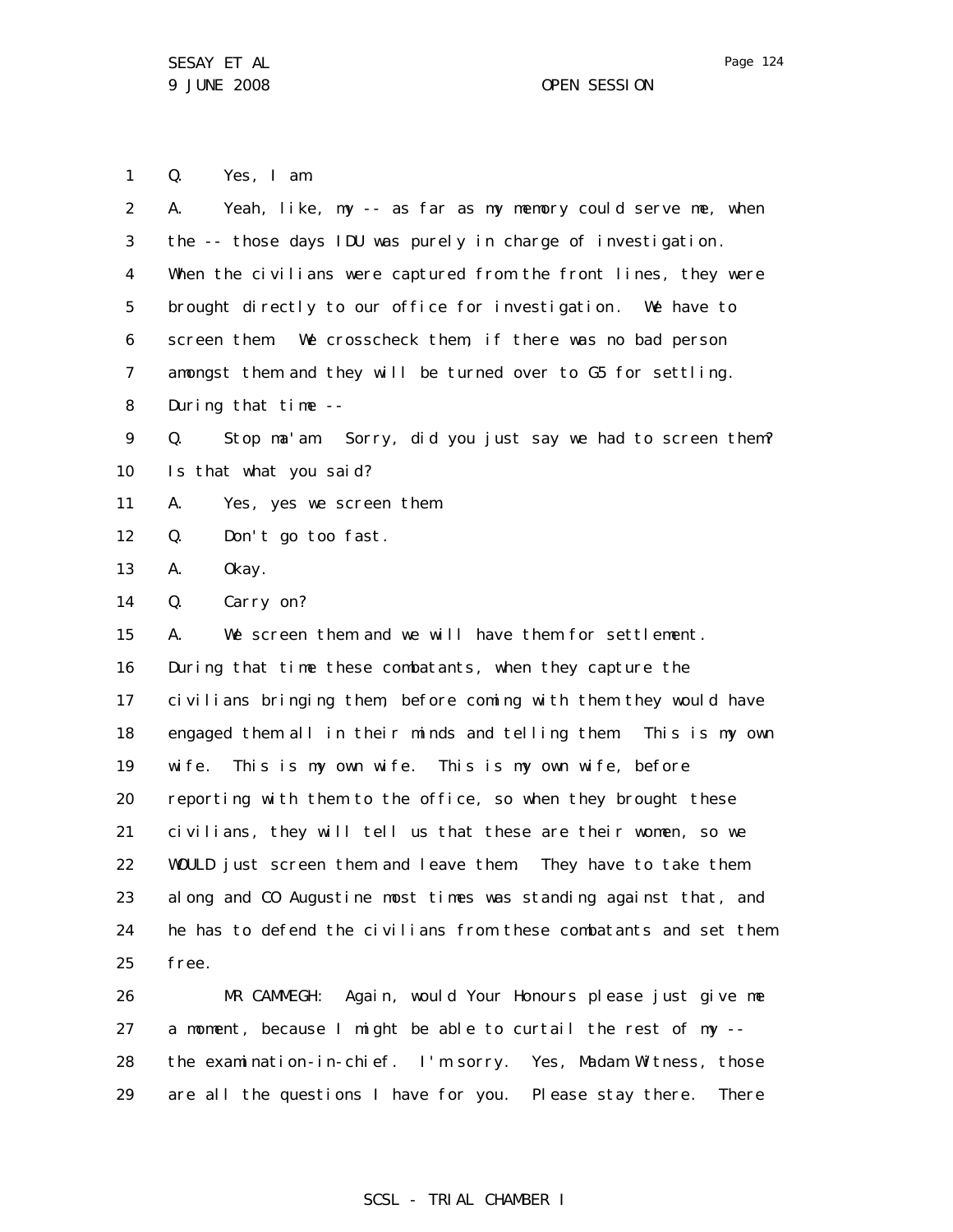1 2 3 4 5 6 7 8 9 10 11 12 13 14 15 16 17 18 19 20 21 22 23 24 25 26 27 28 29 will be some more from my learned friends; all right? Thank you very much. PRESIDING JUDGE: Mr Jordash, your turn. MR JORDASH: Thank you. CROSS-EXAMINED BY MR JORDASH: MR JORDASH: Could I ask that the witness please be given Exhibit 273. I've got copies here.  $Q.$  I want to  $-$ PRESIDING JUDGE: Mr Jordash, did you say Exhibit 273? MR JORDASH: Yes, Your Honour. Q. Madam Witness, good afternoon. I ask questions on behalf of Mr Issa Sesay. A. Um-hmm. Q. I don't think I'll be very long, but I want to ask you about some of the things you've just said. First of all, I want to ask you about WACs, and some of the functions of WACs and some of the history of WACs, and I want to see if you can help to throw some light on this manual. So if you just have a quick look at the book that's been put in front of you, you'll see from the front page it purports to be an ideology book. Before I ask you to dive into it, could I just ask you this: In your role - and please don't mention it -- obviously the ideology was central to your functions; is that right? The ideology of the RUF was central to your functions? A. The ideology of RUF. Well, yes, partly was -- it was partly dealt with in our functions. Q. Partly it was there? Sorry, I didn't catch what you said. Partly was there -- A. Yes, it was partly the -- part of the ideology was dealt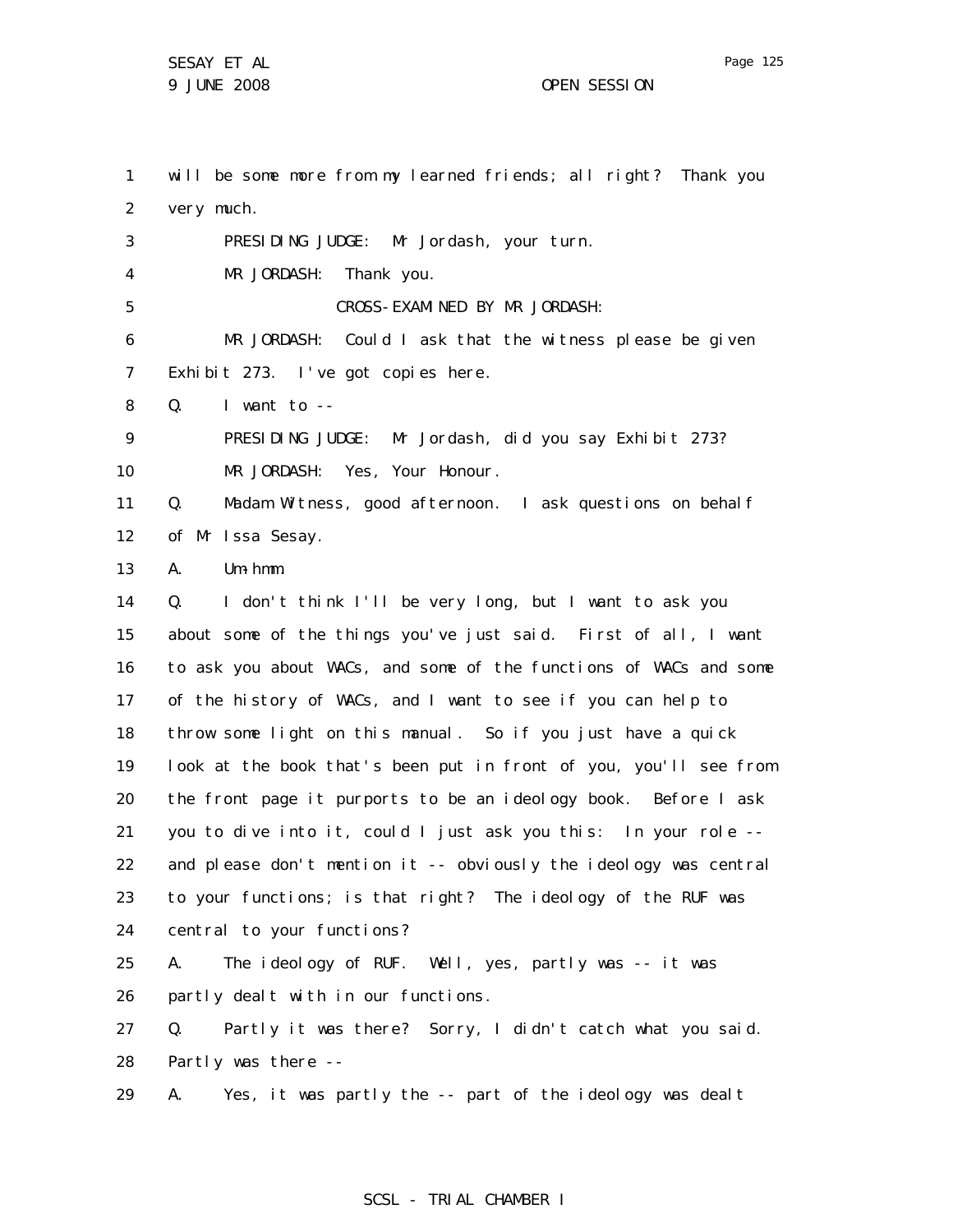1 with in our functions.

| 2                 | PRESIDING JUDGE: No, that's not the question, madam.<br>The       |
|-------------------|-------------------------------------------------------------------|
| 3                 | ideology was central to your functions; the ideology of the RUF.  |
| 4                 | THE WITNESS:<br>$Um - hmm$ .                                      |
| 5                 | PRESIDING JUDGE: That it was central to your function.<br>l t     |
| 6                 | was important to your functions.                                  |
| 7                 | THE WITNESS:<br>Yes.                                              |
| 8                 | PRESIDING JUDGE: Mr Jordash, have I translated you                |
| 9                 | properly?                                                         |
| 10                | MR JORDASH: Yes, Your Honour, yes.                                |
| 11                | In a way, it was the starting point of your functions. You<br>Q.  |
| $12 \overline{ }$ | were investigating based on the definition of crimes according to |
| 13                | the ideology; is that right? Is that correct?                     |
| 14                | А.<br>Yes.                                                        |
| 15                | This ideology book, would you just have a look at it and<br>Q.    |
| 16                | tell the Court whether you've seen it before. And if you have     |
| 17                | not seen it before, whether you recognise the type of ideology    |
| 18                | described within it?                                              |
| 19                | Which book?<br>А.                                                 |
| 20                | The book that is in front of you?<br>Q.                           |
| 21                | This booklet?<br>А.                                               |
| 22                | Q.<br>Yes.                                                        |
| 23                | Α.<br>If I have seen it before?                                   |
| 24                | Q.<br>Have you seen it before, do you think?                      |
| 25                | No.<br>Α.                                                         |
| 26                | Well, just make sure. Have a quick look through it. I<br>Q.       |
| 27                | don't know if it's -- this is a convenient way of doing this but  |
| 28                | I notice it's the usual time for a break. I would like to ask     |
| 29                | her --                                                            |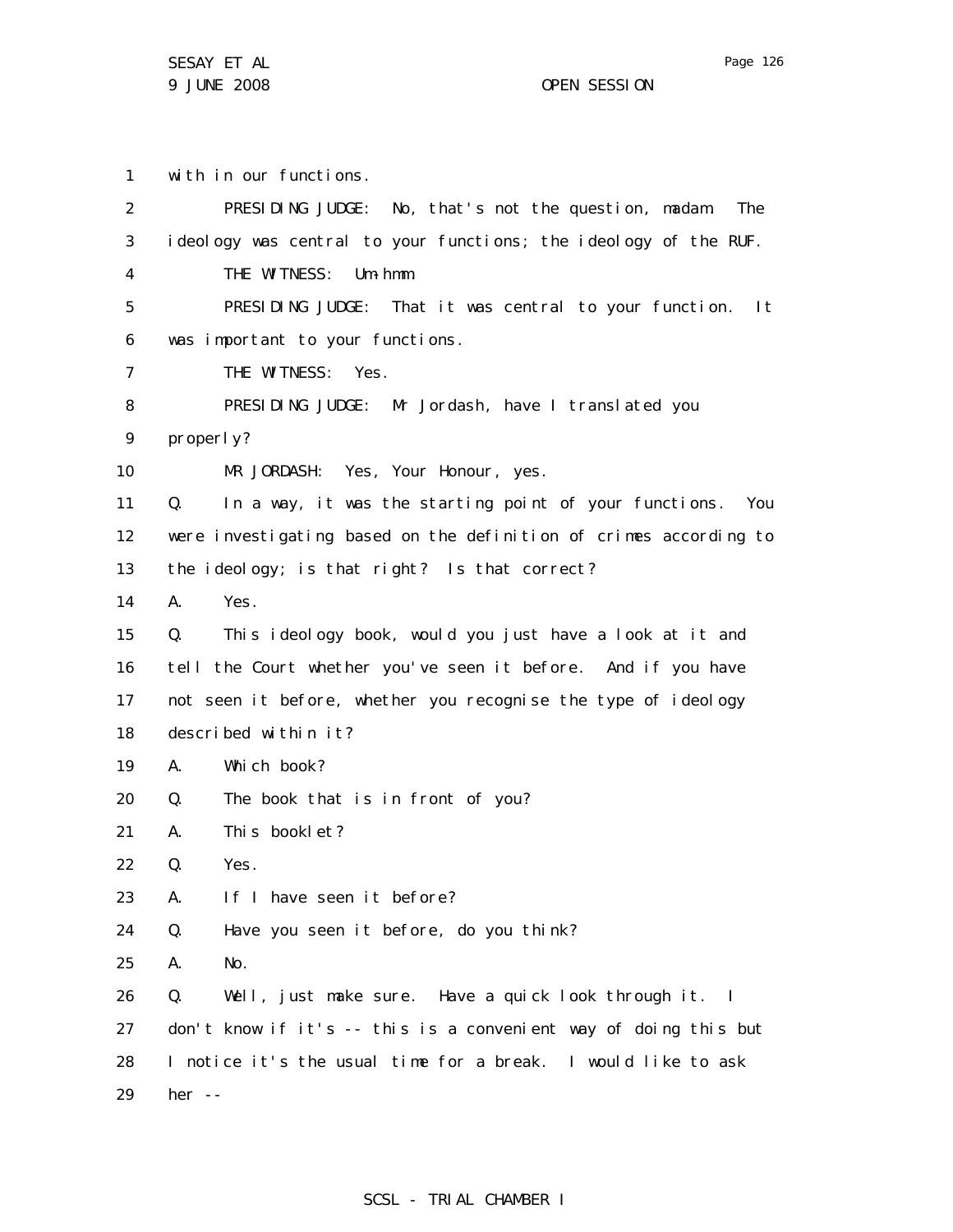Page 127

1 2 3 4 5 6 7 8 9 10 11 12 13 14 15 16 17 18 19 20 21 22 23 24 25 26 27 28 29 PRESIDING JUDGE: Just to give her time to -- MR JORDASH: To have a look at it. PRESIDING JUDGE: -- have a look at it. All right. We will rise for 15 minutes. MR JORDASH: I'm grateful, thank you. PRESIDING JUDGE: The Chamber will rise please. [Break taken at 4.39 p.m.] [RUF09JUNE08C-BP] [Upon resuming at 4.51 p.m.] PRESIDING JUDGE: Mr Jordash, yes. MR JORDASH: Thank you. PRESIDING JUDGE: You may proceed, please. MR JORDASH: May I first request that Mr Sesay be granted permission to leave? He is not feeling well and fears he might have the onset of malaria, and would like to be excused for the remainder of the day. PRESIDING JUDGE: That's okay. That's all right. That's no problem. MR JORDASH: Thank you. Q. Madam Witness, let's proceed. Did you have the opportunity to look through the book? Sorry, go ahead. Did you have an opportunity to look through the book? A. Yeah, I've glanced through. Q. Okay. Do you recognise some of the content? A. Yeah. Q. Do you still think you haven't seen the book before? I'm not suggesting you have, it's just an open-ended inquiry to see where we are with this book, whether you've seen it or not? A. Well, this particular one, no.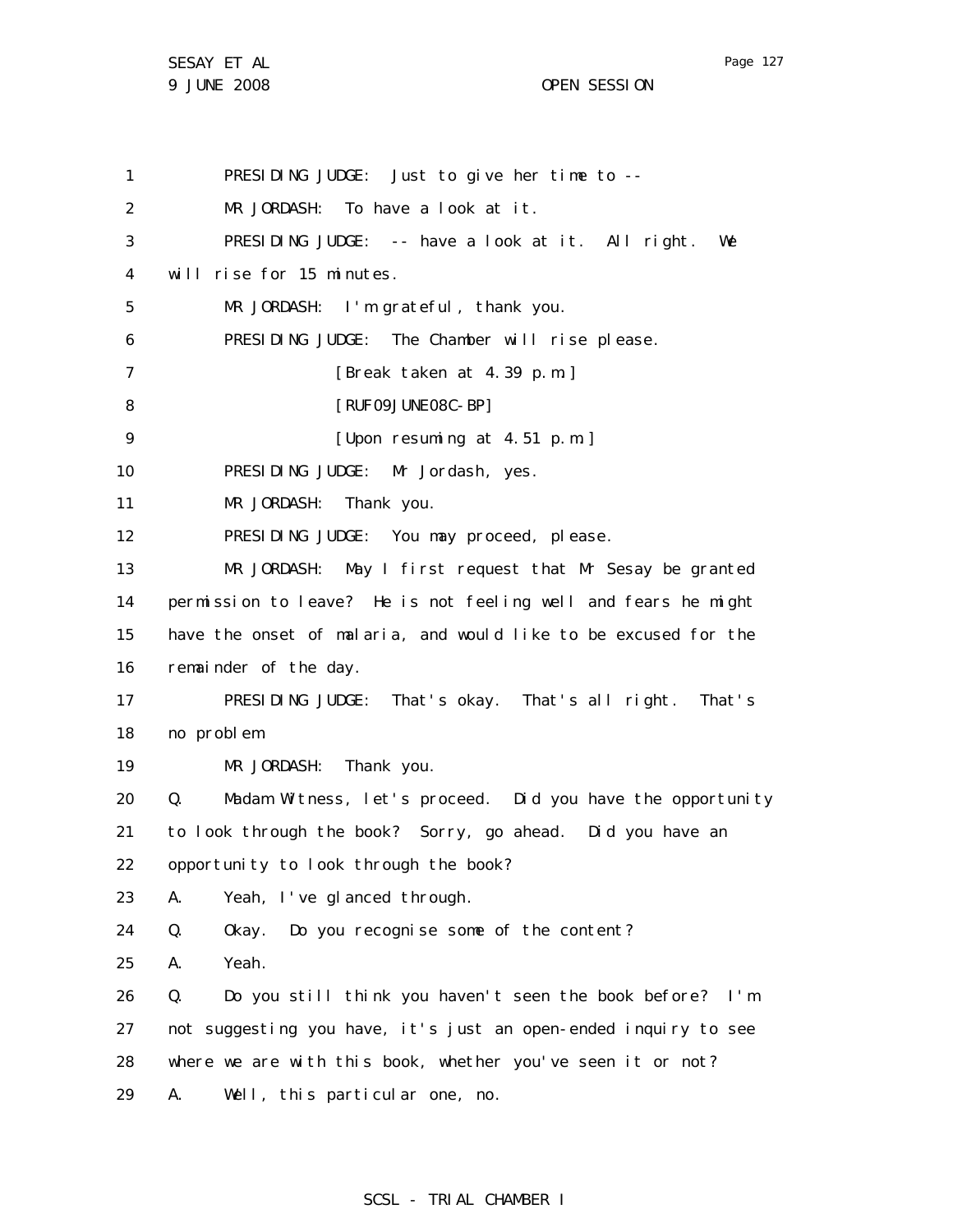1 2 3 4 5 6 7 8 9 10 11 12 13 14 15 16 17 18 19 20 21 22 23 24 25 26 27 28 29 Q. You haven't seen? A. But of course the content -- most of the content I'm familiar with and I was taught of. PRESIDING JUDGE: But you have not seen Exhibit 273 before? You have not seen that book? THE WITNESS: Mmm-mmm. MR JORDASH: Q. Okay. Well, let me ask you about some of the contents since you recognise some of it. Can I ask you to turn, please, to, if you look at the right-hand corner, you'll see page numbers, and I want you to find page 15. I would refer to the Court page numbering but it's been cutoff, I'm afraid. Page 15. I'm afraid the photocopying is not too great, but I think that's because the original is quite light. A. 15? 15 where? Q. 15 on the right-hand side; do you see? A. Are they numbered from 1? The numbering system? Q. Yes. A. Let me understand. Q. Well, if you go to the one -- go one, two, three, four pages in? A. Okay, up to 15, yes. Q. No, no. Go four pages in. Just follow me. One, two, three, four. Do you see that page there has a 1 on the right-hand top corner; do you see that? Right-hand top corner? Can you see a 1 there? A. Yeah. Q. Can you see -- no, not that number. Just a bit lower. A. Okay; yes.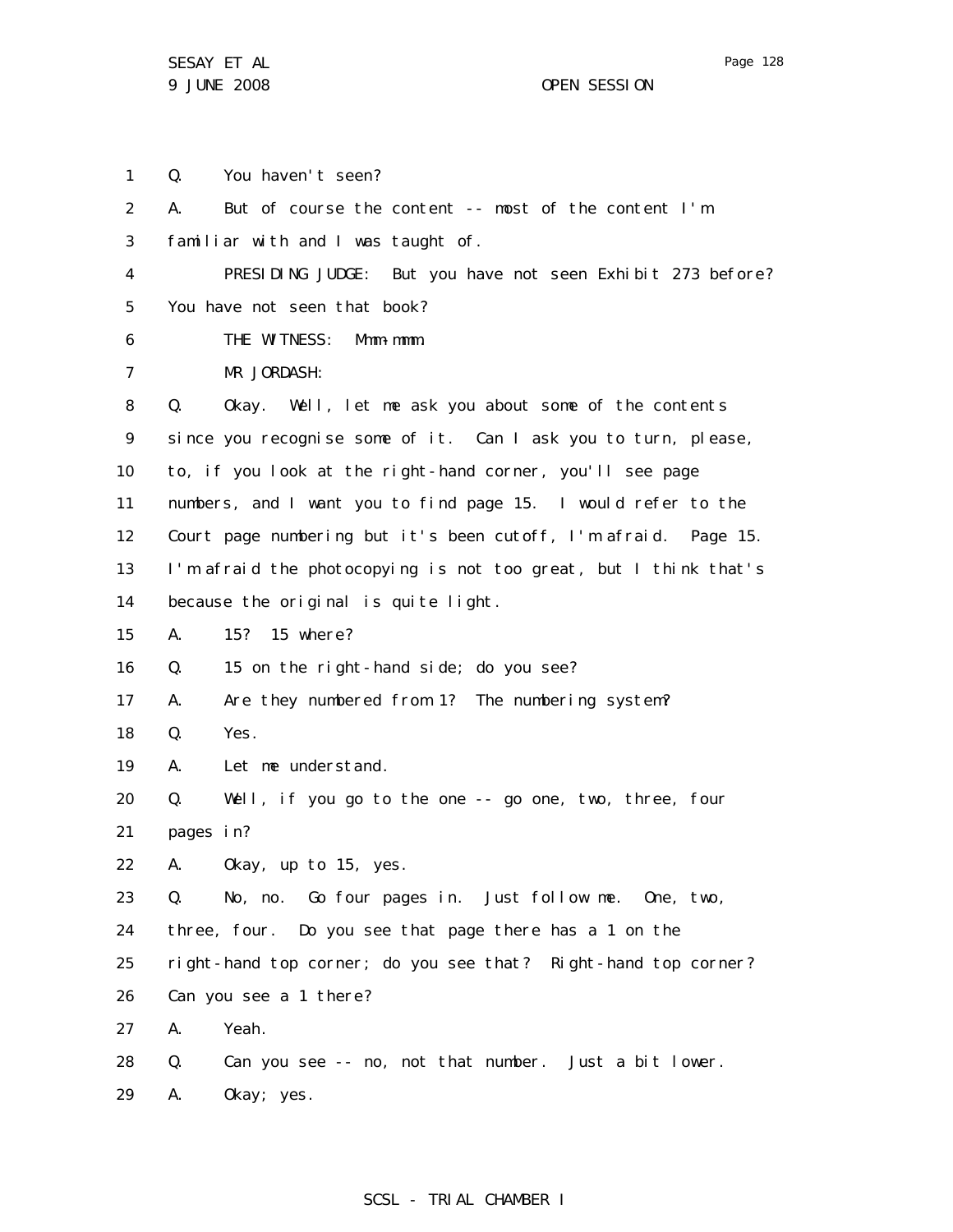- 1 Q. Can you see --
- 2 A. Okay, yes.
- 3 Q. Go forward in the book and find a 15?
- 4 A. Okay. Um-hmm. 15.
- 5 Q. Do you see that?
- 6 A. Yeah.

7 8 9 10 Q. Do you see one-third of the way down the title "Pillars Of Revolution"? Are we on the same page? Madam Witness, just listen to my direction and question. Do you see one-third of the way down the page, one-third from the top, "Pillars of

- 11 Revolution"?
- 12 A. Yes.
- 13 14 Q. Right. Now I want you to go down to the last title on the page, "The Functions of the units".
- 15 A. Um-hmm.

16 17 18 19 20 21 Q. Now, I've got the original so I'll help you with the letters there. And I want to ask you if you can confirm these descriptions. Okay? Number one, G5, "This unit is responsible for coordination of affairs between all soldiers and civilians in the battalion." Do you agree that that was the known function within the ideology of the G5?

22 A. G5. Yes.

23 24 Q. Okay. And let me just take you -- let me try to shortcut this. We've got the functions of the unit as the title?

25 A. Um-hmm.

26 27 28 Q. And the units listed are as follows, and tell me if you agree, that these were units within the RUF. G5, you agree? A. Yes.

29 Q. IDU or G2?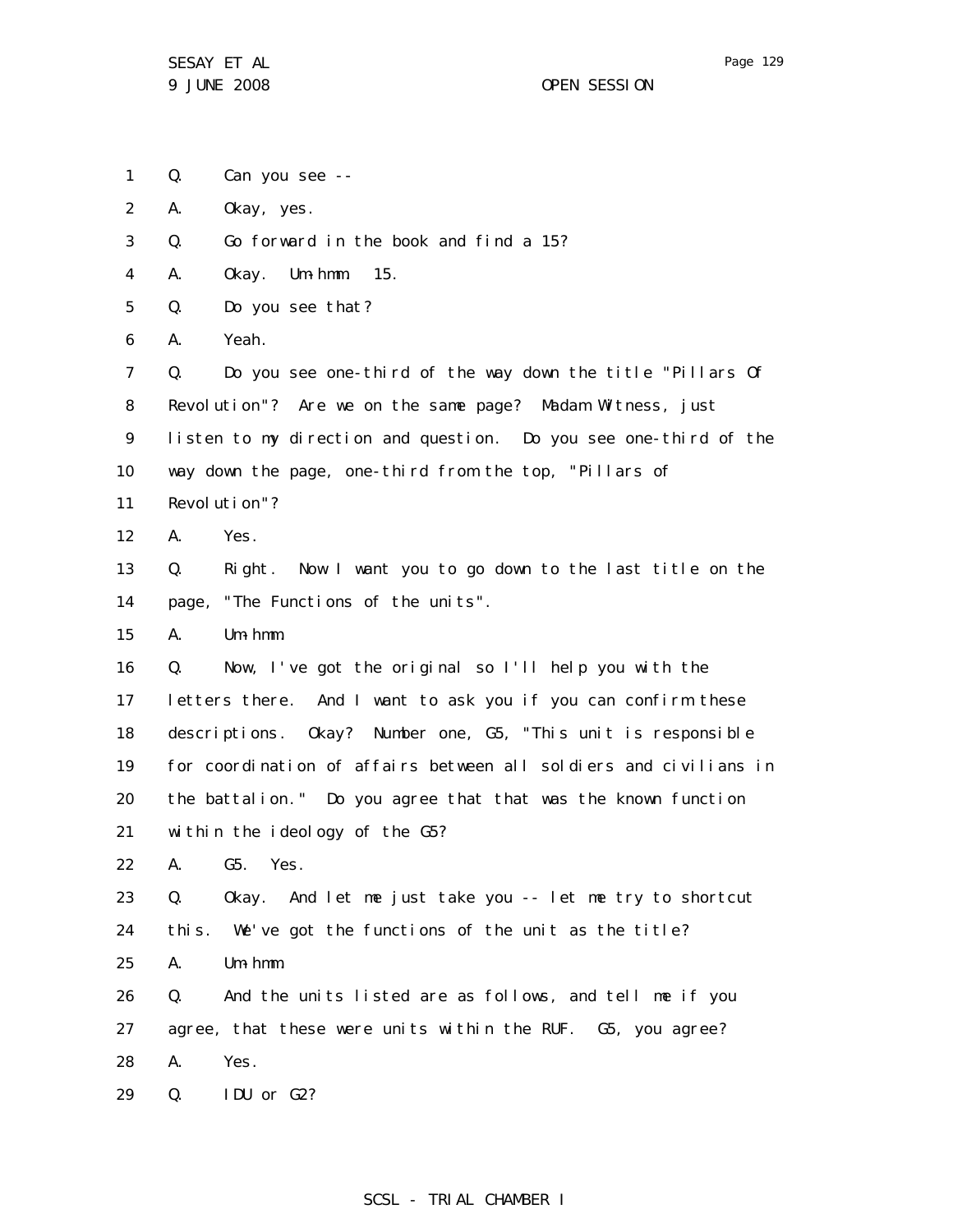1 2 3 4 5 6 7 8 9 10 11 12 13 14 15 16 17 18 19 20 21 22 23 24 25 26 27 28 29 A. Yes. Q. IO? A. Yes. Q. G4? A. Yes. Q. Motor pool, logistics; do you see that? A. Yes. Q. Do you recognise that as a title? A. Yes. JUDGE BOUTET: What's that last one? Multi -- MR JORDASH: Sorry, motor pool logistics. Q. If I can read it because I know that the scanned copy is not clear. "This office is" -- this is what it says against motor pool logistics? A. Um-hmm. Q. "This office is responsible for all machines and maintenance of all vehicle and logistics, is responsible in the battalion." Do you recognise that as a unit? A. Yes, I recognise it as a unit. Q. Okay. Over the page. "Signal SSB. This office is responsible for all communications." That was another unit which was within the ideology of the RUF? A. Yes. Q. And then number 7, MP, again? A. Um-hmm. Q. You recognise that as a unit? A. Yes, MP was a unit. Q. 8, army agricultural unit; do you see that? A. Yes, agricultural is there.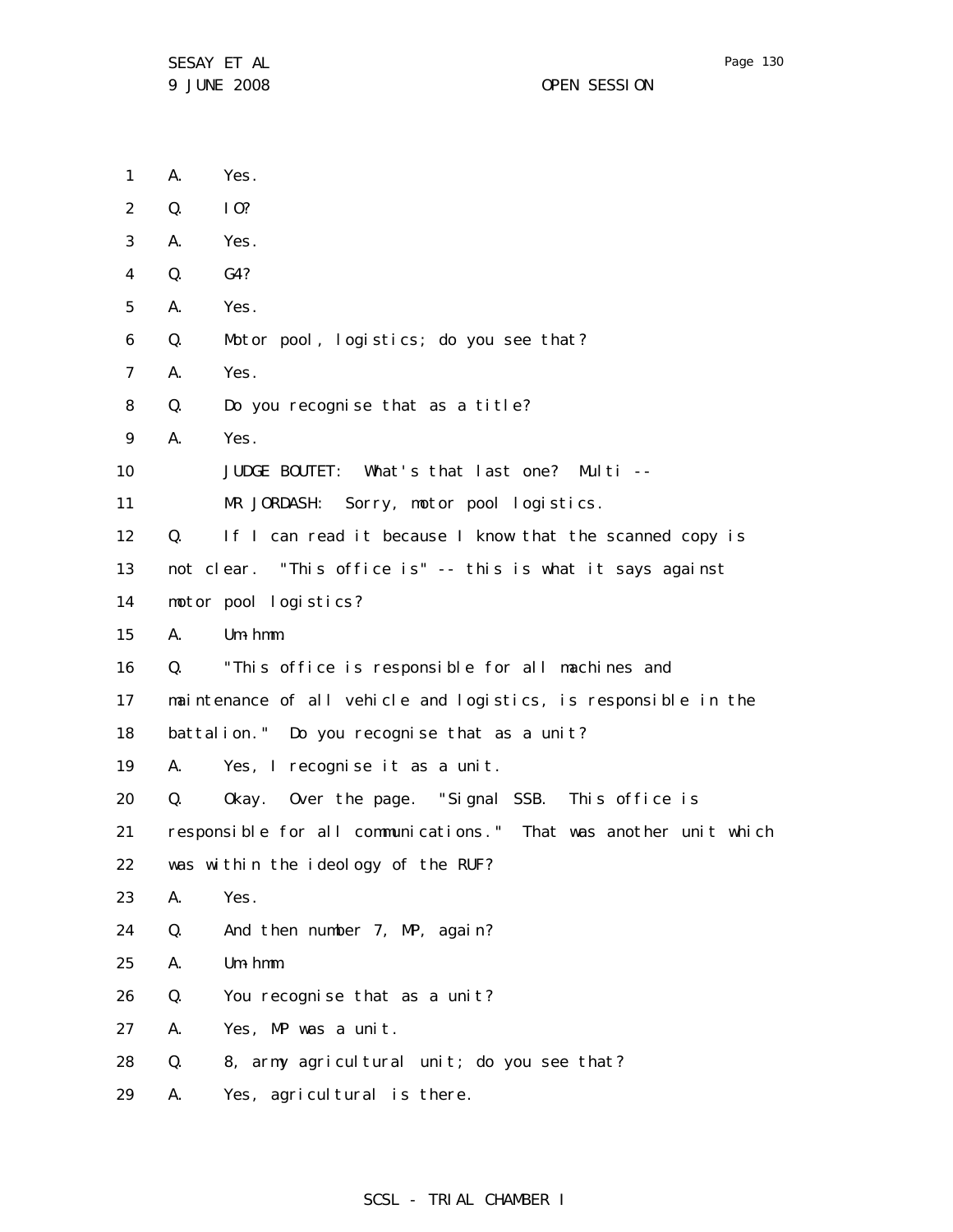1 2 3 4 5 6 7 8 9 10 11 12 13 14 15 16 17 18 19 20 21 22 23 24 25 26 27 28 29 Q. And you know that to be a functioning unit within the RUF? A. Um-hmm. Q. And then we get down to WACs? A. Um-hmm. Q. And it's defined here as "Women army congregation, all women in the army are soldiers." You see that? A. Um-hmm. Q. I'll come back to that in a minute. And then we finish up on S4. That was a functioning unit you recognise in the RUF? A. Yes. Q. Now, am I correct that these were the functioning units within the RUF, from 1 to 10? A. Yes. Q. These were the way in which the men and women of the RUF were organised into groups and these groups formed the backbone of the RUF? A. Yes. Q. Now it mentions there WACs, all women in the army are soldiers, and if you go over the page? A. The next page? Q. Yes. Actually, I'm afraid it's not come out clearly at all but the next page, page 17 on the right-hand corner? A. Yes. Q. At the bottom, it should say, the very last entry on the bottom, which I'm afraid is not clear. It's number 3, "WACs commanders are to be given full military respect as they are also soldiers." You won't be able to see that. But if everyone would trust me that that's what it says on the original, I can pass it around if that assists. Madam Witness, just raise your eyes a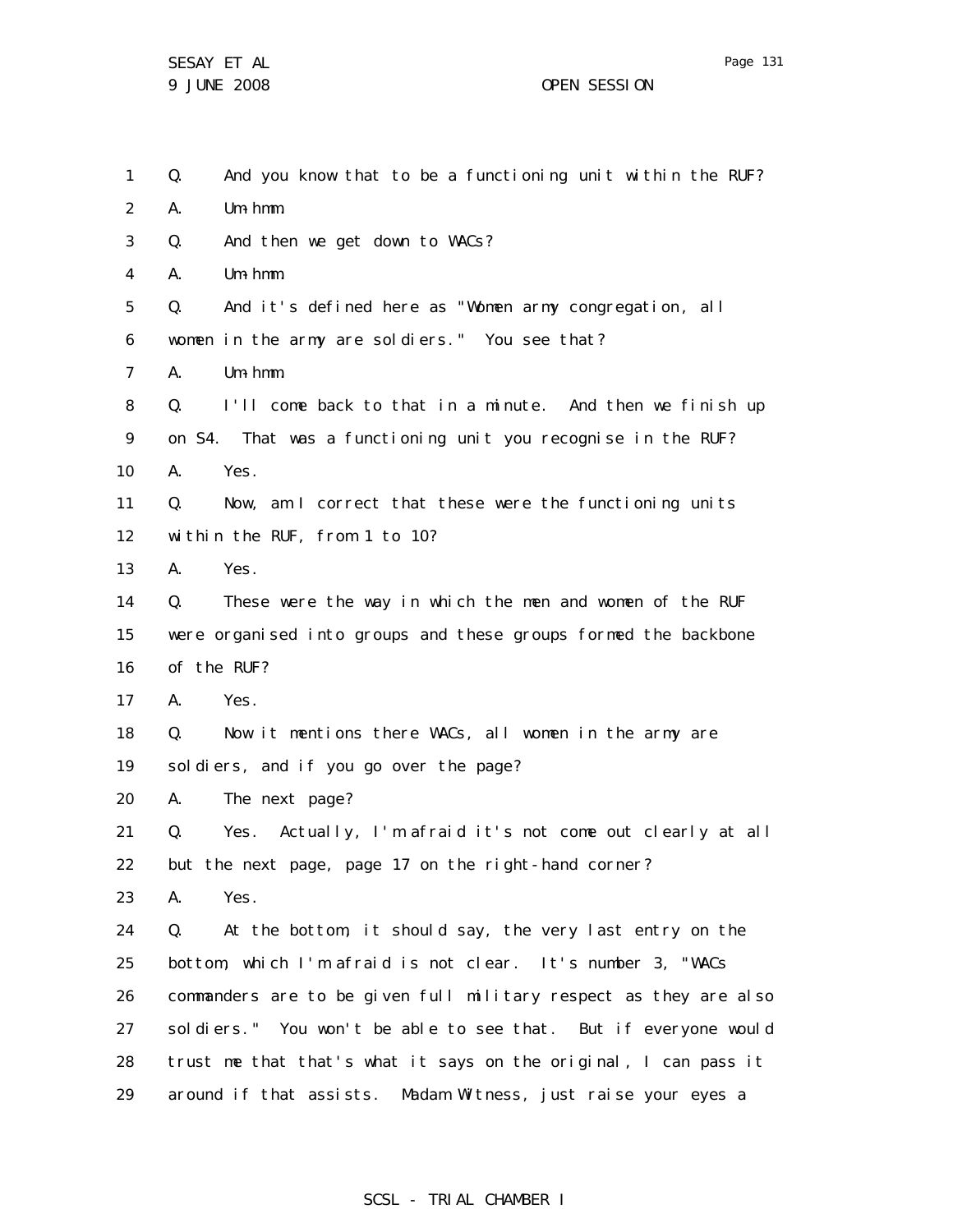1 2 moment. Did you hear what I said the book said? You can't see it because the printing is not clear.

3 A. Mmm, the printing is not clear.

4 5 6 7 8 9 10 11 12 Q. Yeah. Well, just let me read it to you again. Don't look at the book. There's no point at this point. "WACs commanders are to be given all" -- sorry -- "to be given full military respect as they are also soldiers." Can I ask you this question: Was there -- I've read you two entries in this book where there's a statement that all women are -- or WACs commanders are to be given respect as soldiers or all women in the army are soldiers. Was there an issue about women not being -- women in the RUF not being respected as soldiers?

13 14 15 16 A. Reasons for the women not being respected as soldiers? Q. Well, I'm just asking -- the first question is: Was there a bit of a problem within the RUF that women who were in the RUF were not being respected as soldiers?

17 18 19 20 21 22 23 24 25 26 27 28 A. Well, not all of the women. Some of these women were not respected actually, because they were not really performing well what they were expected to perform, especially in the general WACs unit, I mean, so, for that reason, they were not fully given the respect they are due. The other reason is maybe partnership, because most of these WACs s were wives to these men, so they just take them on that line as women to them, so they were not really given the respect due to them, according to the military. Q. Right. I mean, like, for example, what you've told us, Gbao wasn't respected because he didn't go to fight. Was that an issue with the WACs because the WACs were not going to the front line to fight; that was one of the issues?

29 A. Yeah, most of the WACs were not going to the front line to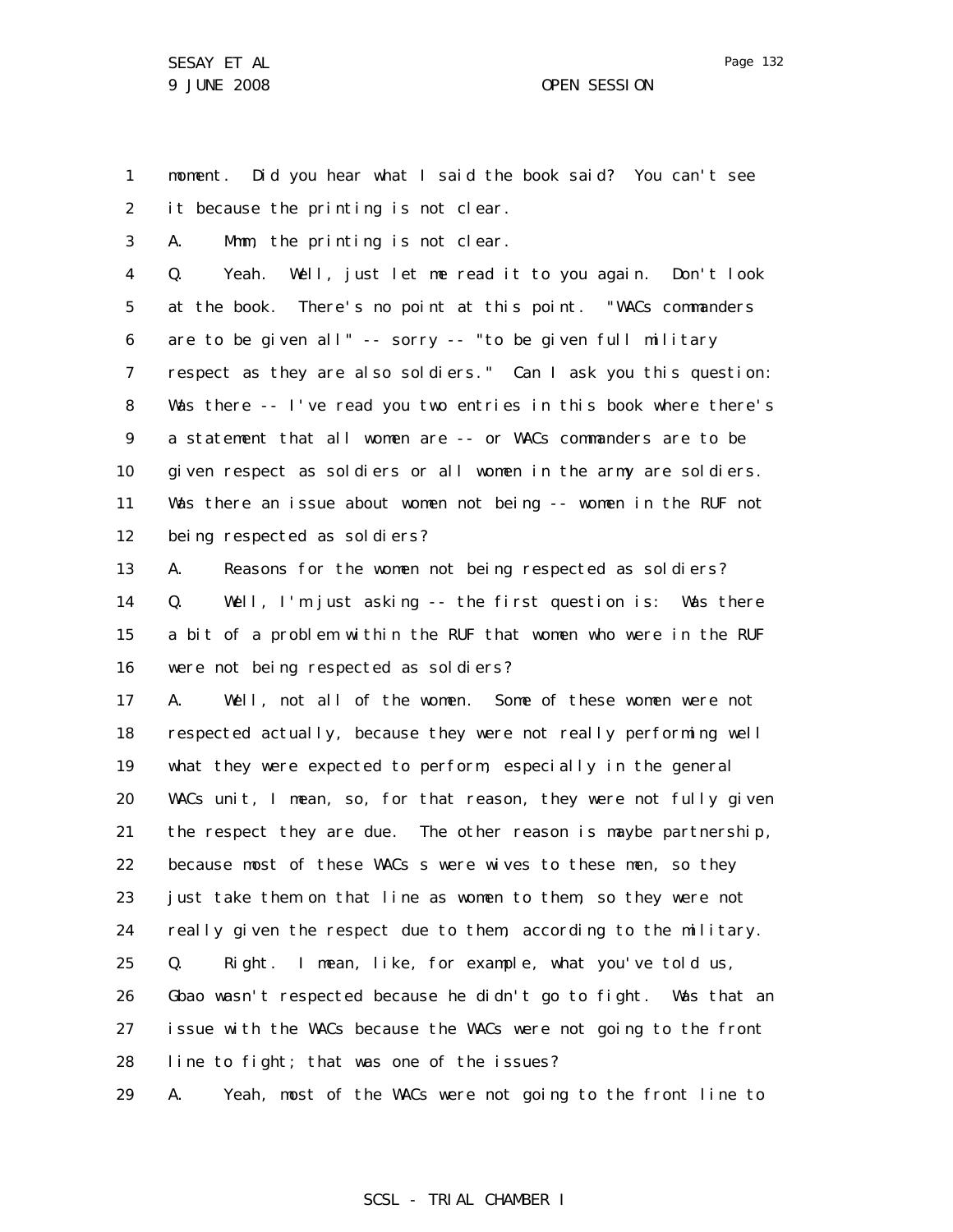- 1 fight.
- 2 Q. Most of the WACs, is this right, were --
- 3 A. Yes.
- 4  $Q.$  -- doing what?
- 5 A. Mmm?
- 6 7 Q. What were they doing? We know what the WACs in the IDU were doing but what about [indiscernible]?
- 8 A. Well, most of the WACs were assisting the brothers in
- 9 cooking for them in combat camps and even in the rear doing --
- 10 assisting them in other -- some other domestic affairs, you know.
- 11 Q. Right. Okay. So most of the WACs were doing domestic
- 12 tasks?
- 13 A. Yes.
- 14 Q. Some, like you, were doing the investigation?
- 15 A. Yeah.
- 16 17 Q. Does that pretty much sum up what the WACs were doing domestic or --
- 18 A. And not only that. Some were -- were fighting. Some were
- 19 fighters. The WACs, some were fighters.
- 20 Q. In 1998, where were WACs fighting?
- 21 A. Mmm?
- 22 Q. In 1998, where were any of the WACs fighting?
- 23 A. In 1998?
- 24 Q. Yes. Focus on, for example, Kailahun post-intervention.
- 25 Were any WACs fighting there?
- 26 A. Yeah, some WACs were in the front lines.
- 27 Q. Whereabouts?
- 28 A. Like what -- in 1998, that's ECOMOG intervention.
- 29 Q. Yes. After the ECOMOG intervention?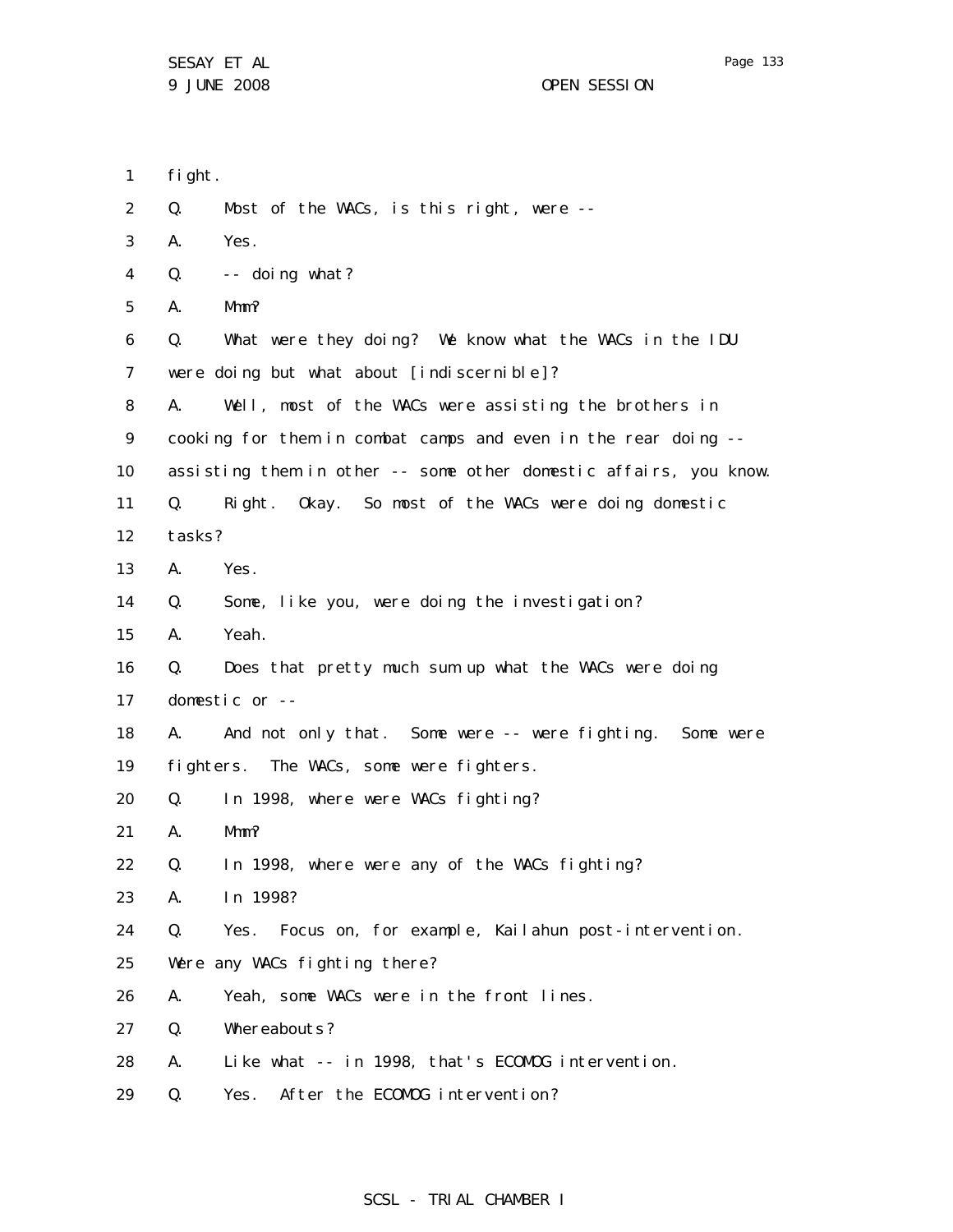1 A. I don't think much fighting went to Kailahun.

| $\overline{2}$ | Q.              | Right. Okay. So let's just stay with Kailahun. WACs in          |
|----------------|-----------------|-----------------------------------------------------------------|
| 3              |                 | Kailahun were basically doing domestic duties; would that be -- |
| $\overline{4}$ | А.              | Yes.                                                            |
| 5              | Q.              | And the WACs in Kailahun were based in the combat camps         |
| 6              |                 | helping the men when they returned from the actual front lines? |
| 7              | А.              | And even those who were fighters were as well at the<br>Yes.    |
| 8              |                 | front lines and in the combat camps. The only thing, they will  |
| 9              |                 | fight when they feel like. They were not much pressed to go for |
| 10             | fighting.       |                                                                 |
| 11             | Q.              | The WACs?                                                       |
| 12             | А.              | Yes. They were given that freedom of choice. They do when       |
| 13             |                 | they want to.                                                   |
| 14             | Q.              | Right. So the combat camps in the front lines in Kailahun       |
| 15             |                 | were where the domestic -- the domestic tasks were done largely |
| 16             |                 | for the men who returned from the front line?                   |
| 17             | А.              | Yeah.                                                           |
| 18             | Q.              | And am I correct that that's where some children were as        |
| 19             |                 | well, in the combat camps?                                      |
| 20             | А.              | Some what?                                                      |
| 21             | Q.              | Children?                                                       |
| 22             | А.              | Children?                                                       |
| 23             | Q.              | Yes.                                                            |
| 24             | А.              | Yeah. Yeah, some of these children were there.                  |
| 25             | Q.              | Doing domestic tasks?                                           |
| 26             | А.              | SBU, yes, doing the domestic tasks.                             |
| 27             | Q.              | You said SBUs. The SBUs were in the combat camps doing          |
| 28             | domestic tasks? |                                                                 |
| 29             | A.              | Yes.                                                            |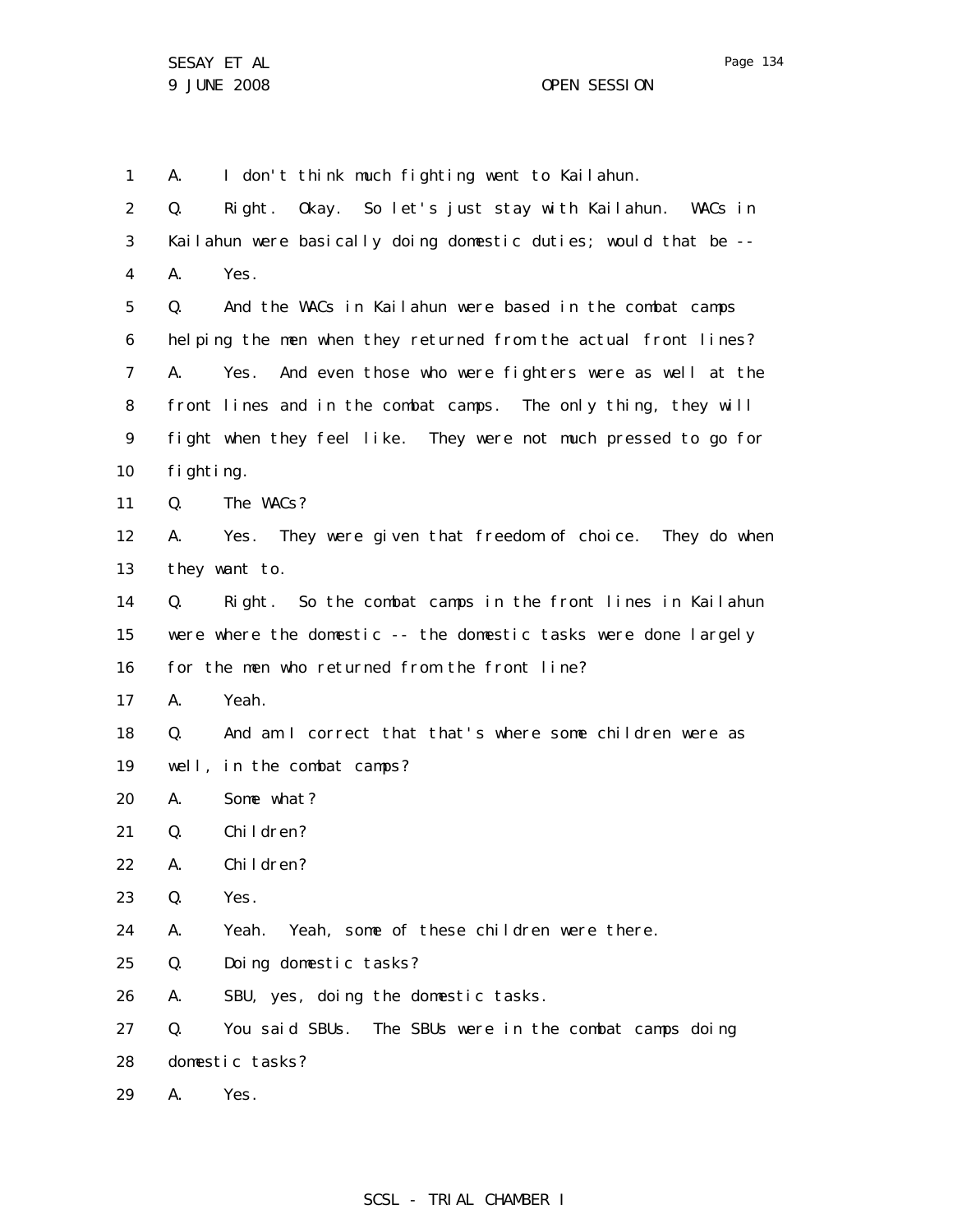1 2 3 4 5 6 7 8 9 10 11 12 13 14 15 16 17 18 19 20 21 22 23 24 25 26 27 28 Q. Is that right? A. Mmm. Q. You'll have to say "yes"? A. Yes. Q. You don't have to say "yes," but you can't just nod? A. Yes. Q. And you've told us that Gbao was against the use of child combatants; is that right? A. Yeah. Q. There was a -- well, let me ask this question: You've seen from the units in this ideology book that there's no unit described as a Small Boys Unit. Am I right that there wasn't such a unit in the same way as there was an S4 or a G5 or an IDU? There wasn't a group of young boys who ran around in a unit with  $--$ A. Um-hmm. Q. -- functions? A. That's what I was even trying to explain, when they asked me about these child combatants issue. I said these children were just with their big brothers, you know, helping them carrying their loads. They send them, they this and that. They were not actually combatants, as such. Q. Right. I'll come -- A. Yeah. Q. I'm grateful for the clarification, but I want to -- I'll come to that in a moment but I want to ask you first of all to consider the question: We've gone through the ten units? A. Yes.

29 Q. There's no mention of a Small Boys Unit?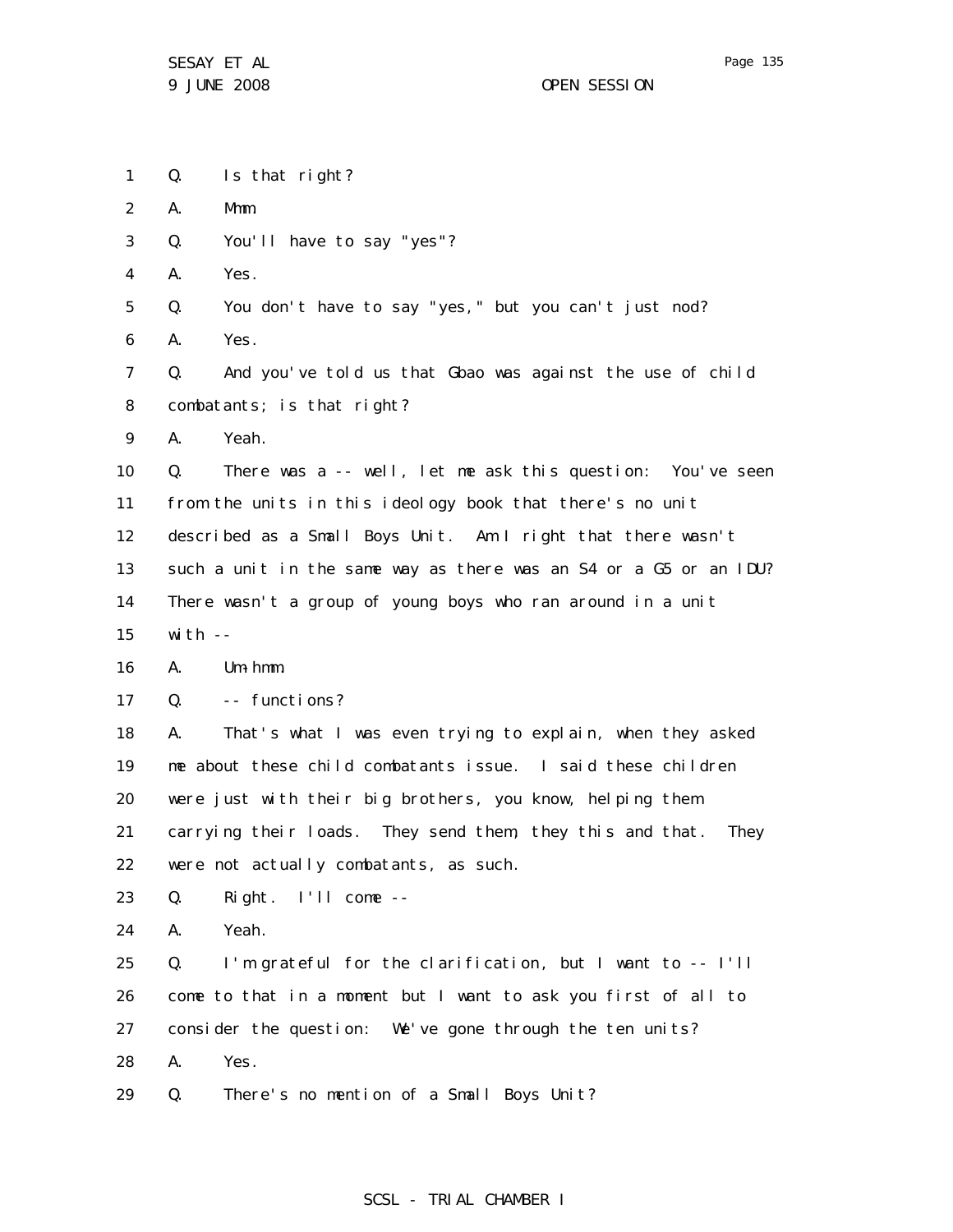- 1 A. Um-hmm.
- 2 Q. Forming a separate unit within the RUF?
- 3 A. Um-hmm.
- 4 Q. Can I suggest to you that's because there wasn't a Small

5 Boys Unit as a unit; is that right?

- 6 A. Um-hmm.
- 7 Q. Is that right or not?

8 9 10 A. You -- you -- you are right. You are right. Because this was not actually a unit that was formed that was functioning. It was just a sort of children behind these people.

11 Q. Right.

12 13 14 A. It was not a functionable unit that was there that these children fight and do so. No, it was not actually a functionable unit of itself.

15 16 17 Q. Have you seen other ideology books like this book, in your time with the RUF, or have you seen written down any ideology similar to this?

18 19 20 21 22 A. Yeah, there are some topics here I saw before this time. Q. So would you confirm that you've never seen in any book in any piece -- on any piece of paper -- a list of units with the SB units listed there with particular functions? Can you confirm that?

23 24 A. Well, I -- I never come across such a document, actually. Q. Right.

25 A. Stating the Small Boy Units and their functions.

26 27 28 Q. Yes. Okay. So, let's move on to then what you have said about children. You talk about them following commanders or following RUF fighters around; yeah?

29 A. Um-hmm.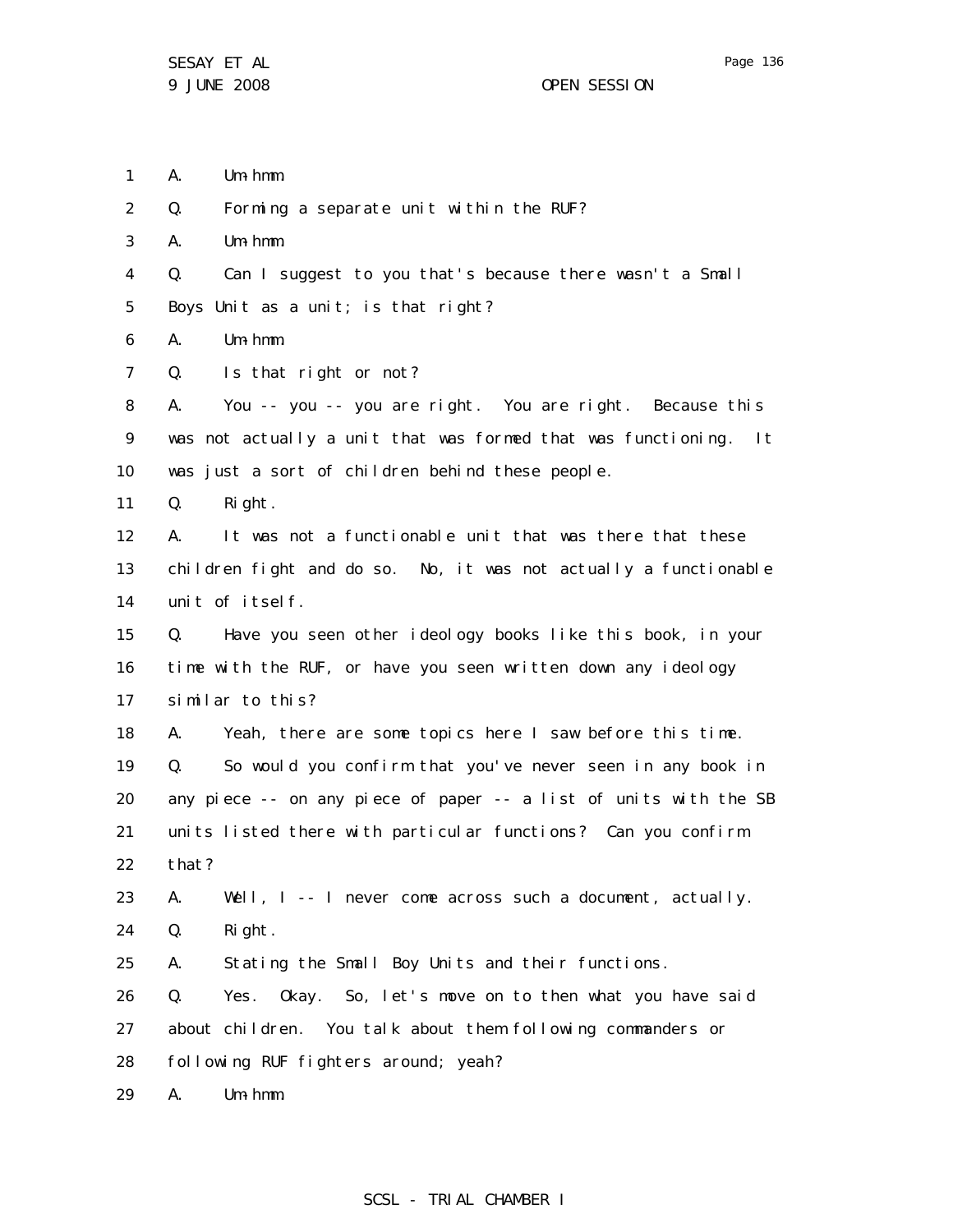1 2 3 4 5 6 7 8 9 10 11 12 13 14 15 16 17 18 19 20 21 22 23 24 25 26 27 28 29 Q. And you appeared to be saying that there was the ideology you were not supposed to use child combatants. Some of the soldiers allowed them to hang around with them and disobeyed that ideology; is that right? A. Yes. Q. Gbao was against that? A. Of course. Q. And the RUF as a group was against that; am I right, or not? A. The? Q. The RUF ideology was against that? A. Yes. Q. But -- PRESIDING JUDGE: Against what? MR JORDASH: The use of child soldiers. PRESIDING JUDGE: Okay. MR JORDASH: Q. Am I right? A. Yeah. Q. Now, forgive me, you were based where in 1998? Which? A. 1998 I went to Giema, then went to Fandu. Q. To where, sorry? A. Fandu. Q. Fandu. Which district is that in? A. Kailahun District. Q. Now, in Kailahun, there were lots of children in the district in 1998, were there not? A. There were. Q. There was also a few schools; is that right?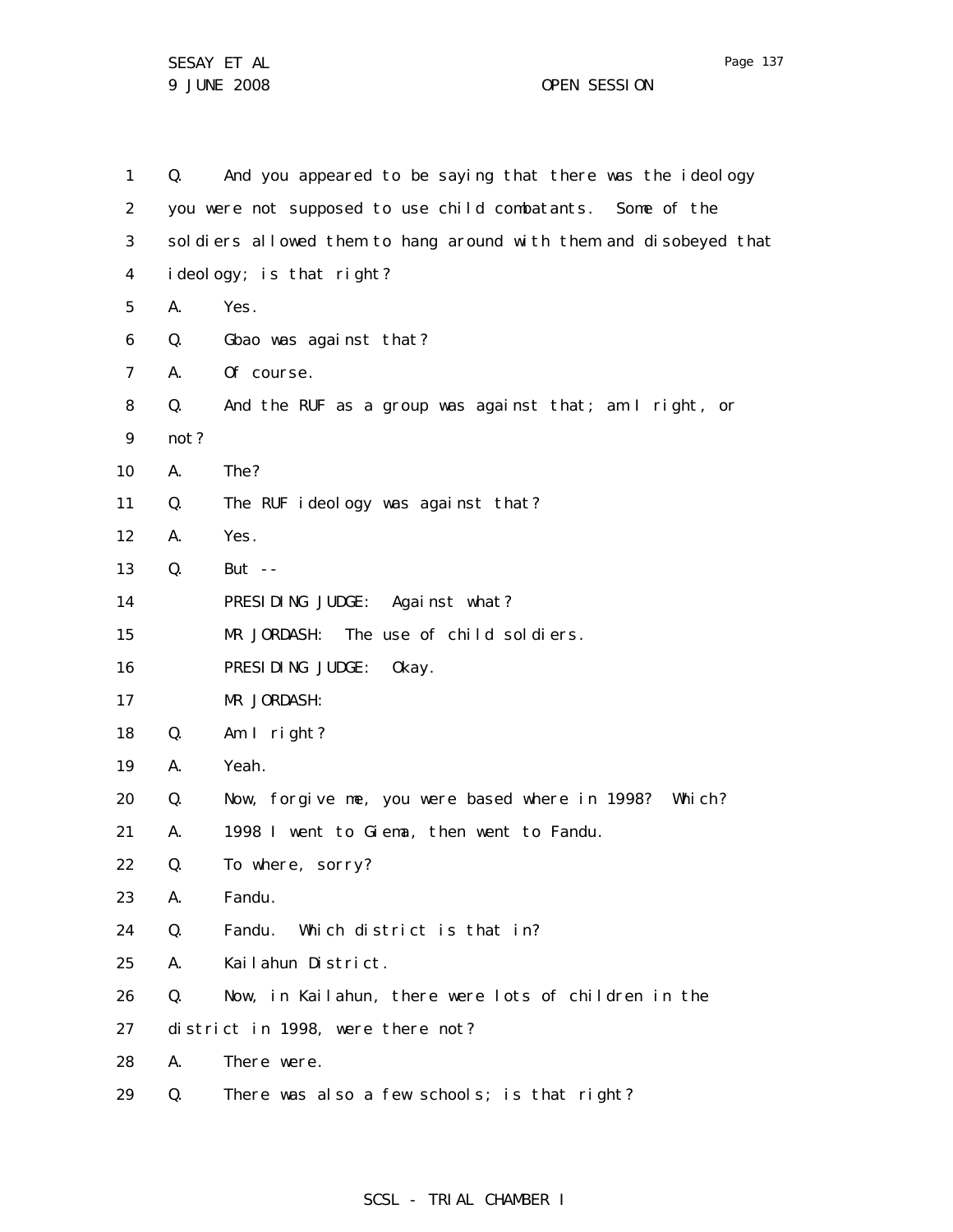1 2 3 4 5 6 7 8 9 10 11 12 13 14 15 16 17 18 19 20 21 22 23 24 25 26 27 28 29 A. Yeah. Q. And children were attending those schools; is that correct? A. Yeah. Yeah. Q. And other children not attending school were either within combatants' families; is that correct? A. Under what family? Q. With combatants and their families? A. Yes, yes, yes. Q. And would be generally carrying out domestic tasks? A. Yeah. Q. Is that correct? A. Yeah. Q. Now, what you observed was some renegade commanders, or renegade soldiers, allowing the children to get too close to the guns; is that right? Does that make sense to you? PRESIDING JUDGE: Allowing the children to get too close to the guns? MR JORDASH: Yes. PRESIDING JUDGE: That's a suggestion to the witness? MR JORDASH: Yes, I'll break it down. It's not meant to -it's meant to convey an idea but let me define it more carefully. JUDGE BOUTET: Maybe you should define "renegade" as well because I am not sure the witness understands what you mean by this; it -- the term has been used but not, to my knowledge, by this witness. MR JORDASH: Q. Would you agree with this proposition? A. Mmm. Q. That most of the members of the Kailahun RUF understood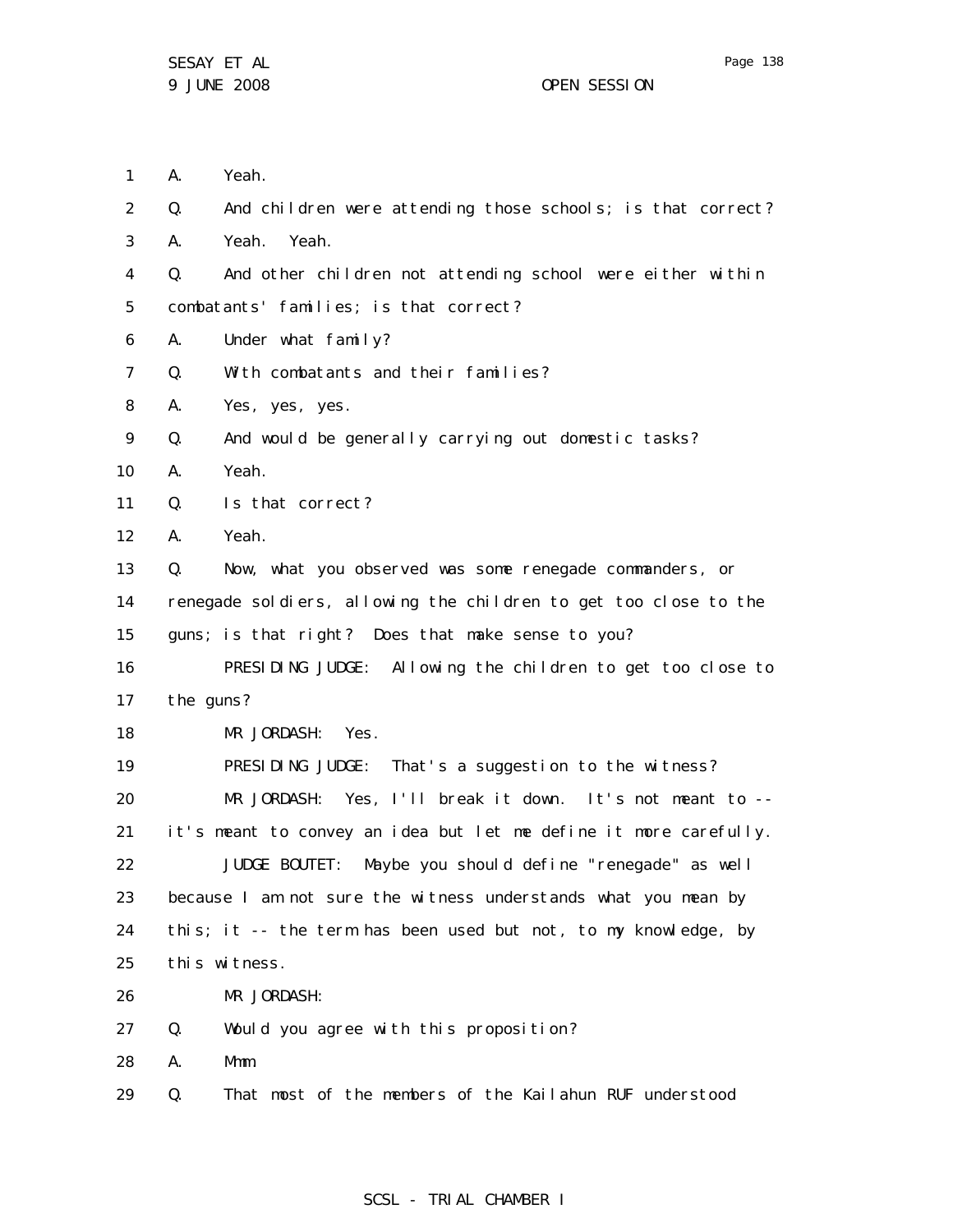Page 139

1 2 3 4 5 6 7 8 9 10 11 12 13 14 15 16 17 18 19 20 21 22 23 24 25 26 27 28 29 that they shouldn't use the children as combatants, and didn't use the children as combatants; is that fair or not? A. Repeat your question. Go over it, please. Q. Okay. I'm suggesting that within Kailahun in 1998 -- A. Um-hmm. Q. -- most of the combatants and commanders understood the prohibition --A. Um-hmm. Q. -- on the use of child combatants -- A. Um-hmm. Q. -- and kept them where they should be, either at school or doing domestic tasks? A. Um-hmm. Q. Do you accept that? A. Um-hmm. PRESIDING JUDGE: Has she answered? MR JORDASH: No, not yet. Q. Madam Witness, please try to -- I would like to finish as soon as possible. I'm sure you would, so please -- A. If that was right what they were doing? Q. No. Okay, let me try -- A. Is that a question? Q. Okay. Let's you and I both focus and concentrate; okay? A. Um-hmm. Q. Most of the children in Kailahun in 1998 -- A. Um-hmm. Q. -- were at home -- A. Um-hmm. Q. -- or at school; is that right?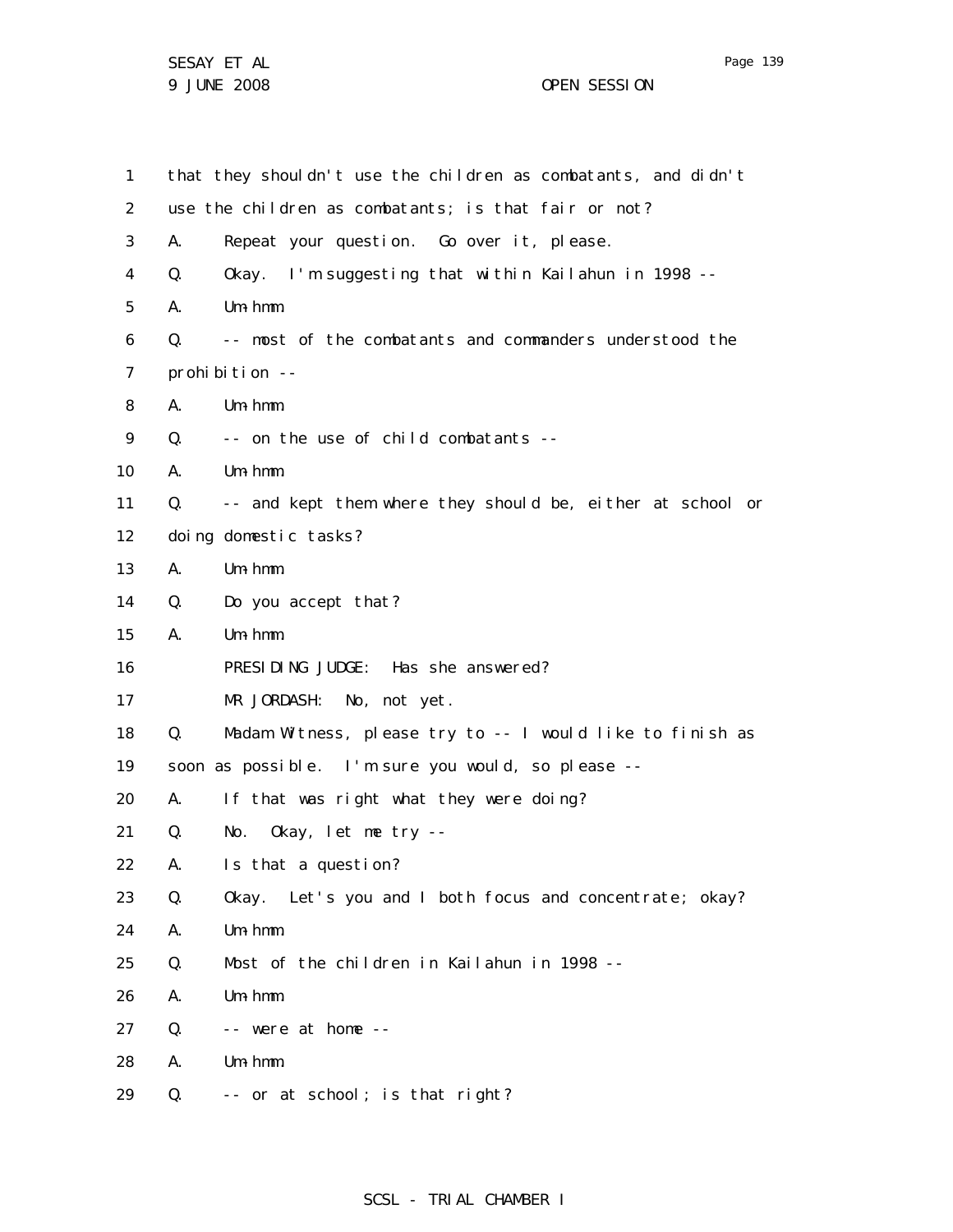1 A. Well, some were in schools and some were at home.

2 3 4 5 6 7 8 9 10 11 12 13 14 15 16 17 18 19 20 21 22 23 24 25 26 27 28 29 PRESIDING JUDGE: The question is most -- the lawyer is asking to know from you -- THE WITNESS: Yeah. PRESIDING JUDGE: -- he says most of the children in Kailahun were either in school or at home. THE WITNESS: Um-hmm. PRESIDING JUDGE: He talked of most. You are using another word; you say "some" and so on. You better place the Tribunal in the proper perspective and let's know what you want to tell us on this. THE WITNESS: That's what I -- what I was trying to say is that the children, some were going to school and some were not going to school. MR JORDASH: Q. Yes, we understand that. A. Yeah. Q. What I'm trying to do is trying to find out what exactly you saw in relation to children, and what they were doing, so let's close the book, so we can focus -- A. What the children were doing? Q. Let's focus on my question. A. Yes. Q. Let me try and approach it in a different way. A. Yes. Put it -- Q. We're dealing with post-intervention Kailahun; okay? A. Um-hmm. Q. There were various front lines, were there not, in Kailahun in 1998? That was a question which you might want to answer.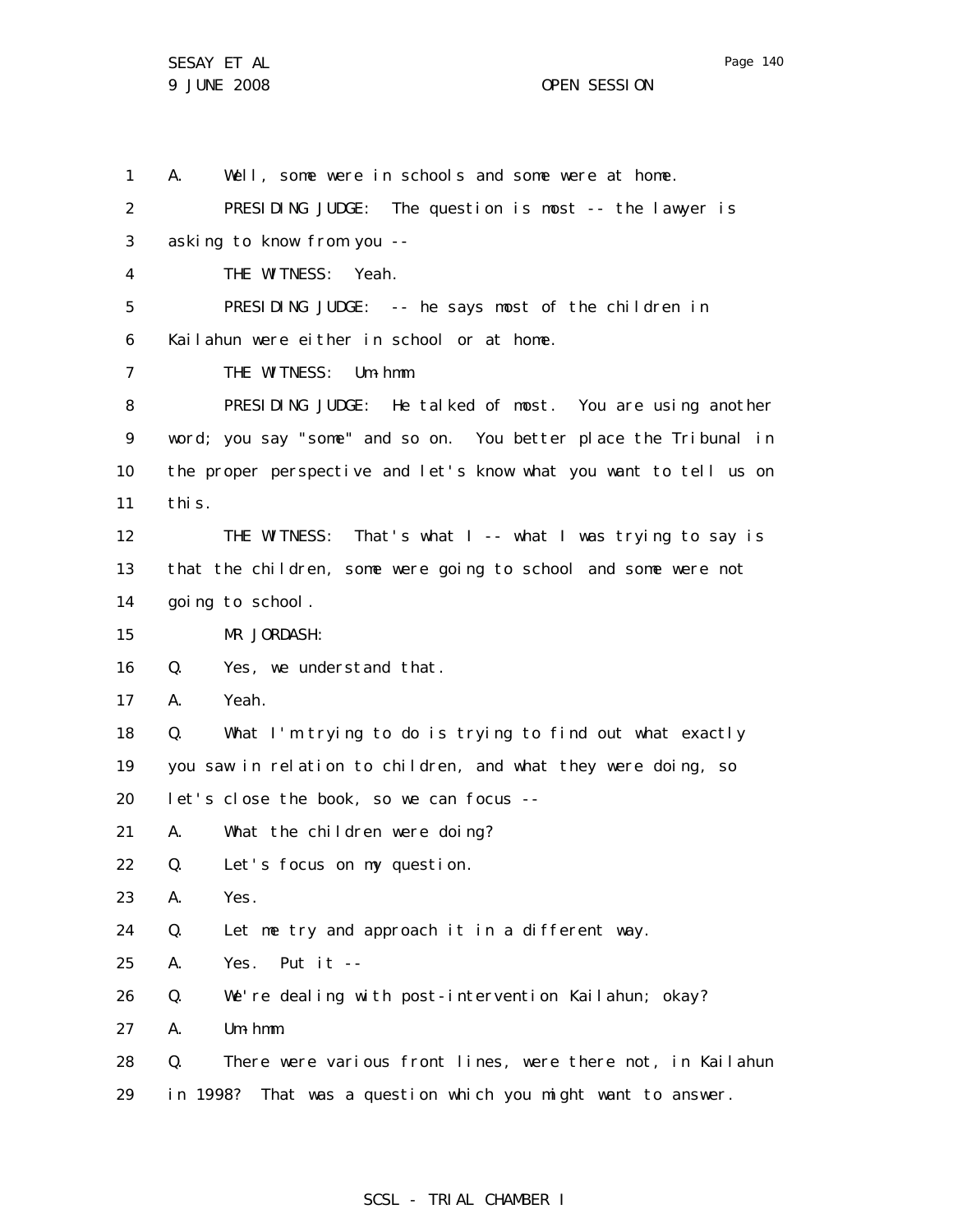1 2 3 4 5 6 7 8 9 10 11 12 13 14 15 16 17 18 19 20 21 22 23 24 25 26 27 28 There were various front lines in Kailahun post-intervention 1998, were there not? A. Front lines? Q. Are you trying to help the Court, Madam Witness? A. Yeah. Q. Yeah? A. Yeah, but I've not really got you clear. Q. Let's try again. A. That's the problem, yeah. Q. Well, listen, if you would? A. Yeah. Q. After the intervention -- A. Um-hmm. Q. -- in 1998 -- A. Um-hmm. Q. -- in Kailahun, there were front lines, were there not? A. Well, there were front lines. There were defensive front lines. Q. There were defensive front lines, were there not? A. Yeah, there were. Q. There was not much fighting? A. Mmm, there was not much fighting. Q. The front lines were at Baima, Kuiva, Mobai; is that right? A. Um-hmm. Q. And they were facing barracks at Daru, were they not? A. Well, yeah, they were on defensive for Daru. Q. Yeah. And weeks would go by with not a shot being fired; is that right?

29 A. Mmm?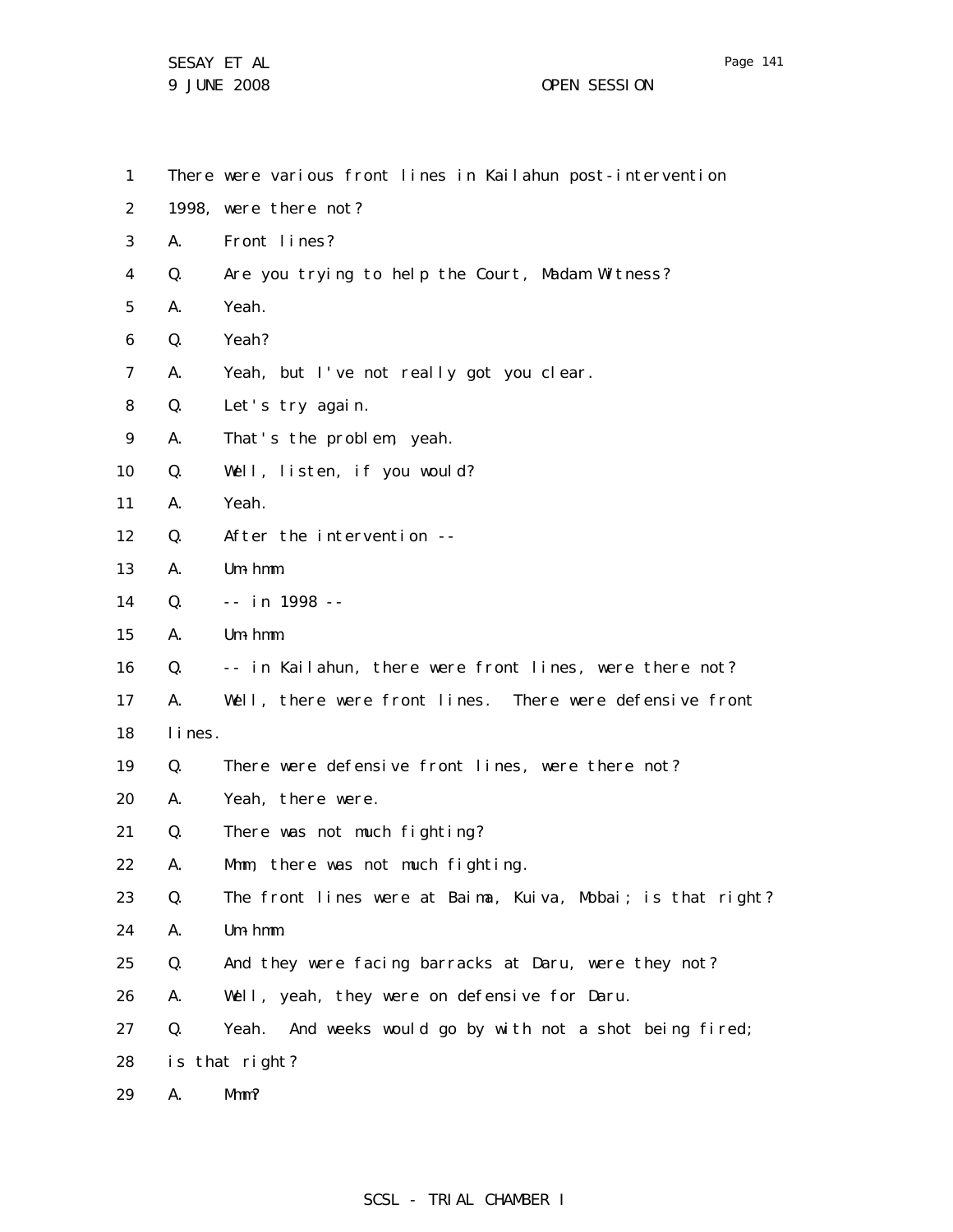1 2 3 4 5 6 7 8 9 10 11 12 13 14 15 16 17 18 19 20 21 22 23 24 25 26 27 28 29 Q. Weeks would go by without any fighting, just defensive posi ti ons? A. Yeah. Q. Yeah? A. Yes. Q. Were there any other front lines in Kailahun? A. In Kailahun? Q. In 1998? A. Well, no -- no other front lines. Q. Right. So when we -- go on. A. Except -- well, that was not front line; that was only security. Q. Where is that? Where were you going to say? A. I was just thinking of the border areas -- Q. Like what? A. -- of neighbouring countries. Q. All right. Well, let's forget -- A. Those were the front lines. Q. So there was RUF stationed at the borders with Liberia? A. Yeah. Q. And Guinea? A. Yeah. Q. Okay. They were on defensive too? A. Yeah. Q. And, again, there would be weeks without any shots being fired? A. Nothing. Q. Nothing. So from that starting point, there was what; fighting at the front lines once every three, four weeks?

# Page 142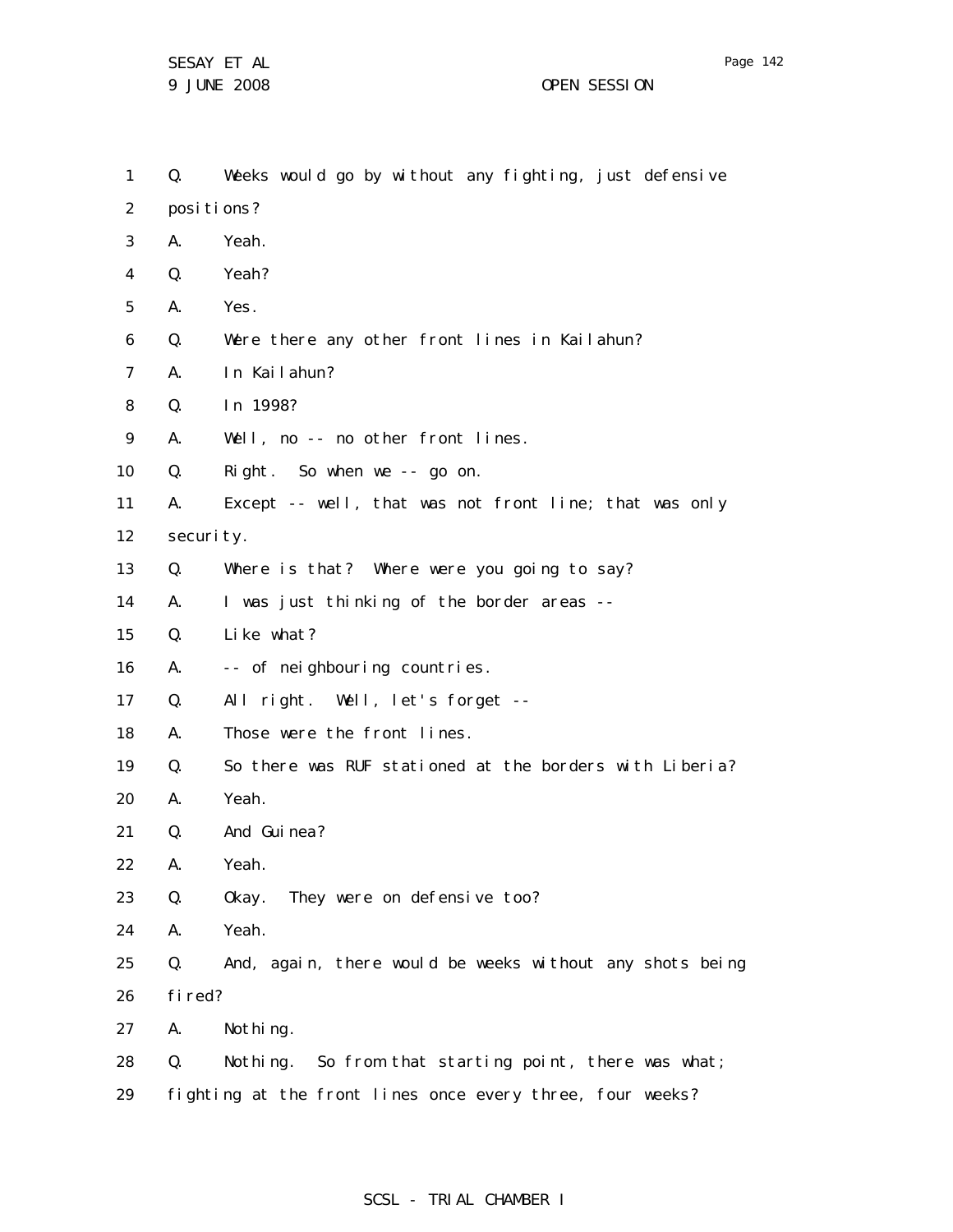1 A. In 1998?

2 Q. Yes.

3 A. There was not much --

4 Q. Less than that?

5 6 A. There was not really attack; no fighting was, no, I think once.

7 Q. Right.

8 9 10 11 A. I think that's only the time when they -- the UN came to collect those people. I think those were the only -- that was the only time but no fighting took place in '98 at that time. Q. And was that the same in 1999? Even less fighting in 1999,

12 I suggest?

13 A. Yeah.

14 15 Q. Yes. So combatants at the front lines had a relatively lazy existence; is that fair enough?

16 A. If they were firing?

17 18 Q. No. They had a relatively lazy existence, just sitting around?

19 A. Yes, yes, they had leisure time.

20 21 22 Q. Yeah. Now, let's return to the issue of child combatants. There was little fighting, so the children were not fighting; am I right?

23 A. Yes.

24 25 Q. Okay. I'm just dealing with Kailahun. I'm not interested in Kono or other places at this moment. So --

26 PRESIDING JUDGE: Mr Jordash, which children are you

27 referring to? When you say the children were not fighting --

28 MR JORDASH: The children of Kailahun.

29 PRESIDING JUDGE: The children of Kailahun.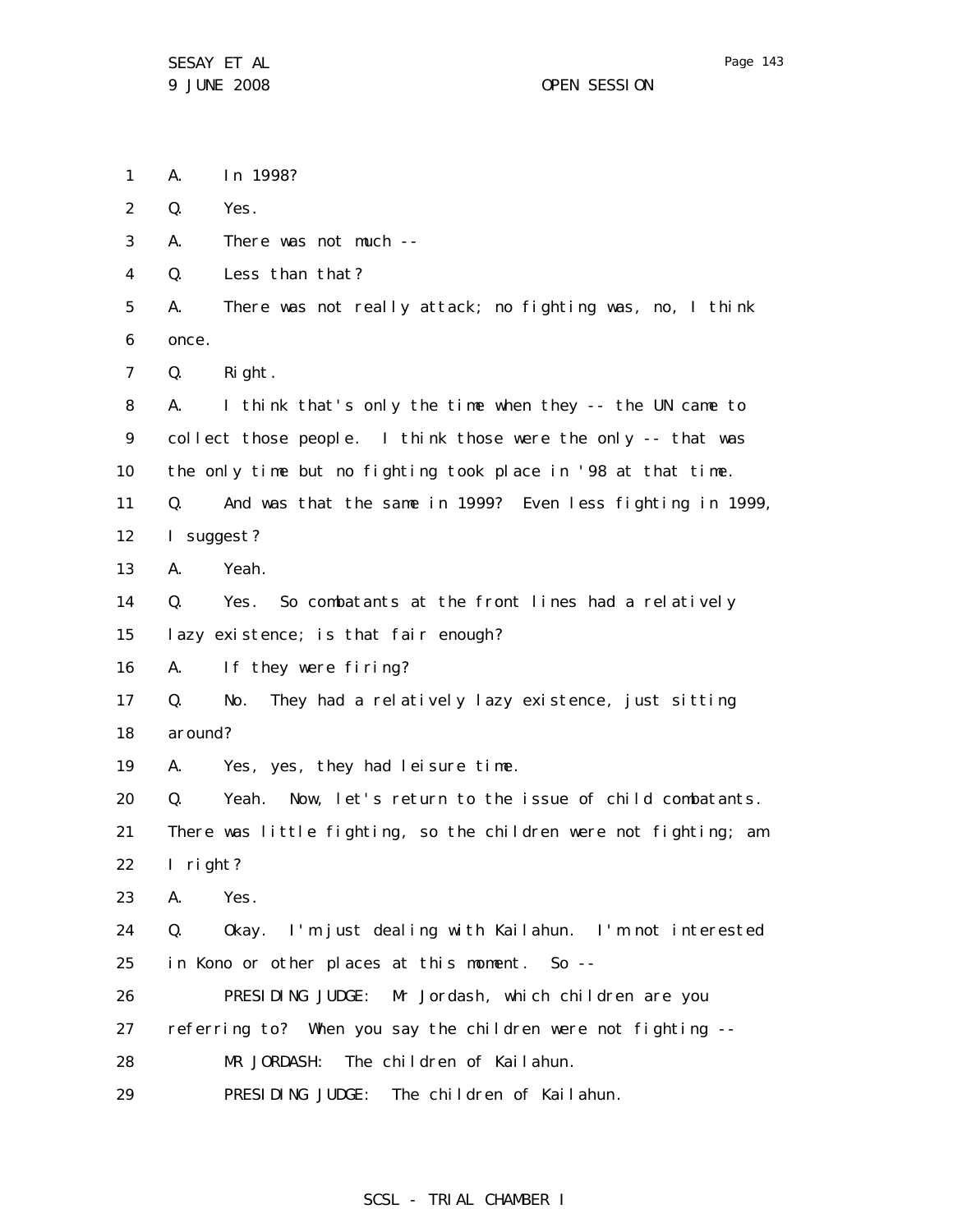1 2 3 4 5 6 7 8 9 10 11 12 13 14 15 16 17 18 19 20 21 22 23 24 25 26 27 28 29 MR JORDASH: Yes. Q. So you agree with that: The children of Kailahun were not fighting because there was little fighting? A. Mmm. Q. Right. So the children you observed following commanders were moving around the district, if you like, patrolling around; is that right? A. Mmm. Q. What doing? Anything? Or just following the RUF soldiers? A. Well, most of these children were helping the combatants carrying their loads; they can be with them. Some were just holding their arms behind them. Q. Okay. A. These were just -- those common assistance was what they were giving to them. Q. Okay. So it was primarily then doing the kind of domestic tasks that they would do? A. Yeah. Q. At the home? A. Yes. Q. But, walking around, moving around the district, doing those tasks, carrying things for them? A. Yes. Q. And that carrying could, with the commanders who failed to obey the prohibition, involve carrying their gun as well. Let me simplify that. A. Yes, simplify. Q. Okay. They would carry domestic type of items and, with some commanders, they would carry their guns; is that right?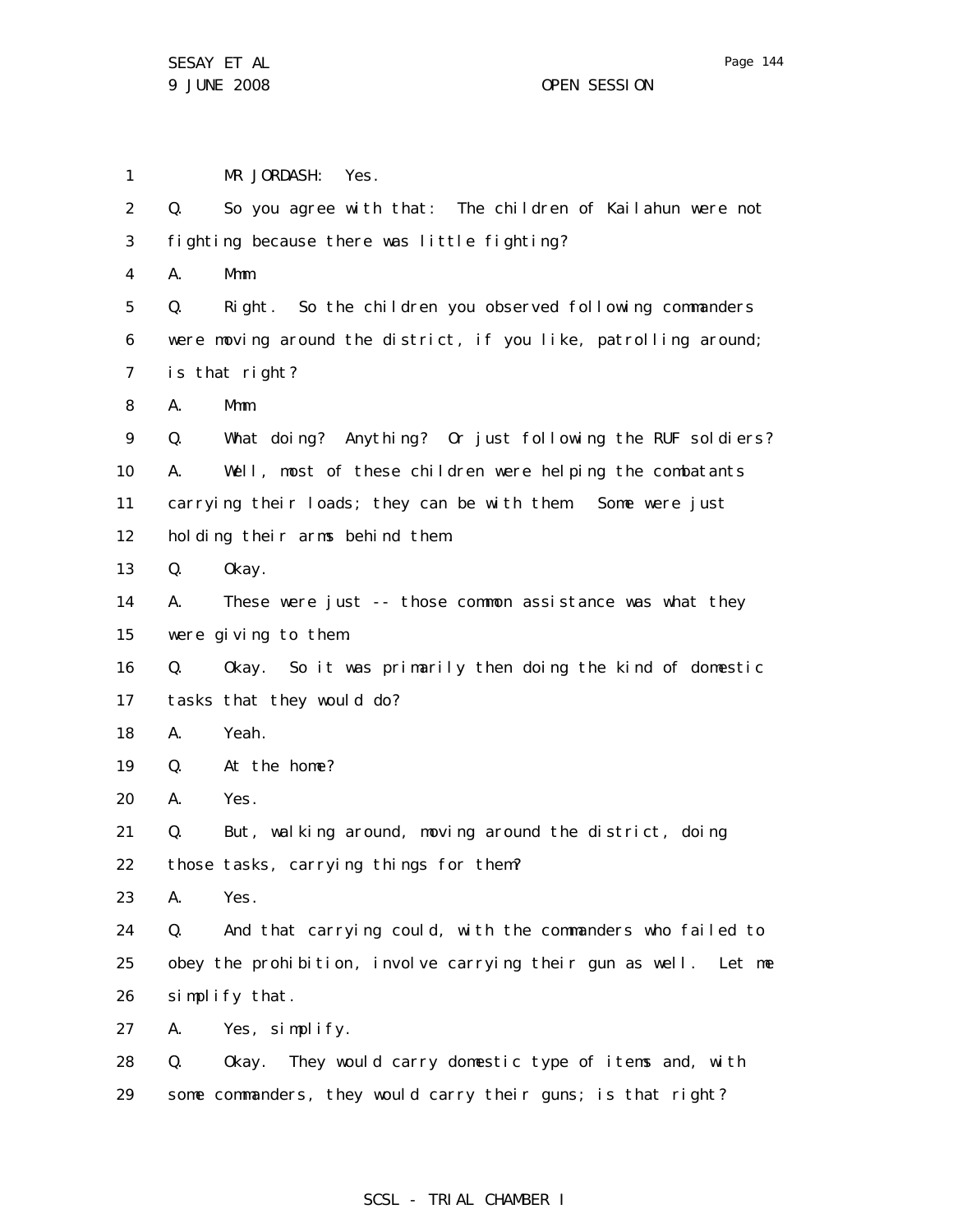SESAY ET AL 9 JUNE 2008 OPEN SESSION

1 2 3 4 5 6 7 8 9 10 11 12 13 14 15 16 17 18 19 20 21 22 23 24 25 26 27 28 29 A. You see, the combatants, not really the commanders, the combatants were using these children for this carrying. Q. Right. Okay. Well, that's an important distinction you make, so the RUF fighters -- A. Yeah. Q. -- were disobeying the ideology and using the child or children to carry their guns? A. Yeah. Q. Not to carry them to use them, but to carry them because the soldiers were lazy? A. Yeah. Well, they only wanted to feel big because, having a bodyguard, you know, it means they are, by then, they felt too big, so this was just the kind of thing. Q. Right. A. They were feeling big, having a bodyguard, you know, behind them, they feel they are big. Q. Okay. So it was a kind of, like you said, I think morale booster for the junior ranks to feel important; is that right? A. Mmm? Q. It was used by the junior ranks -- A. Yeah. Q. -- to make them feel important? A. Yeah. Q. To give them the bodyguards which they were not entitled to? A. They were not entitled to it, so they were just creating personal things. Q. Yes. I mean, were not in fact carrying out the functions of a bodyguard because they were in Kailahun where it was safe?

# SCSL - TRIAL CHAMBER I

Page 145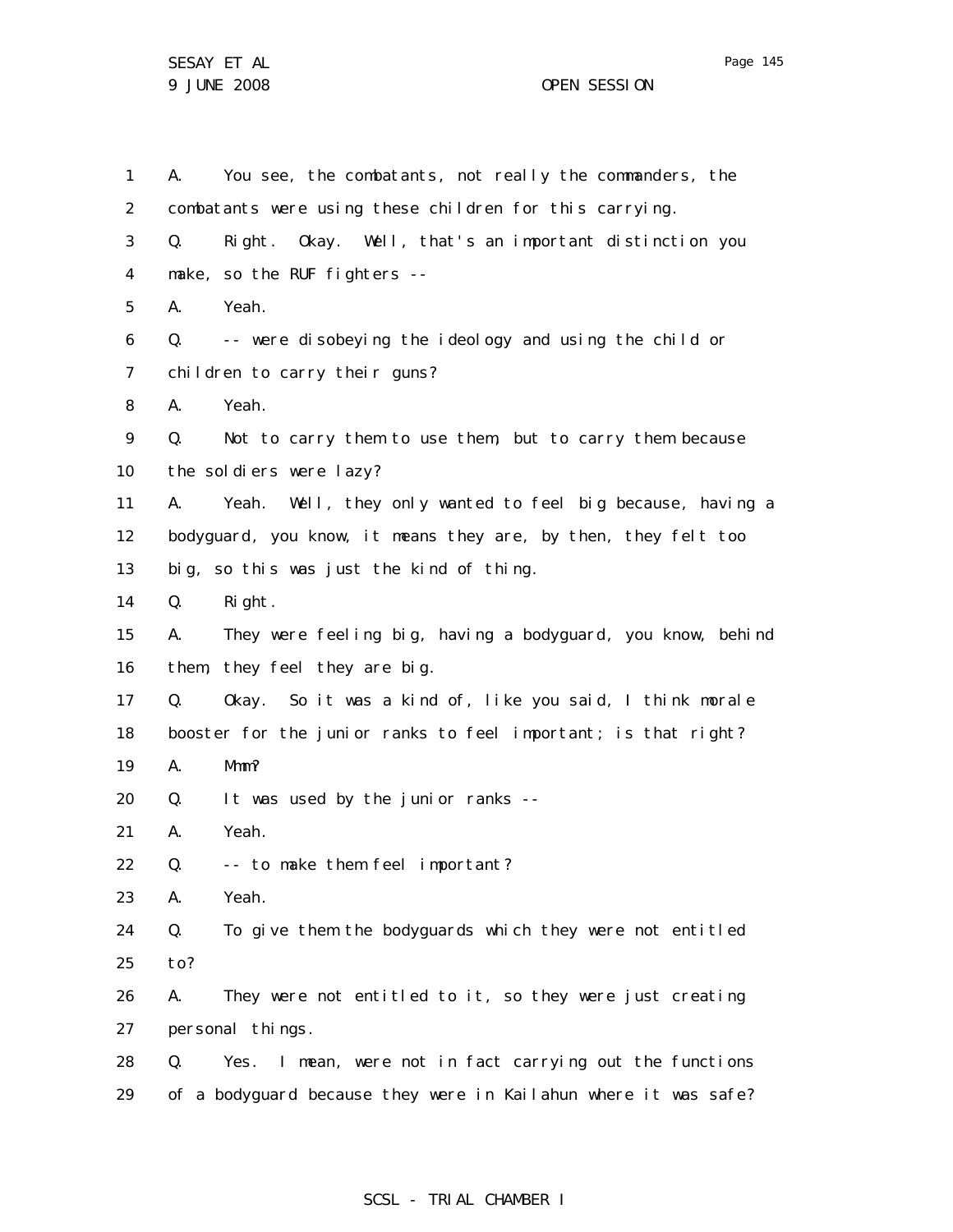1 2 3 4 5 6 7 8 9 10 11 12 13 14 15 16 17 18 19 20 21 22 23 24 25 26 27 28 29 A. Yeah, it was safe. Q. Yes. So it was a kind of make-believe pretence for the junior ranks? A. Sorry? Q. It was a kind of pretence, a play of junior ranks boosting their egos? A. Yeah. Q. Yes. And you mentioned that this wasn't the commanders. Am I right that this was not in the view of commanders because the likes of Gbao prohibited it; is that right? A. Yeah. Q. Okay. Now a different subject if I can. You mentioned about  $-$ PRESIDING JUDGE: But if they were just carrying guns for their big ones, why was it seen as a wrongful deed, a wrongful action? Why was it? THE WITNESS: Sorry? PRESIDING JUDGE: In fact, my question is more directed to Mr Jordash? THE WITNESS: Oh, okay. MR JORDASH: I'm not sure I can answer it, Your Honour, but I can ask the witness the question. PRESIDING JUDGE: Well, that's the question I'm asking because -- MR JORDASH: I'm not sure -- well, I think I would be giving evidence if I -- PRESIDING JUDGE: No, no. I mean, I want to see -- because they have said, you know, that they were doing this not in the view, you know, of the senior commanders. If what they were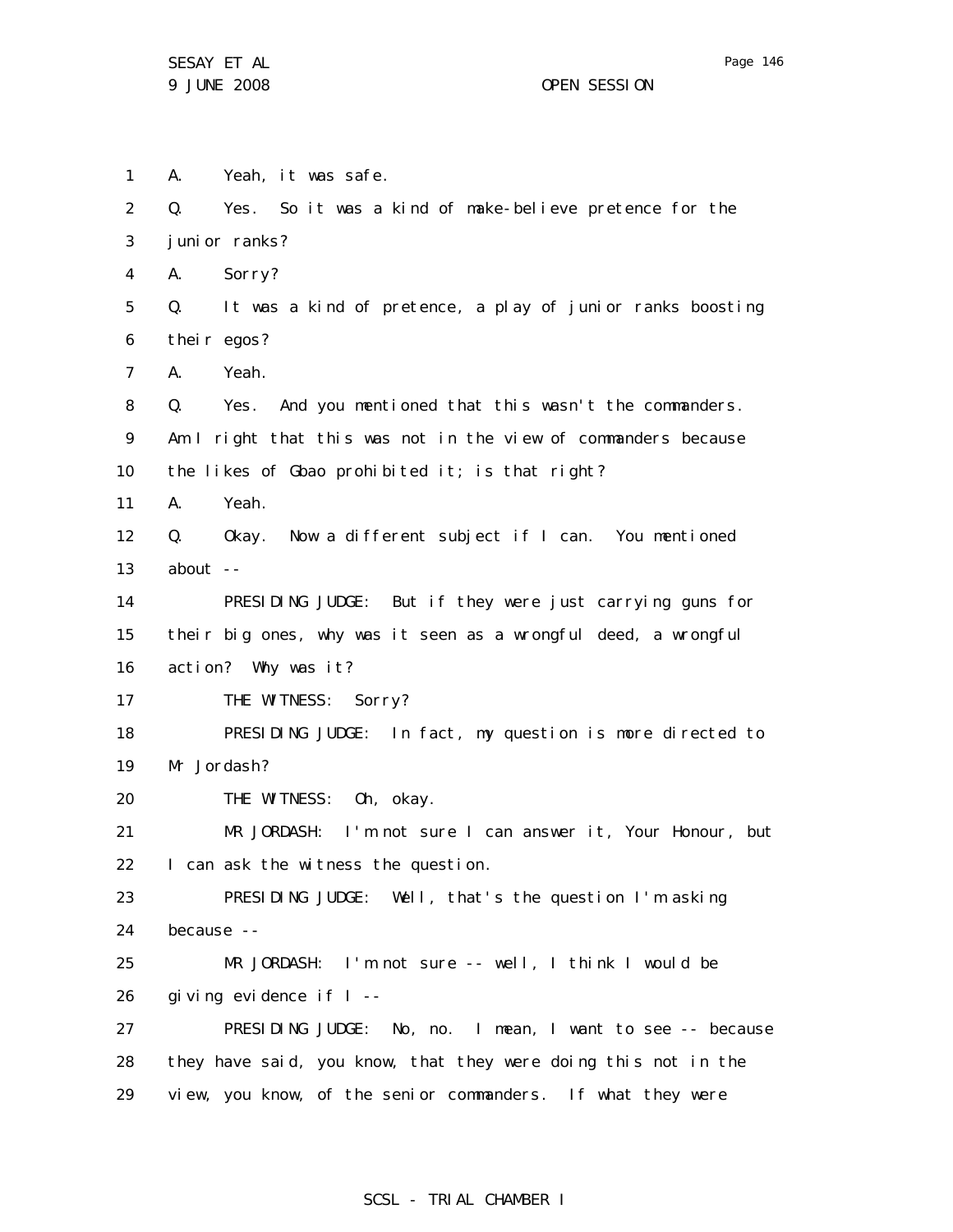1 2 3 4 5 6 7 8 9 10 11 12 13 14 15 16 17 18 19 20 21 22 23 24 25 26 27 28 29 doing was just, you know, helping them to carry their luggage and their guns, then what was wrong with it, for them to be afraid of these senior commanders? MR JORDASH: If I can answer it this way. That if my 12-year-old niece picked up an AK-47, I think I would be pretty concerned even if they were just holding it so perhaps that was what was in the minds of the rank and file, that they ought not to let senior commanders see their children carrying such instruments. I don't know. PRESIDING JUDGE: Well, let's get along. MR JORDASH: Q. Why don't you answer that question. Why were the junior members of the RUF concerned about not letting the commanders see them with children carrying weapons. Why would they care? A. Why they were what? Q. Why did the junior RUF -- A. Mmm-hmm. Q. -- why did they care -- why were they concerned about the commanders seeing them with children carrying their weapons? A. That is clear -- I've not got you clear. Q. Okay. You, yourself, made the distinction that junior fighters would -- or some of them would allow their children to carry their weapons, yeah? A. Mmm. Q. But not the commanders. Are you with me so far? A. Yeah. Q. And then you agreed that they would -- the junior fighters would do this out of sight from the commanders. Are you with me? A. Yes, I'm with you. Go ahead.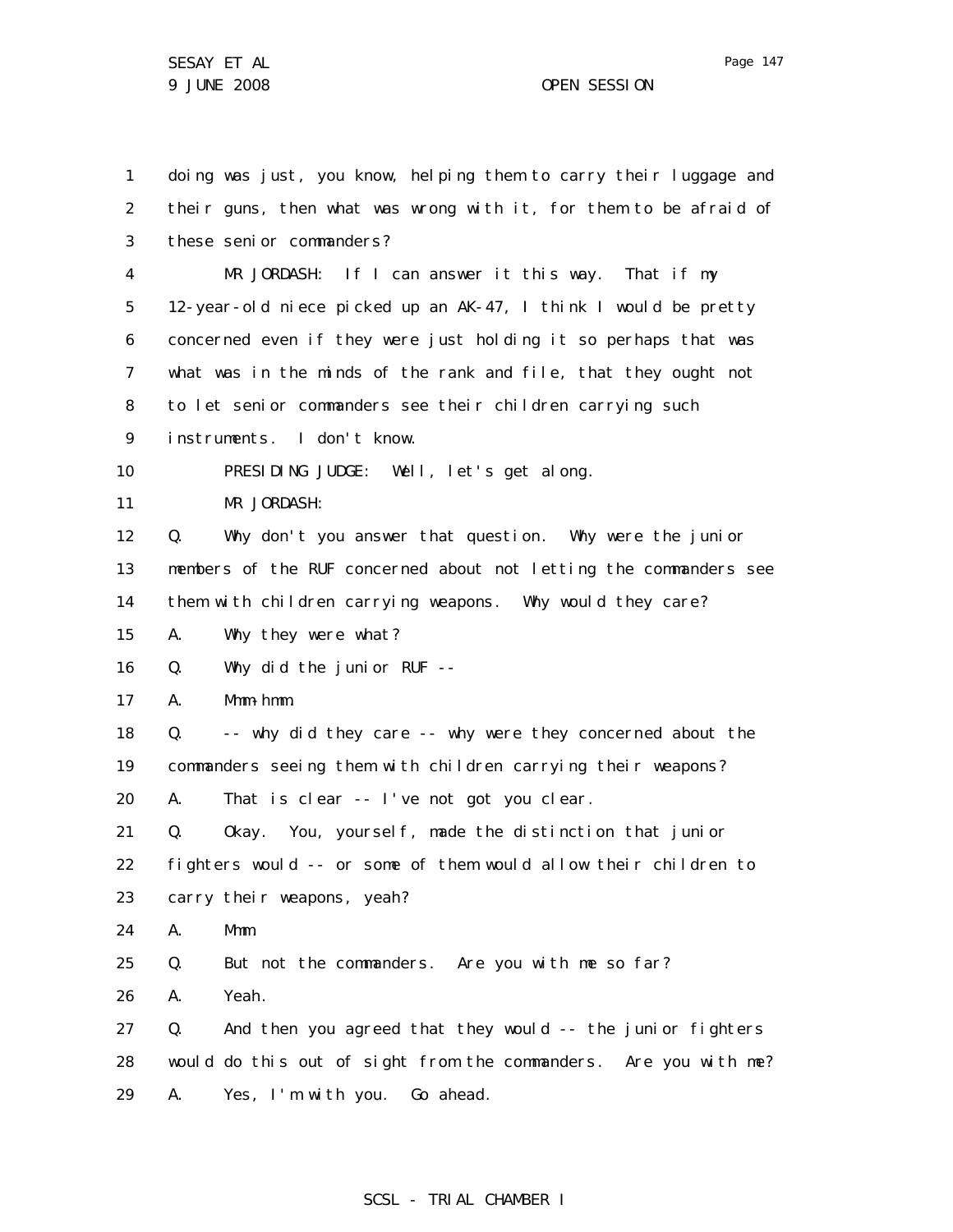1 2 3 4 5 6 7 8 9 10 11 12 13 14 15 16 17 18 19 20 21 22 23 24 25 26 27 28 Q. Why would they do it out of the sight of the commanders? A. Out of the sight of the commanders? Q. Yes. A. Well, sometimes -- sometimes the commanders were seeing them with these children [indiscernible], but for the purpose they were using them was not to -- not to really take it to much consideration. Q. Okay. So what you're saying is that there wasn't a huge concern if a child was seen just holding -- there wasn't a huge concern that children could carry the weapon; is that right? Is that what we should take your answer to mean? A. There was not what? Q. Was there a concern? Were the junior commanders concerned if the commanders saw them allowing their children to hold their weapons? A. At the -- at the -- well, at the rear, since there was no fighting they saw that they were just helping their brothers. They were not much looking at that too bad. Q. Fair enough. That's -- don't worry about your answer. That's what we're trying to understand. A. Mmm-hmm. Q. So there was no -- there wasn't really much concern about that. Am I right though that there would have been a concern if those children had been taken to the front line? A. Mmm-hmm. Q. Yes or no? A. Yes. Q. There would have been a concern?

29 A. Yeah.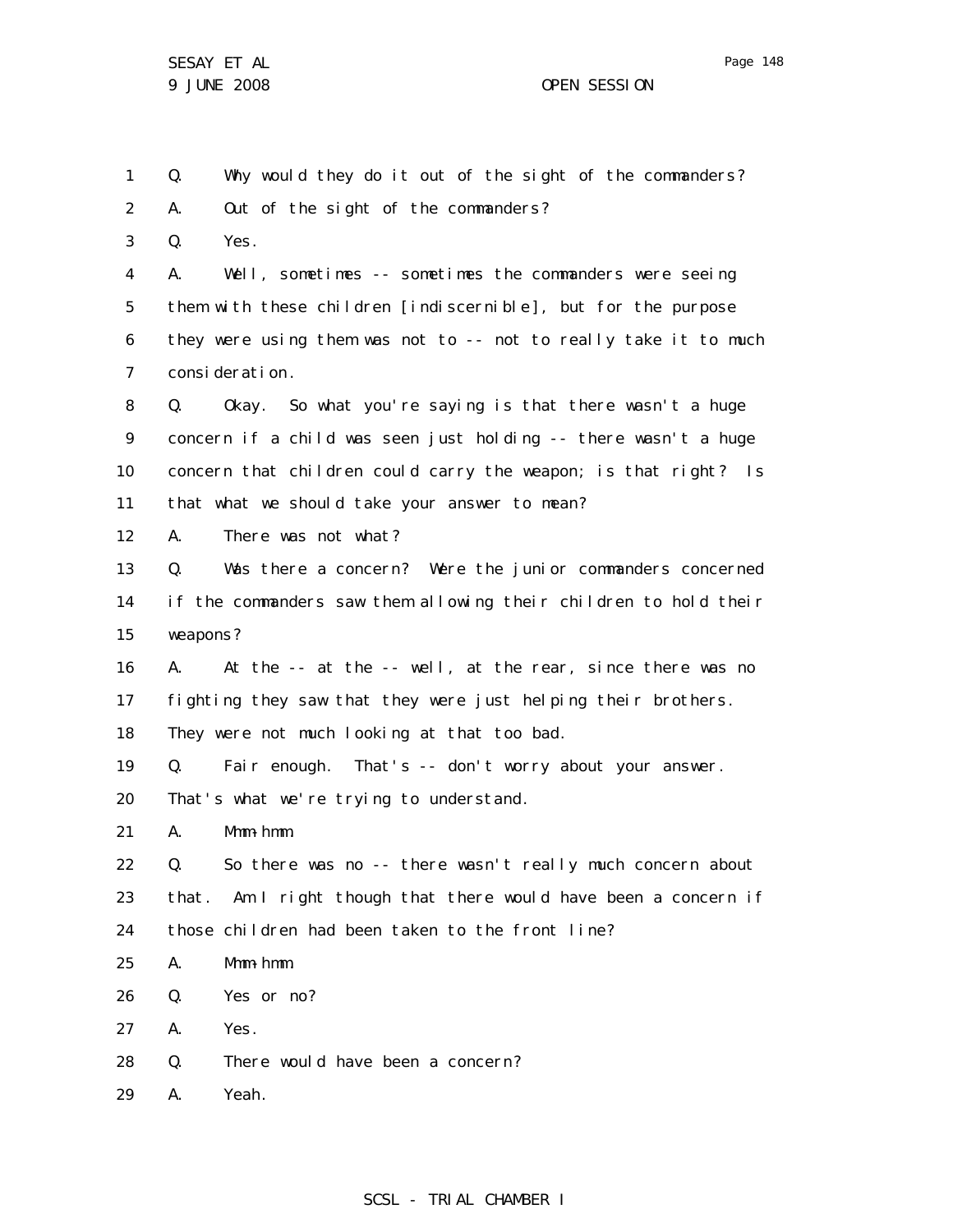1 2 3 4 5 6 7 8 9 10 11 12 13 14 15 16 17 18 19 20 21 22 23 24 25 26 27 28 Q. Okay. But within Kailahun it was a safety zone? A. Yeah. Q. So it was - is this right - seen as another kind of domestic chore? A. Yeah. Q. For their carers? Yes or no? A. Yeah. Q. Okay. I think that might answer Your Honour's query. PRESIDING JUDGE: Yes. Yes. MR JORDASH: Q. Okay. Take a drink, Madam Witness. Now, the last subject and then thankfully for you and I, I can sit down. You mentioned about women being -- women being brought back from the front line; you recall that? Now, I want you to -- and you also mentioned about the men who brought them back, some of them claiming to be married to the women and then Mr Gbao being against that and setting the women free. Do you recall that? A. Yeah. Q. Are you feeling sleepy, Madam Witness? A. No, I'm getting you. Go ahead. I'm getting you. PRESIDING JUDGE: She doesn't give me the impression she is sleeping. MR JORDASH: I expect she -- PRESIDING JUDGE: She looks very much alive. MR JORDASH: I would like to see if I can change that. PRESIDING JUDGE: And attentive. MR JORDASH: Q. Okay. So I want to make sure that we are dealing in the

29 concrete here. The facts.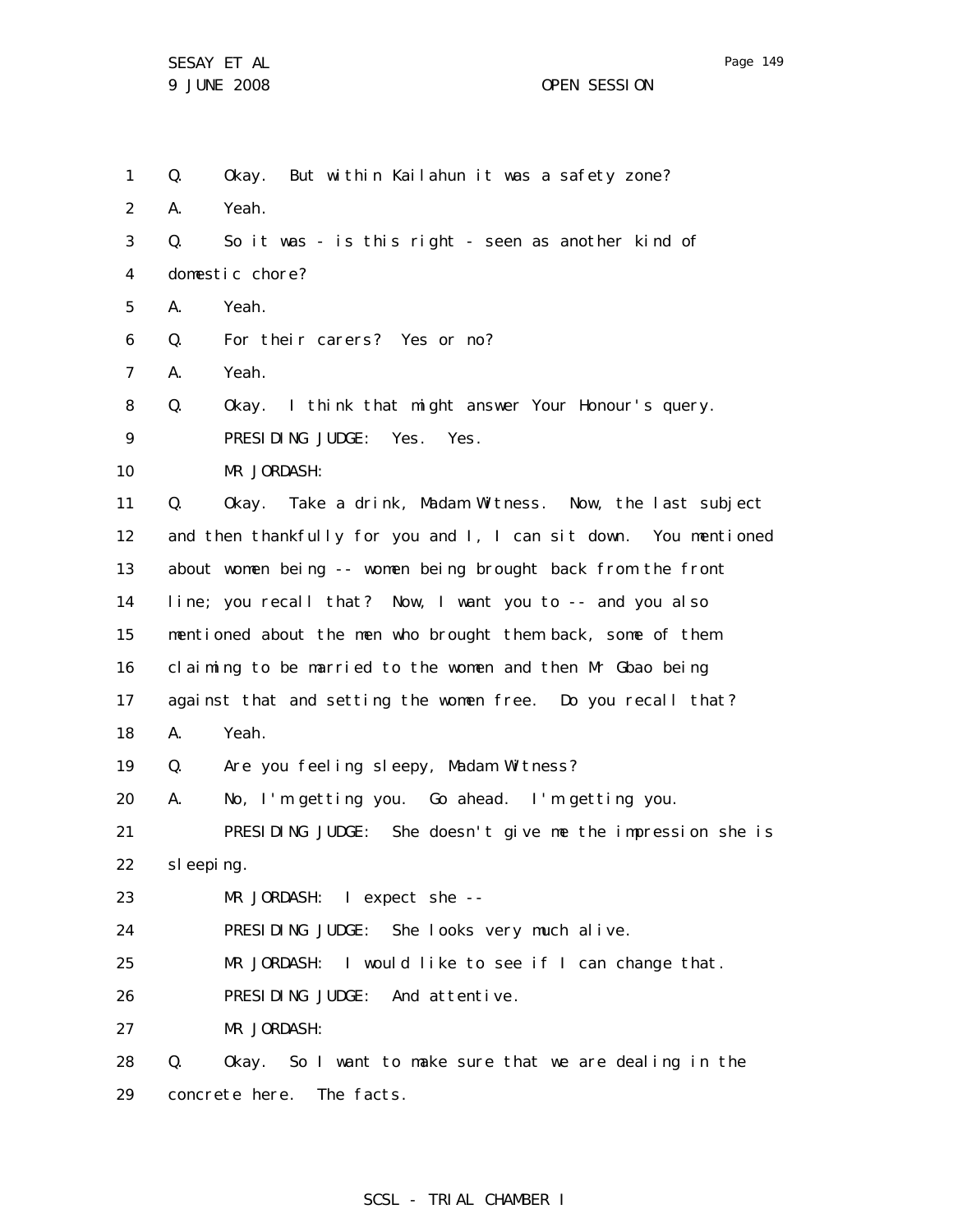29

1 2 3 4 5 6 7 8 9 10 11 12 13 14 15 16 17 18 19 20 21 22 23 24 25 26 27 28 A. Yeah. Q. From -- where were you at the time of the Abidjan Peace Accord? November 1996? A. In Giema. Q. In Giema. And there was a ceasefire at that point, wasn't there, for several months? A. Um-hmm. Q. Am I right? A. Yeah. Q. So there was no fighting going on from November 1996 through into early 1997; am I right? You're going to have to speak because what you say is recorded? A. Um-hmm. Q. So am I right there was a ceasefire? A. Yeah. Q. So there were no civilians being brought into Kailahun at that point during the ceasefire; is that right? A. Um-hmm. Q. Please can you answer madam, don't just nod. I can see you; others can't? A. I'm with you. Go ahead. Q. So please -- A. I'm with you. Q. Yes or no, just answer verbally. So there's -- are there civilians being brought into Kailahun during the ceasefire or is everyone on defensive positions? A. They were on defensive but before that ceasefire this was what I was trying to explain. Before the ceasefire that's the

#### SCSL - TRIAL CHAMBER I

time civilians were brought in, when the fighting was going on.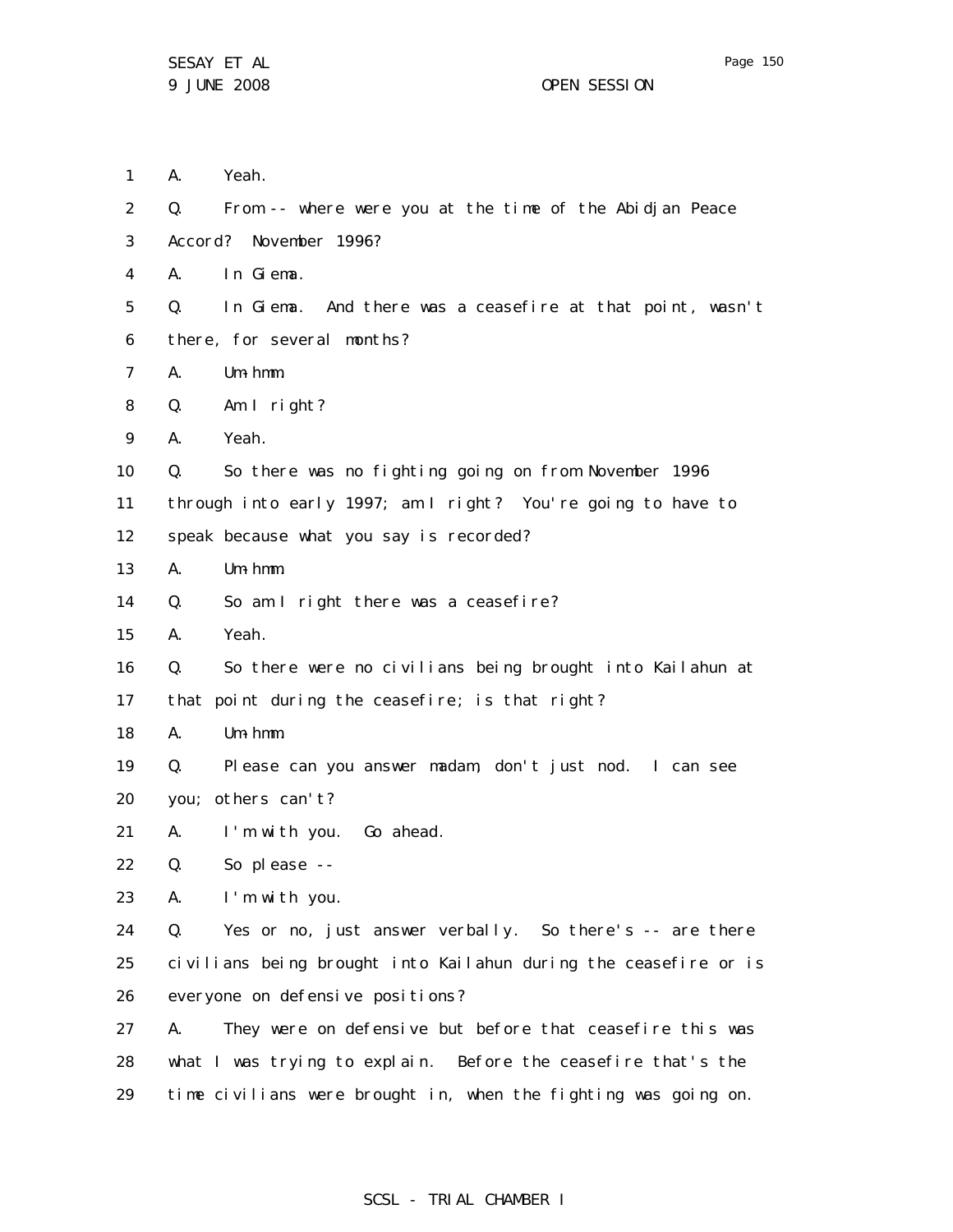1 2 3 4 5 6 7 8 9 10 11 12 13 14 15 16 17 18 19 20 21 22 23 24 25 26 27 28 29 The civilians were brought in. Q. You've just cut out about ten of my questions so I'm grateful for the answer. You're talking about a time before the Abidjan Peace Accord? A. Um-hmm. Q. When there was fighting and civilians would be brought for their safety into the rear zone? A. Yeah. Q. And some indisciplined soldiers would abuse women before they came back to the rear zone? A. Um-hmm. Q. Is that right? A. Yeah. Q. And the likes of Gbao and the senior commanders who obeyed the ideology were against that; is that right? A. Um-hmm. Q. Say yes or no, madam? A. Yeah. Q. And would with take action against those soldiers when they came back; yes or no? A. Yeah. Q. Now, after the ceasefire, through 1997 and onwards, civilians were not being brought into Kailahun; am I correct? A. After 1997? Q. Let me shortcut this. A. Um-hmm. Um-hmm. Q. What you're talking about is pre-Abidjan Peace Accord. You're not talking about civilians being brought into Kailahun after that time?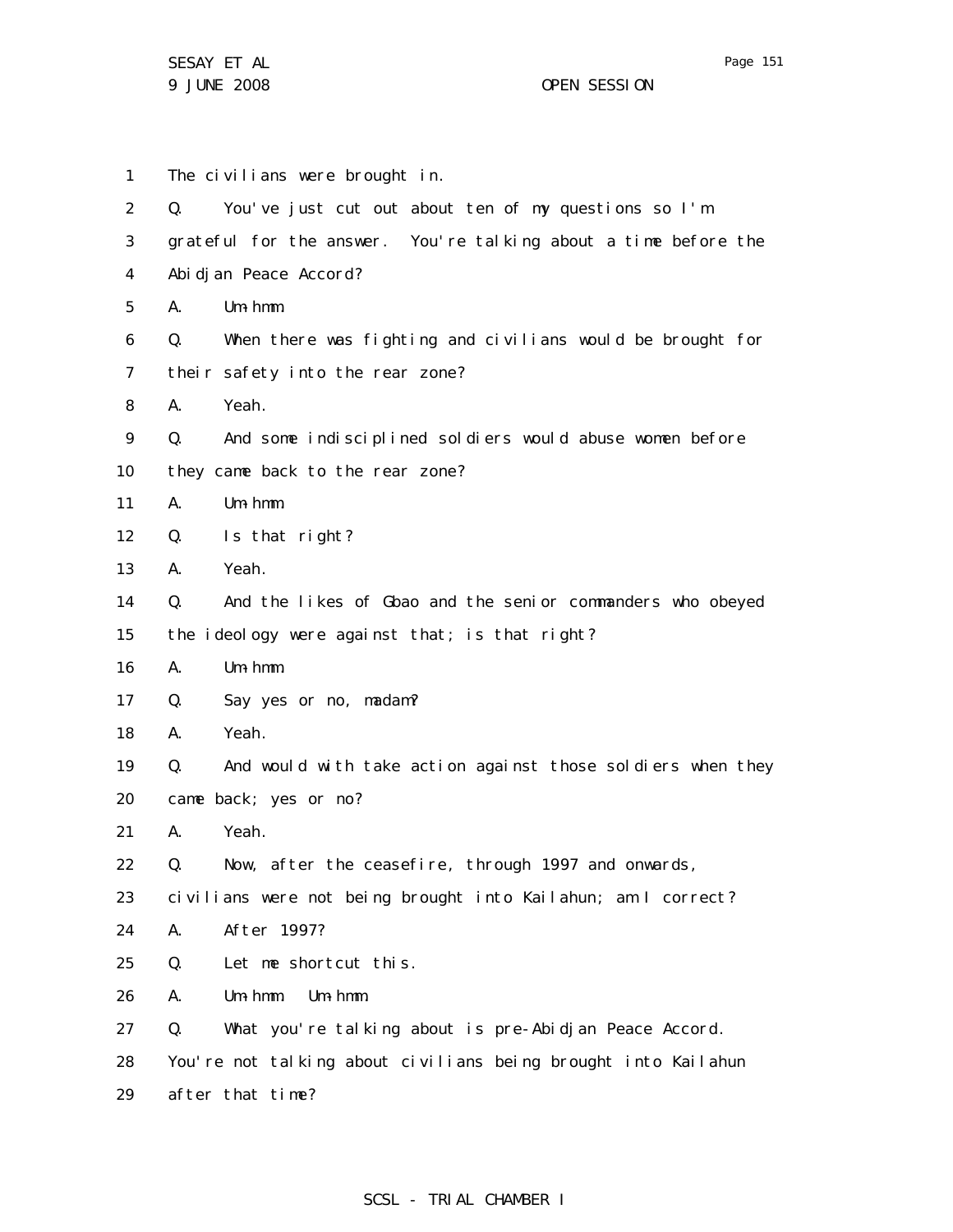SESAY ET AL 9 JUNE 2008 OPEN SESSION

- 1 A. Um-hmm.
- 2 Q. Is that right?
- 3 A. Um-hmm.
- 4 Q. Yes or no?

5 A. Civilians were not brought after the peace accord?

- 6 Q. Well, for example, during the junta period there's no
- 7 fighting, is there, in Kailahun?
- 8 A. Um-hmm.
- 9 Q. Am I right?
- 10 A. Um-hmm. Yes. Yes.
- 11 Q. No fighting?
- 12 A. Um-hmm.
- 13 14 Q. So no civilians were being brought in during the junta period?
- 15 A. During the AFRC time that's what you are calling the junta
- 16 time.
- 17 Q. Yes.
- 18 A. At that time, in fact, I came briefly in town.
- 19 Q. Okay. So you were not in Kailahun?
- 20 A. Um-hmm.
- 21 Q. Okay. Fair enough. 1998 we know there's very little
- 22 fighting so again am I correct that in 1998 civilians were not
- 23 being brought in to Kailahun -- they were not being brought away
- 24 from the fighting into Kailahun; am I right?
- 25 26 27 28 29 A. Wait. Wait. That was an example I showed and it's not only quoting directly the time you are quoting, it was just an example and no specific time was not given. This was a time when the war was on and civilians were coming in and the instances he was freeing the people, that was just an example.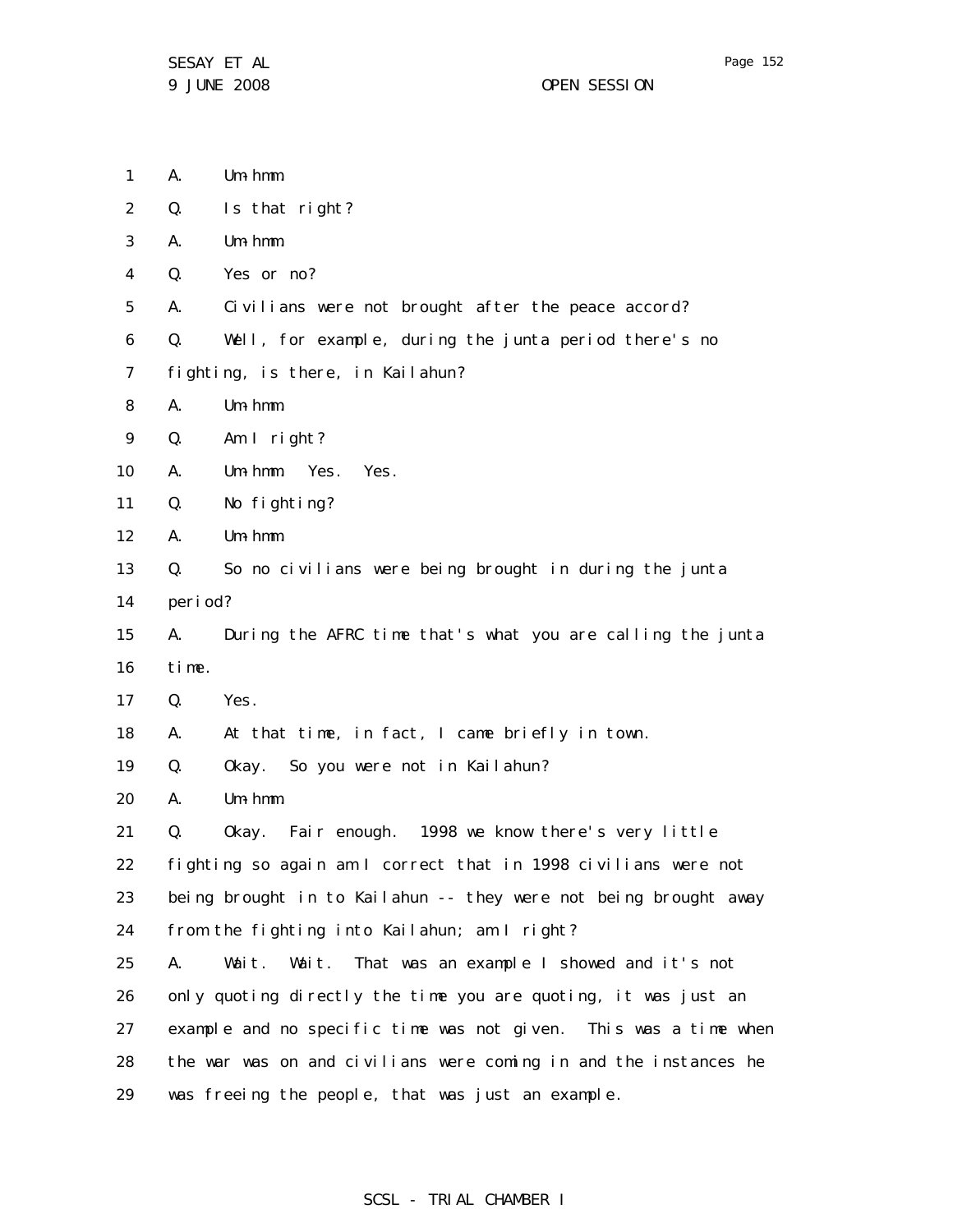1 2 3 4 5 6 7 8 9 10 11 12 13 14 15 16 17 18 19 20 21 22 23 24 25 26 27 28 29 Q. Yeah, an example. A. So don't specify to a particular date of interval where there was a ceasefire. Q. Well -- A. I want you to really [indiscernible]. Q. Let me worry about the questions and you worry about the answer, okay? A. Yeah. Q. 1997 -- sorry, 1998? A. Um-hmm. Q. You've already told us there was very little fighting and am I correct about this, that there were not -- the fighting that there was, was not in civilian occupied areas. They were in buffer zones between ECOMOG and RUF? A. Mmm. Q. On the front lines in Kailahun; is that right? A. Mmm. Q. Yes or no, Madam Witness? A. Yes. Q. That was 1998? A. Um-hmm. Q. Yes or no? A. Yes. Q. And then in 1999 -- A. Um-hmm. Q. -- the same thing but even less fighting because we had the ceasefire and the peace accord, yes? A. Mmm, the Kamajor fighting took place. Q. Where did the Kamajor fighting take place in 1999?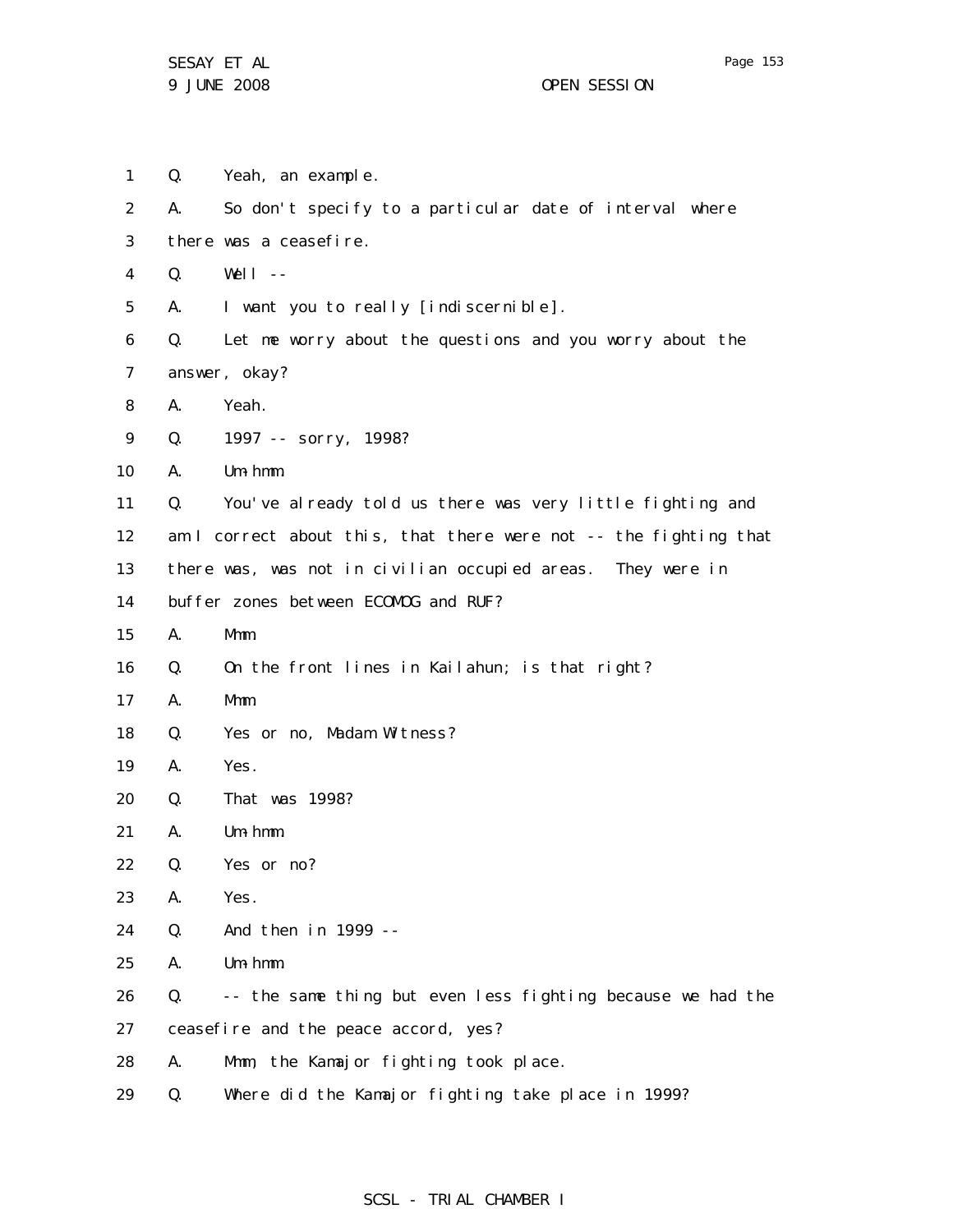1 2 A. Not in '99. Well dating, I'm not too good at dating that's why I don't state dates.

3 Q. Okay.

4 5 6 7 8 9 A. I only tell you of events I know and I see, like the times I was telling you the time we were in Giema up to 1996 and so on when the fighting was on and the civilians, they were bringing them and this is the time I was just trying to give it as an example when Gbao tried to free these women from forced marriage to these soldiers. That was just a example.

10 Q. Okay. So you don't --

11 A. Um-hmm.

12 Q. -- let me ask this then.

13 14 A. So go ahead because like in 1997 during that peace accord I briefly came to Freetown.

15 Q. Okay let me stop you there Madam Witness.

16 A. Yeah.

17 18 19 Q. Listen. You don't have any other examples of women being brought in to be forced to be married after that period of fighting in 1996, do you?

20 A. Mmm?

21 22 Q. I think I might leave it there, Your Honours. I think that's sufficient for my purposes.

23 24 25 26 27 A. No, put it clear. Put the question clear so that I will understand. You know, this is my language too, it's language too you are speaking, that's why I'm speaking and [indiscernible] this is your own first language, this is my second one, so you have to let me understand properly.

28 Q. Fair enough.

29 A. Thank you.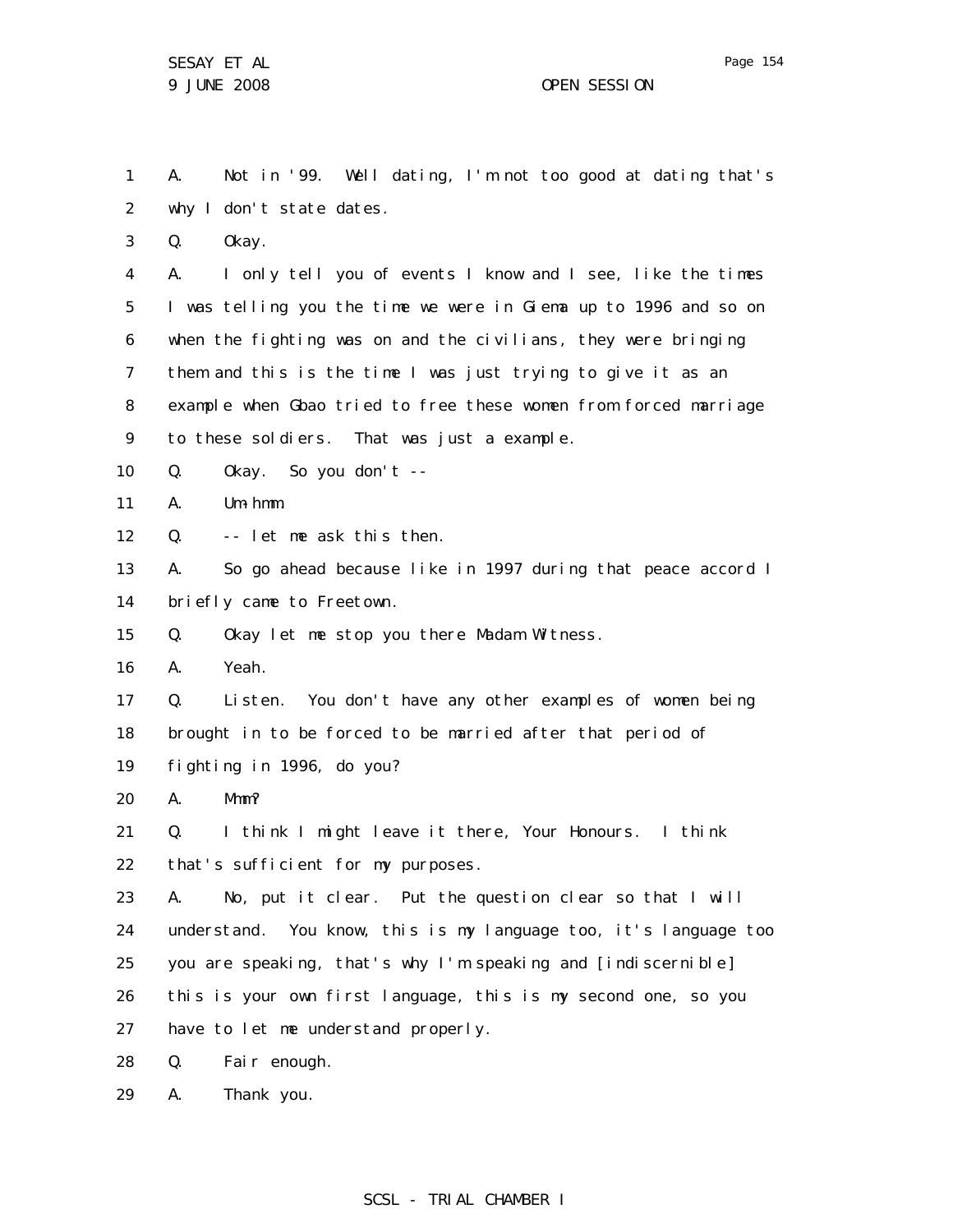SESAY ET AL 9 JUNE 2008 OPEN SESSION

1 2 3 4 5 6 7 8 9 10 11 12 13 14 15 16 17 18 19 20 21 22 23 24 25 26 27 28 29 Q. Help me out though -- A. Yeah, it's language too. It's not my mother tongue. PRESIDING JUDGE: Madam Witness. THE WITNESS: Yes. PRESIDING JUDGE: Madam witness. THE WITNESS: Yes. PRESIDING JUDGE: You are speaking very well. THE WITNESS: Really. PRESIDING JUDGE: Your English is very, very clear. It's very good English. THE WITNESS: Thank you. PRESIDING JUDGE: Okay. THE WITNESS: Yeah. PRESIDING JUDGE: Yes. That's a compliment I'm giving you. THE WITNESS: Thank you. PRESIDING JUDGE: You're doing very well even though it may be your third, fourth or even fifth language. THE WITNESS: Okay. PRESIDING JUDGE: Yes. THE WITNESS: Yeah. PRESIDING JUDGE: That's what goes more to your credit because notwithstanding your other languages, you know, you manage this one very well as well. THE WITNESS: Thank you. PRESIDING JUDGE: And I'm sure your lawyer appreciates that. THE WITNESS: Yes. MR JORDASH: How am I doing. PRESIDING JUDGE: Pardon me.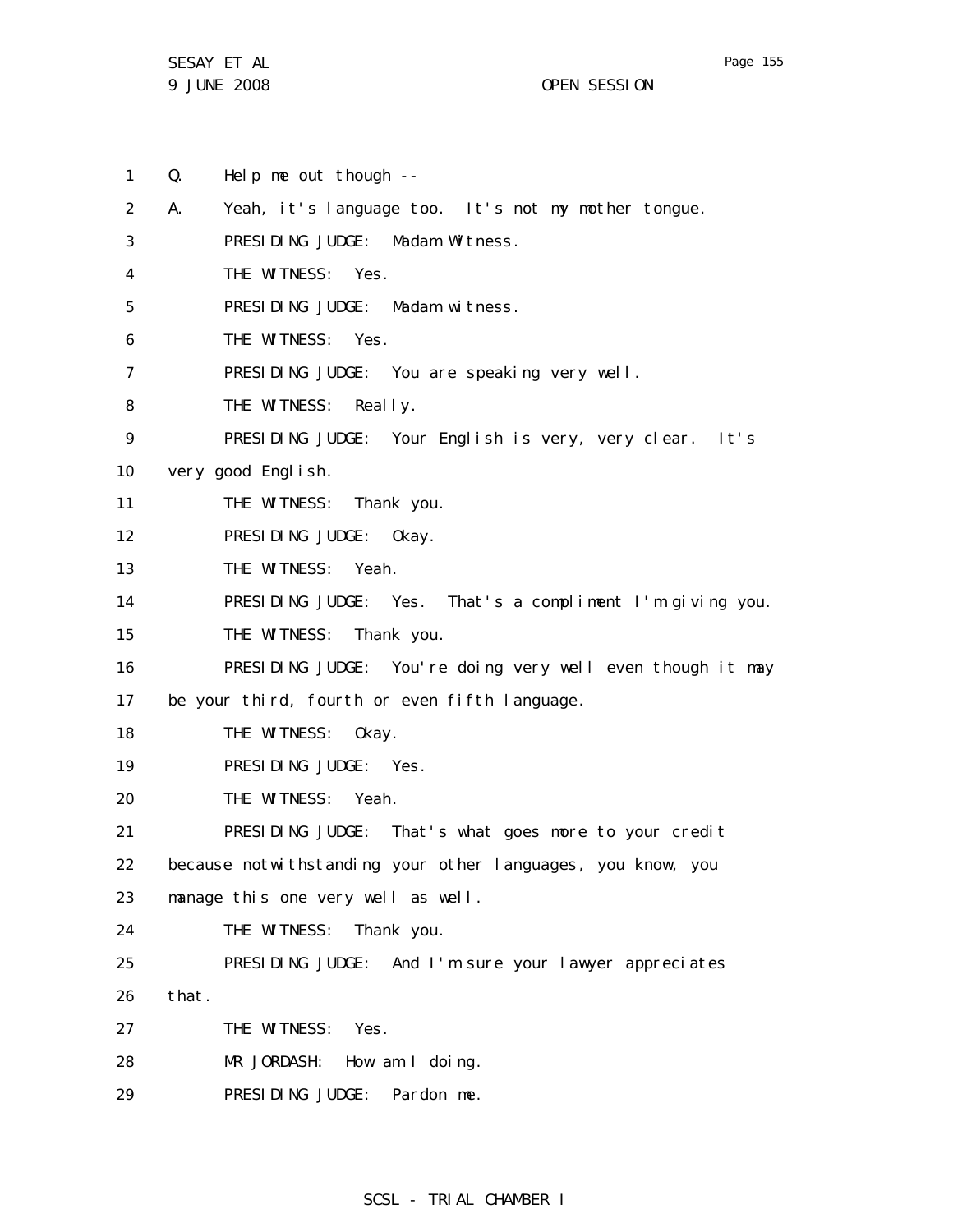1 2 3 4 5 6 7 8 9 10 11 12 13 14 15 16 17 18 19 20 21 22 23 24 25 26 27 28 MR JORDASH: How am I doing. PRESIDING JUDGE: You're doing well, very well indeed. You're doing very well. MR JORDASH: Thank you. Okay, let's just clear this up. PRESIDING JUDGE: You remember Mr Cammegh announced to us that his witnesses are very fluent in English and we are going to see them and I think he is right. His witnesses have been doing very well. JUDGE BOUTET: I thought you were finished, Mr Jordash. You've changed your mind. PRESIDING JUDGE: It's the witness who was encouraging Mr Jordash. MR JORDASH: The witness is insisting and who am I to refuse. JUDGE BOUTET: You don't have to insist. We're not insisting, I can tell you that. MR JORDASH: I'll try once and then I'll sit down. PRESIDING JUDGE: Right. MR JORDASH: Q. The example you gave from 1996, would you agree with this: That the necessity of bringing civilians into Kailahun stopped around the time of the Abidjan Peace Accord? It's okay to say you don't know if you don't know? A. What I am remembering, you know, during that ceasefire some civilians were still coming in. Some were even coming to look out for their children, their relatives and so on, so I cannot just say everything stopped and no civilians were coming in because it was ceasefire, yeah.

29 Q. Okay. They were coming in to look for safety and/or their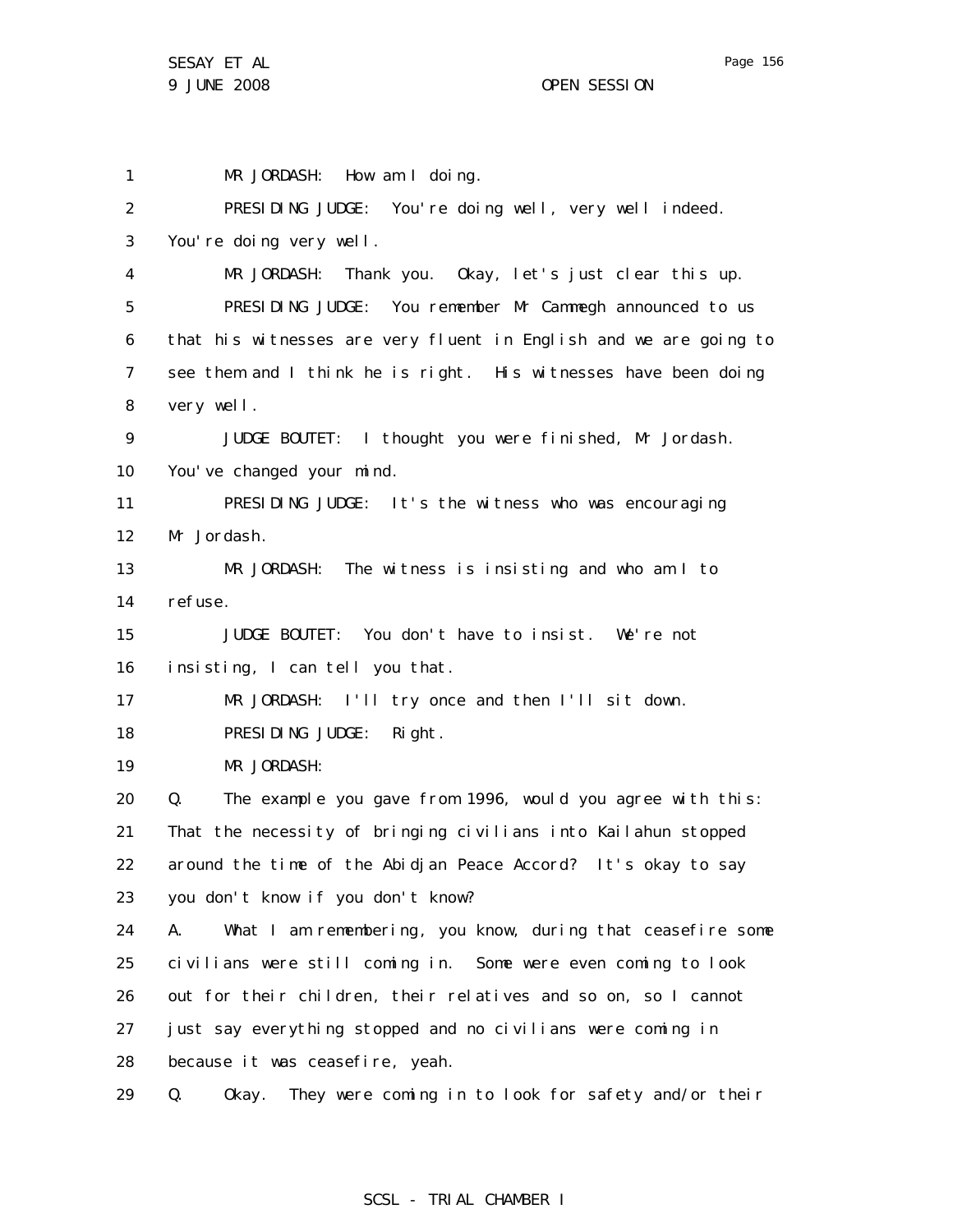29

| $\mathbf{1}$ | families?        |                                                                  |  |  |
|--------------|------------------|------------------------------------------------------------------|--|--|
| 2            | А.               | The other families.                                              |  |  |
| 3            | Q.               | Yes. Okay. I'll leave it there. Thank you.                       |  |  |
| 4            | А.               | Thank you.                                                       |  |  |
| 5            |                  | MR JORDASH: No more questions, thank you.                        |  |  |
| 6            |                  | PRESIDING JUDGE: Yes, Mr Ogeto?                                  |  |  |
| 7            |                  | MR OGETO: No questions, thank you, My Lord.                      |  |  |
| 8            |                  | PRESIDING JUDGE: No questions?                                   |  |  |
| 9            |                  | MR OGETO: Yes.                                                   |  |  |
| 10           |                  | PRESIDING JUDGE: Thank you. Mr Wagona, it's your turn            |  |  |
| 11           | now.             |                                                                  |  |  |
| 12           |                  | MR WAGONA: Yes, thank you.                                       |  |  |
| 13           |                  | PRESIDING JUDGE: Yes.                                            |  |  |
| 14           |                  | CROSS-EXAMINED BY MR WAGONA:                                     |  |  |
| 15           |                  | MR WAGONA:                                                       |  |  |
| 16           | $Q_{\rm A}$      | Madam Witness, do you recall that after the intervention         |  |  |
| 17           |                  | the RUF came into Kailahun with civilians?                       |  |  |
| 18           | A. <b>A.</b>     | Yes.                                                             |  |  |
| 19           |                  | Q. And those civilians included women; they also came along      |  |  |
| 20           | with women?      |                                                                  |  |  |
| 21           | A.               | Um-hmm.                                                          |  |  |
| 22           | Q.               | Is that correct?                                                 |  |  |
| 23           | А.               | Yeah.                                                            |  |  |
| 24           | Q.               | And also after the intervention, in places like Pendembu,        |  |  |
| 25           |                  | they were a front-line area; Kuiva, Mobai was a front-line area; |  |  |
| 26           | do you remember? |                                                                  |  |  |
| 27           | А.               | Yeah.                                                            |  |  |
| 28           | Q.               | And also at that time civilians, including women, were           |  |  |

# SCSL - TRIAL CHAMBER I

being brought from the front line to Kailahun; not so? Is that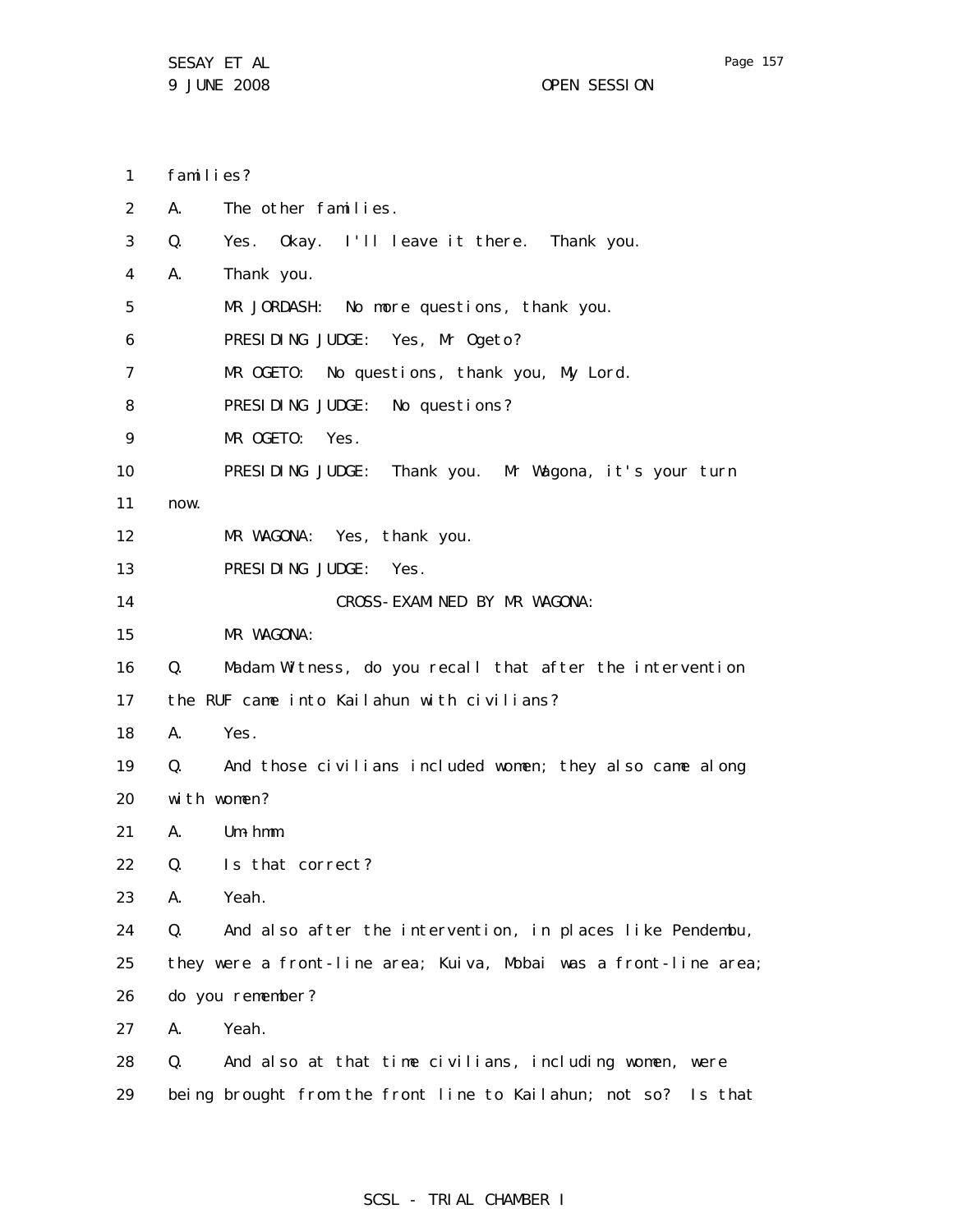2 3 4 5 6 7 8 9 10 11 12 13 14 15 16 17 18 19 20 21 22 23 24 25 26 27 28 29 A. Civilians were brought from those front lines to Kailahun? Is that what you are saying? Q. Yes, during 1998, from the front line in Pendembu? A. That -- 1998. Q. Yes, 1998, after the intervention? A. The ECOMOG intervention? Q. Yes. That is, during that year 1999, there were front lines in Pendembu like Kuiva, Mobai, and what I'm saying to you is that women were being brought from those front lines into Kailahun; do you accept that? A. Well, that's what I'm looking at. We're looking at Kuiva, but Kuiva has its own surrounding; it has villages and other areas where they kept their own civilians and so on so -- Q. So are you saying that they were not being brought to Kailahun? A. Well, that is not much to my knowledge anyway. I don't know. Q. So you don't know? A. Mmm. Q. But where were you in 1998? A. I went -- I went to Giema; I went to Fandu; I said it. I went to Fandu; I was to Fandu. Q. Now, is it correct that when Augustine Gbao was overall IDU commander, he was issuing orders from members of the IDU? He was issuing members -- orders to the members of the IDU? A. Augustine Gbao, when he was the overall IDU commander, he was giving instructions to we, the IDU members. Q. And that would have included the district IDU commander,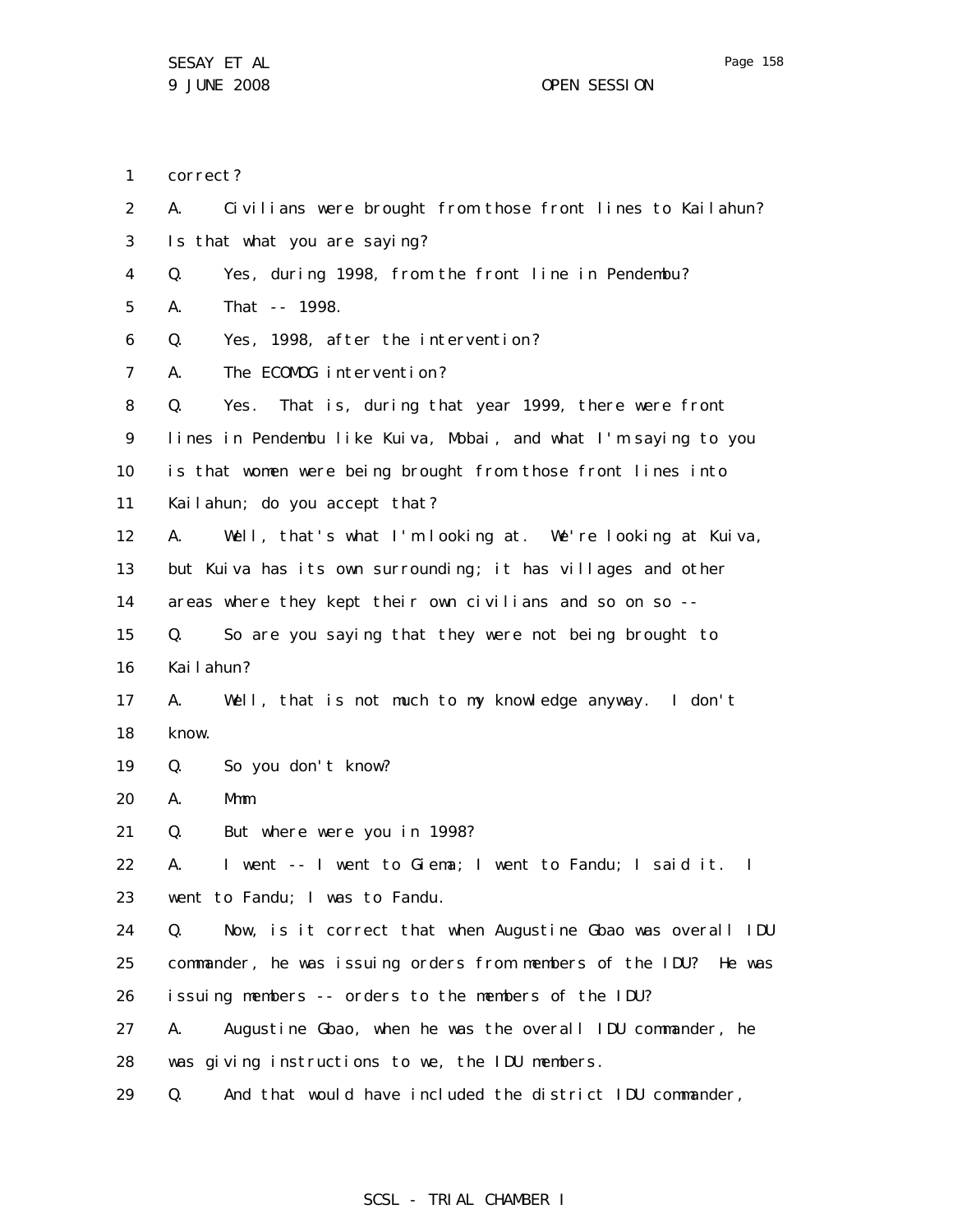SESAY ET AL 9 JUNE 2008 OPEN SESSION

- 1 Francis Musa; not so?
- 2 A. Um-hmm.
- 3 Q. Now, these units the G5, IO, IDU and MP --
- 4 A. Yes.
- 5 Q. -- worked closely together in their functions; not so?
- 6 A. Um-hmm.
- 7 Q. Is that "yes" or "no"?
- 8 A. They were what?
- 9 Q. They were working closely together?
- 10 11 A. Yes, of course, because everybody was working in the same direction or working for the same goal. Everybody was working
- 12 for the movement.
- 13 Q. But all these were security units?
- 14 15 A. Yes, they were all separate, separate units, having their own functions.
- 16 Q. I'm saying they were all security units?
- 17 A. Mmm?
- 18 Q. They were all security units?
- 19 A. All.
- 20 Q. In line with security?

21 A. Security units.

- 22 Q. Yes, please.
- 23 A. The joint security.
- 24 Q. Those units --
- 25 A. Um-hmm.
- 26 Q. -- were in the category of security units; not so?
- 27 A. Mmm.
- 28 Q. What's the answer?
- 29 A. Well, these units were all having their own functions. The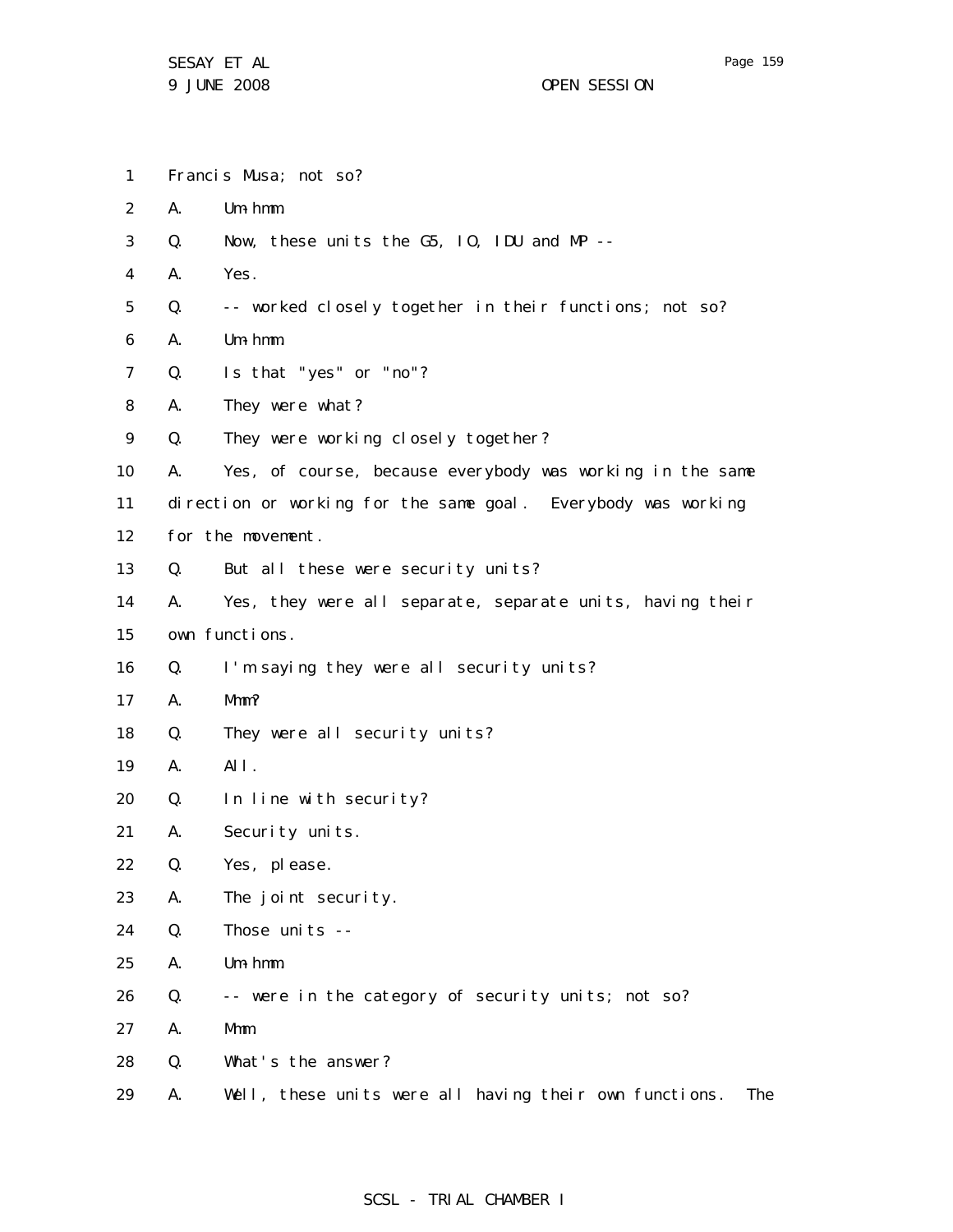1 2 3 4 5 6 7 8 9 10 11 12 13 14 15 16 17 18 19 20 21 22 23 24 25 26 27 28 29 only time they joined that's on -- that's Joint Security Investigation Board that was formed by representatives from all these units. They meet to investigate major crimes, but they all have their own roles, they have their overall commanders, they have their own functions. Q. But you know that Augustine Gbao was the chairman of the Joint Security Board of Investigations? A. Yes. Q. Now, you had stated that the role of the IDU was to defend civilians from combatants? A. Um-hmm. Q. Why did civilians need to be defended against combatants? A. Thank you. Because these combatants, they mostly try to take advantage on these civilians, feeling that they are fighting for these people and so on and so forth. So sometimes they tend to molest them, they tend to do things out of the way with them. So, for this reason, the IDU was there in between them all over monitoring the activities of these people, for the day-to-day movement of these people, so that the civilians will be in their free and peaceful atmosphere, without no disturbance from these combatants. Q. And is it also correct that combatants tended to commit crimes against civilians? A. They what? Q. The combatants -- A. Mmm. Q. -- there was a tendency among combatants to commit crime against civilians? A. Yes, of course.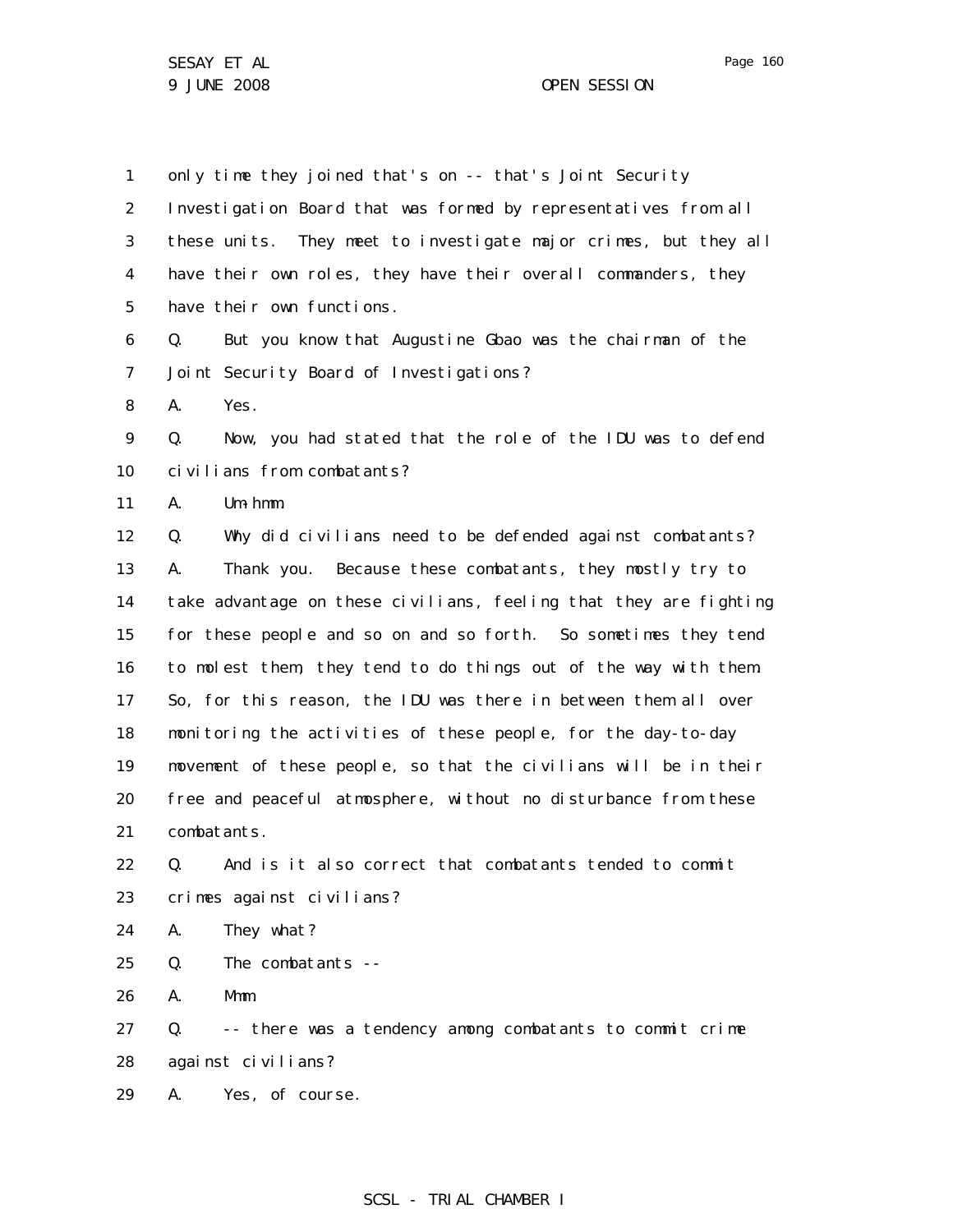1 Q. And this was from 1996 to 2000; is that correct?

2 A. Um-hmm.

3 Q. What's the answer?

4 A. All, all throughout.

5 6 Q. Now, you said that when a Joint Security Board of Investigations --

7 A. Um-hmm.

8 9 10 Q. -- did investigations, they would forward the report to Gbao so that he can establish whether a Joint Security Board panel has done its work well?

11 A. Yes.

12 13 Q. Now, if, if Gbao decided that the work was not well done, what could he do?

14 15 16 17 18 A. Well, in most cases he never came across such situation because that's why we were having the district IDU, so when these investigations were done, the report has to be viewed and well checked by the district IDU commander before it is passed on to Gbao, so he never came across such thing, to my knowledge.

19 Q. So, in checking whether they had done their work properly,

20 Augustine Gbao was entitled to criticise their work; do you

21 accept that?

22 A. Mmm?

23 24 Q. I would suggest to you that in order for him to check and find out whether they had done their work properly --

25 A. Um-hmm.

26 27 Q. -- Augustine Gbao was entitled to criticise what they had done; do you accept that?

28 29 A. Well, that's what I'm saying. All that was done to my knowledge, because all investigations that were going on has to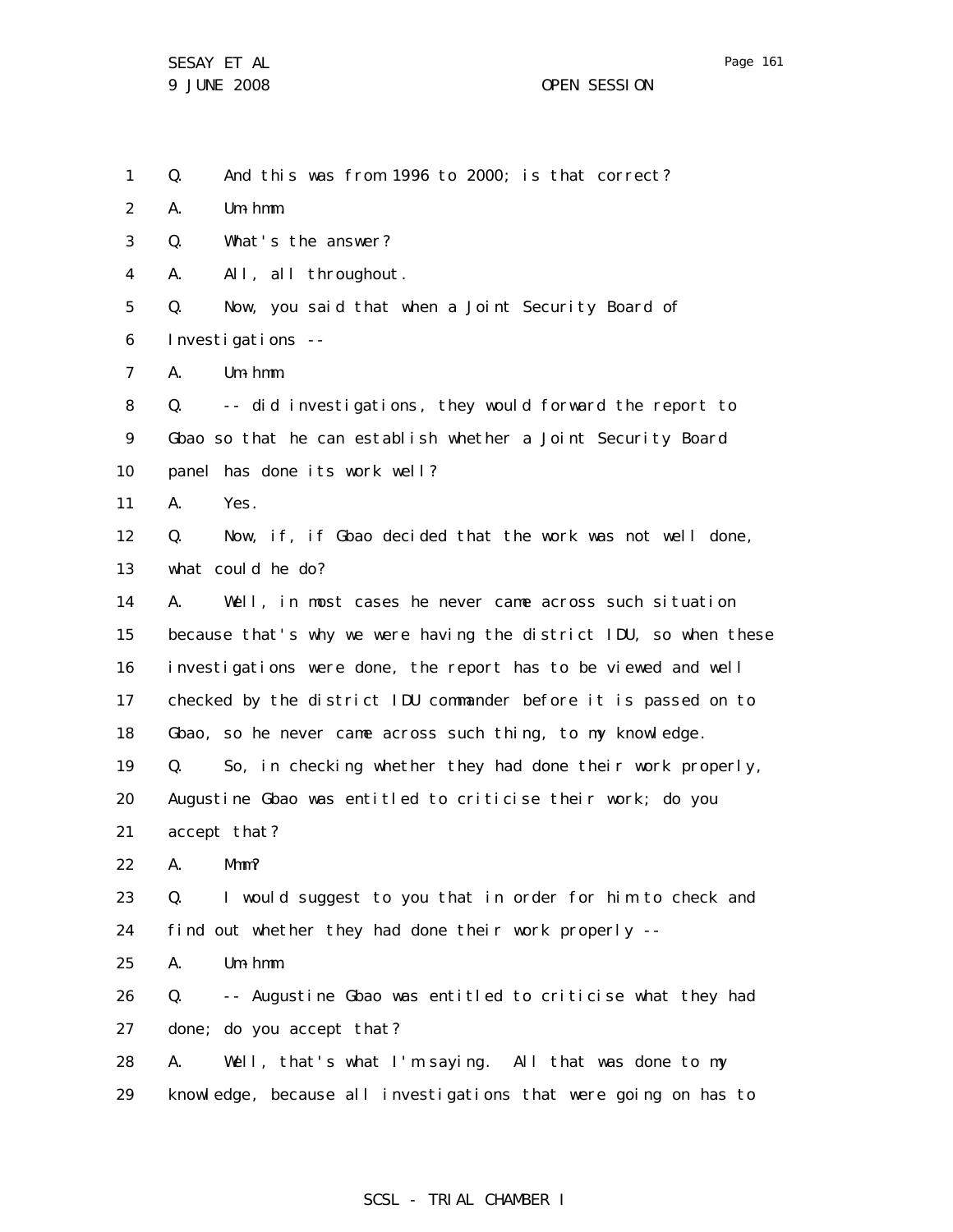1 2 3 4 5 6 7 8 9 10 11 12 13 14 15 16 17 18 19 20 21 22 23 24 25 26 27 28 29 pass through the district IDU commander, and they have to check it and, in fact, that's why we were trained on this reporting system and investigation. So I think in most investigations that were done, to my knowledge, were all correct because since they were sent to high in command and they accepted them. Q. But I would suggest to you -- A. So there was nothing like that, to my knowledge, so I would not really say anything on that like that because, if ever such happened then I will know what will be the repercussion, but I never experienced that. Q. But I would suggest to you that he had the power to challenge what they had done; what do you say about that? A. But it never happened, and he never challenged any, so I don't know. Q. And he could even change -- A. He couldn't change anything. Nothing. He never ever did any changes of -- on any of the documents that was prepared and forwarded to him. Q. Now, did you hear about anything called people's court? A. Yes. Q. Was it the same as the Joint Security Board panel of investigations? A. No. There were, that one, it was not the same as the joint security, because that one involved some civilians, yeah. And I want to believe it's just a seven-man committee settle - investigate major crimes, so it was not the same as the joint security. Q. Now, when you say that Augustine Gbao was insignificant in the RUF hierarchy?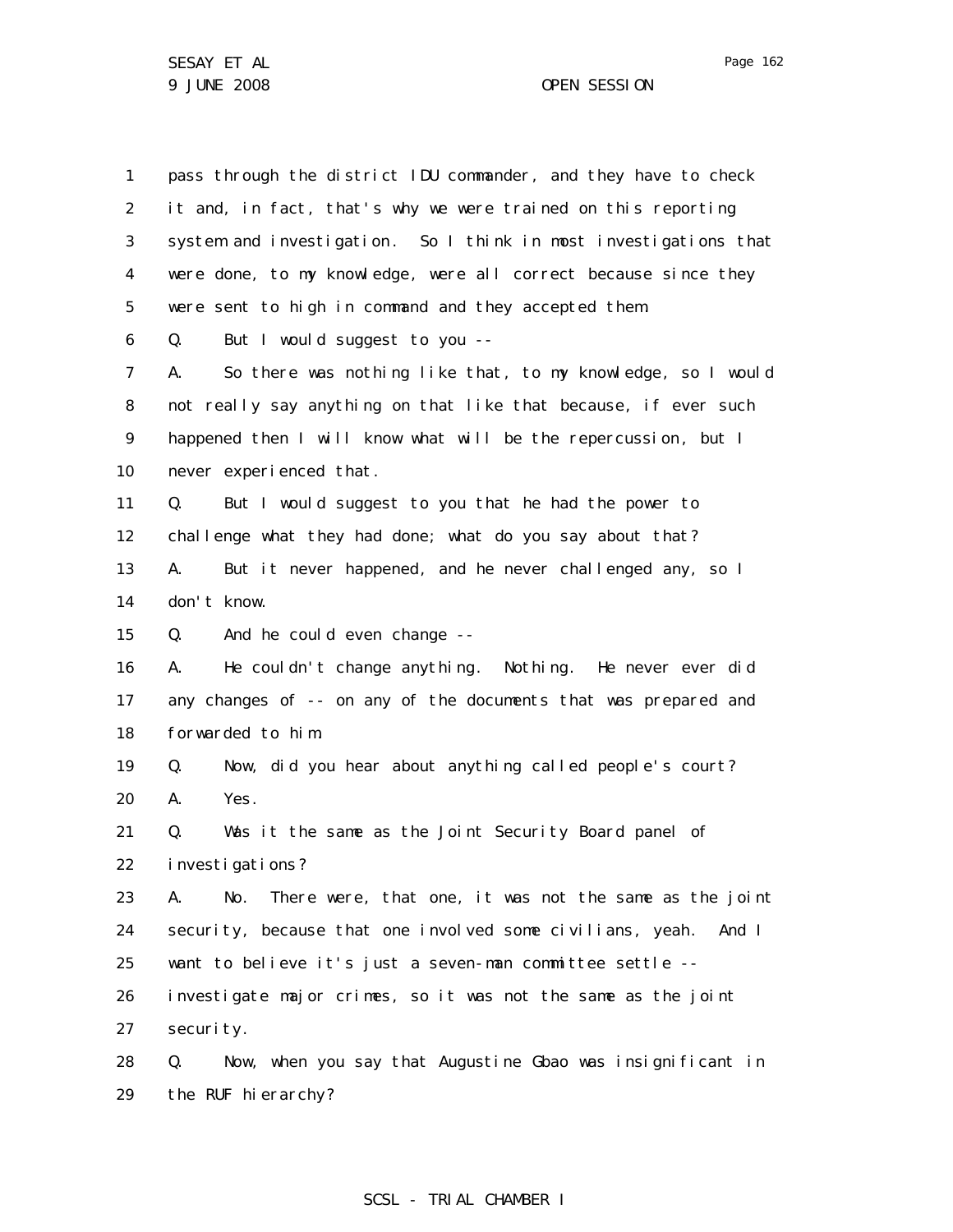1 2 3 4 A. Um-hmm. Q. Is it because you are comparing him with the leader, battlefield commander, and battle group commander? A. Well, what I was trying to say was that, in the RUF command

5 6 structure, we had the leaders who were there. We had a lot of seniors who were backing up that.

- 7 Q. But you had one leader; not so?
- 8 A. Yes, one leader.
- 9 Q. And you had one battlefield commander; not so?
- 10 A. Yes. Yes.
- 11 Q. And you had one battle group commander?
- 12 A. Yeah.
- 13 Q. And you had one overall security commander; not so?
- 14 A. Yeah.
- 15 Q. But, as for the others, there would have been more than one

16 area commander, for example; is that correct?

- 17 A. The -- the other people?
- 18 Q. Area commanders were more than one?

19 A. Yeah. Yeah. The area commander, yeah, we have -- the zone

20 was divided into areas, battalion company, so we had area

21 commanders.

22 Q. And overall unit commanders were also more than one?

23 A. Yes, we have MP overall; we had IDU; IO overall and so on.

24 Q. But you know that Augustine Gbao was also a Vanguard?

25 A. Yes, I knew -- I know he was a Vanguard.

26 Q. And you knew that Vanguards had been trained to come and

27 fight the war for the RUF; not so?

- 28 A. Yeah, the Vanguards came. These were the senior people.
- 29 But in between them we had -- we had other people playing the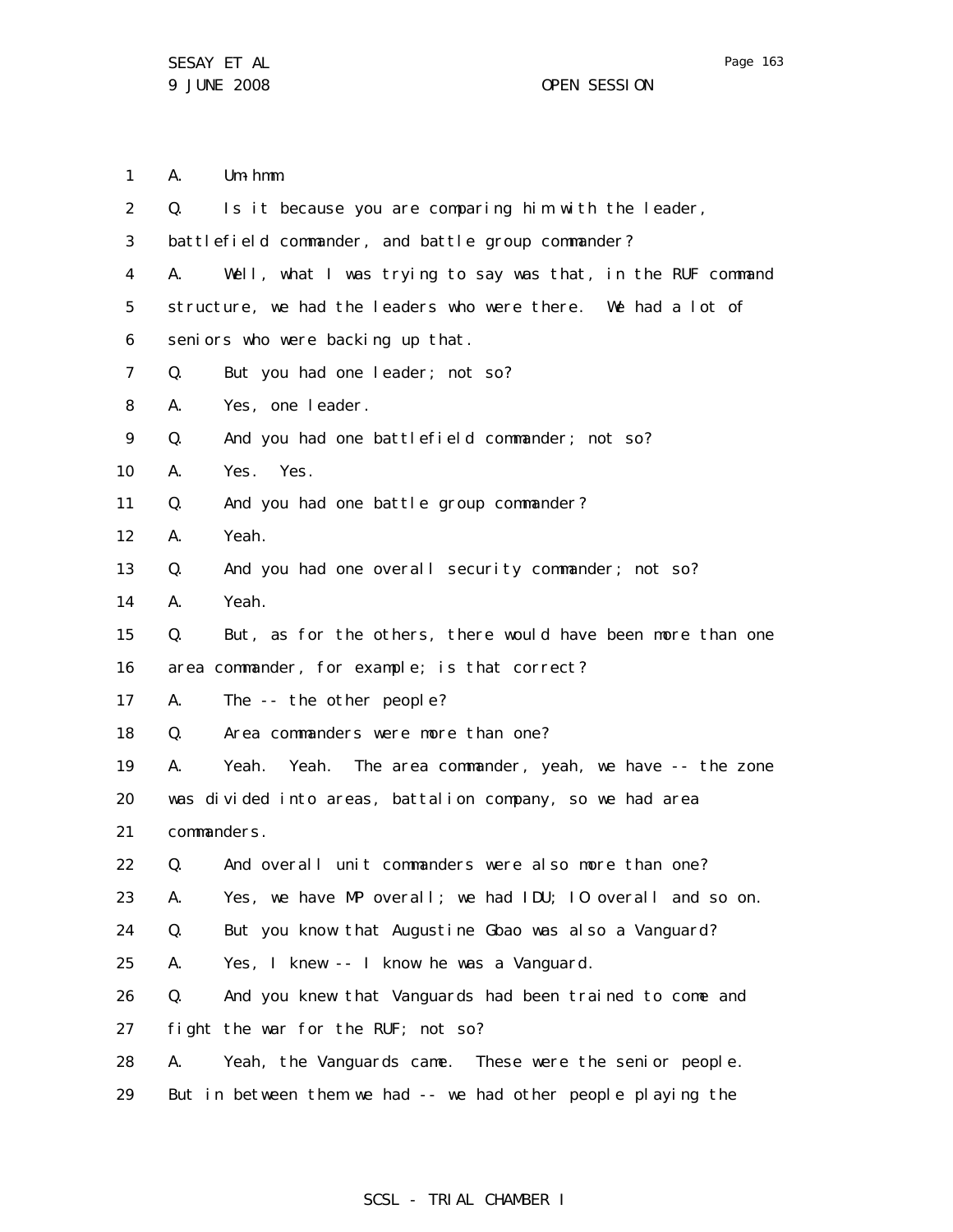1 2 3 4 5 6 7 8 9 10 11 12 13 14 15 16 17 18 19 20 21 22 23 24 25 26 27 28 29 different different -- they were not all on the front line as combatants, because like Gbao, I think he was trained on that line. He was trained at a security and he was -- PRESIDING JUDGE: Madam, can you please limit yourself to the question. Learned counsel, can you put the question to the witness again, please. Madam, limit yourself to the question, please. MR WAGONA: Q. Witness, the question was: You know that Augustine Gbao was -- well the question was -- PRESIDING JUDGE: She has answered that Augustine Gbao was a Vanguard. She knew that. MR WAGONA: Q. You knew that Vanguards were the people who were trained in Liberia to come and fight the war for the RUF. You know that? A. I know Gbao as a security --Q. I'm asking you about -- A. -- and not a fighter. I know Gbao. PRESIDING JUDGE: Madam, please. THE WITNESS: Yeah. PRESIDING JUDGE: Listen to the question again. Put it to her again, please. MR WAGONA: Q. Madam Witness, the question is this: You know that Vanguards were the people who were trained in Liberia by Foday Sankoh to come and fight the war in Sierra Leone? PRESIDING JUDGE: That is the question, madam. THE WITNESS: Yes. MR WAGONA: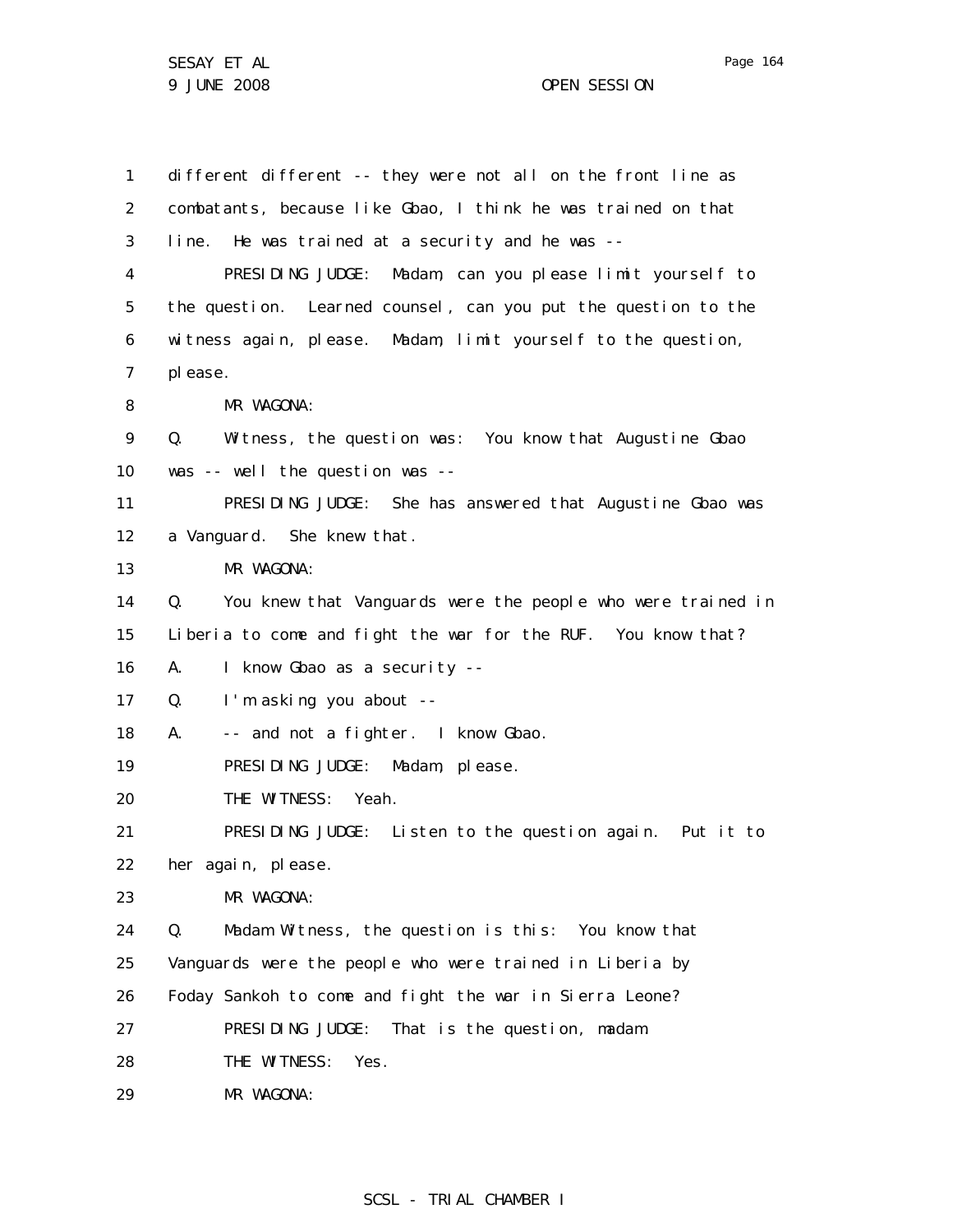1 2 3 4 5 6 7 8 9 10 11 12 13 14 15 16 17 18 19 20 21 22 23 24 25 26 27 28 29 Q. And the Vanguards were very important people in the RUF; not so? Is that correct? A. Yes. Q. And they were highly respected by the RUF combatants; do you accept that? A. In that vein you -- the respect was given due to your performance. Since we are in war, the combatants, commanders were mostly respected. Q. But Superman was not a Vanguard; do you accept that? A. Superman? Q. Was not a Vanguard? A. I don't know. Q. Now? PRESIDING JUDGE: Mr Wagona, I'm afraid we have to call it a day here. It's past 6 and you will pursue the rest of your questions tomorrow. MR WAGONA: Thank you, My Lords. PRESIDING JUDGE: Yes, Mr Cammegh. MR CAMMEGH: Can I as a matter of courtesy inform the Court that tomorrow the Gbao Defence team are going to be in difficulties with witnesses. There are two or three reasons for that which unfortunately have combined on the same day. I don't for a moment want to enter into any discussion of a motion that I think should have been filed by now. But if Your Honours care to look at the relief which is sought at the end of that motion before you come into Court tomorrow, it will make my job a little bit easier to explain one of the reasons why I will be compelled to ask for an adjournment tomorrow morning. PRESIDING JUDGE: Fair enough.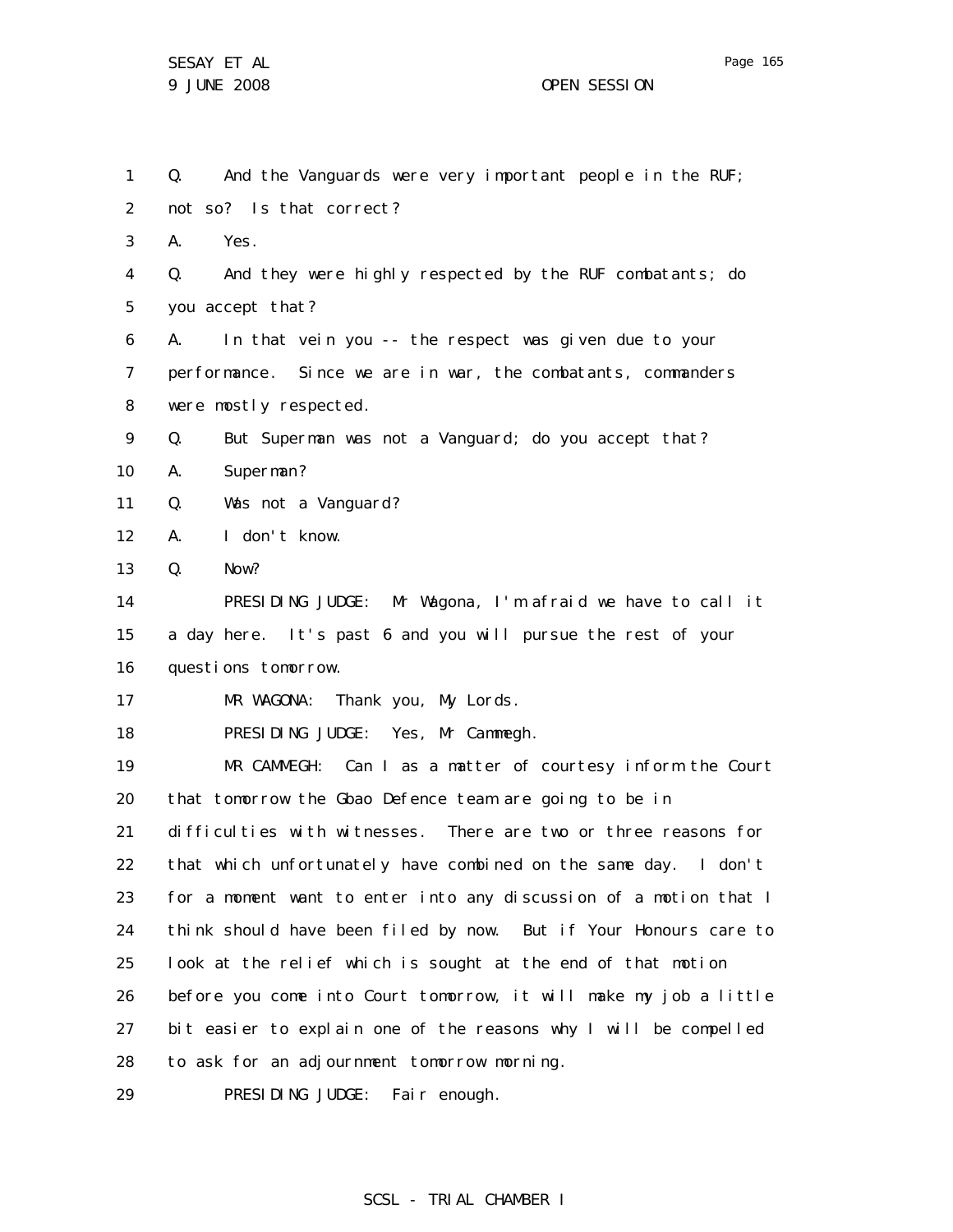1 2 3 4 5 6 7 8 9 10 11 12 13 14 15 16 17 18 19 20 21 22 23 24 25 26 27 28 29 MR CAMMEGH: For the whole day, yes. Can I add this to assuage any fears. The Gbao case will not take a great deal longer. The date of 24 June is in no way jeopardised. PRESIDING JUDGE: Thank you. When we resume tomorrow, we would look at the issues, you know, which you're raising about your inability to provide -- Mr Cammegh, I'm talking to you. MR CAMMEGH: Sorry, Your Honour, yes. Would Your Honour -- I'm terribly sorry, I missed that. PRESIDING JUDGE: No, that's okay. What I'm saying is you will -- when we resume tomorrow, you know, maybe we would have gone -- would have gone through the motion which you filed and we'll be able to explore the reasons, you know, why you would be in difficulties with witnesses tomorrow. MR CAMMEGH: Well the motion might, might give -- shed some light on one of the reasons but I'm afraid I have -- well, there are witness difficulties as well which I must say have been out of our control. But I will give you chapter and verse on that tomorrow morning as Your Honours wish. PRESIDING JUDGE: Right. Madam Witness, you'll still have to come here tomorrow so that we can conclude your testimony. Hopefully tomorrow. THE WITNESS: Okay. PRESIDING JUDGE: Right. THE WITNESS: Yeah. Thank you. PRESIDING JUDGE: The Chamber will rise, please. [Whereupon the hearing adjourned at 6.07 p.m. to be reconvened on Tuesday, the 10th day of June 2008 at 9.30 a.m.]